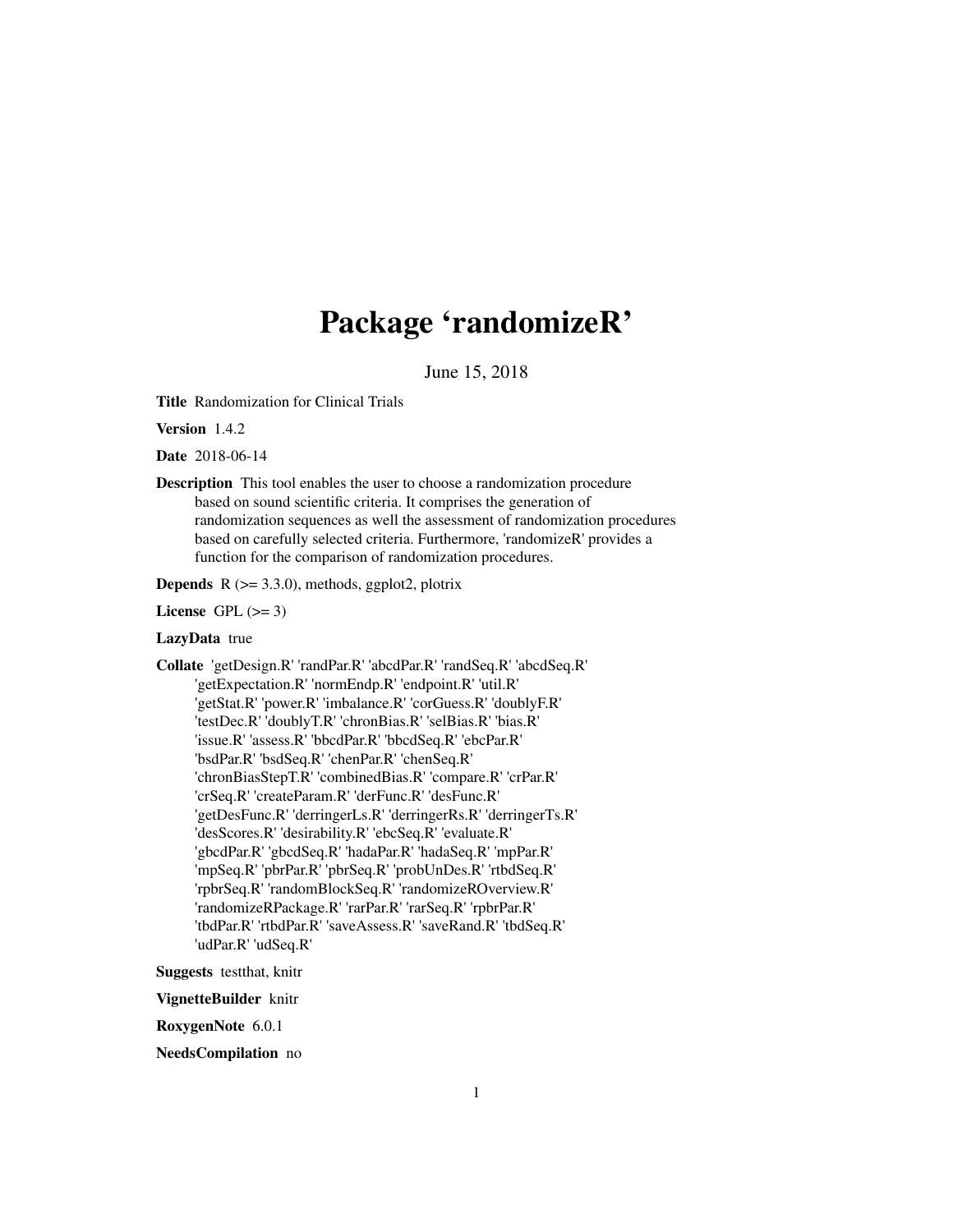Author David Schindler [aut], Diane Uschner [aut, cre], Martin Manolov [ctb], Thi Mui Pham [ctb], Ralf-Dieter Hilgers [aut, ths], Nicole Heussen [aut, ths]

Maintainer Diane Uschner <duschner@ukaachen.de>

Repository CRAN

Date/Publication 2018-06-15 16:04:21 UTC

# R topics documented: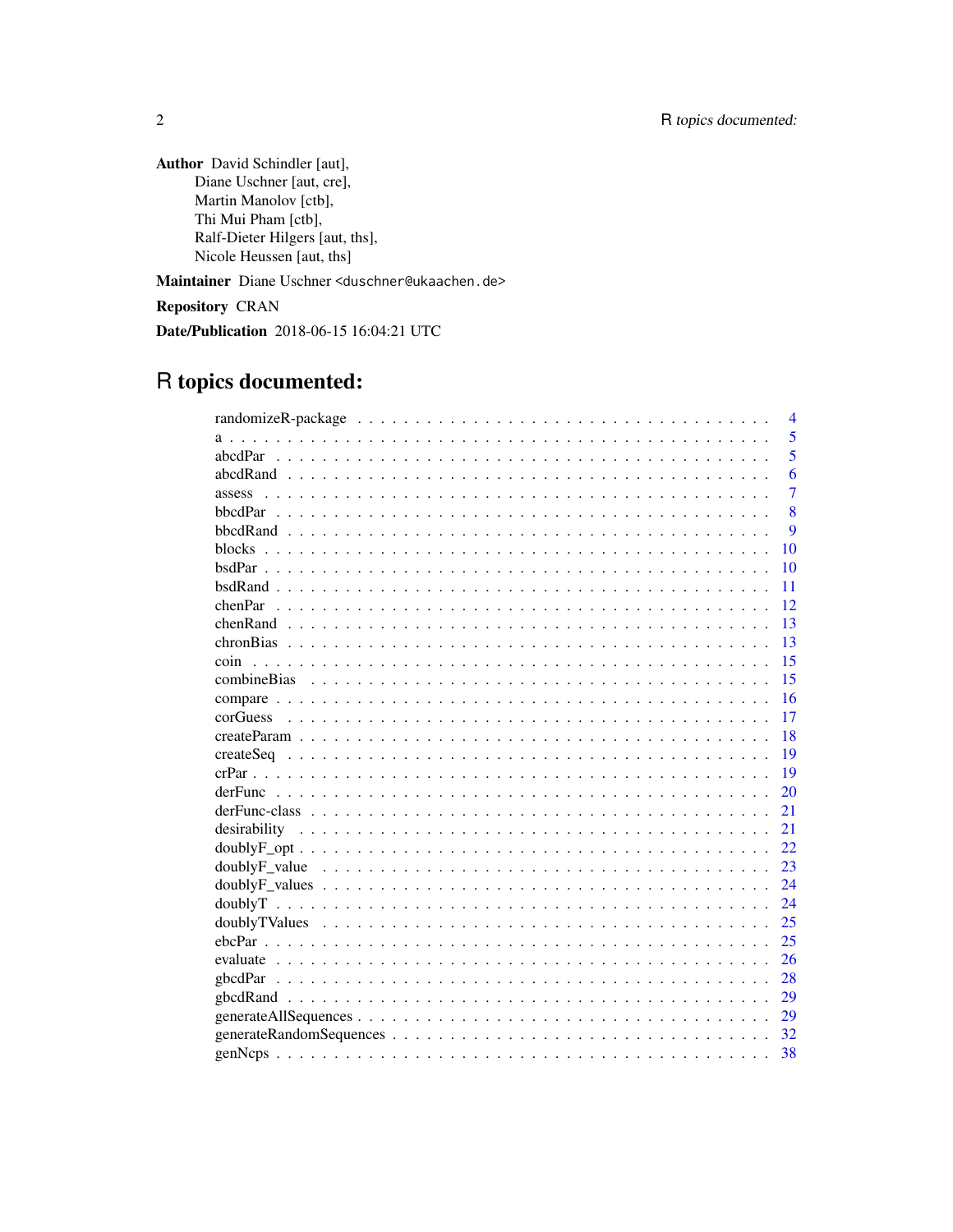|                                              | 39 |
|----------------------------------------------|----|
|                                              | 39 |
|                                              | 40 |
|                                              | 40 |
|                                              | 41 |
|                                              | 43 |
|                                              | 44 |
|                                              | 46 |
|                                              | 47 |
|                                              | 48 |
|                                              | 49 |
|                                              | 49 |
| imbal                                        | 50 |
|                                              | 51 |
| K                                            | 52 |
|                                              | 52 |
|                                              | 53 |
|                                              | 53 |
|                                              | 54 |
|                                              | 54 |
|                                              | 55 |
|                                              | 56 |
|                                              | 56 |
| N                                            | 56 |
|                                              | 57 |
|                                              | 57 |
|                                              |    |
|                                              | 59 |
| plot                                         | 60 |
|                                              | 61 |
|                                              | 62 |
|                                              | 63 |
|                                              | 64 |
|                                              | 65 |
| randPar                                      | 65 |
| randPar-class                                | 66 |
|                                              | 66 |
| rarPar                                       | 67 |
| ratio $\ldots$                               | 68 |
| rho.<br>$\ddot{\phantom{a}}$<br>$\mathbf{r}$ | 68 |
| rpbrPar                                      | 68 |
| rtbdPar.                                     | 69 |
| saveAssess                                   | 70 |
| saveRand                                     | 71 |
| seed                                         | 71 |
| selBias.                                     | 72 |
| setPower.                                    | 73 |
| sigma                                        | 74 |
|                                              | 74 |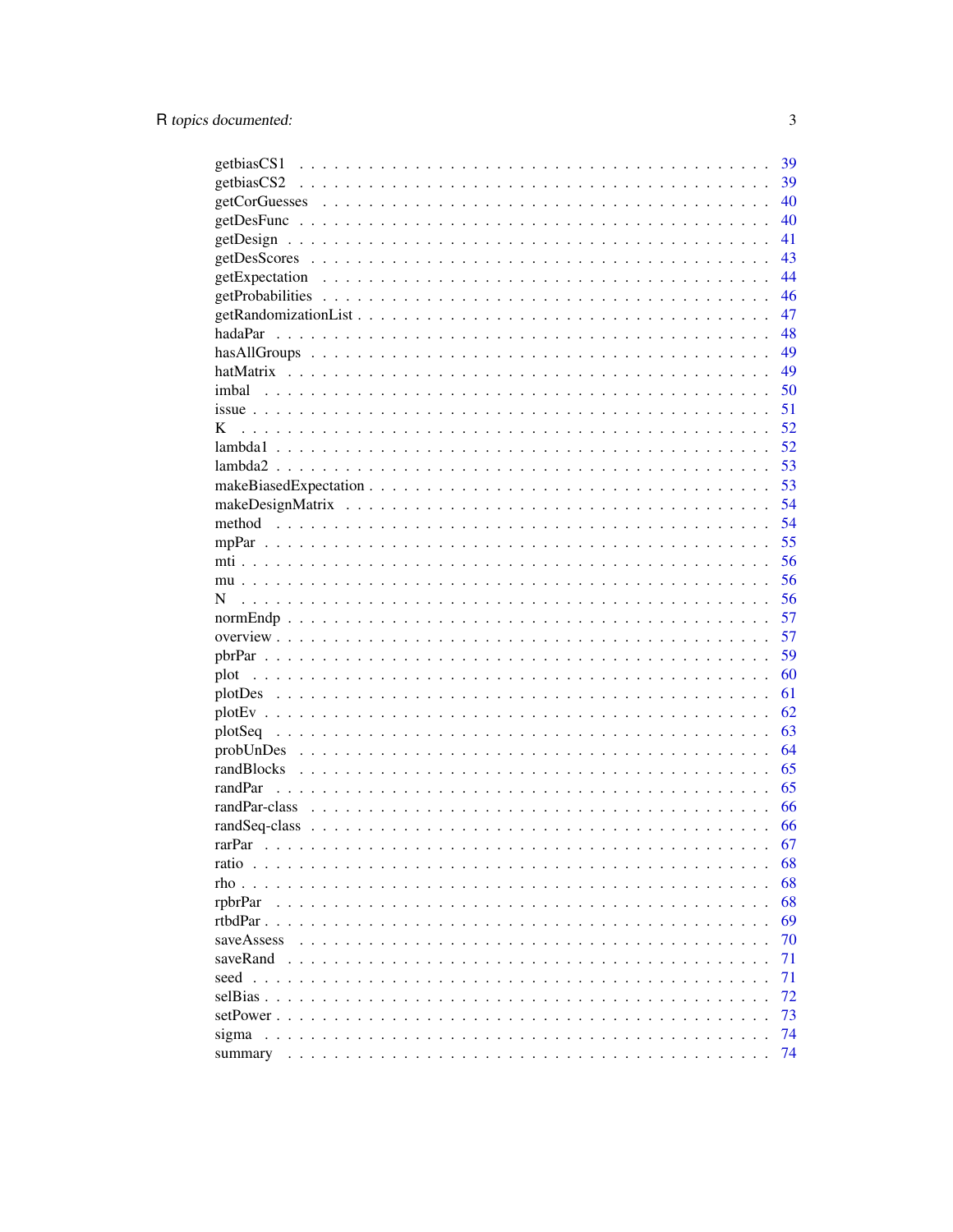<span id="page-3-0"></span>

| Index | 84 |
|-------|----|
|       |    |

#### randomizeR-package *Randomization for Clinical Trials*

#### **Description**

This tool enables the user to choose a randomization procedure based on sound scientific criteria. It comprises the generation of randomization sequences as well the assessment of randomization procedures based on carefully selected criteria. Furthermore, randomizeR provides a function for the comparison of randomization procedures.

# Acknowledgement

This research is embedded in the [IDeAl project,](http://www.ideal.rwth-aachen.de/) which has received funding from the European Union's Seventh Framework Programme for research, technological development and demonstration under Grant Agreement no 602552.

#### Author(s)

David Schindler <dschindler@ukaachen.de>, Diane Uschner <duschner@ukaachen.de>, Ralf-Dieter Hilgers, Nicole Heussen

#### References

W. F. Rosenberger and J. M. Lachin (2012) *Randomization in Clinical Trials - Theory and Practice*. Wiley.

D. Schindler (2016) *Assessment of Randomization Procedures in the Presence of Selection and Chronological Bias*. PhD Thesis.

Uschner D, Schindler D, Hilgers R and Heussen N (2018). "randomizeR: An R Package for the Assessment and Implementation of Randomization in Clinical Trials." *Journal of Statistical Software*, 85(8), pp. 1-22. doi: 10.18637/jss.v085.i08 (URL: <http://doi.org/10.18637/jss.v085.i08>).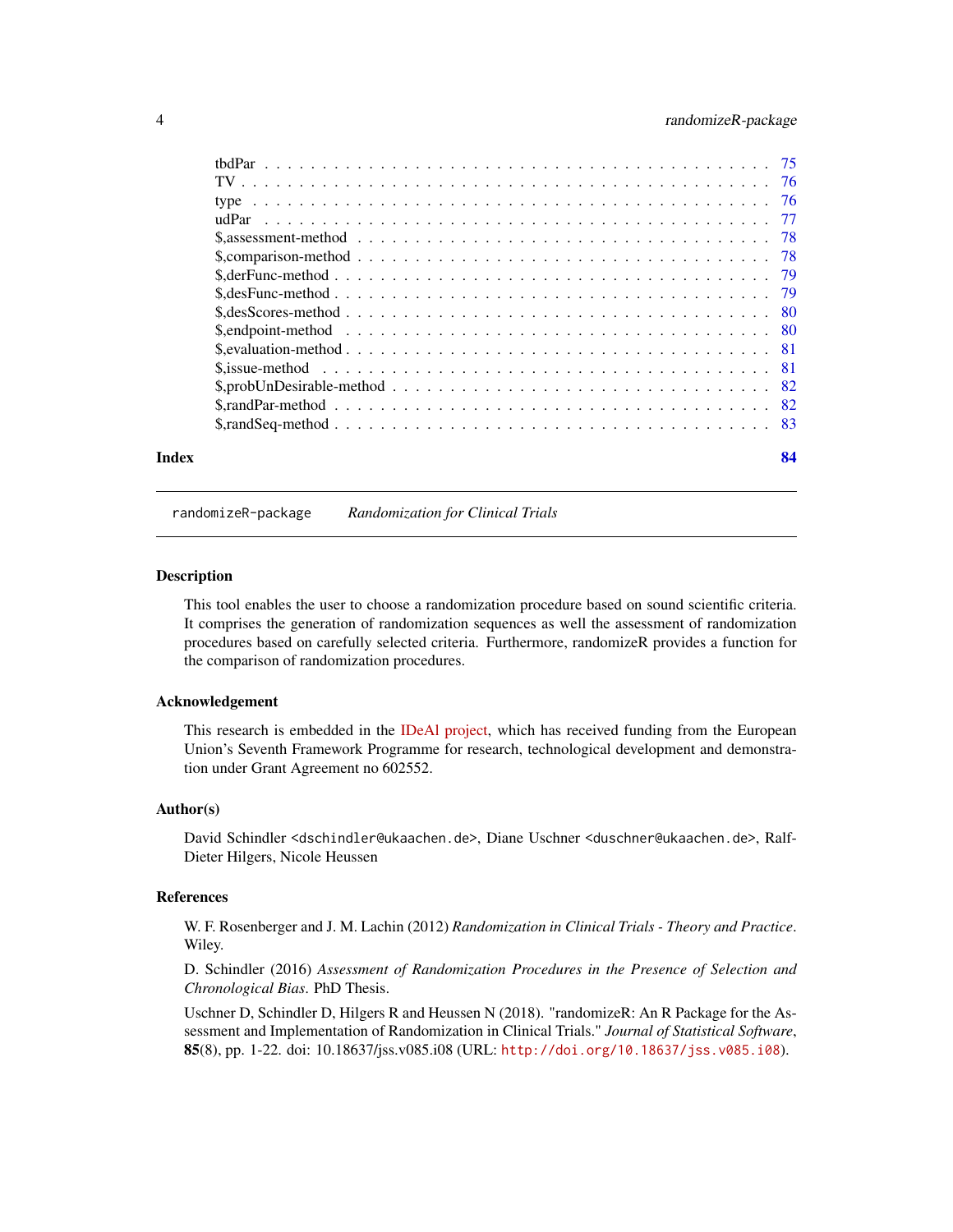# <span id="page-4-0"></span>See Also

For functionality for randomization procedures, see [randPar](#page-64-1) and [genSeq](#page-31-1). For the criteria for the assessment of randomization procedures, see [issues](#page-50-1). For the assessment and comparison of randomization procedures, see [assess](#page-6-1) and [compare](#page-15-1).

a *Function returning the adjusting parameter a slot of an S4 object*

# Description

Function returning the adjusting parameter a slot of an S4 object

#### Usage

a(obj)

## Arguments

object of class randPar

<span id="page-4-1"></span>abcdPar *Representing Accelerated Biased Coin Design*

#### Description

Represents the randomization procedure Accelerated Biased Coin Design.

#### Usage

abcdPar(N, a, groups = LETTERS[1:2])

#### Arguments

| N      | integer for the total sample size of the trial.                                                                                                                                                                               |
|--------|-------------------------------------------------------------------------------------------------------------------------------------------------------------------------------------------------------------------------------|
| a      | nonnegative parameter which my be adjusted according to how strongly it is<br>desired to balance the experiment. $a = 0$ gives the complete randomization,<br>while the assignments become more deterministic as a increases. |
| groups | character vector of labels for the different treatments.                                                                                                                                                                      |

#### Details

This is a class of 'biased coins' where the probability of selecting the under-represented treatment is dependent from the absolute difference between the two treatment allocations up to the current step.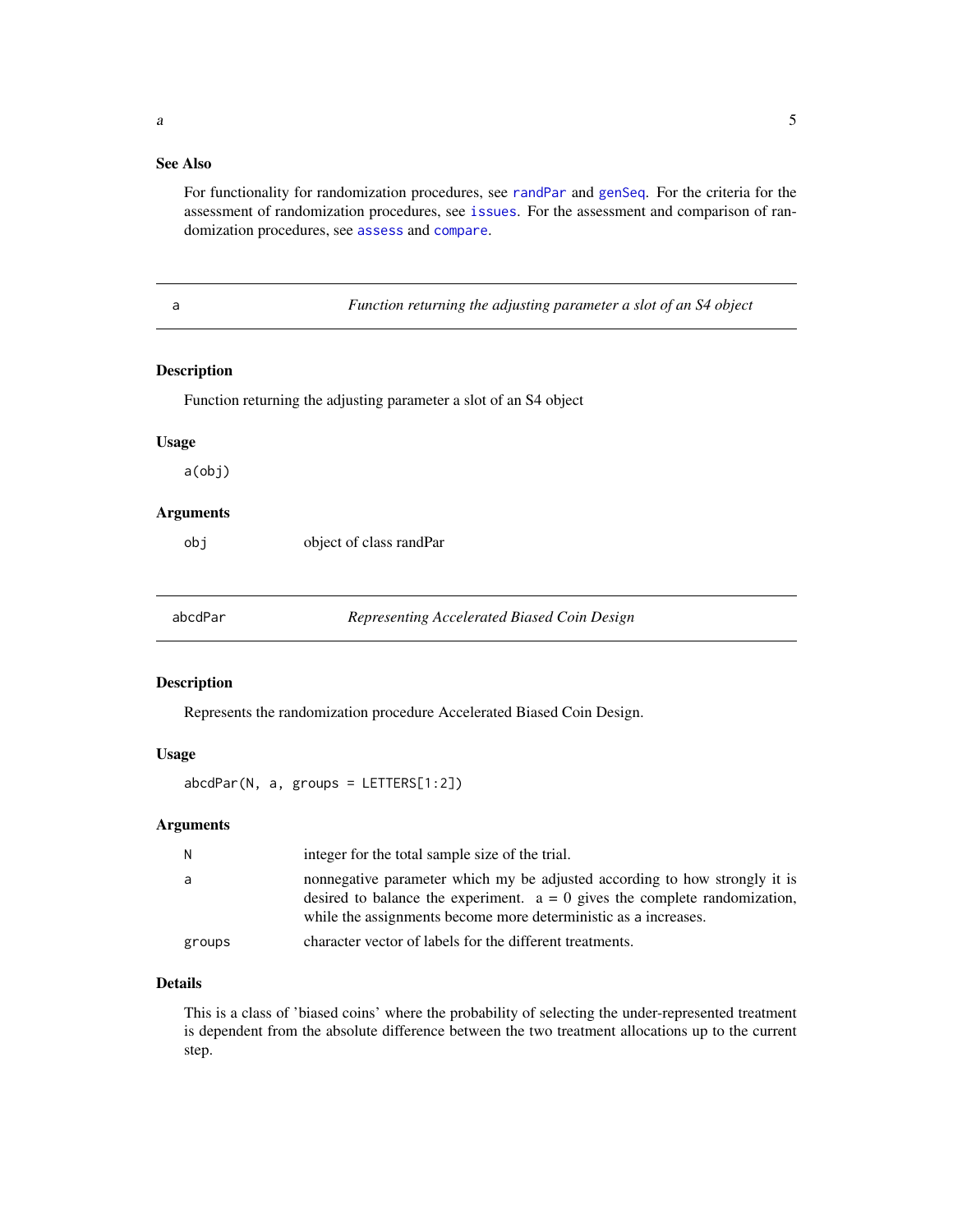# <span id="page-5-0"></span>Value

S4 object of the class abcdPar.

#### References

A. B. Antognini and A. Giovagnoli (2004) A new 'biased coin design' for the sequential allocation of two treatments. *Journal of the Royal Statistical Society. Series C (Applied Statistics)* 53, No. 4, 651-664

# See Also

Other randomization procedures: [bbcdPar](#page-7-1), [bsdPar](#page-9-1), [chenPar](#page-11-1), [crPar](#page-18-1), [createParam](#page-17-1), [ebcPar](#page-24-1), [gbcdPar](#page-27-1), [hadaPar](#page-47-1), [mpPar](#page-54-1), [pbrPar](#page-58-1), [rarPar](#page-66-1), [rpbrPar](#page-67-1), [rtbdPar](#page-68-1), [tbdPar](#page-74-1), [udPar](#page-76-1)

abcdRand *Sampling algorithm for abcd*

# Description

Sampling algorithm for abcd

#### Usage

 $abcdRand(N, a, K = 2)$ 

#### Arguments

| N. | integer for the total sample size of the trial.                                                                                                                                                                               |
|----|-------------------------------------------------------------------------------------------------------------------------------------------------------------------------------------------------------------------------------|
| a  | nonnegative parameter which my be adjusted according to how strongly it is<br>desired to balance the experiment. $a = 0$ gives the complete randomization,<br>while the assignments become more deterministic as a increases. |
| К  | number of treatment groups (e.g. K=2 if we compare one experimental against<br>one control treatment).                                                                                                                        |

#### Value

A vector with the allocation sequence for a clinical trial. It will contain a zero (resp. 1) at position i, when patient i is allocated to treatment A (resp. B).

# References

A. B. Antognini and A. Giovagnoli (2004) A new 'biased coin design' for the sequential allocation of two treatments. *Journal of the Royal Statistical Society. Series C (Applied Statistics)* 53, No. 4, 651-664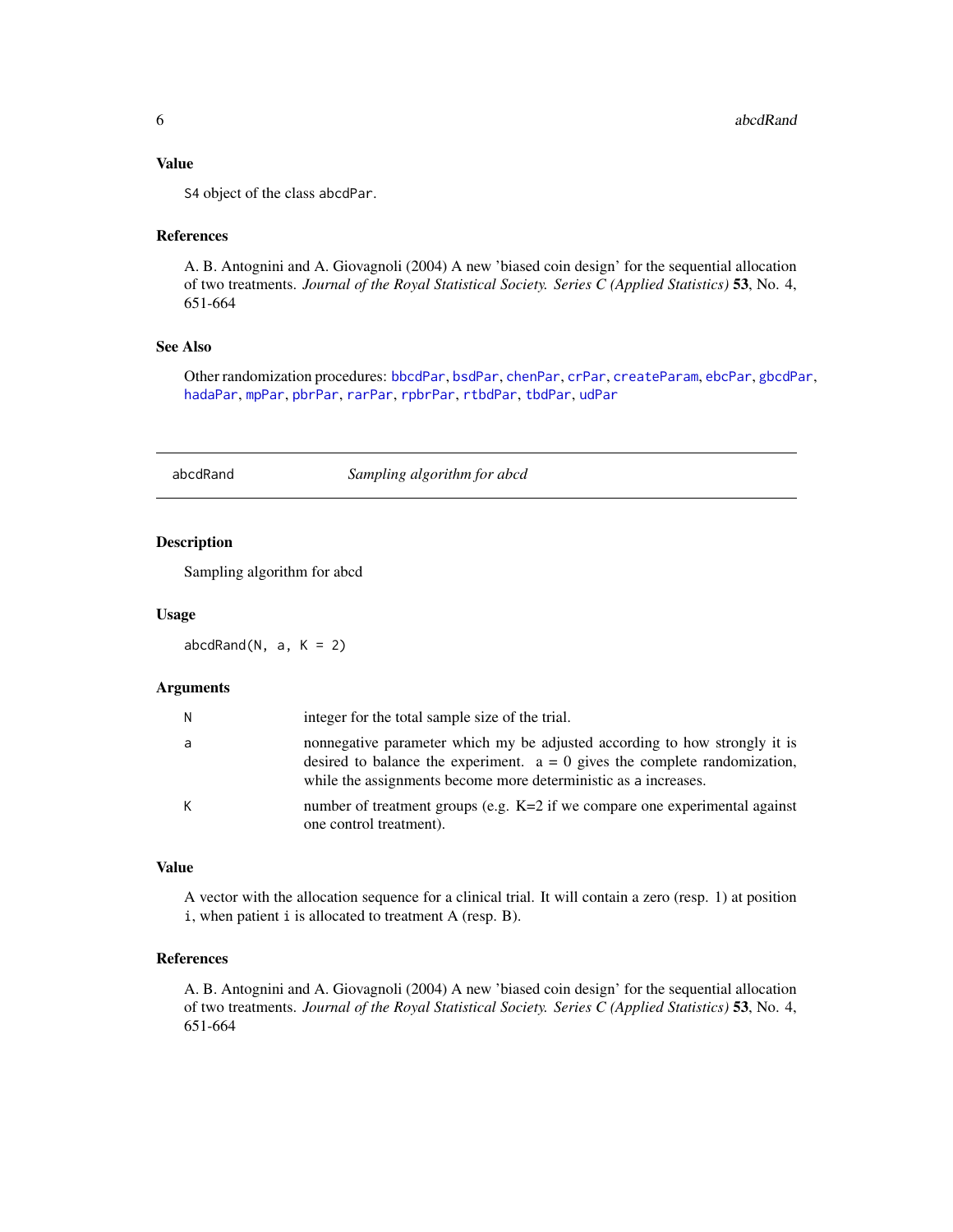<span id="page-6-1"></span><span id="page-6-0"></span>

Assesses randomization sequences based on specified issues in clinical trials.

#### Usage

```
assess(randSeq, ..., endp)
## S4 method for signature 'randSeq,missing'
assess(randSeq, ..., endp)
## S4 method for signature 'randSeq,endpoint'
assess(randSeq, ..., endp)
```
#### Arguments

| randSeɑ  | object of class randSeq.                                                         |
|----------|----------------------------------------------------------------------------------|
| $\cdots$ | at least one object of class issue or just a list of objects of the class issue. |
| endp     | object of class endpoint, or missing.                                            |

# Details

Randomization sequences behave differently with respect to issues like selection bias, chronological bias, or loss in power estimation. The assess function evaluates the behaviour of randomization sequences with respect to these issues. The first argument should be a result of one of the functions [genSeq](#page-31-1) or [getAllSeq](#page-28-1). The second argument should be any number of [issues](#page-50-1) arising in a clinical trial. The last argument endp may be provided if the assessment should take the distribution of the treamtent groups into account, e.g. for power evaluation.

#### Value

S4 object of class assessment summarizing the assessment of the randomization procedure.

#### See Also

Representation of randomization procedures: [randPar](#page-64-1)

Generation of randomization sequences: [genSeq](#page-31-1)

[issues](#page-50-1) for the assessment of randomization sequences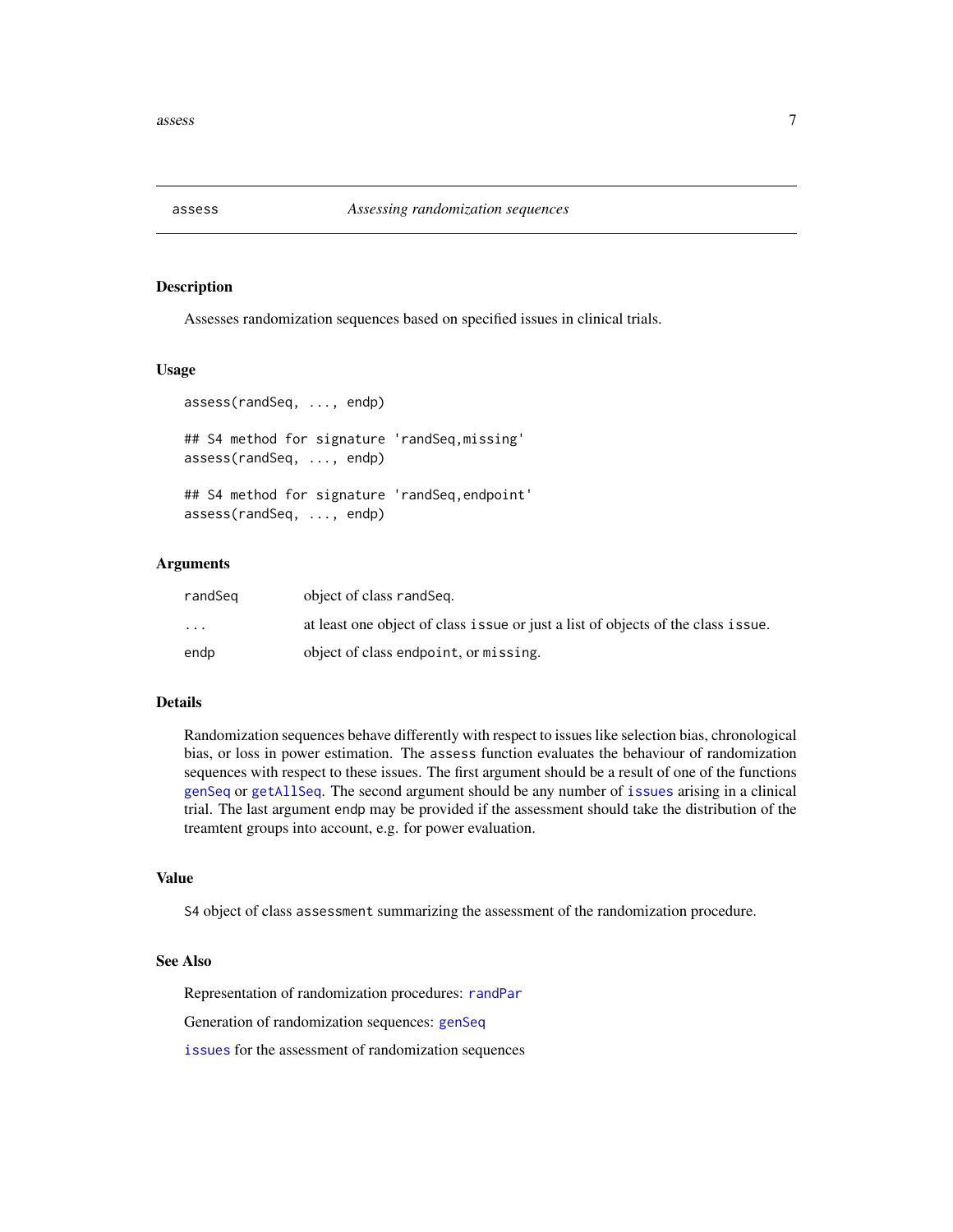#### Examples

```
# assess the full set of Random Allocation Rule for N=4 patients
sequences <- getAllSeq(rarPar(4))
issue1 <- corGuess("CS")
issue2 <- corGuess("DS")
issue3 <- imbal("imb")
issue4 <- imbal("maxImb")
assess(sequences, issue1, issue2, issue3, issue4)
# assess one sequence of the Big Stick Design with respect to correct guesses
sequence \leq genSeq(bsdPar(10, 2), seed = 1909)
assess(sequence, issue1)
# assess the same sequence with respect to selection bias
endp \leq normEndp(c(2, 2), c(1, 1))
issue5 <- selBias("CS", 4, "exact")
issue6 <- setPower(2, "exact")
assess(sequence, issue1, issue5, issue6, endp = endp)
# recommended plot for the assessment of rejection probabilities
RP <- getAllSeq(crPar(6))
cB \leq chronBias(type = "linT", theta = 1/6, method = "exact")
sB \leq - selBias(type= "CS", eta = 1/4, method = "exact")
normEndp \leq normEndp(c(0, 0), c(1, 1))
A \leq - assess(RP, cB, sB, endp = normEndp)
D \le - A$D
desiredSeq <- round(sum(D[,2][D[,3] <= 0.05 & D[,4] <= 0.05]), digits = 4)
colnames(D) <- c("Seq", "Prob", "SB", "linT")
g \leftarrow ggplot(D, aes(x = SB, y = linT))g \le -g + annotate("rect", xmin = 0, xmax = 0.05, ymin = 0, ymax = 0.05,
alpha=0.2, fill="green")
g \leftarrow g + geom\_point(alpha = 1/10, size = 3, col = "orange")g \leftarrow g \leftarrow g + geom\_vline(xintercept = 0.05, col = "red")g \leftarrow g + geom\_hline(yintercept = 0.05, col = "red")g \leq -g + \text{geom\_text(data = NULL}, x = 0, y = 0,label = paste("Proportion:", desiredSeq), hjust=0, vjust=0, size = 7)
g
```
<span id="page-7-1"></span>bbcdPar *Representing Bayesian Biased Coin Design*

#### Description

Represents the randomization procedure Bayesian Biased Coin Design.

#### Usage

bbcdPar(N, a, groups = LETTERS[1:2])

<span id="page-7-0"></span>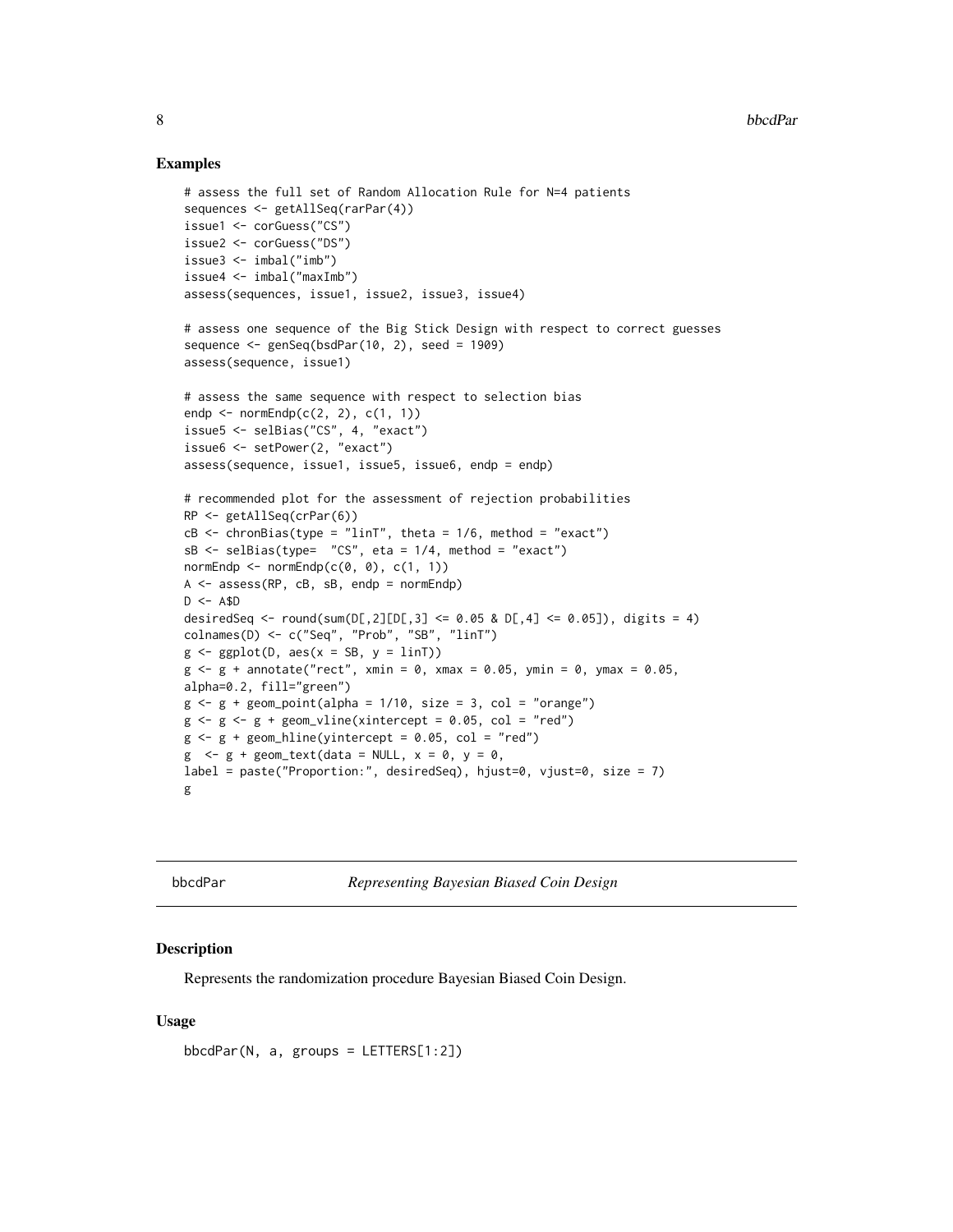#### <span id="page-8-0"></span>bbcdRand 99 and 99 and 99 and 99 and 99 and 99 and 99 and 99 and 99 and 99 and 99 and 99 and 99 and 99 and 99 and 99 and 99 and 99 and 99 and 99 and 99 and 99 and 99 and 99 and 99 and 99 and 99 and 99 and 99 and 99 and 99

# Arguments

| N.     | integer for the total sample size of the trial.                                                                                                                                                                               |
|--------|-------------------------------------------------------------------------------------------------------------------------------------------------------------------------------------------------------------------------------|
| a      | nonnegative parameter which my be adjusted according to how strongly it is<br>desired to balance the experiment. $a = 0$ gives the complete randomization,<br>while the assignments become more deterministic as a increases. |
| groups | character vector of labels for the different treatments.                                                                                                                                                                      |

# Details

Extension of Efron's biased coin design.

# Value

S4 object of the class bbcdPar.

# References

A. B. Antognini and Maroussa Zagoraiou (2014) Balance and randomness in sequential clinical trials: the dominant biased coin design. *Pharmaceutical Statistics* 13(2), 119-127

# See Also

Other randomization procedures: [abcdPar](#page-4-1), [bsdPar](#page-9-1), [chenPar](#page-11-1), [crPar](#page-18-1), [createParam](#page-17-1), [ebcPar](#page-24-1), [gbcdPar](#page-27-1), [hadaPar](#page-47-1), [mpPar](#page-54-1), [pbrPar](#page-58-1), [rarPar](#page-66-1), [rpbrPar](#page-67-1), [rtbdPar](#page-68-1), [tbdPar](#page-74-1), [udPar](#page-76-1)

bbcdRand *Sampling algorithm for bbcd*

# Description

Sampling algorithm for bbcd

# Usage

bbcdRand( $N$ , a,  $K = 2$ )

# Arguments

| N | integer for the total sample size of the trial.                                                                                                                                                                               |
|---|-------------------------------------------------------------------------------------------------------------------------------------------------------------------------------------------------------------------------------|
| a | nonnegative parameter which my be adjusted according to how strongly it is<br>desired to balance the experiment. $a = 0$ gives the complete randomization,<br>while the assignments become more deterministic as a increases. |
| К | number of treatment groups (e.g. $K=2$ if we compare one experimental against<br>one control treatment).                                                                                                                      |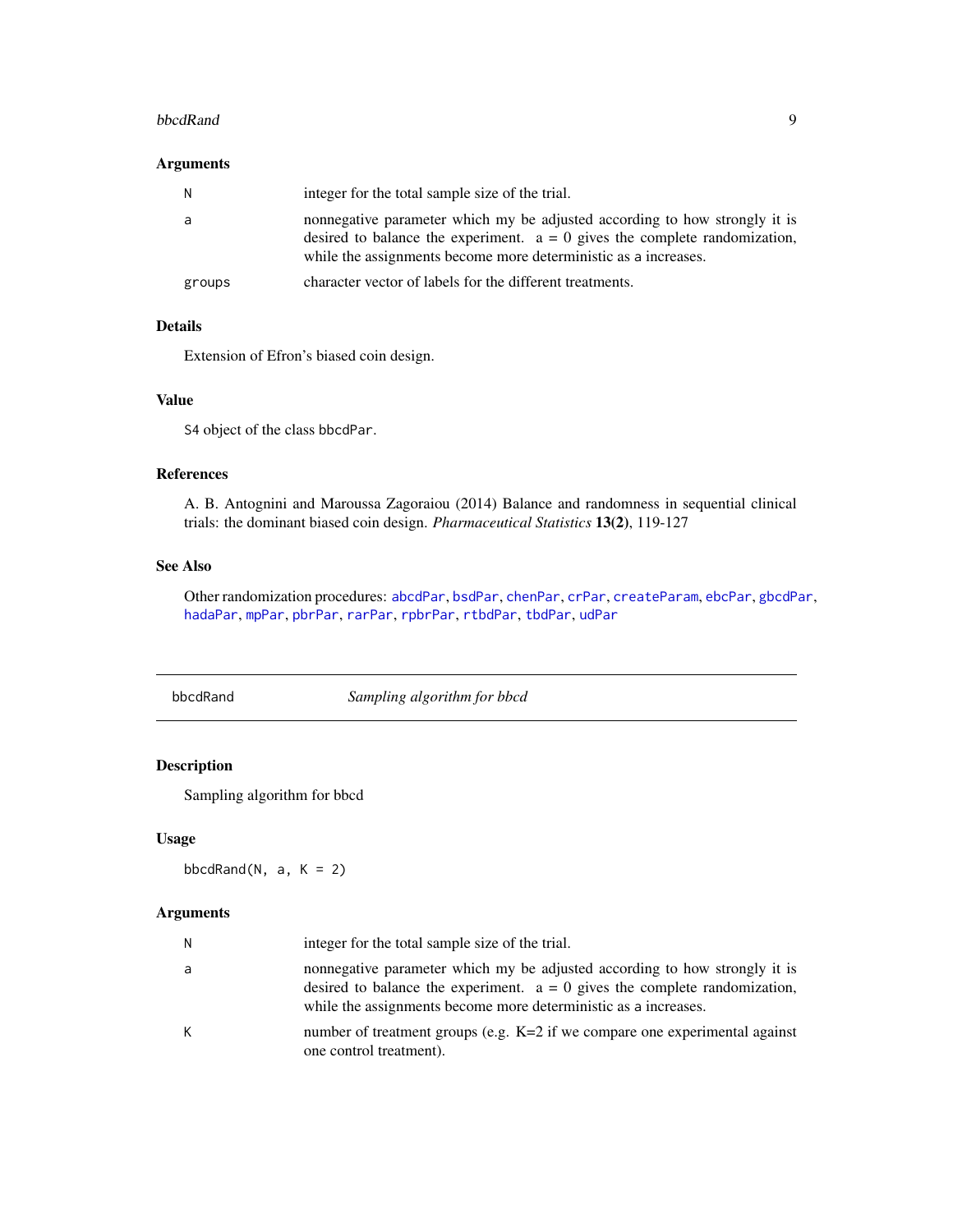# <span id="page-9-0"></span>Value

A vector with the allocation sequence for a clinical trial. It will contain a zero (resp. 1) at position i, when patient i is allocated to treatment A (resp. B).

#### References

A. B. Antognini and Maroussa Zagoraiou (2014) Balance and randomness in sequential clinical trials: the dominant biased coin design. *Pharmaceutical Statistics* 13(2), 119-127

blocks *Function returning the block slot of an S4 object*

# Description

Function returning the block slot of an S4 object

# Usage

blocks(obj)

# Arguments

obj object of class pbrPAr

<span id="page-9-1"></span>

bsdPar *Representing Big Stick Design*

#### Description

Represents the randomization procedure Big Stick Design.

#### Usage

bsdPar(N, mti, groups = LETTERS[1:2])

#### Arguments

| N      | integer for the total sample size of the trial.                  |
|--------|------------------------------------------------------------------|
| mti    | maximum tolerated imbalance in patient numbers during the trial. |
| groups | character vector of labels for the different treatments.         |

# Details

Tossing a fair coin as long as the difference in group sizes doesn't exceed the mti. If the mti is reached a deterministic allocation is done, so that the difference in group sizes is reduced.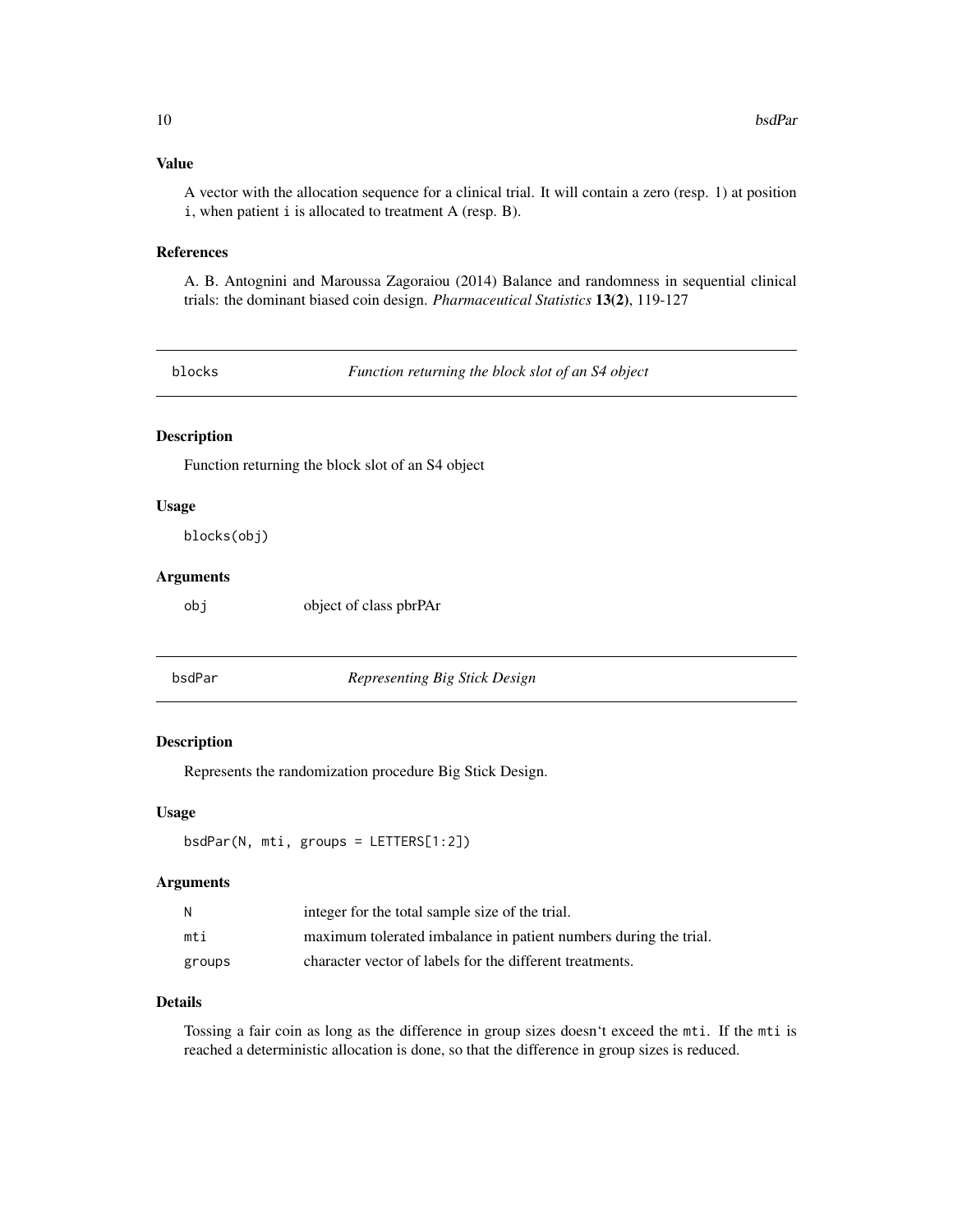#### <span id="page-10-0"></span>bsdRand 11

# Value

S4 object of the class bsdPar.

# References

J. F. Soares and C. F. Jeff Wu (1983) Some Restricted Randomization Rules in Sequential Designs. *Comm. in Stat.*, 12, 2017-34.

#### See Also

Other randomization procedures: [abcdPar](#page-4-1), [bbcdPar](#page-7-1), [chenPar](#page-11-1), [crPar](#page-18-1), [createParam](#page-17-1), [ebcPar](#page-24-1), [gbcdPar](#page-27-1), [hadaPar](#page-47-1), [mpPar](#page-54-1), [pbrPar](#page-58-1), [rarPar](#page-66-1), [rpbrPar](#page-67-1), [rtbdPar](#page-68-1), [tbdPar](#page-74-1), [udPar](#page-76-1)

#### bsdRand *Sampling algorithm for BSD*

# Description

Sampling algorithm for BSD

#### Usage

bsdRand(N, mti, K = 2)

# Arguments

| N   | integer for the total sample size of the trial.                               |
|-----|-------------------------------------------------------------------------------|
| mti | maximum tolerated imbalance in patient numbers during the trial.              |
| К   | number of treatment groups (e.g. $K=2$ if we compare one experimental against |
|     | one control treatment).                                                       |

# Value

A vector with the allocation sequence for a clinical trial. It will contain a zero (resp. 1) at position i, when patient i is allocated to treatment A (resp. B).

# References

J. F. Soares and C. F. Jeff Wu (1983) Some Restricted Randomization Rules in Sequential Designs. Comm. in Stat., 12, 2017-34.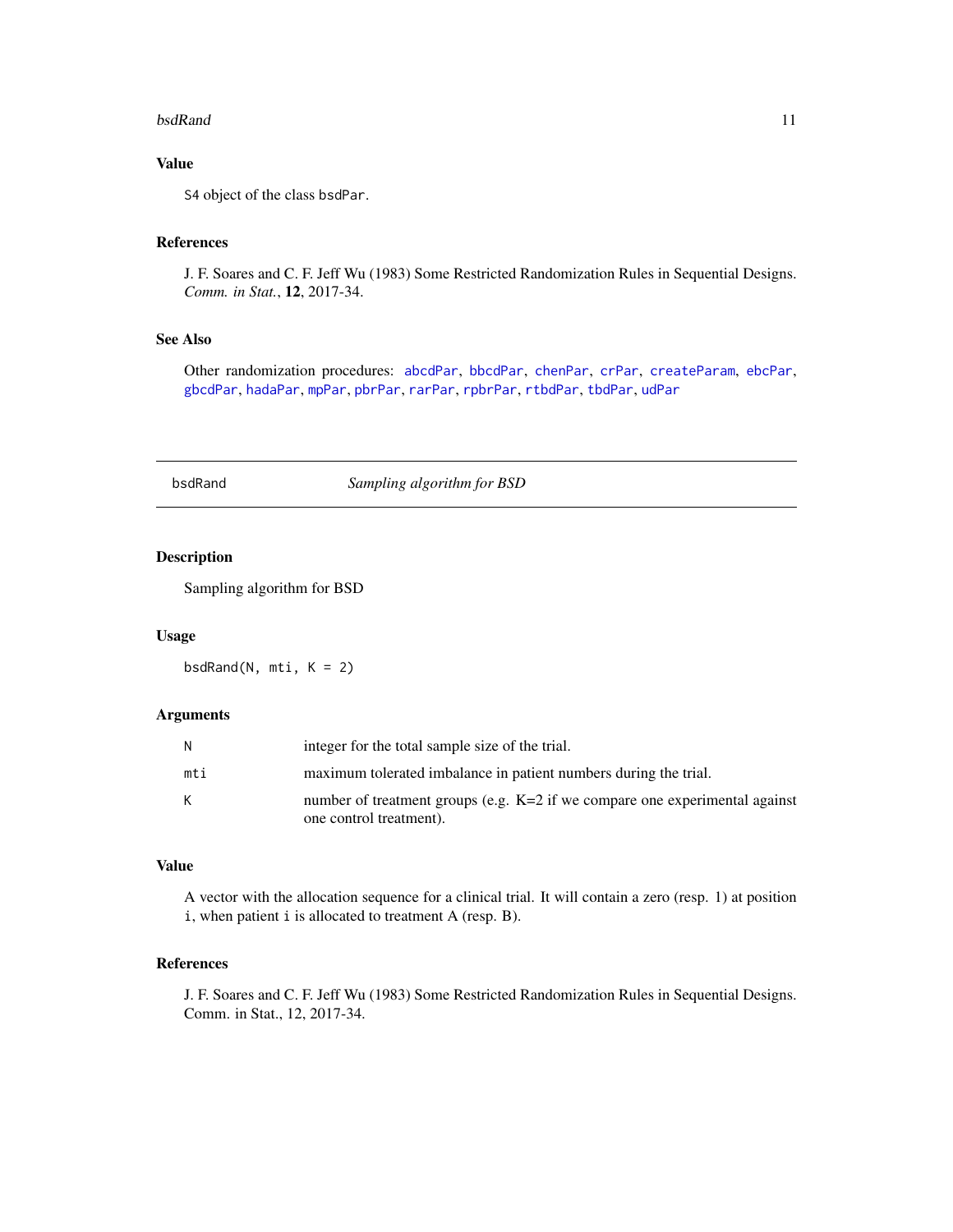<span id="page-11-1"></span><span id="page-11-0"></span>

Represents the randomization procedure Chen's Design.

# Usage

chenPar(N, mti = N,  $p = 0.5$ , groups = LETTERS[1:2])

# Arguments

| N      | integer for the total sample size of the trial.                              |
|--------|------------------------------------------------------------------------------|
| mti    | maximum tolerated imbalance in patient numbers during the trial.             |
| p      | success probability of the biased coin (e.g. in Efron's Biased Coin Design). |
| groups | character vector of labels for the different treatments.                     |

# Details

Flip a biased coin with probability p in favour of the treatment which is allocated less frequently as long as the difference in group sizes doesn't exceed the mti. If the mti is reached a deterministic allocation is done, so that the difference in group sizes is reduced. If both treatments have been assigned equally often a fair coin is tossed.

# Value

S4 object of the class chenPar.

#### References

Chen Yung-Pin (1999) Biased coin design with imbalance tolerance. *Comm. in Stat.*, 15, 953-975.

# See Also

Other randomization procedures: [abcdPar](#page-4-1), [bbcdPar](#page-7-1), [bsdPar](#page-9-1), [crPar](#page-18-1), [createParam](#page-17-1), [ebcPar](#page-24-1), [gbcdPar](#page-27-1), [hadaPar](#page-47-1), [mpPar](#page-54-1), [pbrPar](#page-58-1), [rarPar](#page-66-1), [rpbrPar](#page-67-1), [rtbdPar](#page-68-1), [tbdPar](#page-74-1), [udPar](#page-76-1)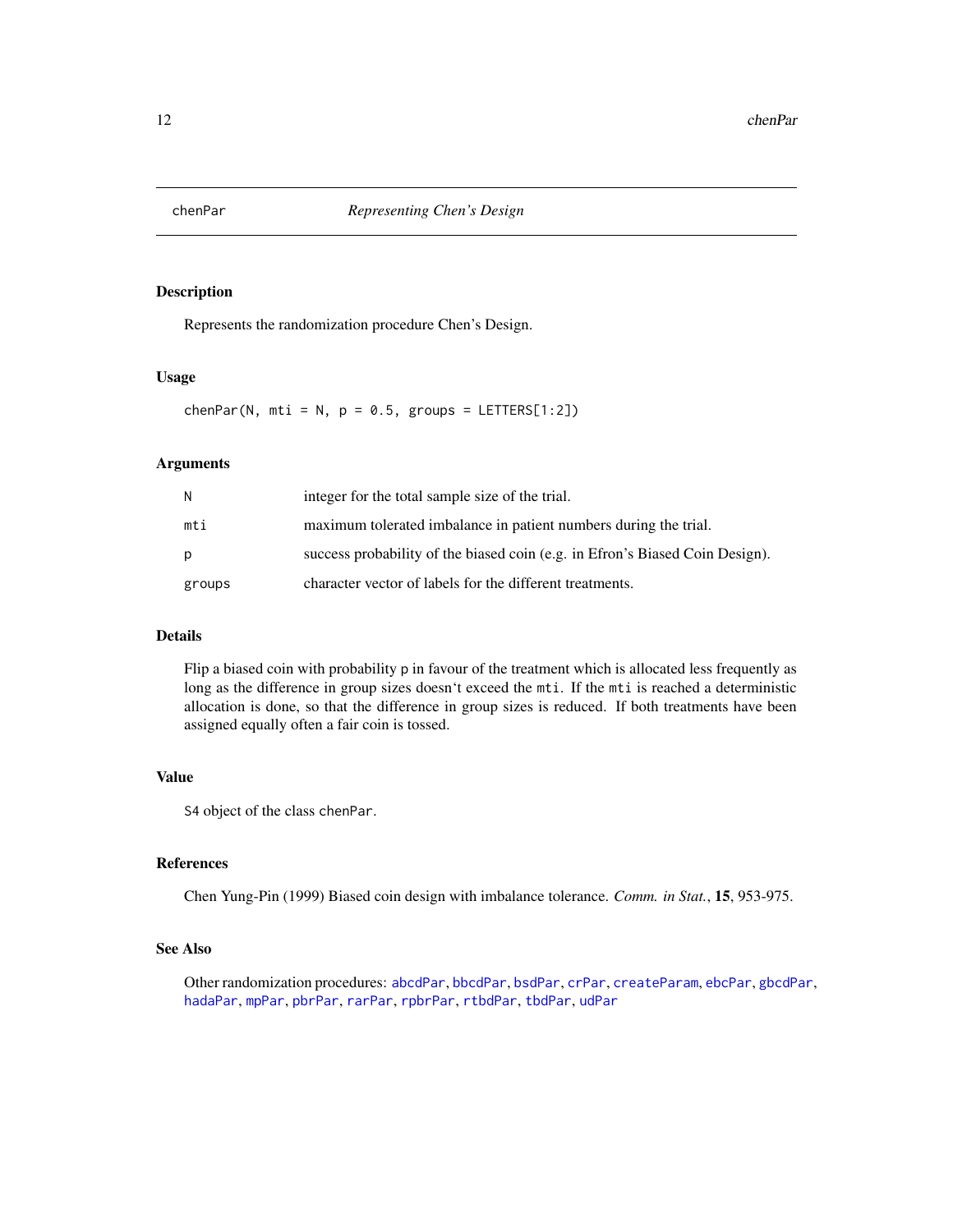<span id="page-12-0"></span>

Representing Chen's Design

# Usage

 $chenRand(N, mti, p, K = 2)$ 

# Arguments

| N   | integer for the total sample size of the trial.                               |
|-----|-------------------------------------------------------------------------------|
| mti | maximum tolerated imbalance in patient numbers during the trial.              |
| p   | success probability of the biased coin (e.g. in Efron's Biased Coin Design).  |
| K   | number of treatment groups (e.g. $K=2$ if we compare one experimental against |
|     | one control treatment).                                                       |

# Value

A vector with the allocation sequence for a clinical trial. It will contain a zero (resp. 1) at position i, when patient i is allocated to treatment A (resp. B).

# References

Chen Yung-Pin (1999) Biased coin design with imbalance tolerance. Comm. in Stat., 15, 953-975.

<span id="page-12-1"></span>chronBias *Representing chronological bias*

#### Description

Represents the issue of chronological bias in a clinical trial.

# Usage

```
chronBias(type, theta, method, saltus, alpha = 0.05)
```
# Arguments

| type   | character string, should be one of "linT", "logT", or "stepT", see Details.                                |
|--------|------------------------------------------------------------------------------------------------------------|
| theta  | factor of the time trend for further details see type.                                                     |
| method | character string, should be one of "sim" or "exact", see Description.                                      |
| saltus | integer or missing specifying the patient index (i.e. position) of the step in case<br>of step time trend. |
| alpha  | significance level                                                                                         |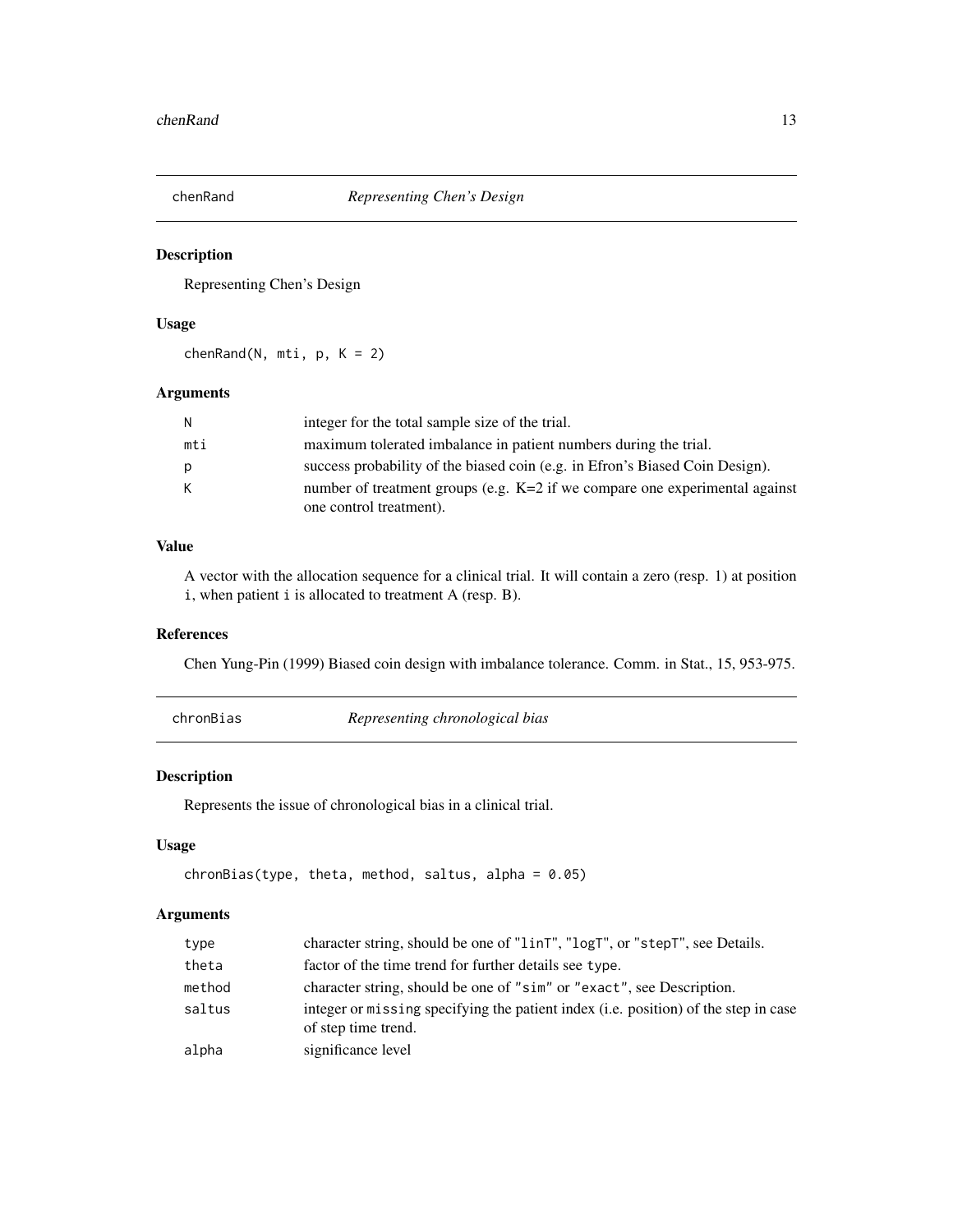#### Details

Chronological bias can be an issue in the design of a clinical trial. The chronBias function is a constructor function for an S4 object of the class chronBias representing the issue of chronological bias, s.a. time trends, in a clinical trial. It supports two possible modes, method="sim" and method="exact", and three different types of trend.

If method="sim", the object represents the simulated type-I-error rate given the level alpha, the selection effect eta and the biasing strategy type. When calling assess for a chronBias object with method="sim", one test decision is computed for each sequence of randSeq. The type-I-error rate (power) is the proportion of falsely (correctly) rejected null hypotheses.

If method="exact", the object represents the exact type-I-error proabability given the level alpha, the selection effect eta and the biasing strategy type. When calling assess for a chronBias object with method="exact", the exact *p*-value of each randomization sequence is computed. So far, this is only supported for normal endpoints. Then the type-I-error probability is the sum of the corresponding quantiles of the doubly noncentral t-distribution.

#### Types of chronological bias:

type = "linT" Represents linear time trend. Linear time trend means that the expected response of the patients increases evenly by theta with every patient included in the study, until reaching N theta after N patients. Linear time trend may occur as a result of gradually relaxing in- or exlusion criteria throughout the trial. It can be presented by the formula:

$$
f(i) = i\theta
$$

type = "logT" Represents logistic time trend. Logistic time trend means that the expected response of the patients increases logistically in the patient index by theta with every patient included in the study, until reaching log(N) theta after N patients. Logistic time trend may occur as a result of a learning curve, i.e. in a surgical trial. It can be presented by the formula:

 $log(i)\theta$ 

type = "stepT" Represents step trend. Step trend means that the expected response of the patients increases by theta after a given point ("saltus") in the allocation process. Step trend may occur if a new device is used after the point  $c =$  "saltus", or if the medical personal changes after after this point. Step time trend can be presented by the formula:

$$
f(i) = 1_{c \le i \le N} \theta
$$

#### Value

S4 object of class chronBias, a formal representation of the issue of chronological bias in a clinical trial.

# References

G. K. Rosenkranz (2011) The impact of randomization on the analysis of clinical trials. *Statistics in Medicine*, 30, 3475-87.

M. Tamm and R.-D. Hilgers (2014) Chronological bias in randomized clinical trials under different types of unobserved time trends. *Methods of Information in Medicine*, 53, 501-10.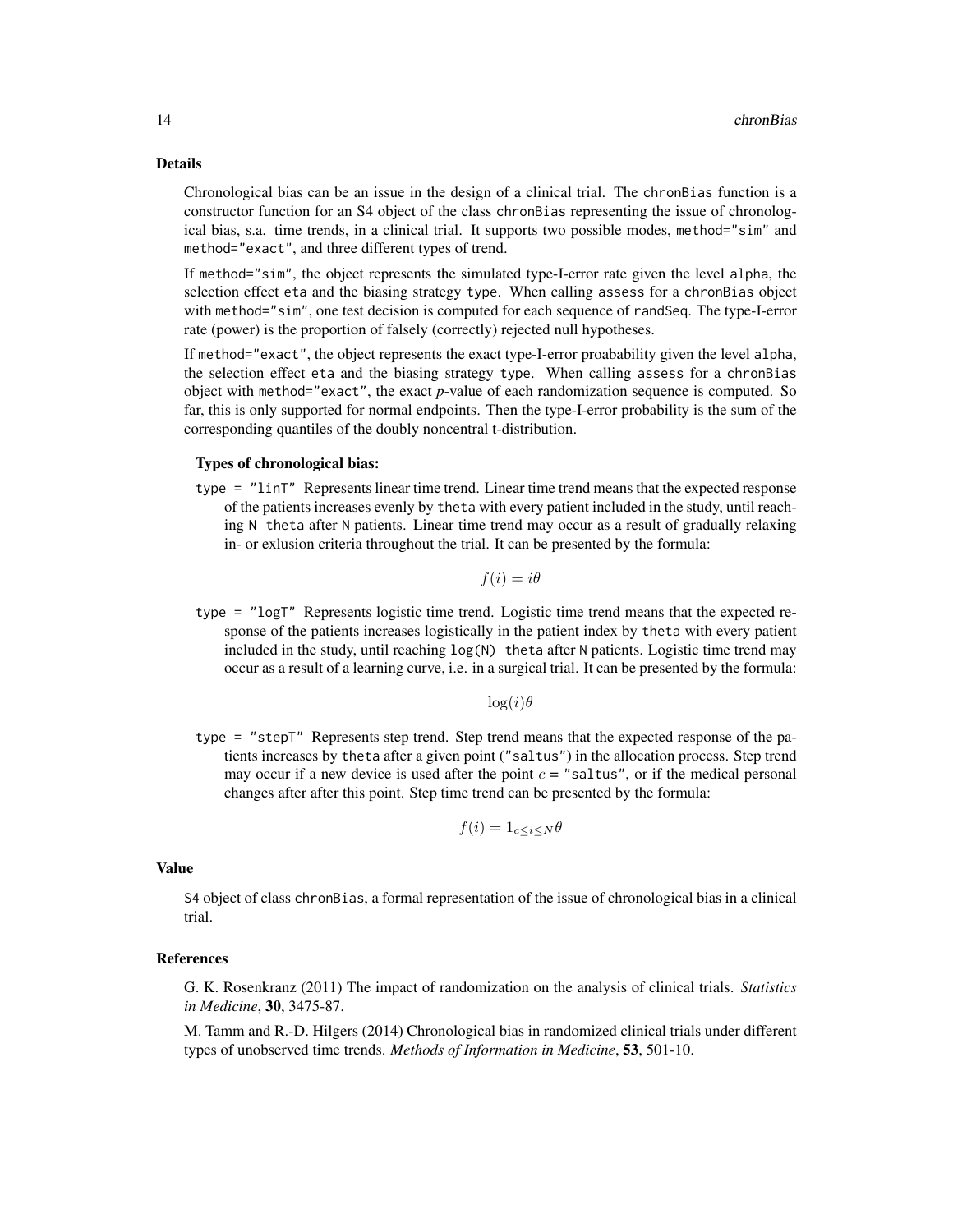#### <span id="page-14-0"></span>coin and the contract of the contract of the contract of the contract of the contract of the contract of the contract of the contract of the contract of the contract of the contract of the contract of the contract of the c

# See Also

Other issues: [combineBias](#page-14-1), [corGuess](#page-16-1), [imbal](#page-49-1), [issue](#page-50-2), [selBias](#page-71-1), [setPower](#page-72-1)

#### coin *Function returning the coin slot of an S4 object*

#### Description

Function returning the coin slot of an S4 object

#### Usage

coin(obj)

#### Arguments

obj object extending class randPar or randSeq

<span id="page-14-1"></span>combineBias *Combined additive bias criterion*

# Description

This class combines a selBias object and a chronBias object to a new object. In the analysis within the new object the two types of bias are treated as additive. effect.

# Usage

combineBias(selBias, chronBias)

# Arguments

| selBias   | object of class selBias   |
|-----------|---------------------------|
| chronBias | object of class chronBias |

# See Also

Other issues: [chronBias](#page-12-1), [corGuess](#page-16-1), [imbal](#page-49-1), [issue](#page-50-2), [selBias](#page-71-1), [setPower](#page-72-1)

# Examples

```
chronBias <- chronBias(type="linT", theta=1, method="sim")
selBias <- selBias(type="CS", eta=1, method="sim")
combineBias(selBias, chronBias)
```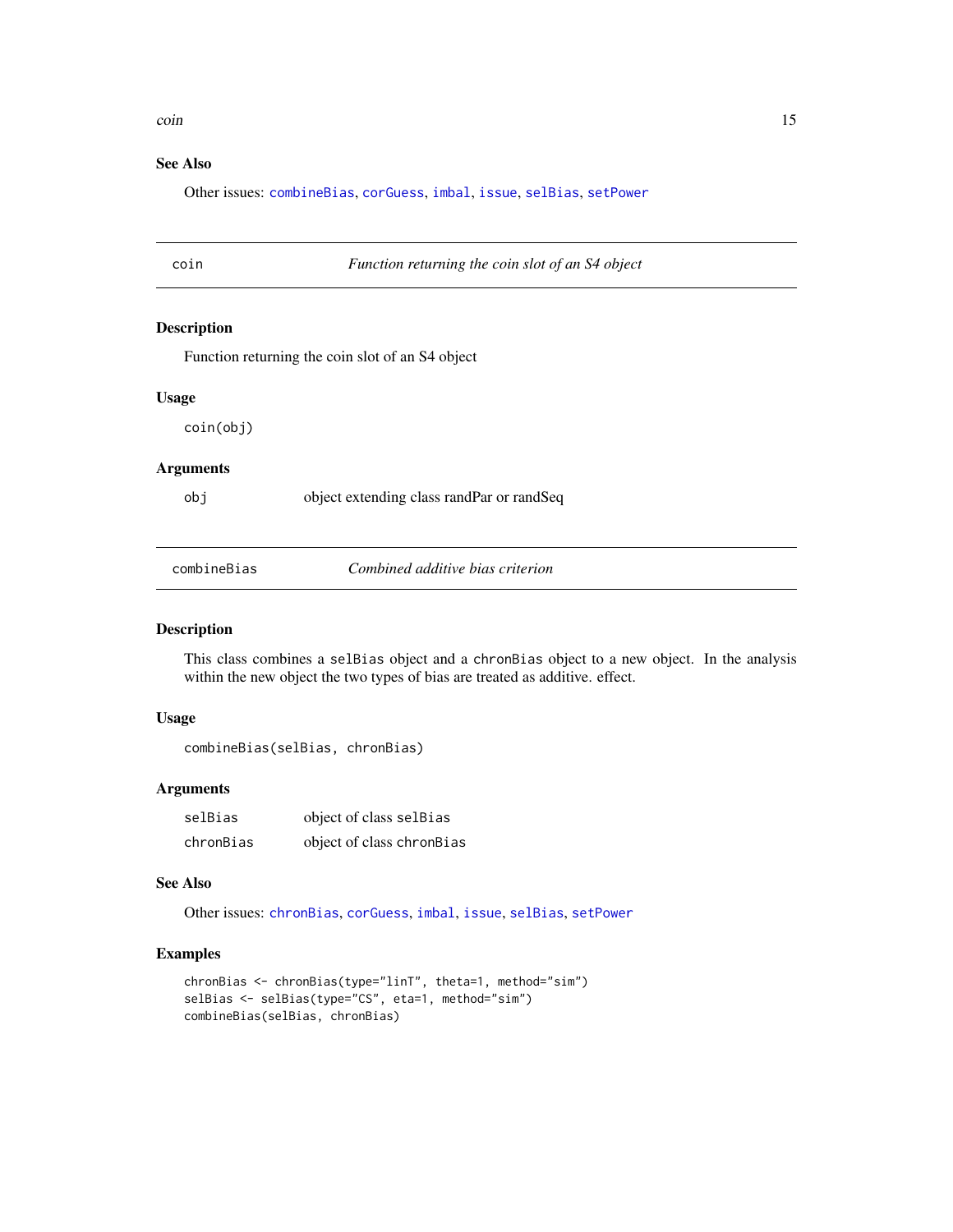<span id="page-15-1"></span><span id="page-15-0"></span>

Compares randomization procedures based on a specified issue in clinical trials.

#### Usage

```
compare(issue, ..., endp)
## S4 method for signature 'issue,missing'
compare(issue, ..., endp)
## S4 method for signature 'issue,endpoint'
compare(issue, ..., endp)
```
# Arguments

| issue                   | object of class issue.                                                        |
|-------------------------|-------------------------------------------------------------------------------|
| $\cdot$ $\cdot$ $\cdot$ | at least one object of class rand Seq or a list of objects of class rand Seq. |
| endp                    | object of class endpoint, or missing.                                         |

# Details

Randomization procedures behave differently with respect to issues like selection bias, chronological bias, or loss in power estimation. The compare function evaluates the behaviour of randomization procedures with respect to one issue. Its first argument should represent one of the implemented [issues](#page-50-1). The second argument should be any number of objects of the class randSeq. These objects represent the randomization procedures for the planned comparison. The last argument endp may be provided if the assessment should take the distribution of the treamtent groups into account, e.g. for power evaluation.

#### Value

S4 object of class comparison summarizing the comparison of the randomization procedures.

# See Also

Representation of randomization procedures: [randPar](#page-64-1)

Generation of randomization sequences: [genSeq](#page-31-1)

[issues](#page-50-1) for the assessment of randomization sequences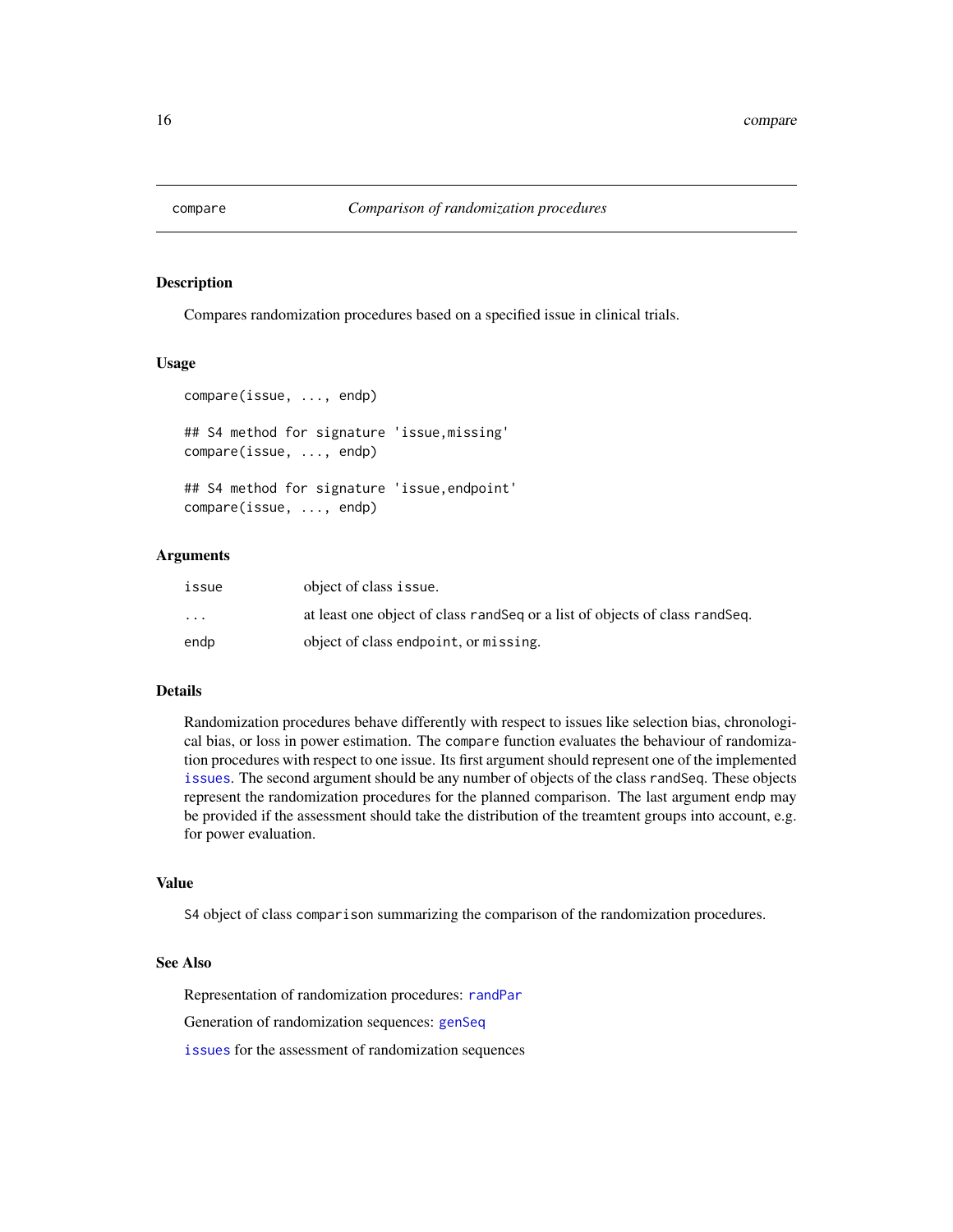#### <span id="page-16-0"></span>corGuess and the contract of the contract of the contract of the contract of the contract of the contract of the contract of the contract of the contract of the contract of the contract of the contract of the contract of t

#### Examples

```
# compare Random Allocation Rule and Big Stick for N = 4
# with respect to the correct guesses
RAR <- getAllSeq(rarPar(4))
BSD <- getAllSeq(bsdPar(4, mti = 2))
corGuess <- corGuess("CS")
(comp <- compare(corGuess, RAR, BSD))
plot(comp)
# compare the same procedures with respect to selection bias
endp \leq normEndp(c(2, 2), c(1, 1))
selBias <- selBias("CS", 4, "exact")
(comp <- compare(selBias, RAR, BSD, endp = endp))
plot(comp)
```
<span id="page-16-1"></span>corGuess *Representing the expected number of correct guesses*

#### Description

Represents the expected number of correct guesses of randomization sequences.

#### Usage

corGuess(type)

#### Arguments

type character string, should be one of "CS" or "DS", see Details.

#### Details

Selection bias can be an issue in the design of a clinical trial. The expected number of correct guesses is one measure for selection bias. The corGuess function is a constructor function for an S4 object of the class corGuess representing the issue of correct guesses in a clinical trial. The parameter type takes the following values:

- "CS" refers to "convergence strategy", i.e. the investigator predicts the treatment which has hitherto occured less often.
- "DS" refers to "divergence strategy", i.e. the investigator predicts the treatment which has hitherto occured more often.

# Value

S4 object of class corGuess, a formal representation of the issue of correct guesses in a clinical trial.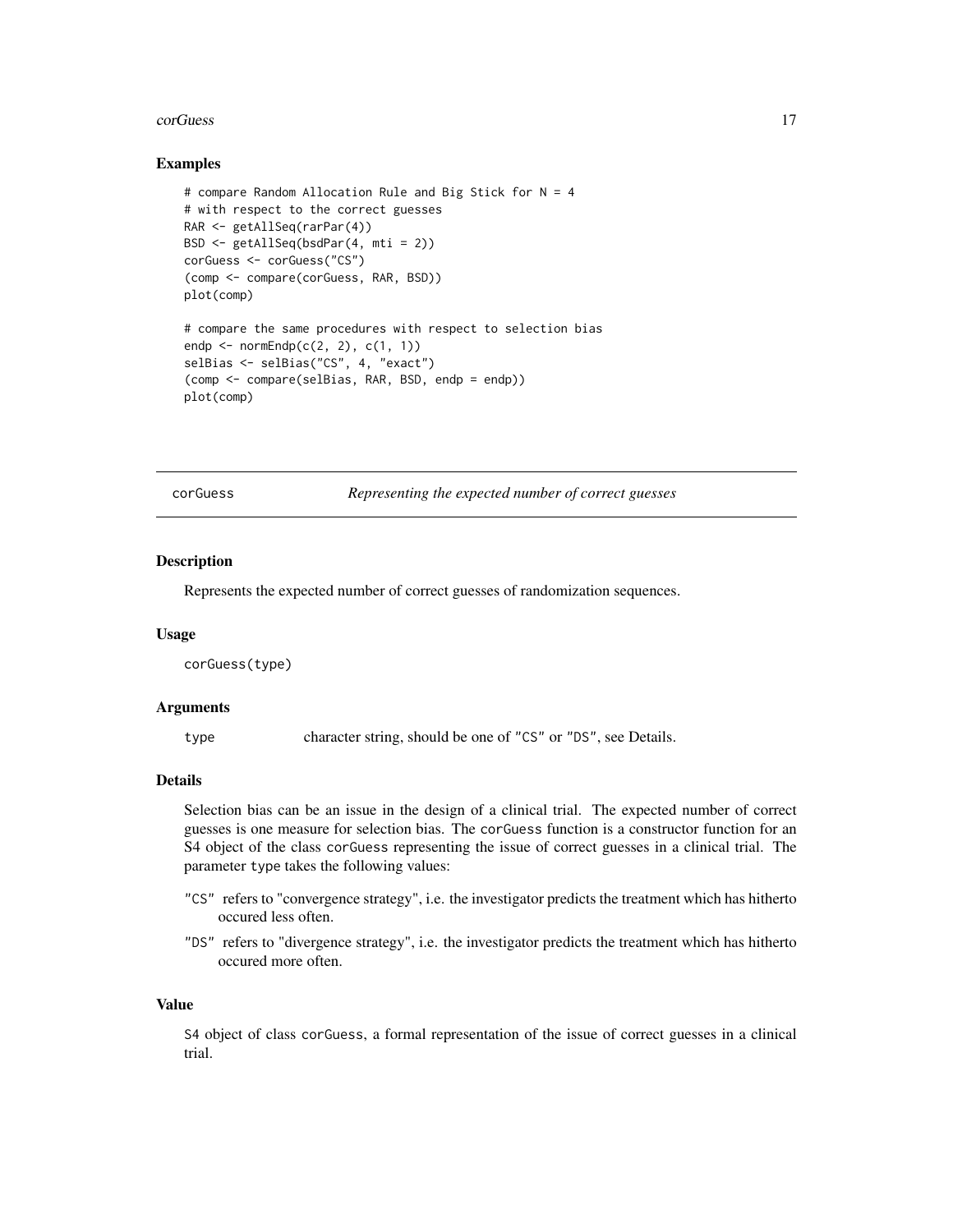# <span id="page-17-0"></span>References

D. Blackwell and J.L. Hodges Jr. (1957) Design for the control of selection bias. *Annals of Mathematical Statistics*, 25, 449-60.

# See Also

Other issues: [chronBias](#page-12-1), [combineBias](#page-14-1), [imbal](#page-49-1), [issue](#page-50-2), [selBias](#page-71-1), [setPower](#page-72-1)

<span id="page-17-1"></span>createParam *Representing any randomization procedure*

# Description

Represents any randomization procedure for a two-armed clinical trial.

#### Usage

```
createParam(method, N, mti, bc, rb, p, ini, add, filledBlock)
```
# Arguments

| method      | method that is used to generate the (random) allocation sequence. It can take<br>values PBR, RAR, HAD, PWR, EBC, BSD, CR, TBD, UD, and MP. |
|-------------|--------------------------------------------------------------------------------------------------------------------------------------------|
| N           | integer for the total sample size of the trial.                                                                                            |
| mti         | maximum tolerated imbalance in patient numbers during the trial.                                                                           |
| bc          | vector which contains the lengths $k_1, \ldots, k_l$ of each block. This means that<br>the vector bc will have one entry for each block.   |
| rb          | block lengths of the blocks that can be selected equiprobable at random.                                                                   |
| p           | success probability of the biased coin (e.g. in Efron's Biased Coin Design).                                                               |
| ini         | integer representing the initial urn composition.                                                                                          |
| add         | integer representing the number of balls that are added to the urn in each step.                                                           |
| filledBlock | logical whether the last block should be filled or not.                                                                                    |

# Details

Dending on the input of the user, createParam creates an object representing a randomization procedures for a two-armed clinical trial (see also [randPar](#page-64-1)).

# Value

S4object of the corresponding randomization procedure class.

# See Also

Other randomization procedures: [abcdPar](#page-4-1), [bbcdPar](#page-7-1), [bsdPar](#page-9-1), [chenPar](#page-11-1), [crPar](#page-18-1), [ebcPar](#page-24-1), [gbcdPar](#page-27-1), [hadaPar](#page-47-1), [mpPar](#page-54-1), [pbrPar](#page-58-1), [rarPar](#page-66-1), [rpbrPar](#page-67-1), [rtbdPar](#page-68-1), [tbdPar](#page-74-1), [udPar](#page-76-1)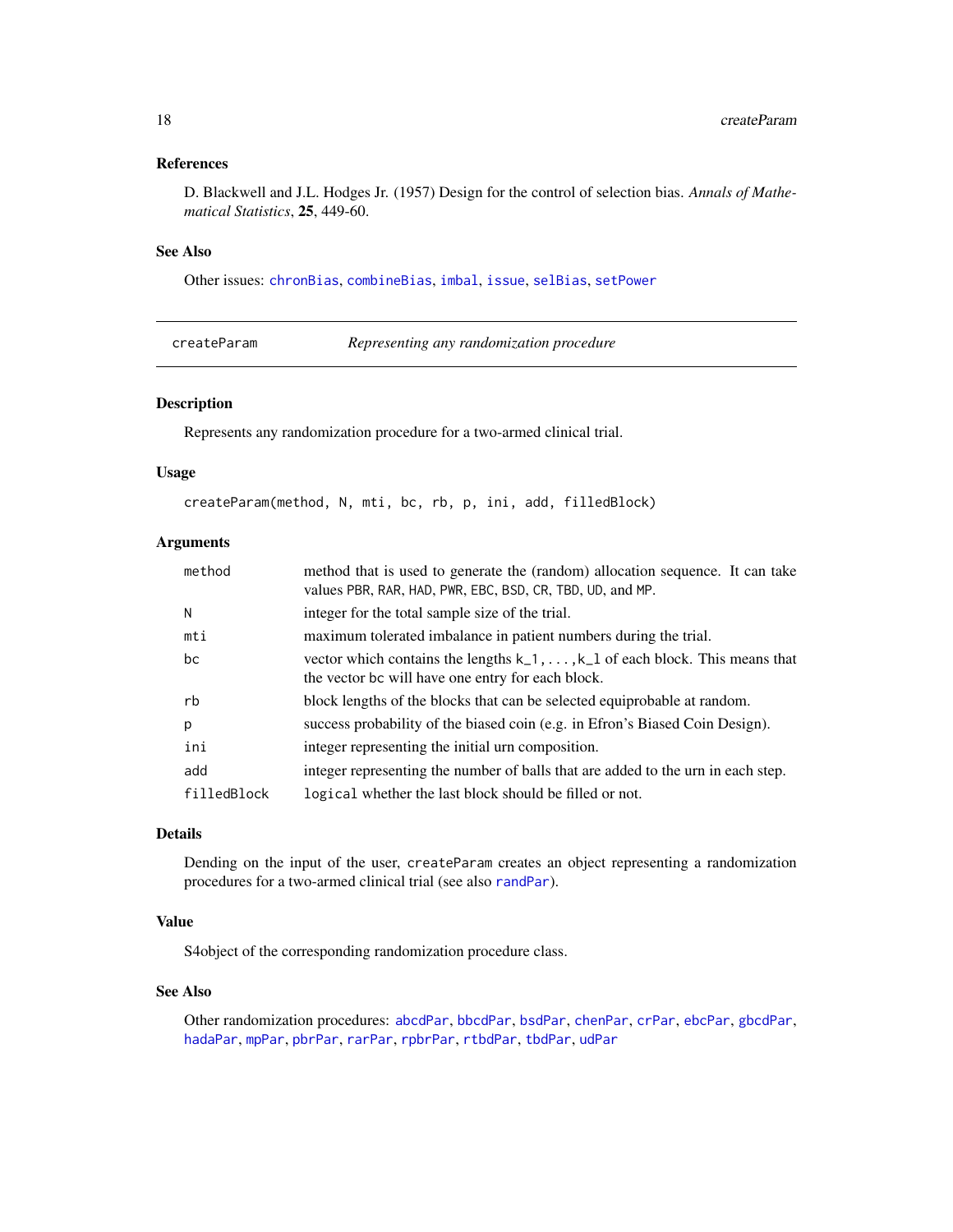<span id="page-18-0"></span>

This function is a query to create an corresponding randomization sequence for a two-armed clinical trial. If file is defined, the generated sequence is automatically saved to the corresponding path.

#### Usage

```
createSeq(file)
```
# Arguments

file A connection, or a character string naming the file to write to.

#### Value

an object Param, which is available

<span id="page-18-1"></span>crPar *Representing Complete Randomization*

#### Description

Represents the randomization procedure Complete Randomization.

#### Usage

 $crPar(N, K = 2, ratio = rep(1, K), groups = LETTER[1:K])$ 

# Arguments

| N.     | integer for the total sample size of the trial.                                                                      |
|--------|----------------------------------------------------------------------------------------------------------------------|
| К      | number of treatment groups (e.g. K=2 if we compare one experimental against<br>one control treatment).               |
| ratio  | vector of length K. The total sample number N and all used block lengths (bc)<br>have to be divisible by sum(ratio). |
| groups | character vector of labels for the different treatments.                                                             |

# Details

Toss a fair coin N times in case K=2 and assign the treatments according to the result of the coin. In case of K>2, replace the coin by a die with K sides.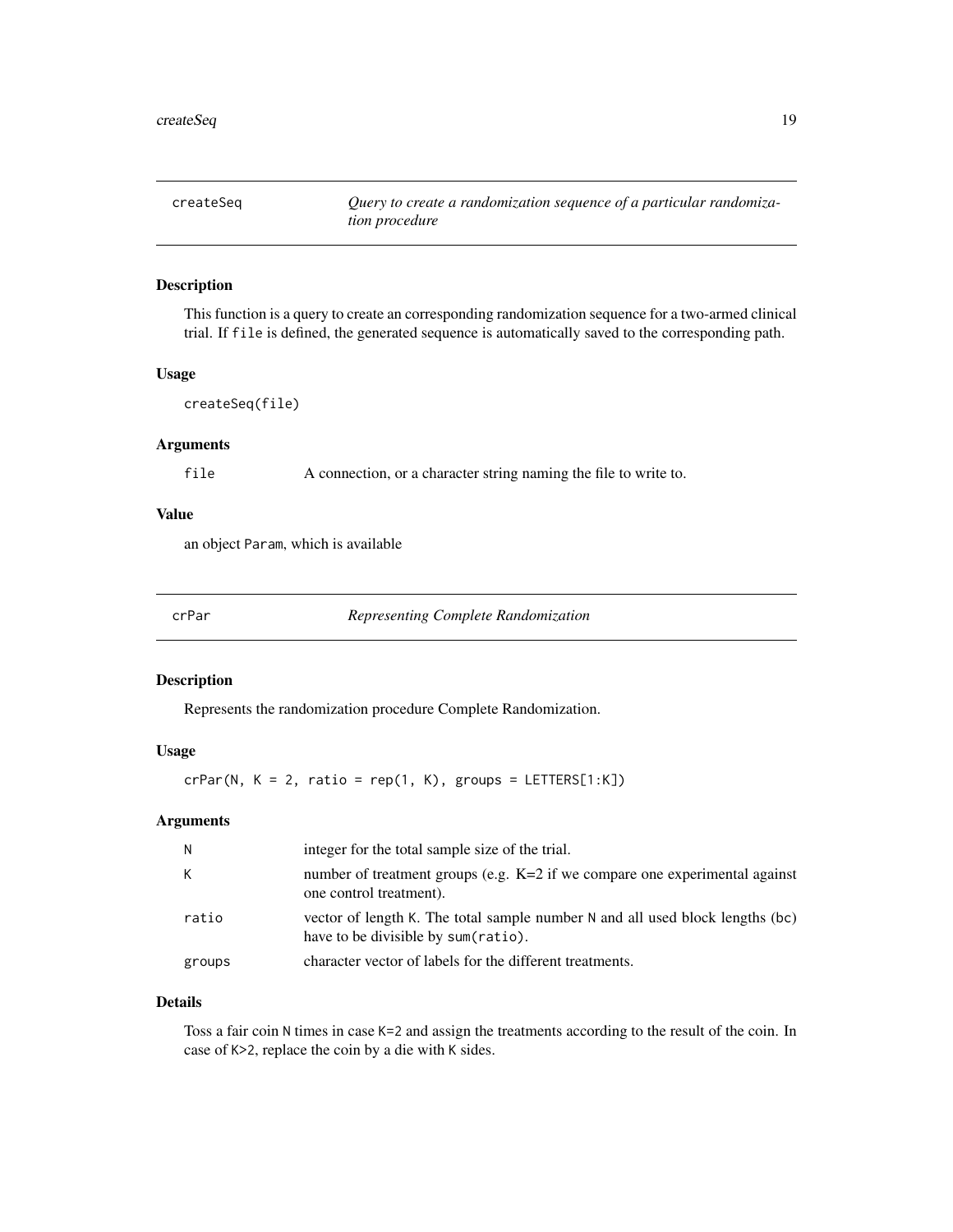# <span id="page-19-0"></span>Value

S4 object of the class crPar.

#### References

W. F. Rosenberger and J. M. Lachin (2002) *Randomization in Clinical Trials*. Wiley.

# See Also

Other randomization procedures: [abcdPar](#page-4-1), [bbcdPar](#page-7-1), [bsdPar](#page-9-1), [chenPar](#page-11-1), [createParam](#page-17-1), [ebcPar](#page-24-1), [gbcdPar](#page-27-1), [hadaPar](#page-47-1), [mpPar](#page-54-1), [pbrPar](#page-58-1), [rarPar](#page-66-1), [rpbrPar](#page-67-1), [rtbdPar](#page-68-1), [tbdPar](#page-74-1), [udPar](#page-76-1)

<span id="page-19-1"></span>

derFunc *Representing Derringer-Suich desirability functions*

#### Description

Represents the Derringer-Suich desirability approach.

#### Usage

derFunc(TV, SLs, b)

#### Arguments

| TV                    | numeric specifying the optimal desired value called the target value.                     |
|-----------------------|-------------------------------------------------------------------------------------------|
| <b>SL<sub>S</sub></b> | numeric vector of length at most 2 specifying the lower and/or upper specified<br>border. |
| b                     | numeric vector of length at most 2 specifying the weight(s) for the punishment            |

#### Details

derFunc represents the framework for left, right and two-sided desirability functions introduced by Derringer and Suich (1980). For all three different kinds of desirability functions the parameter TV must be specified. If the parameter SLs has length 1, either the left- or right-sided desirability function is created depending from whether the value is smaller (left-sided) or greater (right-sided) than the target value. By specifying SLs as a vector of length 2 a two-sided desirability function is created where the lower specified border is determined as the smaller value of SLs and thus the upper specified border is determined as the greater value. If there are no values specified for the weights, then they are automatically set to 1 (linear loss).

#### Value

S4 object of class derFunc, a formal representation of desirability functions introduced by Derringer and Suich.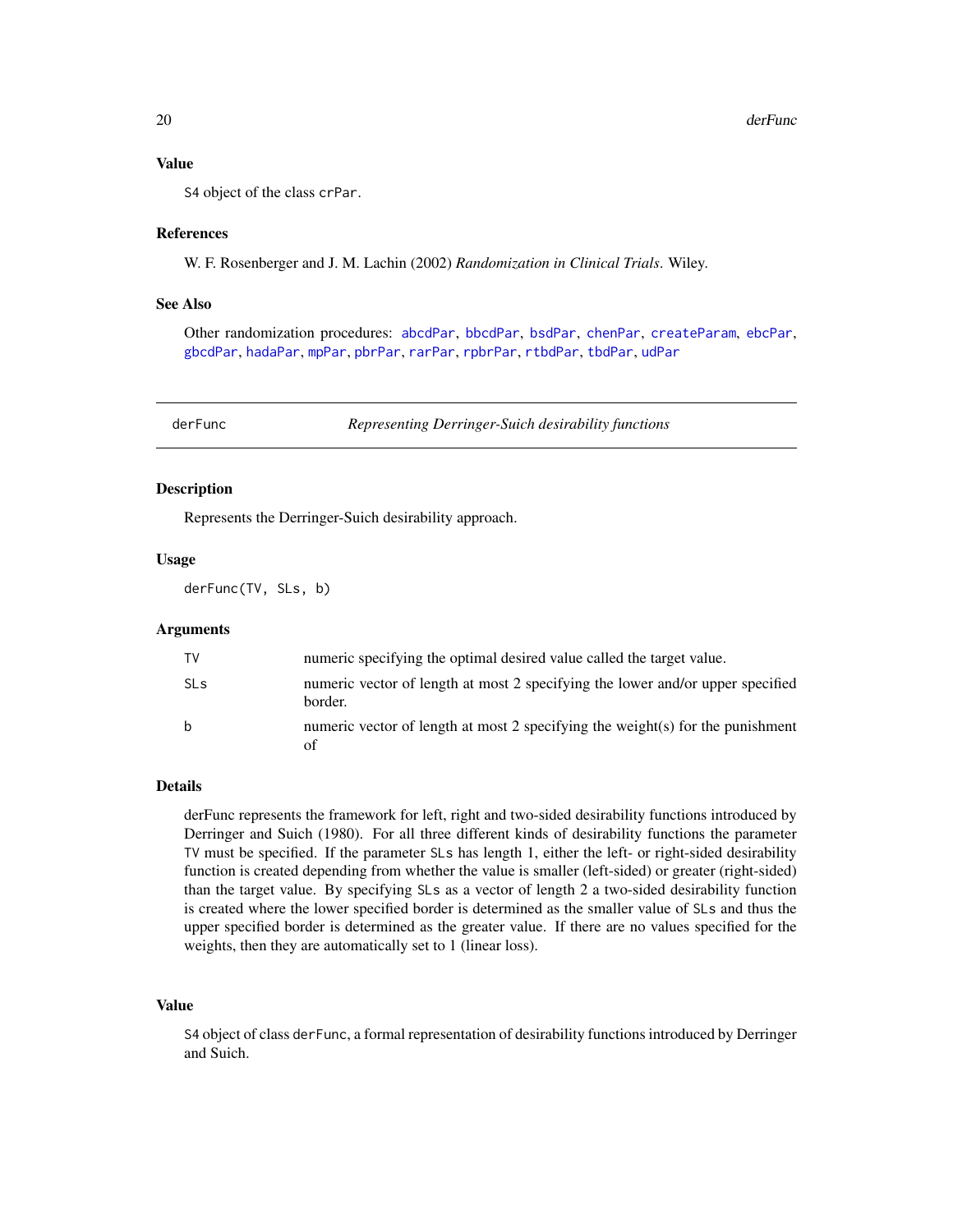# <span id="page-20-0"></span>derFunc-class 21

# References

Derringer, G., and Suich, R., (1980) Simultaneous Optimization of Several Response Variables. *Journal of Quality Technology*, 12, 214-219.

#### See Also

Other desirability topics: [evaluate](#page-25-1), [getDesScores](#page-42-1), [plotDes](#page-60-1), [plotEv](#page-61-1), [probUnDes](#page-63-1)

#### Examples

```
# Create an object of a left-sided desirability function
dLeft <- derFunc(0.5, 0.3, 2)
# Create an object of a right-sided desirability function
dRight <- derFunc(0.5, 0.8, 1)
# Create an object of a two-sided desirability function
dLR <- derFunc(0.5, c(0.3, 0.9), c(3, 1))
```
derFunc-class *Parameters generic*

#### Description

Parameters generic

desirability *Desirability functions within the scope of clinical trials*

#### Description

Illustrates the interplay between functions related to desirability indices.

#### Details

Currently, randomizeR encompasses the class of desirability functions introduced by Derringer and Suich (1980) and corresponding functions to evaluate and compare randomization sequences which have been assessed on the basis of desirability indices of specific issues:

- [derFunc](#page-19-1) represents the class of desirability functions according to Derringer-Suich (1980).
- [getDesScores](#page-42-1) can be applied to an object of class assessment together with prespecified desirability functions to compare the behaviour of randomization sequences (on a common scale [0,1]).
- [plotDes](#page-60-1) plots a desScores object on a radar chart.
- [evaluate](#page-25-1) performs a comparison of sequences from different randomization sequences on the basis of object of the class desScores.
- **[plotEv](#page-61-1)** plots an evaluation object on a radar chart.
- **[probUnDes](#page-63-1)** computes the proability of undesired randomization sequences with respect to certain issues and desirability functions.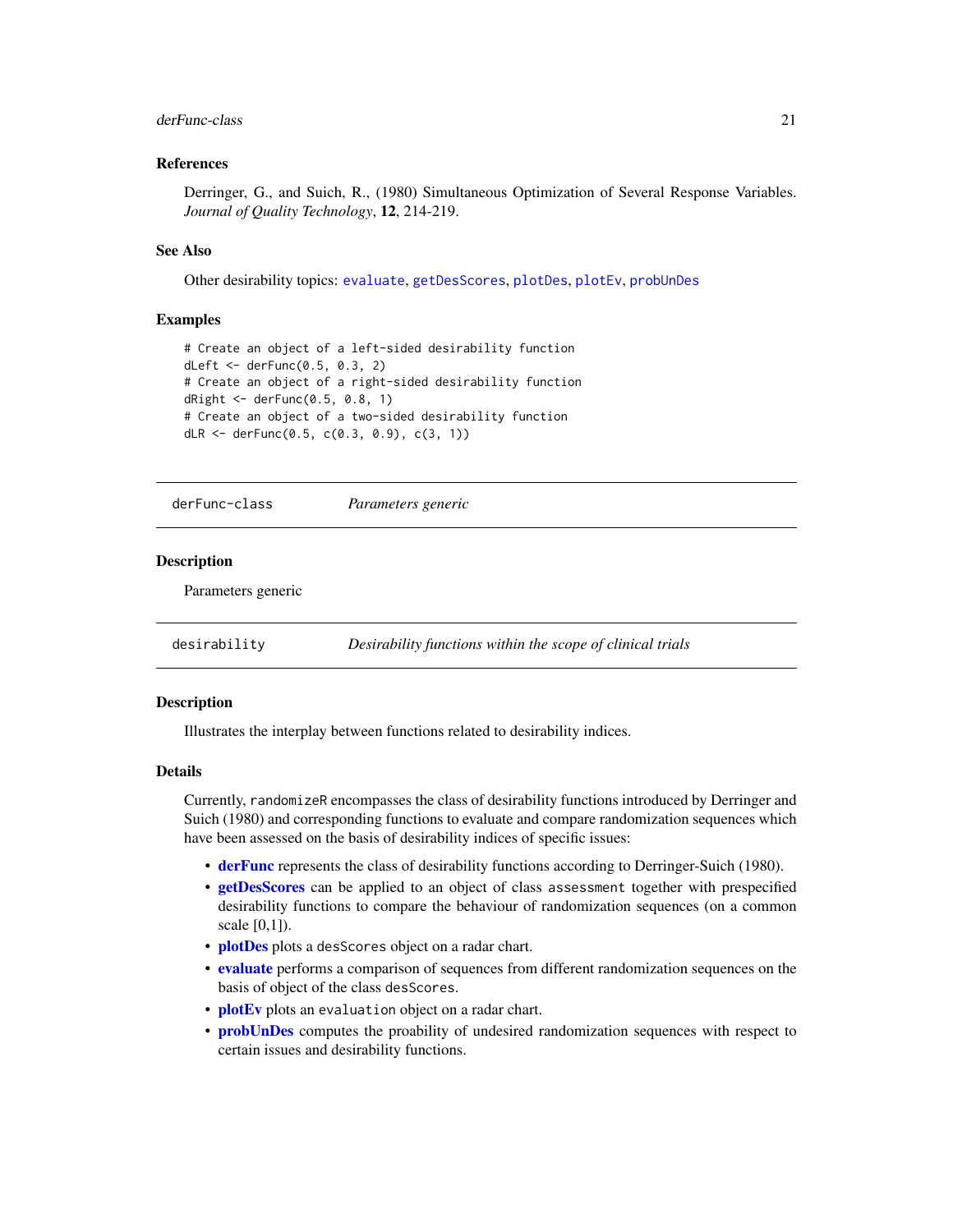#### Examples

```
# Suppose we would like to perform a comparison of sequences from different
# randomization procedures with the help of desirability functions:
issue1 <- corGuess("CS")
issue2 \leq chronBias(type = "linT", theta = 1/4, method = "exact")
RAR <- getAllSeq(rarPar(4))
BSD <- getAllSeq(bsdPar(4, mti = 2))
A1 \leq assess(RAR, issue1, issue2, endp = normEndp(c(\emptyset, \emptyset), c(1,1)))
A2 \leq assess(BSD, issue1, issue2, endp = normEndp(c(0,0), c(1,1)))
d1 <- derFunc(TV = 0.5, 0.75, 2)
d2 \le -\text{derFunc}(0.05, c(0, 0.1), c(1, 1))# By applying the \code{getDesScores} function to the assessment output together
# with the specified desirability functions the behaviour of randomization sequences
# is evaluated and scaled to [0,1]:
DesScore \leq getDesScores(A1, d1, d2, weights = c(5/6, 1/6))
DesScore2 <- getDesScores(A2, d1, d2, weights = c(5/6, 1/6))
# Plotting the desScores objects:
plotDes(DesScore, quantiles = TRUE)
plotDes(DesScore2, quantiles = TRUE)
# Summarizing the results of getDesScore with respect to the statistic "mean":
evaluate(DesScore, DesScore2)
# Plotting the evaluation objects allows a visualized comparison:
plotEv(evaluate(DesScore, DesScore2))
# Which randomzation procedure produces more undesired randomization sequences
# with respect to certain issues and desirability functions?
probUnDes(DesScore)
probUnDes(DesScore2)
```

| doublyF_opt | Distribution function of the non central F-distribution |  |  |
|-------------|---------------------------------------------------------|--|--|
|             |                                                         |  |  |

#### Description

Distribution function of the non central F-distribution

#### Usage

```
doublyF_opt(x, df1, df2, lambda1, lambda2, acc = 100, ex = 5)
```
<span id="page-21-0"></span>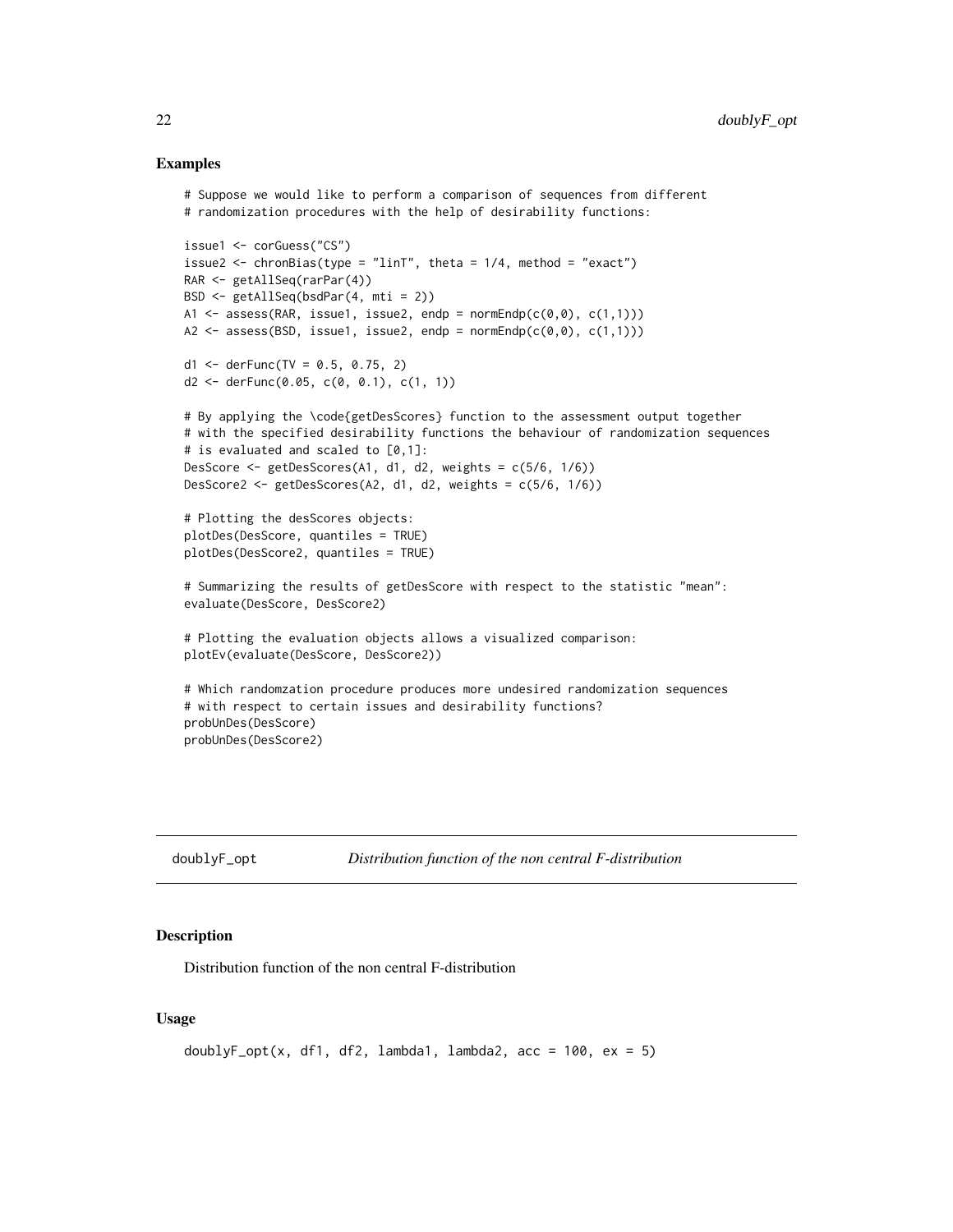# <span id="page-22-0"></span>doublyF\_value 23

# Arguments

| $\boldsymbol{\mathsf{x}}$ | quantile, a single numeric value                                            |
|---------------------------|-----------------------------------------------------------------------------|
| df1                       | first degree of freedom, a single integer value                             |
| df2                       | second degree of freedom, a single integer value                            |
| lambda1                   | first non centrality parameter, a single numeric value                      |
| lambda2                   | second non centrality parameter, a single numeric value                     |
| acc                       | accuracy; last index of the approximation of the infinite sum               |
| ex.                       | exactness; break early, if the summands are smaller than $10^{\circ}$ (-ex) |

# Value

Probability of observing a value larger than x

doublyF\_value *Rejection probability for one sequence in the presence of selection bias*

# **Description**

Rejection probability for one sequence in the presence of selection bias

#### Usage

```
doublyF_value(R, bias, endp)
```
# Arguments

| R    | object of type rand Seq representing the randomization procedure            |
|------|-----------------------------------------------------------------------------|
| bias | selection or chronological bias object, containing eta (or theta) and alpha |
| endp | endpoint object, containing mu and sigma                                    |

# Value

data frame containing the non centrality parameters, the degrees of freedom, the 1-alpha quantile corresponding to the central f distribution and a numeric value for probability of false rejection of the null hypothesis of no difference in the presence of selection bias.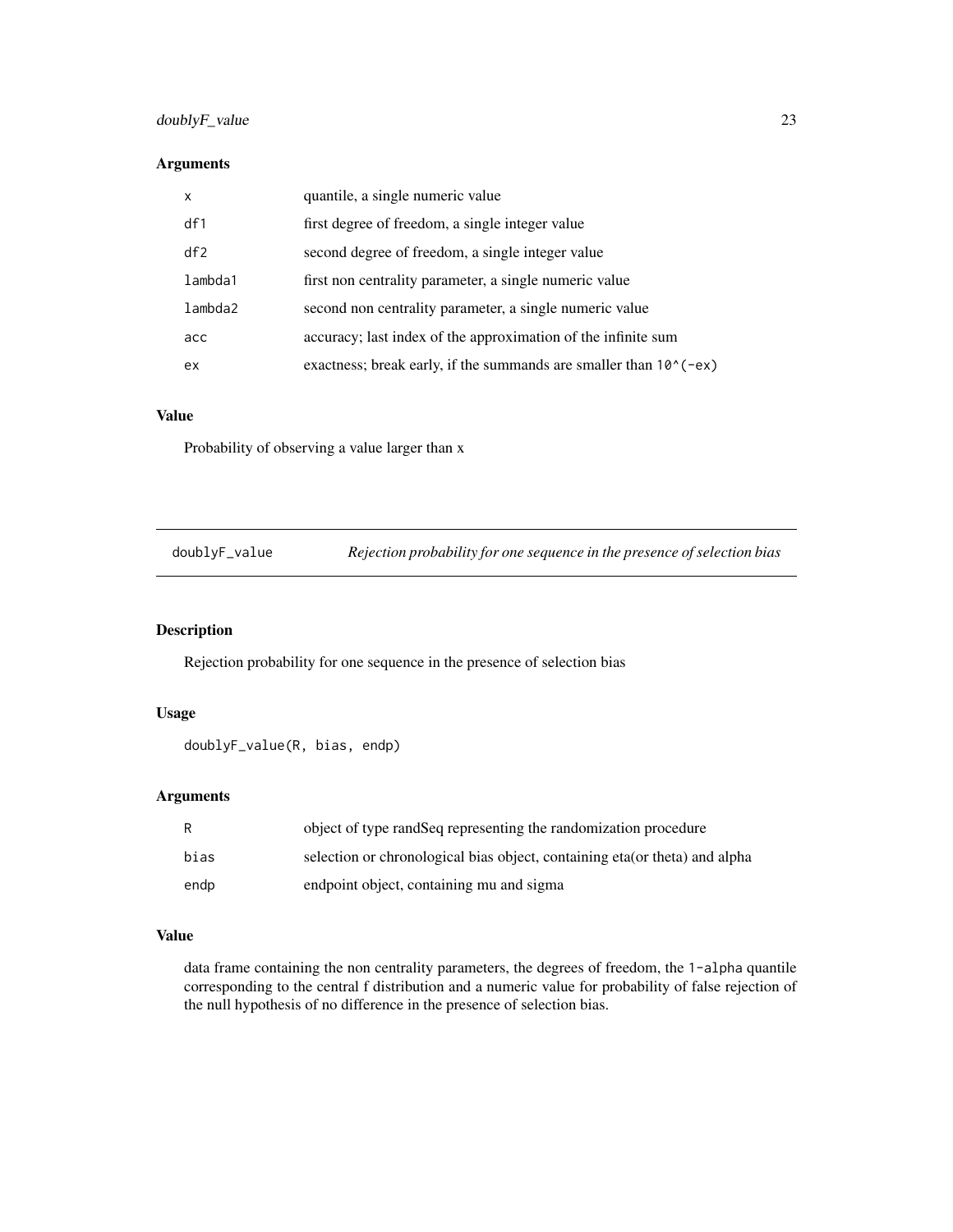<span id="page-23-0"></span>

calculates the non-centrality parameters of the F-distribution under third order selection bias.

#### Usage

doublyF\_values(randSeq, bias, endp)

# Arguments

| randSeg | the object containing the randomization sequences |
|---------|---------------------------------------------------|
| bias    | selection bias object, containing eta and alpha   |
| endp    | endpoint object, containing mu and sigma          |

# Value

data frame with the sequences and their corresponding ncps and rejection probabilities.

| doublyT | Approximation of the distribution function of the doubly noncentral |
|---------|---------------------------------------------------------------------|
|         | t-distribution                                                      |

# Description

Computes the value of the distribution function of the doubly noncentral t-distribution at x.

# Usage

doublyT(x, df, delta, lambda,  $lb = 0$ , ub)

# Arguments

| $\mathsf{x}$ | a variable x.                                                             |
|--------------|---------------------------------------------------------------------------|
| df           | degrees of freedom $(i.a. N-2)$ .                                         |
| delta        | first noncentrality parameter of the doubly noncentral t-distribution.    |
| lambda       | (second) noncentrality parameter of the doubly noncentral t-distribution. |
| 1b           | lower bound for the starting value of the poisson distribution.           |
| ub           | upper bound for the last value of the poisson distribution.               |

# Value

Distribution value of the doubly noncentral t-distribution at x.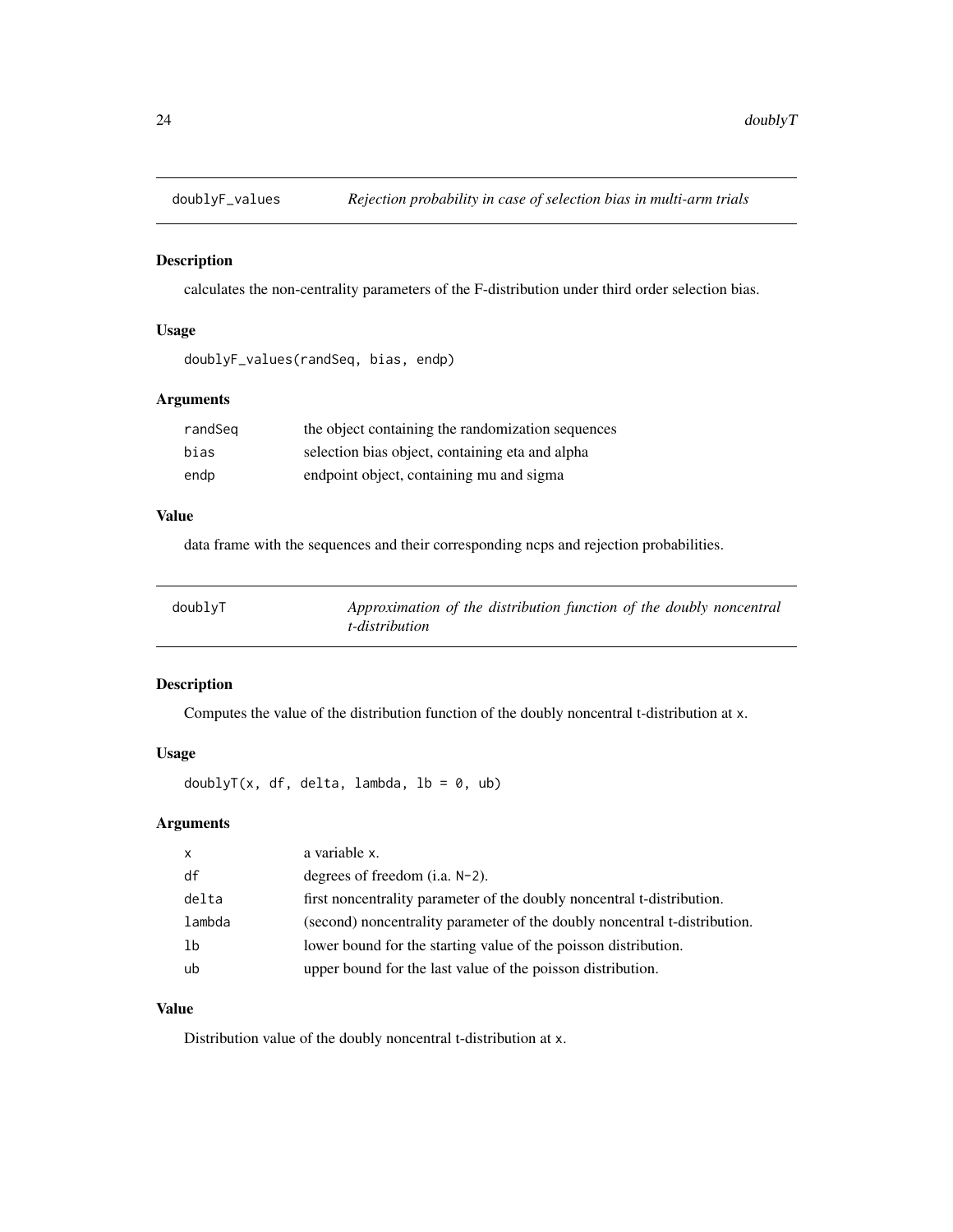<span id="page-24-0"></span>

Computes the biased type-one-error (resp. power) of Student'ts t-test due to shifts in the expectation vectors in both treatment groups.

#### Usage

doublyTValues(randSeq, bias, endp)

#### Arguments

| randSeg | object of the class rand Seq. |
|---------|-------------------------------|
| bias    | object of the class bias.     |
| endp    | object of the class endpoint. |

# Value

the biased type-one-error (resp. power) of all randomization sequences.

#### Examples

```
myPar <- crPar(4)
M <- getAllSeq(myPar)
cs <- selBias("CS", 1, "exact")
endp \leq normEndp(mu = c(0, 0), sigma = c(1, 1))
doublyTValues(M, cs, endp)
```
<span id="page-24-1"></span>ebcPar *Representing Efron's Biased Coin Design*

#### Description

Represents the randomization procedure Efron's Biased Coin Design.

# Usage

ebcPar(N, p, groups = LETTERS[1:2])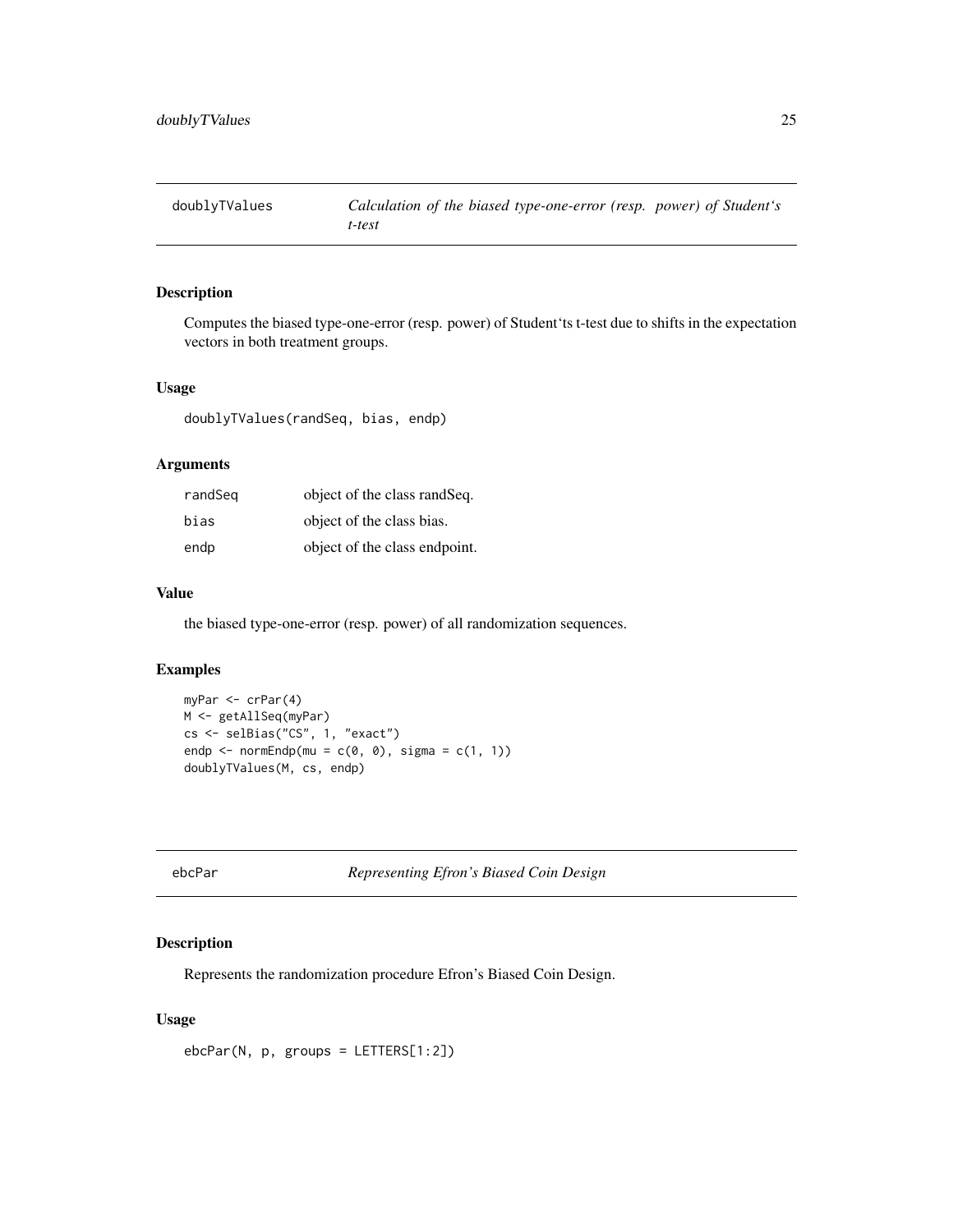<span id="page-25-0"></span>26 evaluate experience of the contract of the contract of the contract of the contract of the contract of the contract of the contract of the contract of the contract of the contract of the contract of the contract of the

#### **Arguments**

| N.     | integer for the total sample size of the trial.                              |
|--------|------------------------------------------------------------------------------|
| D      | success probability of the biased coin (e.g. in Efron's Biased Coin Design). |
| groups | character vector of labels for the different treatments.                     |

#### Details

Flip a biased coin with probability p in favour of the treatment which is allocated less frequently. If both treatments have been assigned equally often a fair coin is tossed.

# Value

S4 object of the class ebcPar.

# References

B. Efron (1971) Forcing a sequential experiment to be balanced. *Biometrika*, 58, 403-17.

# See Also

Other randomization procedures: [abcdPar](#page-4-1), [bbcdPar](#page-7-1), [bsdPar](#page-9-1), [chenPar](#page-11-1), [crPar](#page-18-1), [createParam](#page-17-1), [gbcdPar](#page-27-1), [hadaPar](#page-47-1), [mpPar](#page-54-1), [pbrPar](#page-58-1), [rarPar](#page-66-1), [rpbrPar](#page-67-1), [rtbdPar](#page-68-1), [tbdPar](#page-74-1), [udPar](#page-76-1)

<span id="page-25-1"></span>

| evaluate | Evaluation of several randomization procedures with respect to cer- |
|----------|---------------------------------------------------------------------|
|          | tain desirability functions applied to specified issues.            |

# Description

Evaluation of several randomization procedures with respect to certain desirability functions applied to specified issues.

#### Usage

```
evaluate(..., statistic)
## S4 method for signature 'missing'
evaluate(..., statistic)
## S4 method for signature 'character'
```
# evaluate(..., statistic)

# Arguments

... at least one object of the class desScores or a list of objects of the class desScores. statistic character string that specifies on the basis of which statistic the evaluate function should be applied. The statistic can be chosen from "mean", "median", "min" or "max".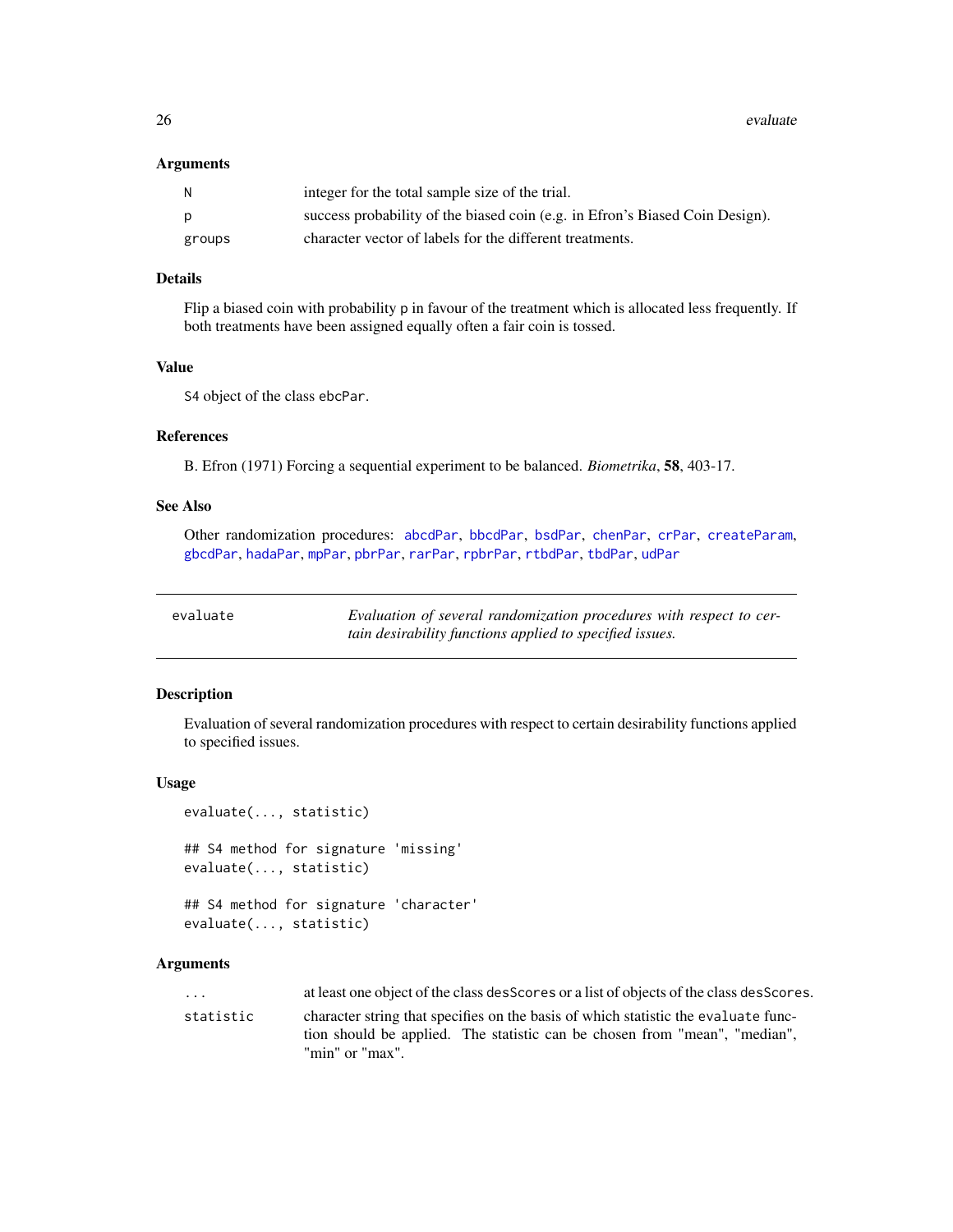#### evaluate 27

# Details

The evaluate function allows the user to compare and evaluate different randomization procedures. It expects a number of objects that result when applying the getDesScores function to an assess object and specified desirability functions. The evaluate function summarizes the desirability scores of each randomization procedure on the basis of a prespecified statistic and encorporates them into a data frame. If no statistic is specified then it is automatically set to mean. If the function is applied to only one object it corresponds simply to summary(getDesScores(...)).

# Value

S4 object of class evaluation Comparison of randomization procedures with respect to desirability functions applied to specified issues, summarized by a prespecified statistic.

#### References

D. Schindler *Assessment of Randomization Procedures in the Presence of Selection and Chronological Bias*. PhD Thesis.

# See Also

Representation of randomization procedures: [randPar](#page-64-1)

Generation of randomization sequences: [genSeq](#page-31-1)

[issues](#page-50-1) for the desirability of randomization sequences

Other desirability topics: [derFunc](#page-19-1), [getDesScores](#page-42-1), [plotDes](#page-60-1), [plotEv](#page-61-1), [probUnDes](#page-63-1)

#### Examples

```
# Compare Random Allocation Rule to Big Stick Design with respect to different issues
# and their corresponding desirability functions
issue1 <- corGuess("CS")
issue2 <- corGuess("DS")
RAR <- getAllSeq(rarPar(4))
BSD <- getAllSeq(bsdPar(4, mti = 2))
A1 <- assess(RAR, issue1, issue2)
A2 <- assess(BSD, issue1, issue2)
d1 <- derFunc(TV = 0.1, 0.7, 2)
d2 \le - \text{derFunc}(0.5, c(0.3, 0.8), c(1, 1))DesScore <- getDesScores(A1, d1, d2, weights = c(5/6, 1/6))
DesScore2 <- getDesScores(A2, d1, d2, weights = c(5/6, 1/6))
evaluate(DesScore, DesScore2)
evaluate(DesScore, DesScore2, statistic = "max")
```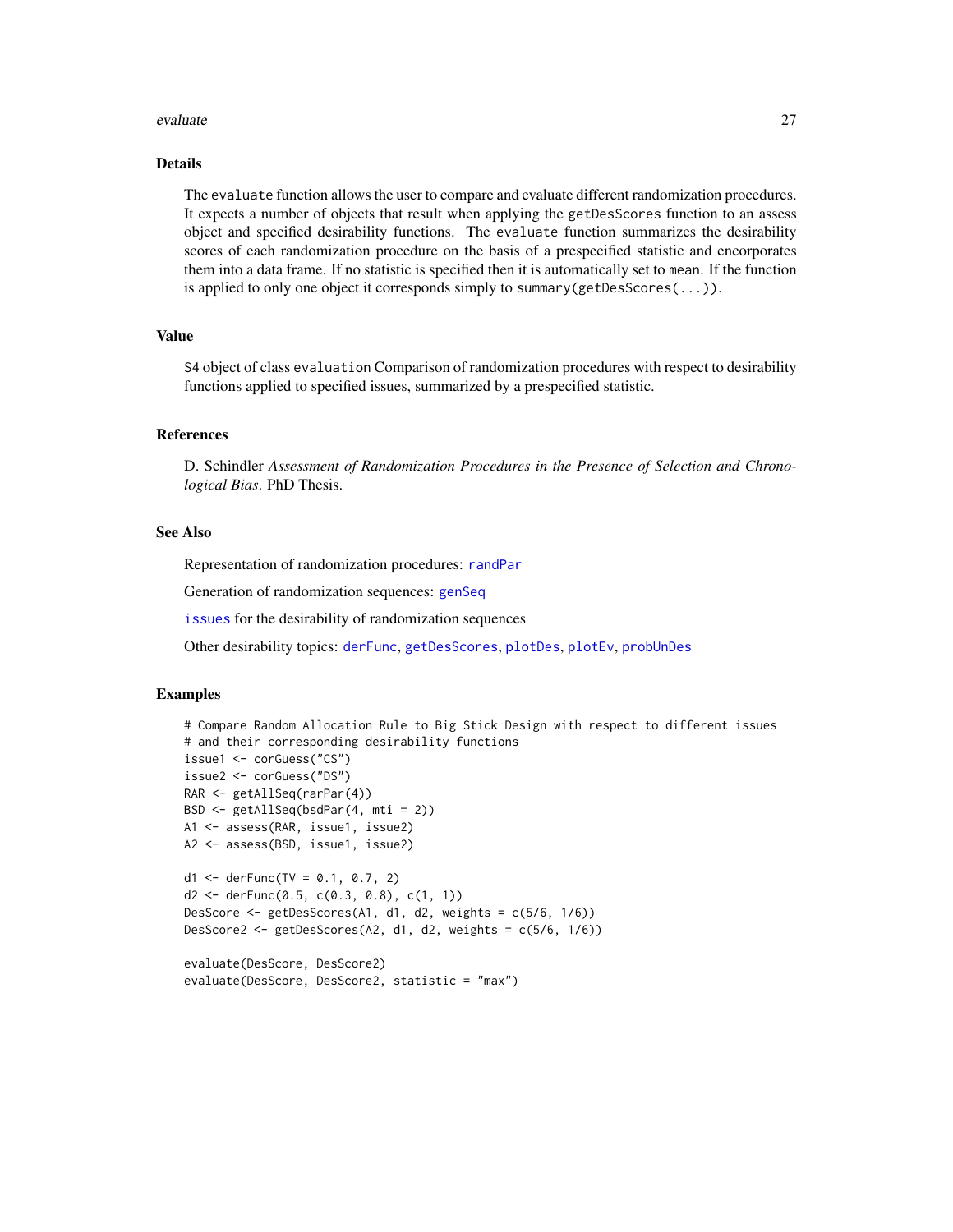<span id="page-27-1"></span><span id="page-27-0"></span>

Represents the randomization procedure Generalized Biased Coin Design.

#### Usage

gbcdPar(N, rho, groups = LETTERS[1:2])

#### Arguments

| N      | integer for the total sample size of the trial.                                                                                                                                                                                         |
|--------|-----------------------------------------------------------------------------------------------------------------------------------------------------------------------------------------------------------------------------------------|
| rho    | nonnegative parameter which my be adjusted according to how strongly it is<br>desired to balance the experiment. If rho $= 1$ , we have Wei's urn design with<br>alpha = $\theta$ . If rho = $\theta$ , we have complete randomization. |
| groups | character vector of labels for the different treatments.                                                                                                                                                                                |

# Details

Generalization of Wei's urn and Efron's biased coin design.

# Value

S4 object of the class gbcdPar.

#### References

R. L. Smith (1984) Sequential treatment allocation using biased coin designs. *Journal of the Royal Statistical Society B*, 46, 519-543. W. F. Rosenberger and J. M. Lachin (2002) Randomization in Clinical Trials. *Wiley*, 64-65

# See Also

Other randomization procedures: [abcdPar](#page-4-1), [bbcdPar](#page-7-1), [bsdPar](#page-9-1), [chenPar](#page-11-1), [crPar](#page-18-1), [createParam](#page-17-1), [ebcPar](#page-24-1), [hadaPar](#page-47-1), [mpPar](#page-54-1), [pbrPar](#page-58-1), [rarPar](#page-66-1), [rpbrPar](#page-67-1), [rtbdPar](#page-68-1), [tbdPar](#page-74-1), [udPar](#page-76-1)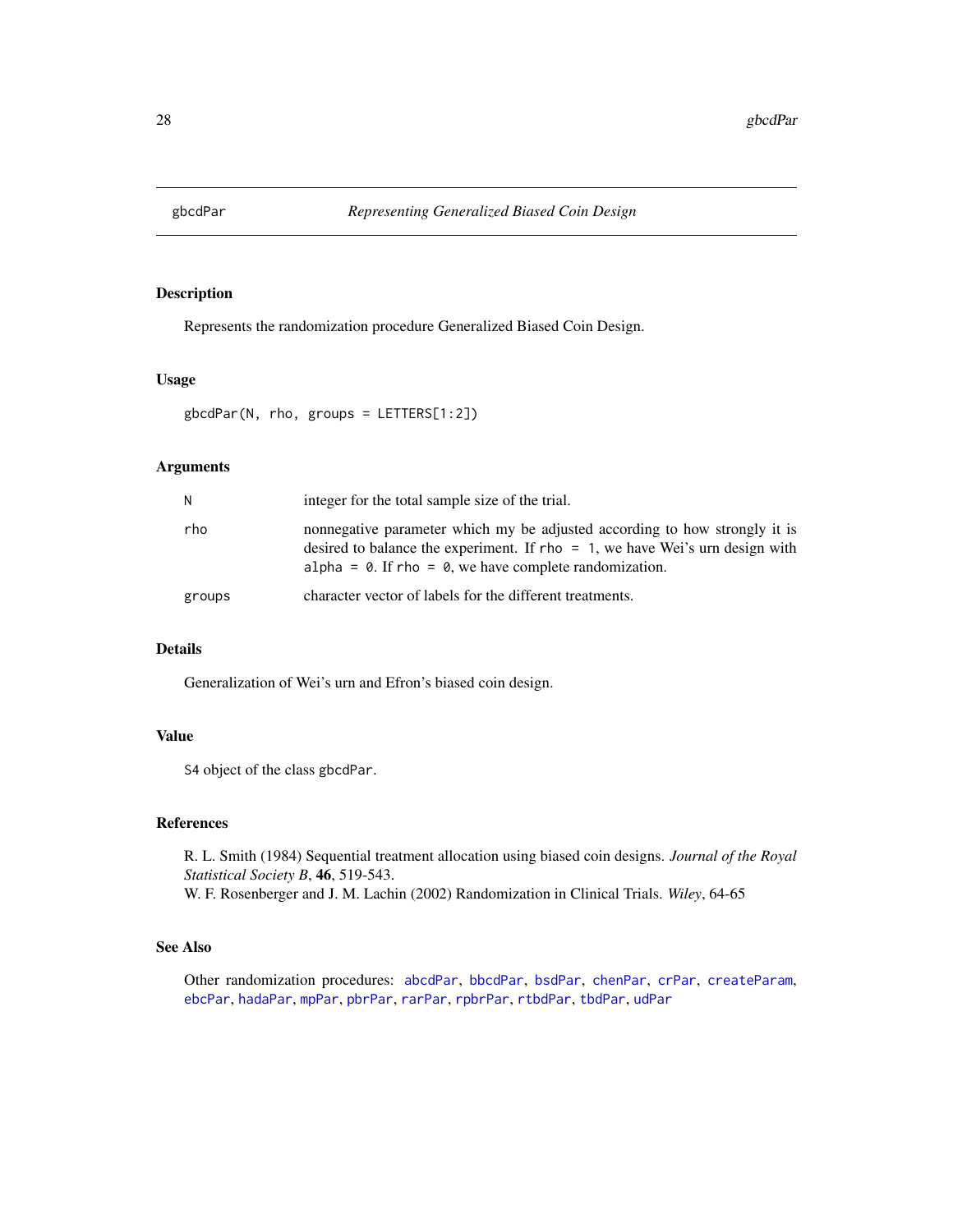<span id="page-28-0"></span>

Sampling algorithm for gbcd

#### Usage

 $globalAnd(N, rho, K = 2)$ 

# Arguments

| N   | integer for the total sample size of the trial.                                                                                                                                                                                         |
|-----|-----------------------------------------------------------------------------------------------------------------------------------------------------------------------------------------------------------------------------------------|
| rho | nonnegative parameter which my be adjusted according to how strongly it is<br>desired to balance the experiment. If $rho = 1$ , we have Wei's urn design with<br>alpha = $\theta$ . If rho = $\theta$ , we have complete randomization. |
| K   | number of treatment groups (e.g. $K=2$ if we compare one experimental against<br>one control treatment).                                                                                                                                |

#### Value

A vector with the allocation sequence for a clinical trial. It will contain a zero (resp. 1) at position i, when patient i is allocated to treatment A (resp. B).

# References

R. L. Smith (1984) Sequential treatment allocation using biased coin designs. *Journal of the Royal Statistical Society B*, 46, 519-543. W. F. Rosenberger and J. M. Lachin (2002) Randomization in Clinical Trials. *Wiley*, 64-65

generateAllSequences *Complete set of randomization sequences*

# <span id="page-28-1"></span>Description

Computes all randomization sequences for the given randomization procedure, and stores them in an object along with the parameters belonging to the randomization procedure.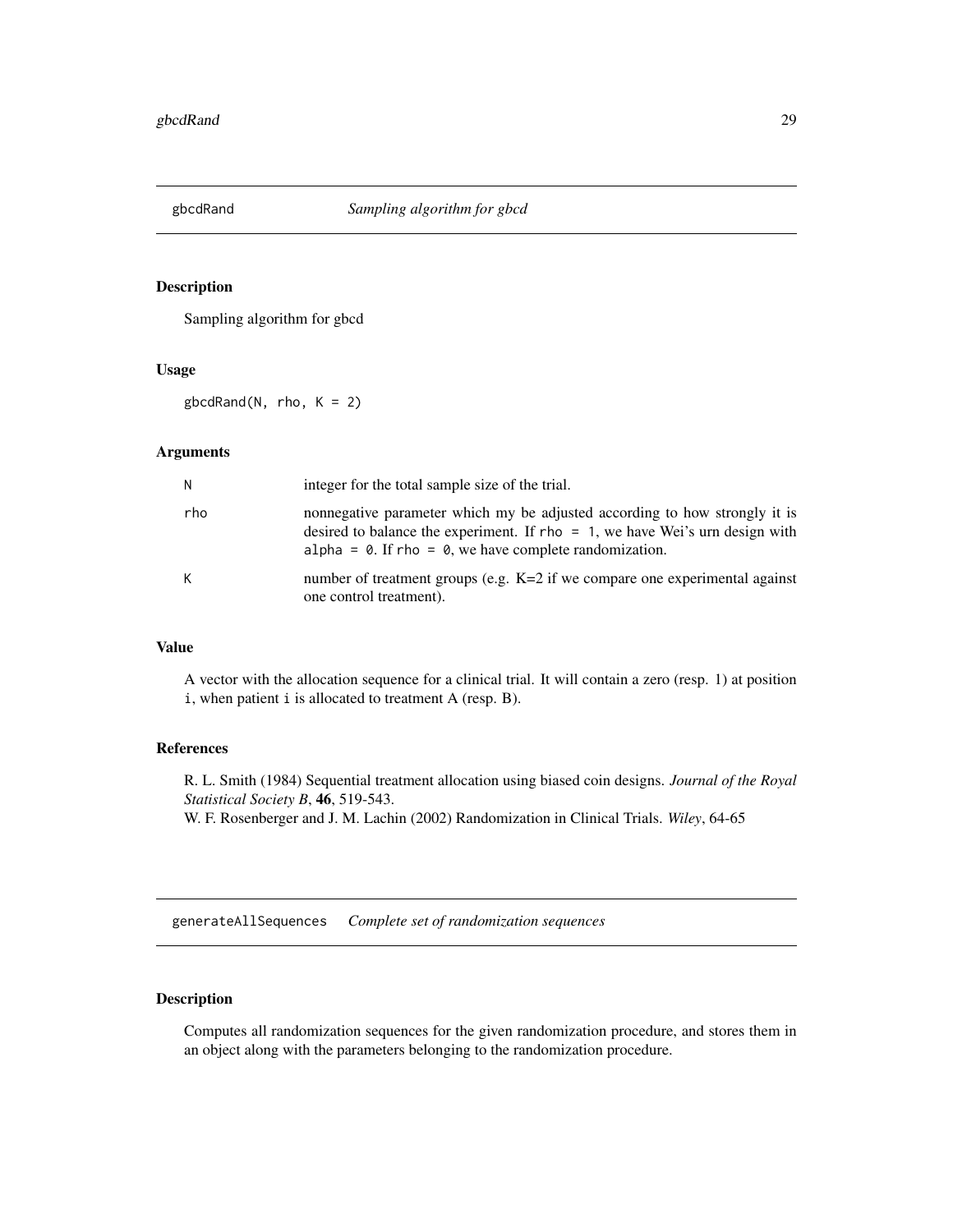# Usage

```
getAllSeq(obj)
## S4 method for signature 'abcdPar'
getAllSeq(obj)
## S4 method for signature 'bbcdPar'
getAllSeq(obj)
## S4 method for signature 'ebcPar'
getAllSeq(obj)
## S4 method for signature 'bsdPar'
getAllSeq(obj)
## S4 method for signature 'chenPar'
getAllSeq(obj)
## S4 method for signature 'crPar'
getAllSeq(obj)
## S4 method for signature 'gbcdPar'
getAllSeq(obj)
## S4 method for signature 'hadaPar'
getAllSeq(obj)
## S4 method for signature 'mpPar'
getAllSeq(obj)
## S4 method for signature 'pbrPar'
getAllSeq(obj)
## S4 method for signature 'rarPar'
getAllSeq(obj)
## S4 method for signature 'tbdPar'
getAllSeq(obj)
## S4 method for signature 'udPar'
getAllSeq(obj)
```
#### Arguments

obj object specifying the randomization procedure, see [randPar](#page-64-1) or [createParam](#page-17-1).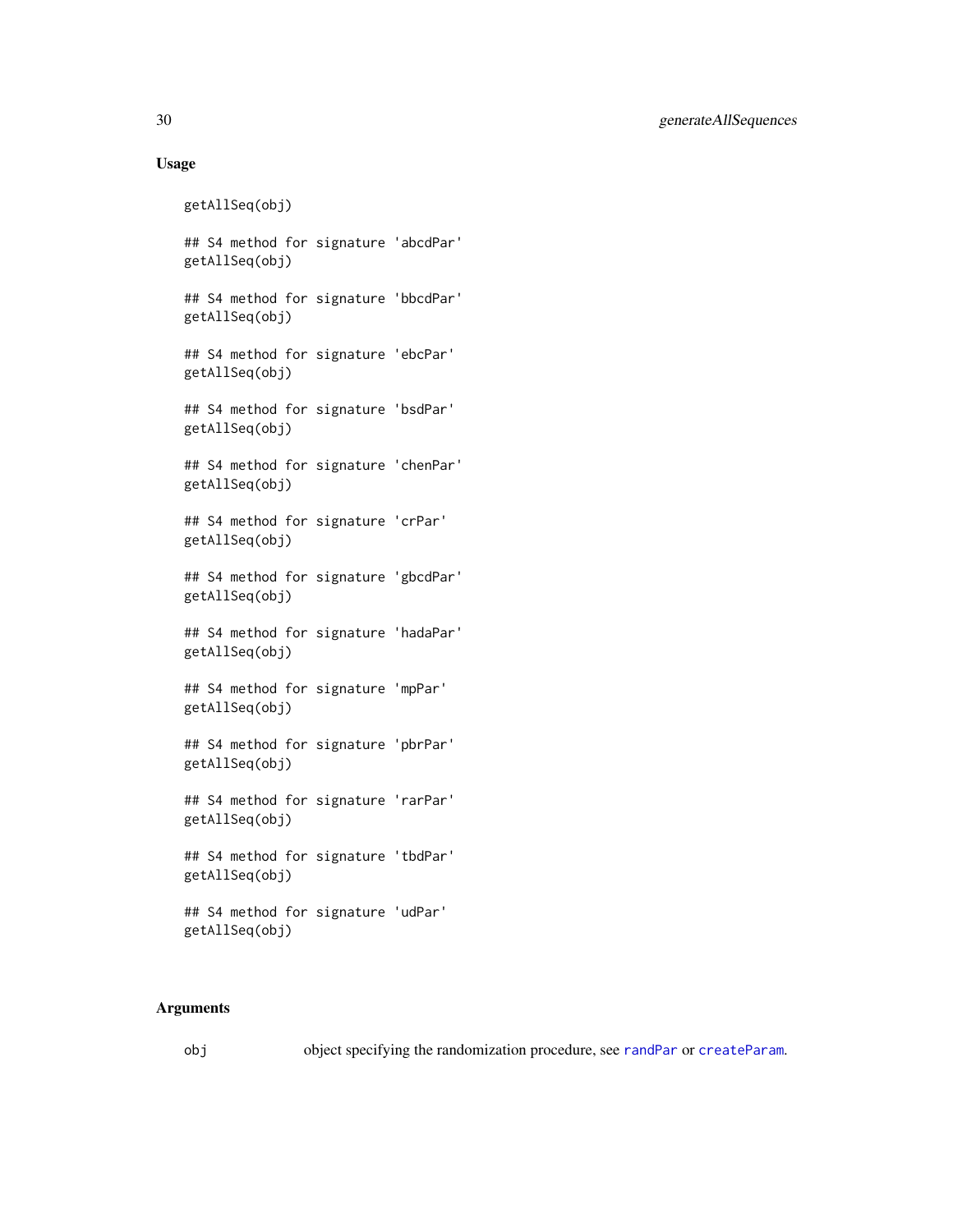# Details

getAllSeq is a generic function which dispatches different methods depending on the type of input. The set of sequences of a procedure is computed by enumerating all possible sequences and eliminating those that are not possible in the randomization procedure specified by obj. The parameters of the randomization procedure are saved along with the sequences to ensure reproducibility of the results.

# Value

An object inheriting from [randSeq,](#page-65-1) representing the set of randomization sequences for the given parameters. The output consists of the parameters used for the generation of the randomization sequences (see [createParam](#page-17-1)) and the matrix M that stores the randomization sequences in its rows.

#### See Also

[createParam](#page-17-1)

#### Examples

```
# CR
myPar <- crPar(6)
getAllSeq(myPar)
# EBC
myPar <- ebcPar(6, 0.667)
getAllSeq(myPar)
# BSD
myPar <- bsdPar(6, 2)
getAllSeq(myPar)
# PBR
myPar \leq pbrPar(c(4, 2))getAllSeq(myPar)
# RAR
myPar <- rarPar(8)
getAllSeq(myPar)
# MP
myPar < - mpPar(8, 2)getAllSeq(myPar)
# HAD
myPar <- hadaPar(8)
getAllSeq(myPar)
# TBD
myPar <- tbdPar(8)
getAllSeq(myPar)
```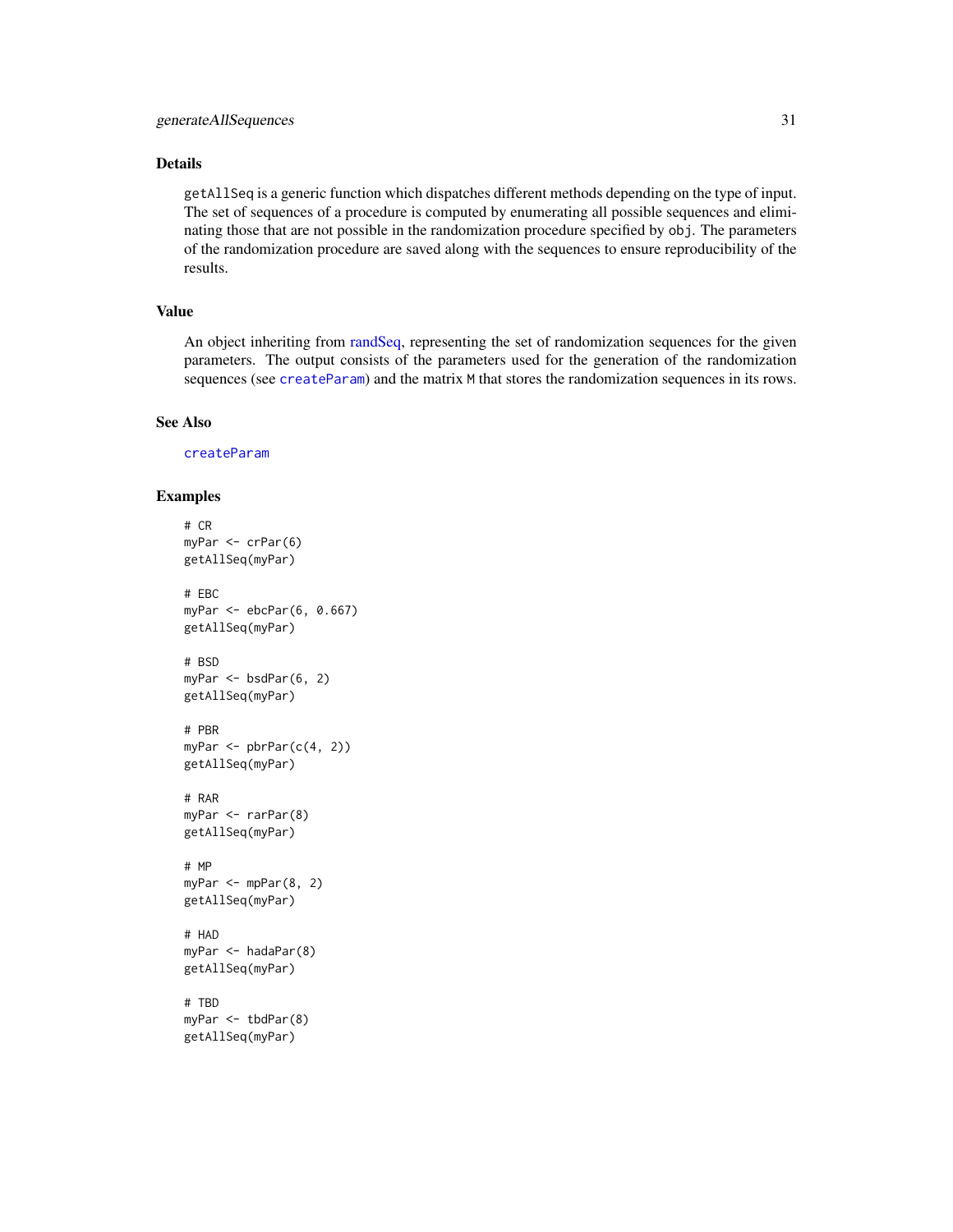```
# GBCD
myPar <- gbcdPar(8, 2)
getAllSeq(myPar)
# ABCD
myPar <- abcdPar(8, 3)
getAllSeq(myPar)
# BBCD
myPar <- bbcdPar(8, 5)
getAllSeq(myPar)
# CHEN
myPar <- chenPar(8, 2, 0.667)
getAllSeq(myPar)
```
*Generate random sequences*

# <span id="page-31-1"></span>Description

Generates randomization sequences from a given randomization procedure.

#### Usage

```
genSeq(obj, r, seed)
## S4 method for signature 'abcdPar, numeric, numeric'
genSeq(obj, r, seed)
## S4 method for signature 'abcdPar,numeric,missing'
genSeq(obj, r, seed)
## S4 method for signature 'abcdPar, missing, numeric'
genSeq(obj, r, seed)
## S4 method for signature 'abcdPar,missing,missing'
genSeq(obj, r, seed)
## S4 method for signature 'bbcdPar, numeric, numeric'
genSeq(obj, r, seed)
## S4 method for signature 'bbcdPar,numeric,missing'
genSeq(obj, r, seed)
```
## S4 method for signature 'bbcdPar, missing, numeric'

<span id="page-31-0"></span>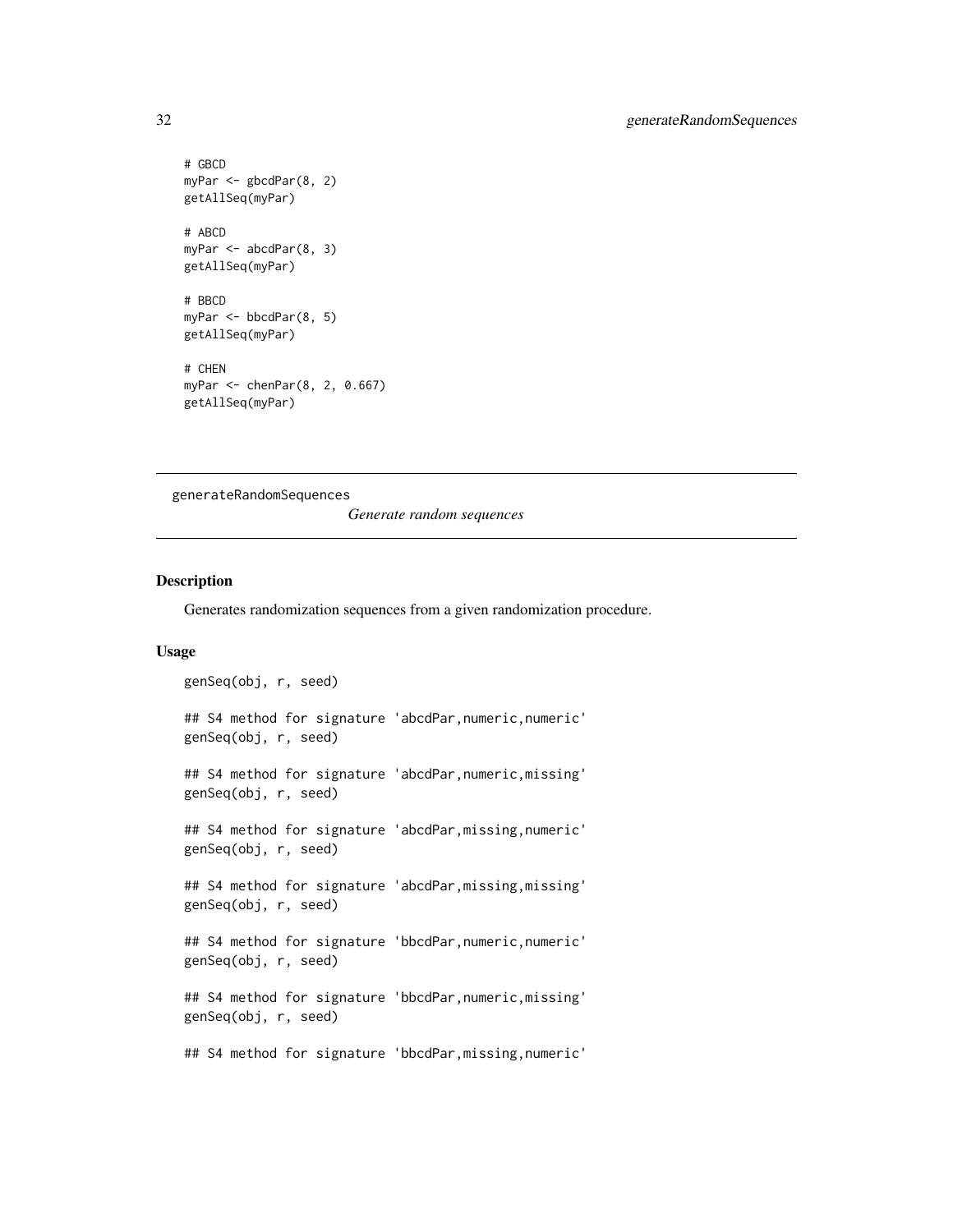genSeq(obj, r, seed)

## S4 method for signature 'bbcdPar,missing,missing' genSeq(obj, r, seed)

## S4 method for signature 'ebcPar,numeric,numeric' genSeq(obj, r, seed)

## S4 method for signature 'ebcPar,missing,numeric' genSeq(obj, r, seed)

## S4 method for signature 'ebcPar,numeric,missing' genSeq(obj, r, seed)

## S4 method for signature 'ebcPar,missing,missing' genSeq(obj, r, seed)

## S4 method for signature 'bsdPar,numeric,numeric' genSeq(obj, r, seed)

## S4 method for signature 'bsdPar,numeric,missing' genSeq(obj, r, seed)

## S4 method for signature 'bsdPar,missing,numeric' genSeq(obj, r, seed)

## S4 method for signature 'bsdPar,missing,missing' genSeq(obj, r, seed)

## S4 method for signature 'chenPar,numeric,numeric' genSeq(obj, r, seed)

## S4 method for signature 'chenPar,numeric,missing' genSeq(obj, r, seed)

## S4 method for signature 'chenPar,missing,numeric' genSeq(obj, r, seed)

## S4 method for signature 'chenPar,missing,missing' genSeq(obj, r, seed)

## S4 method for signature 'crPar,numeric,numeric' genSeq(obj, r, seed)

## S4 method for signature 'crPar,missing,numeric' genSeq(obj, r, seed)

## S4 method for signature 'crPar,numeric,missing'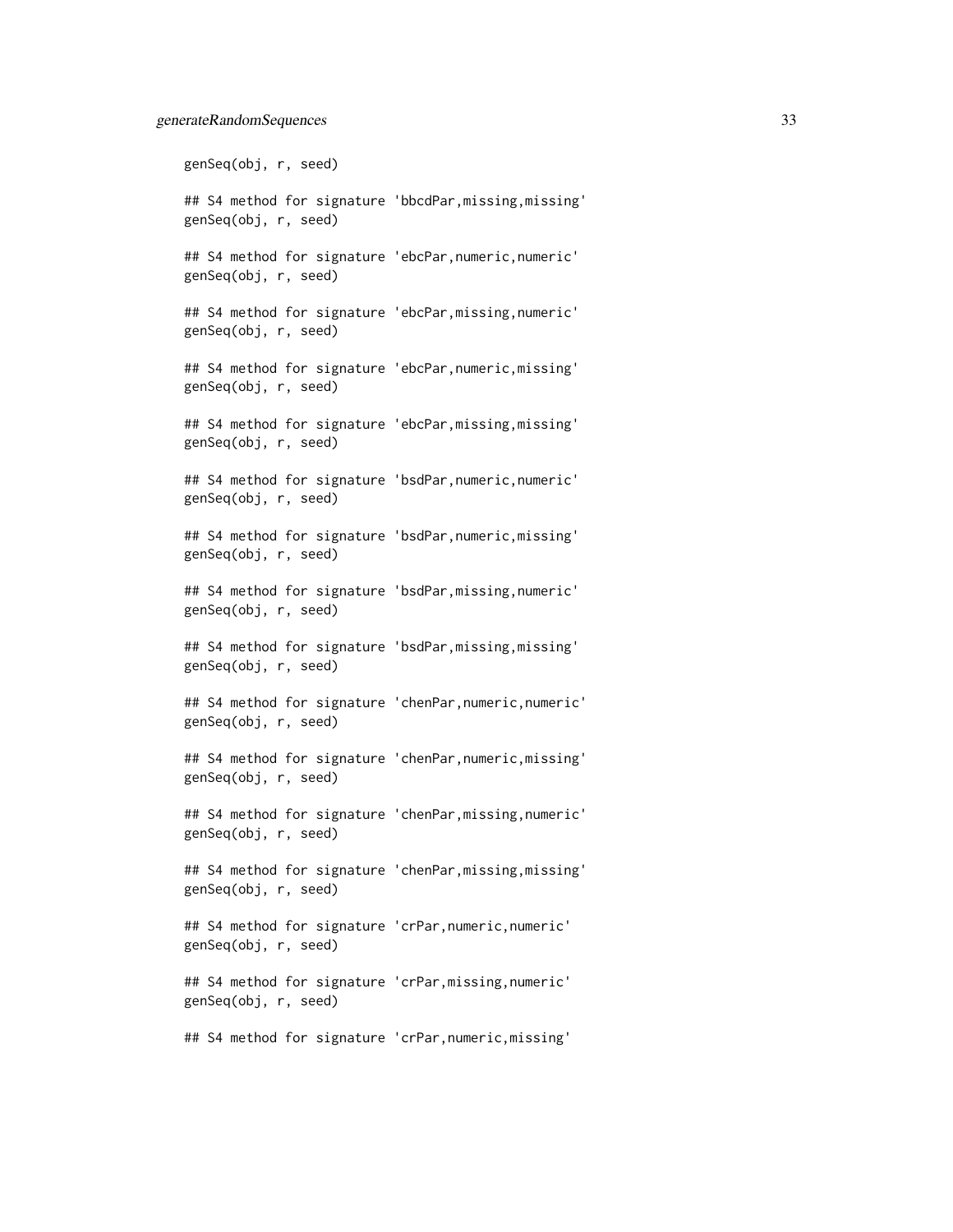genSeq(obj, r, seed) ## S4 method for signature 'crPar,missing,missing' genSeq(obj, r, seed) ## S4 method for signature 'gbcdPar,numeric,numeric' genSeq(obj, r, seed) ## S4 method for signature 'gbcdPar,numeric,missing' genSeq(obj, r, seed) ## S4 method for signature 'gbcdPar,missing,numeric' genSeq(obj, r, seed) ## S4 method for signature 'gbcdPar,missing,missing' genSeq(obj, r, seed) ## S4 method for signature 'hadaPar,numeric,numeric' genSeq(obj, r, seed) ## S4 method for signature 'hadaPar,missing,numeric' genSeq(obj, r, seed) ## S4 method for signature 'hadaPar,numeric,missing' genSeq(obj, r, seed) ## S4 method for signature 'hadaPar,missing,missing' genSeq(obj, r, seed) ## S4 method for signature 'mpPar,numeric,numeric' genSeq(obj, r, seed) ## S4 method for signature 'mpPar,missing,numeric' genSeq(obj, r, seed) ## S4 method for signature 'mpPar,numeric,missing' genSeq(obj, r, seed) ## S4 method for signature 'mpPar,missing,missing' genSeq(obj, r, seed) ## S4 method for signature 'pbrPar,missing,numeric' genSeq(obj, r, seed) ## S4 method for signature 'pbrPar,numeric,numeric' genSeq(obj, r, seed) ## S4 method for signature 'pbrPar,missing,missing'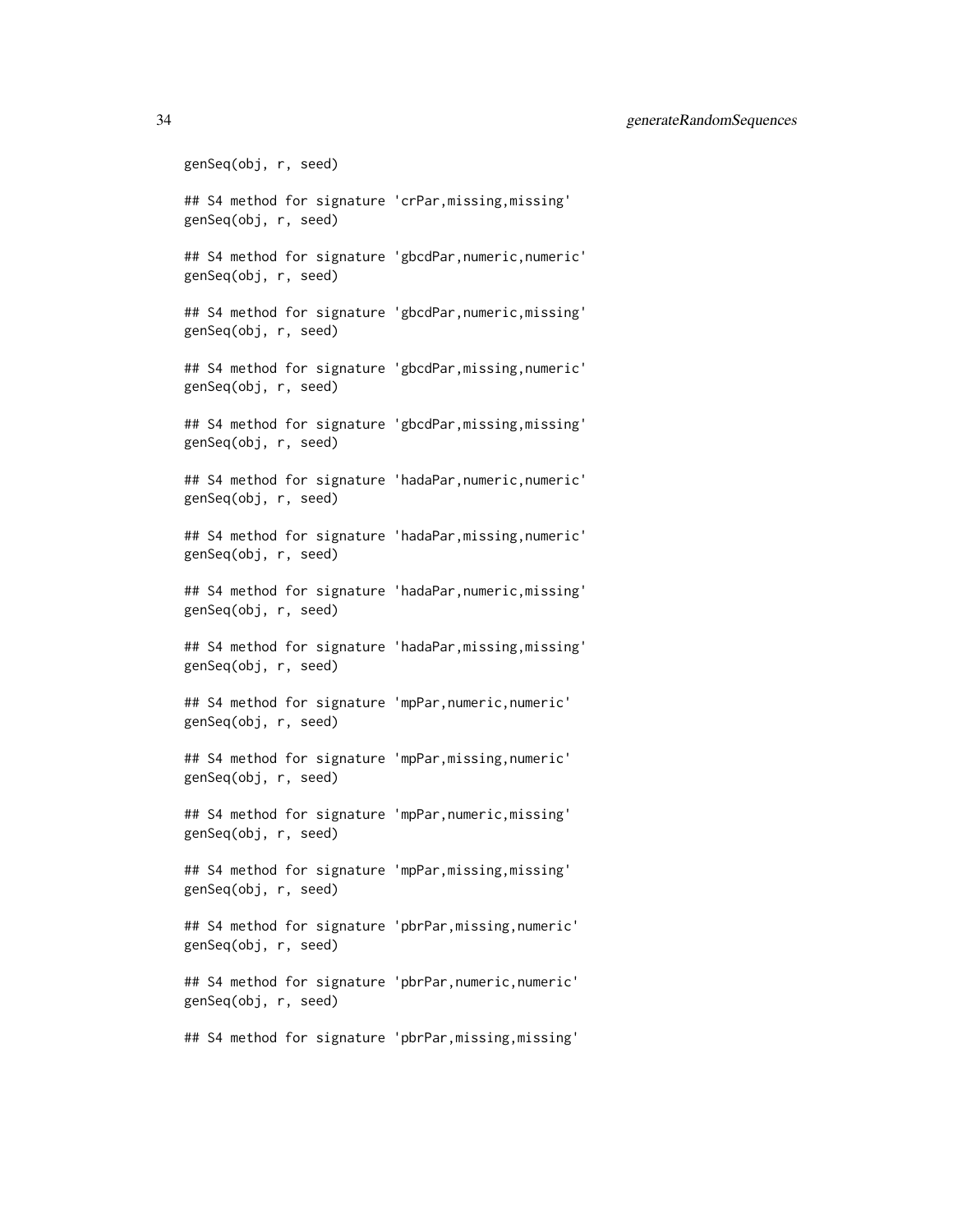genSeq(obj, r, seed)

## S4 method for signature 'pbrPar,numeric,missing' genSeq(obj, r, seed)

## S4 method for signature 'rarPar,numeric,numeric' genSeq(obj, r, seed)

## S4 method for signature 'rarPar,missing,numeric' genSeq(obj, r, seed)

## S4 method for signature 'rarPar,numeric,missing' genSeq(obj, r, seed)

## S4 method for signature 'rarPar,missing,missing' genSeq(obj, r, seed)

## S4 method for signature 'rpbrPar,missing,numeric' genSeq(obj, r, seed)

## S4 method for signature 'rpbrPar,numeric,numeric' genSeq(obj, r, seed)

## S4 method for signature 'rpbrPar,missing,missing' genSeq(obj, r, seed)

## S4 method for signature 'rpbrPar,numeric,missing' genSeq(obj, r, seed)

## S4 method for signature 'tbdPar, numeric, numeric' genSeq(obj, r, seed)

## S4 method for signature 'tbdPar,missing,numeric' genSeq(obj, r, seed)

## S4 method for signature 'tbdPar,numeric,missing' genSeq(obj, r, seed)

## S4 method for signature 'tbdPar,missing,missing' genSeq(obj, r, seed)

## S4 method for signature 'rtbdPar,numeric,numeric' genSeq(obj, r, seed)

## S4 method for signature 'rtbdPar,missing,numeric' genSeq(obj, r, seed)

## S4 method for signature 'rtbdPar,numeric,missing'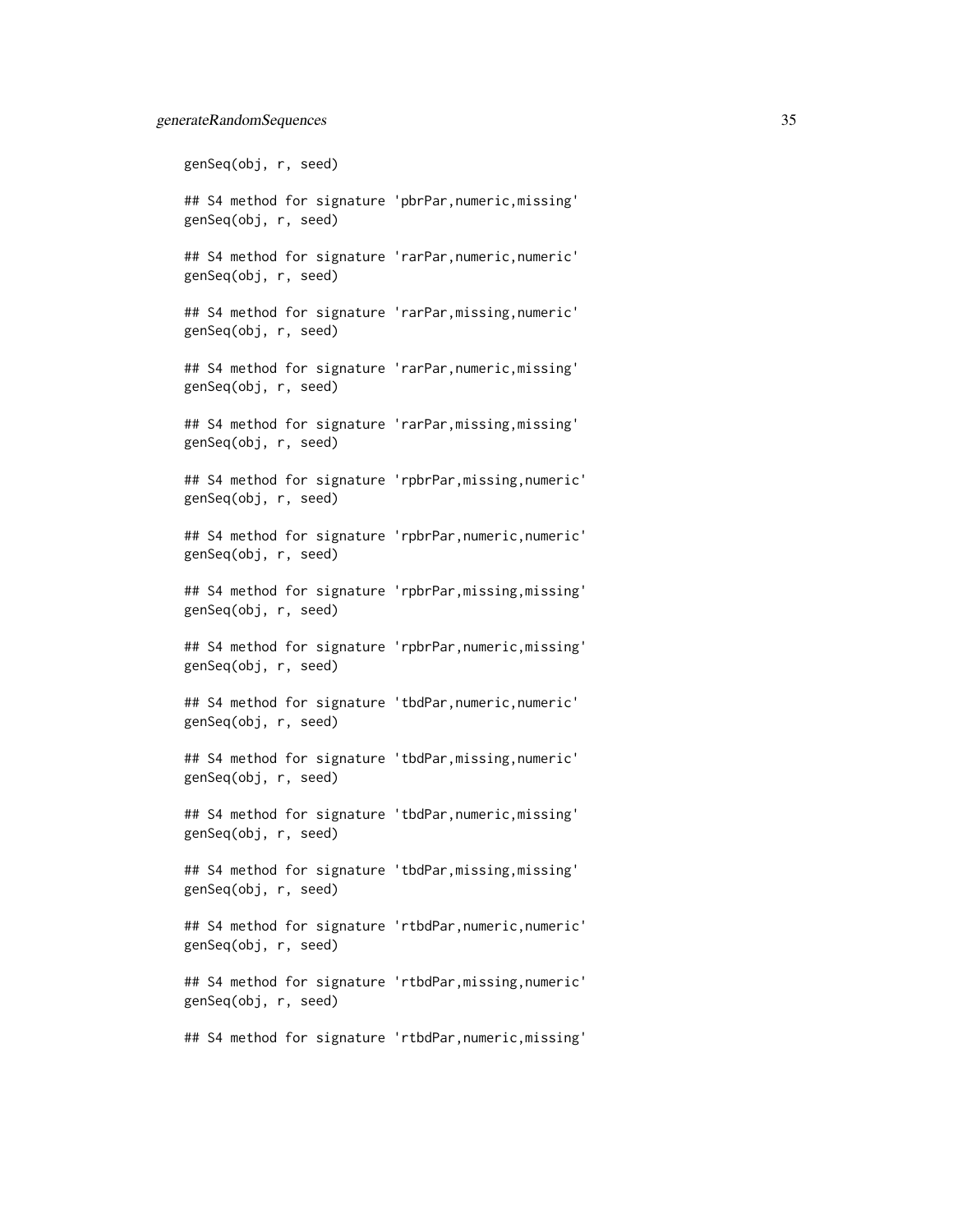genSeq(obj, r, seed) ## S4 method for signature 'rtbdPar,missing,missing' genSeq(obj, r, seed) ## S4 method for signature 'udPar,numeric,numeric' genSeq(obj, r, seed) ## S4 method for signature 'udPar,missing,numeric' genSeq(obj, r, seed) ## S4 method for signature 'udPar,numeric,missing' genSeq(obj, r, seed) ## S4 method for signature 'udPar,missing,missing' genSeq(obj, r, seed)

#### Arguments

| obi  | object specifying the randomization procedure, see randPar or createParam.                              |
|------|---------------------------------------------------------------------------------------------------------|
| r    | numeric indicating the number of random sequences to be generated at random,<br>or missing.             |
| seed | a single value, interpreted as an integer, that specifies the seed for the random<br>number generation. |

# Details

genSeq generates randomization sequences for a randomization procedure as defined by the input paramters. genSeq has two modes, according to the input.

- 1. genSeq(obj,r): gives r random sequences from the design specified by obj, along with the parameters stored in obj.
- 2. genSeq(obj): gives one random sequences from the design specified by obj, along with the parameters stored in obj.

The sequences are generated by using the Monte-Carlo sampling technique to sample from the true distribution of the sequences according to the randomization procedure specified by obj. The parameters of the randomization procedure are saved along with the sequences to ensure reproducibility of the results.

# Value

An object inheriting from [randSeq,](#page-65-1) representing the r randomisation sequences generated at random for the specified randomization procedure. The output consists of the parameters used for the generation of the randomization sequences (see [createParam](#page-17-1)) and the matrix M that stores the randomization sequences in its r rows. If r is missing, one sequence is generated by default.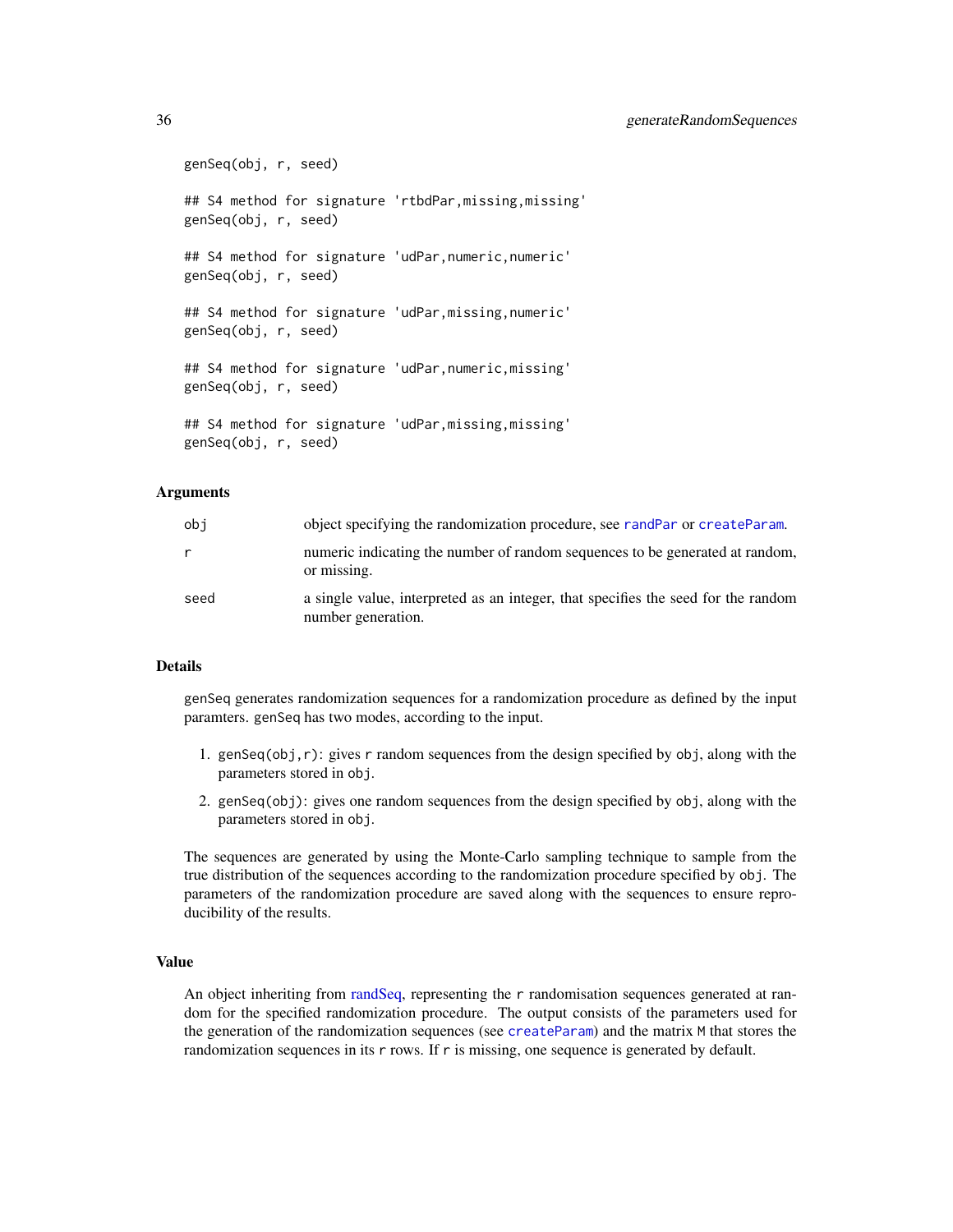# Examples

```
# CR
myPar <- crPar(10)
genSeq(myPar, 4)
genSeq(myPar)
# EBC
myPar <- ebcPar(10, 0.667)
genSeq(myPar, 4)
genSeq(myPar)
# BSD
myPar <- bsdPar(10, 2)
genSeq(myPar, 4)
genSeq(myPar)
# PBR
myPar \leq pbrPar(c(4, 4))
genSeq(myPar, 4)
genSeq(myPar)
# RAR
myPar <- rarPar(10)
genSeq(myPar, 4)
genSeq(myPar)
# MP
myPar \leq mpPar(10, 2)genSeq(myPar, 4)
genSeq(myPar)
# HAD
myPar <- hadaPar(10)
genSeq(myPar, 4)
genSeq(myPar)
# UD
myPar \leq udPar(8, 0, 1)genSeq(myPar,4)
genSeq(myPar)
# TBD
myPar <- tbdPar(c(4, 6))
genSeq(myPar, 4)
genSeq(myPar)
# GBCD
myPar <- gbcdPar(8, 2)
genSeq(myPar, 4)
genSeq(myPar)
```
# ABCD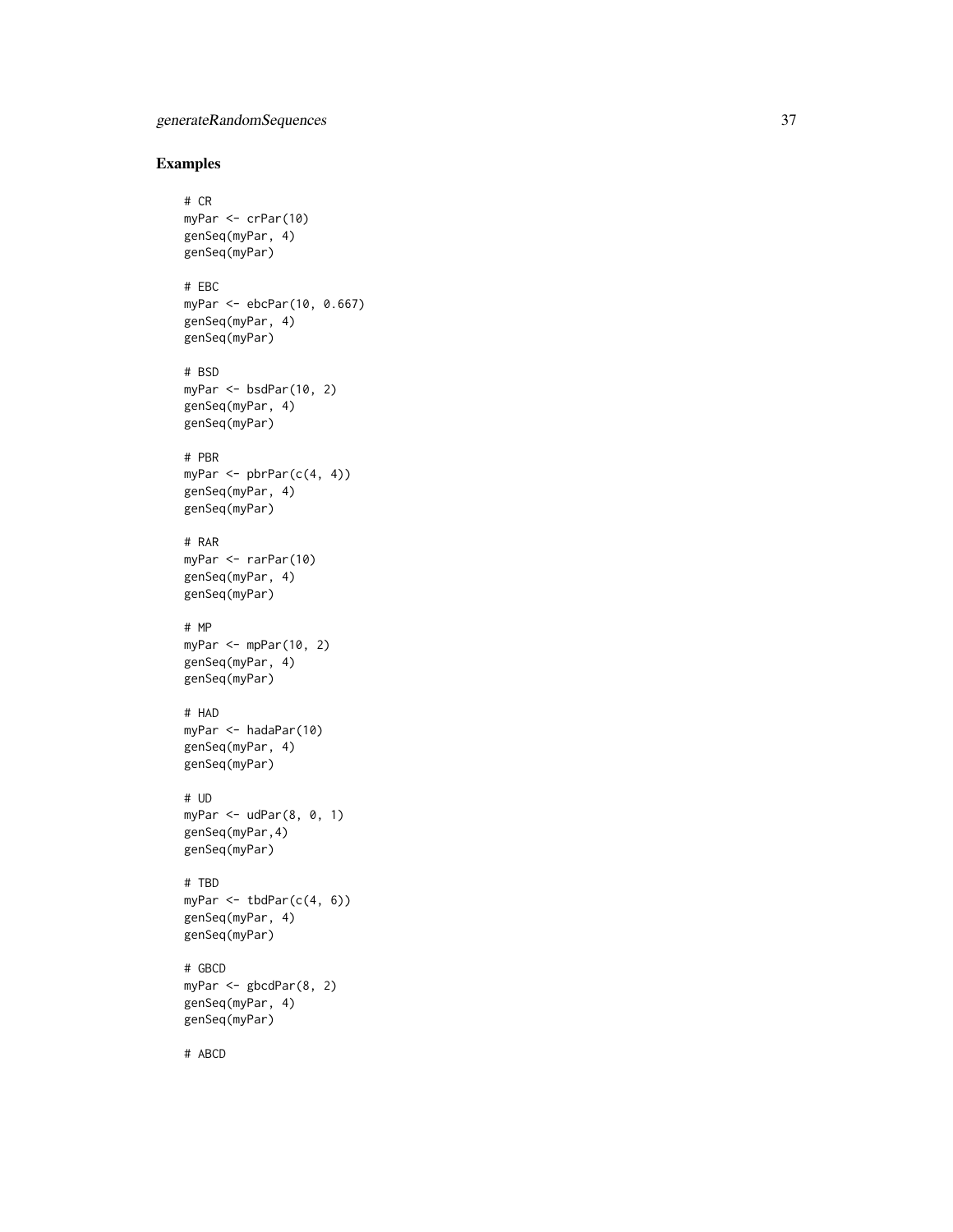```
myPar <- abcdPar(8, 3)
genSeq(myPar, 4)
genSeq(myPar)
# BBCD
myPar <- bbcdPar(8, 5)
genSeq(myPar, 5)
genSeq(myPar)
# CHEN
myPar <- chenPar(8, 2, 0.667)
genSeq(myPar, 5)
```
genSeq(myPar)

genNcps *Calculation of the NCPs of each randomization sequence for the doubly noncentral t-distribution*

# Description

Computes the noncentraility parameters delta and lambda for the doubly noncentral t-distribution of each randomization sequence.

# Usage

genNcps(randSeq, bias, endp)

#### Arguments

| randSeg | object of the class rand Seq. |
|---------|-------------------------------|
| bias    | object of the class bias.     |
| endp    | object of the class endpoint. |

# Value

matrix containing the noncentrality parameters delta and lambda of all randomization sequences.

# Examples

```
myPar <- crPar(4)
M <- getAllSeq(myPar)
cs <- selBias("CS", 1, "exact")
endp <- normEndp(mu = c(\emptyset, \emptyset), sigma = c(1, 1))
genNcps(M, cs, endp)
```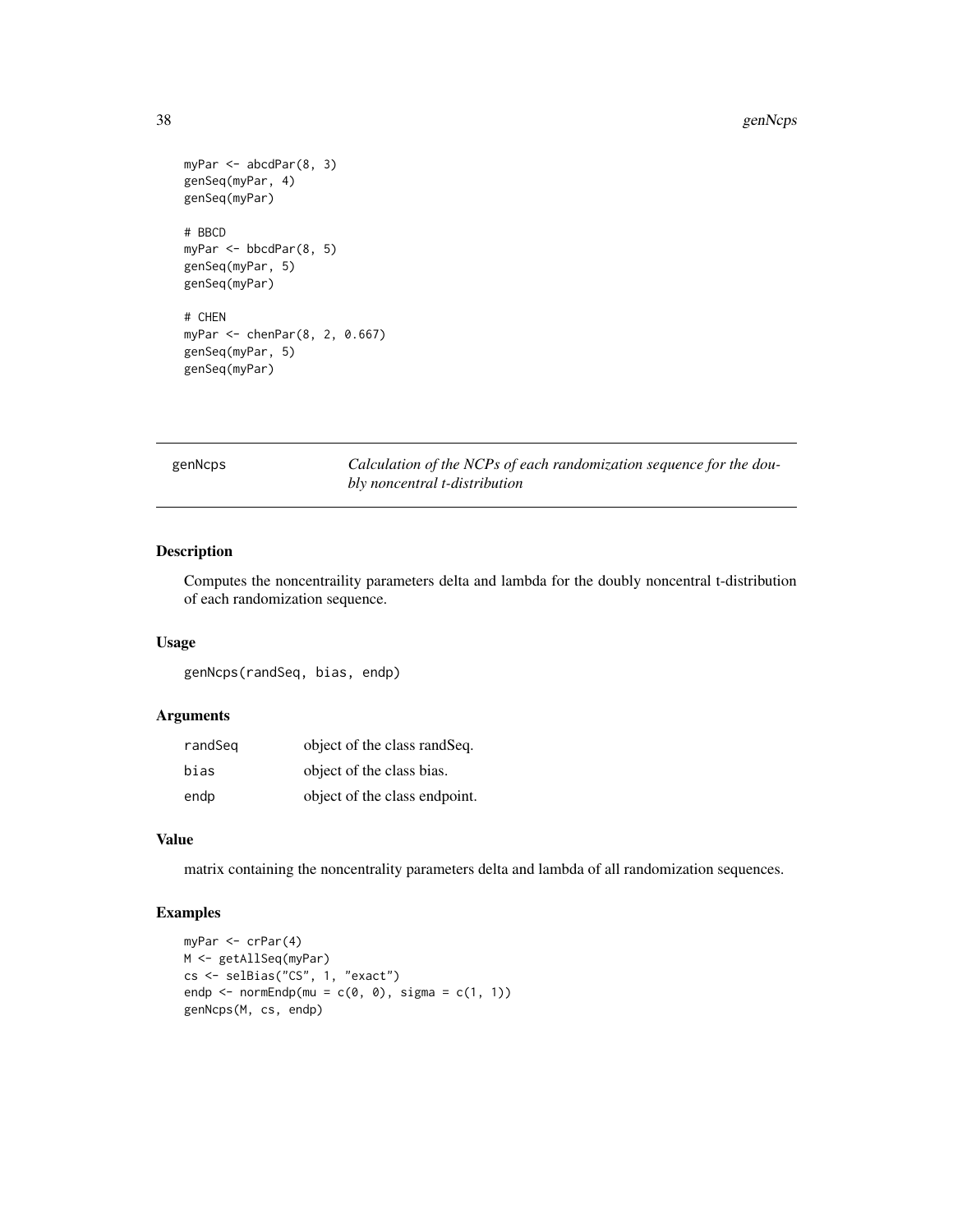Calculate vector with the selection bias for each patient

# Usage

```
getbiasCS1(R, K, pref)
```
# Arguments

|      | randomization sequence, a integer vector with entries $1, \ldots, K$ , of length N |
|------|------------------------------------------------------------------------------------|
| K    | number of treatment groups, a single integer value                                 |
| pref | preferred groups for the guessing                                                  |

# Value

vector with the selection bias for each patient

| getbiasCS2 | Biasing Policy for Avoiding the Placebo Treatment |
|------------|---------------------------------------------------|
|            |                                                   |

# Description

Calculate vector with the selection bias for each patient

# Usage

getbiasCS2(R, K, avoid)

# Arguments

|       | randomization sequence, a integer vector with entries $1, \ldots, K$ , of length N |
|-------|------------------------------------------------------------------------------------|
|       | number of treatment groups, a single integer value                                 |
| avoid | avoided groups for the guessing                                                    |

# Value

vector with the selection bias for each patient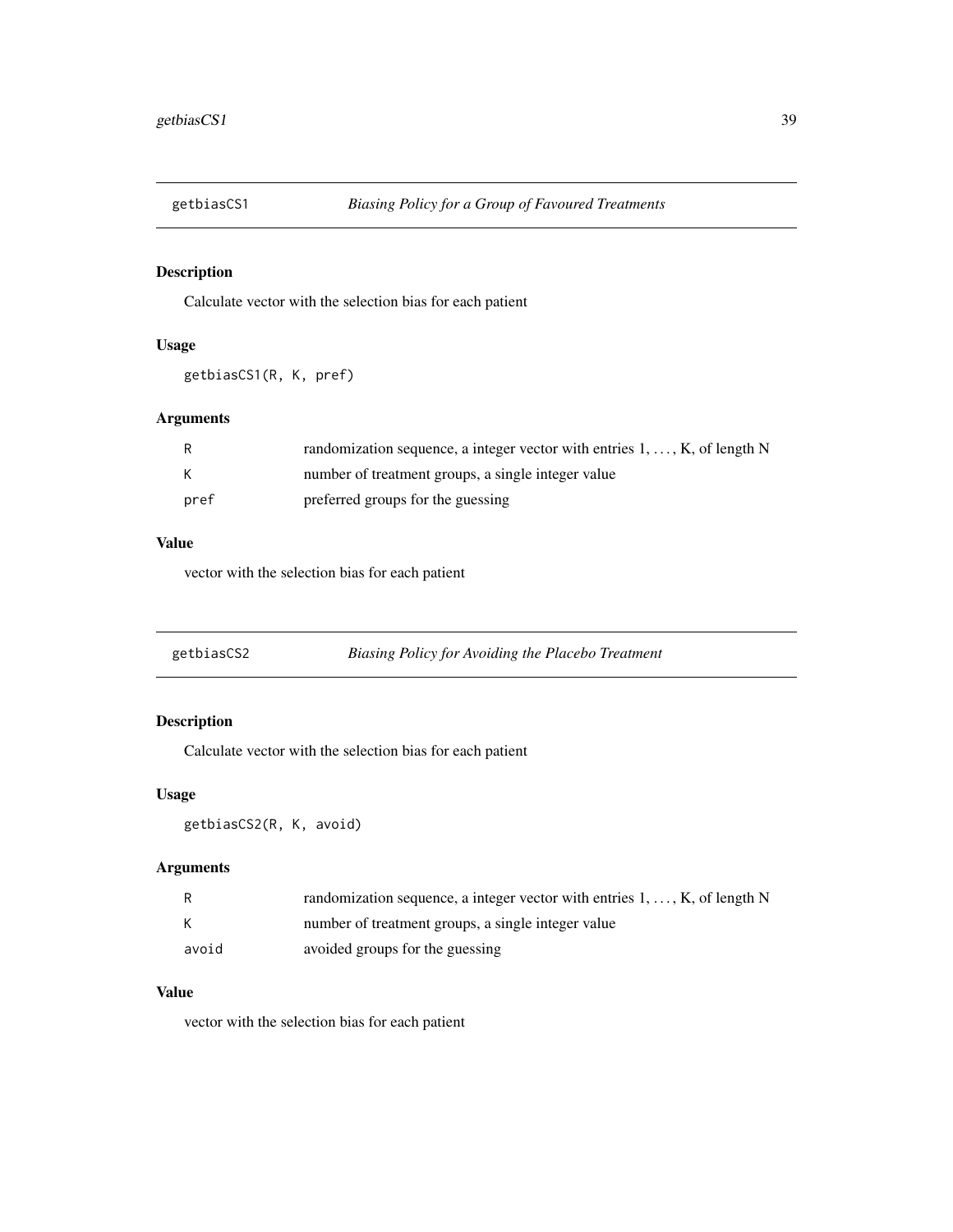Calculates the guesses of the investigator of a randomization list following the specified guessing strategy.

#### Usage

getCorGuesses(randSeq, guessing)

#### Arguments

| randSeg  | object of the class rand Seq. |
|----------|-------------------------------|
| guessing | object of the class corguess. |

## Value

Matrix of the guesses of the investigator following the specified guessing strategy. No guess is abbreviated with "nG".

# Examples

```
myPar <- bsdPar(10, 2)
M <- genSeq(myPar, 2)
type <- corGuess("CS")
getCorGuesses(M, type)
```
getDesFunc *Type of Desirability function*

#### Description

Generates a character vector which specifies the used desirability function and its parameters

#### Usage

```
getDesFunc(obj)
```
getDesFunc(obj)

```
## S4 method for signature 'derringerLs'
getDesFunc(obj)
## S4 method for signature 'derringerRs'
```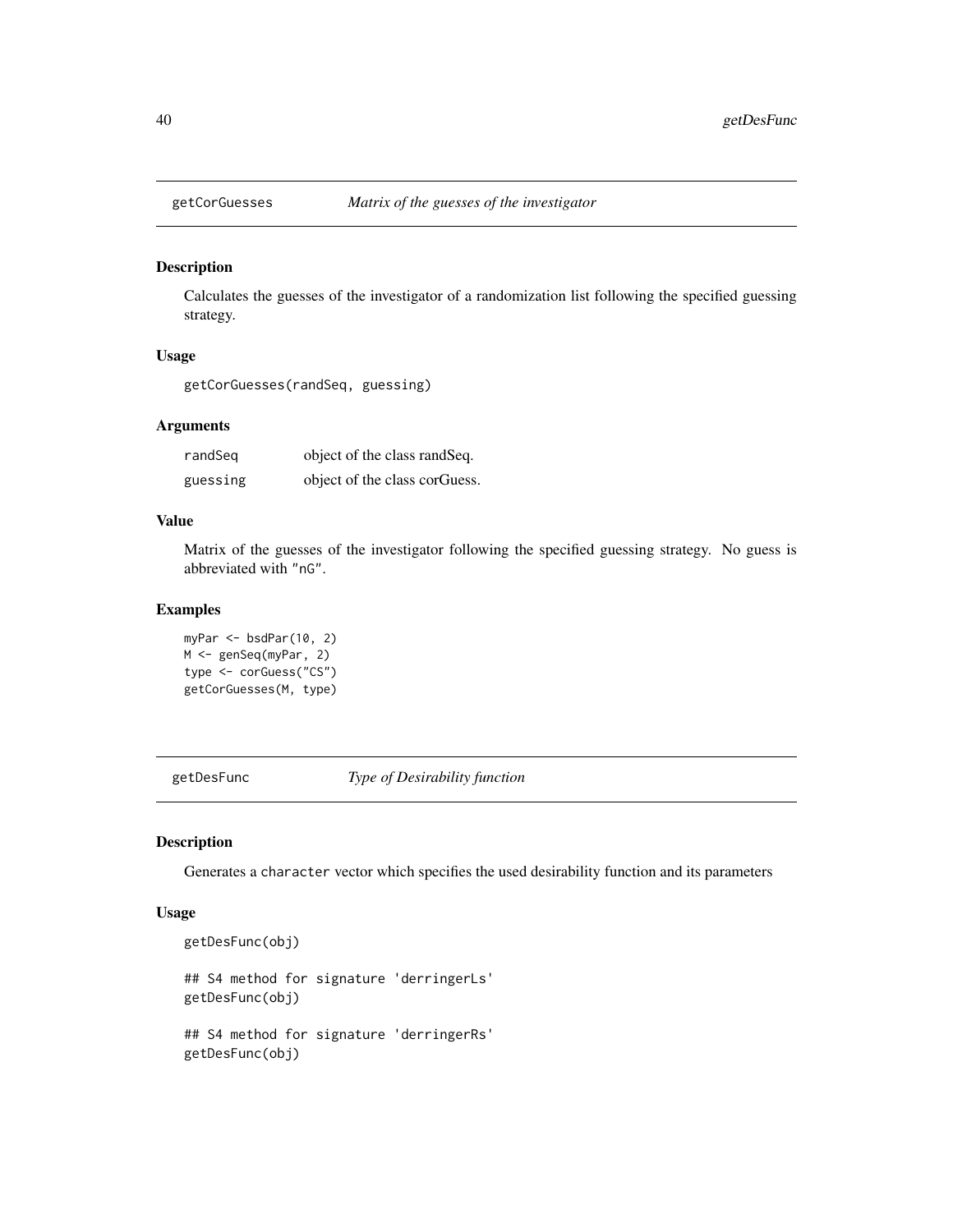## S4 method for signature 'derringerTs' getDesFunc(obj)

#### Arguments

obj object of the class desFunc.

getDesign *Design of a randomization procedure*

#### Description

Generates a character vector which specifies the used randomization method

#### Usage

getDesign(obj)

## S4 method for signature 'abcdPar' getDesign(obj)

## S4 method for signature 'abcdSeq' getDesign(obj)

## S4 method for signature 'bbcdPar' getDesign(obj)

## S4 method for signature 'bbcdSeq' getDesign(obj)

## S4 method for signature 'ebcPar' getDesign(obj)

## S4 method for signature 'bsdPar' getDesign(obj)

## S4 method for signature 'bsdSeq' getDesign(obj)

## S4 method for signature 'chenPar' getDesign(obj)

## S4 method for signature 'chenSeq' getDesign(obj)

## S4 method for signature 'crPar'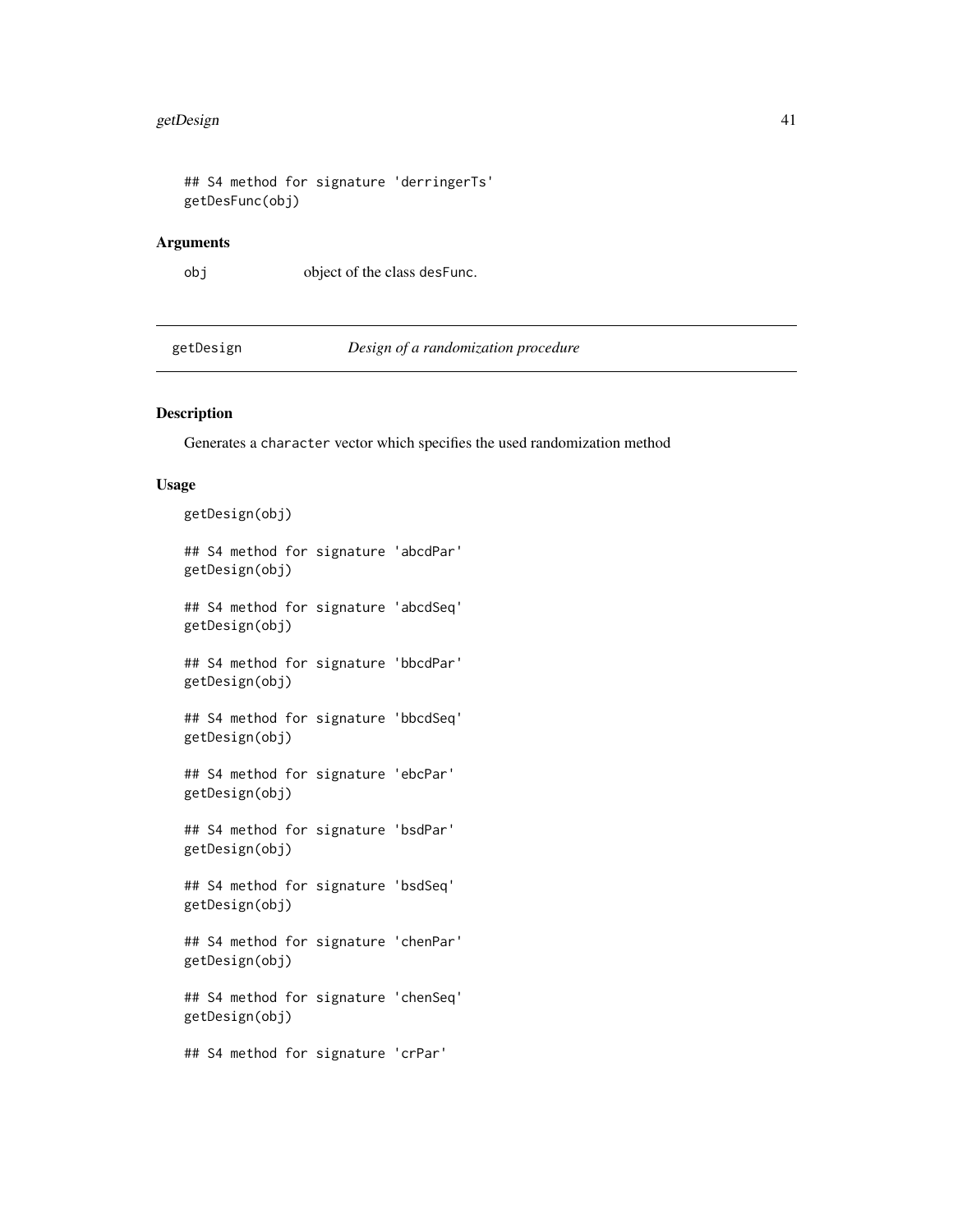```
42 getDesign
   getDesign(obj)
   ## S4 method for signature 'crSeq'
   getDesign(obj)
   ## S4 method for signature 'ebcSeq'
   getDesign(obj)
   ## S4 method for signature 'gbcdPar'
   getDesign(obj)
   ## S4 method for signature 'gbcdSeq'
   getDesign(obj)
   ## S4 method for signature 'hadaPar'
   getDesign(obj)
   ## S4 method for signature 'hadaSeq'
   getDesign(obj)
   ## S4 method for signature 'mpPar'
   getDesign(obj)
   ## S4 method for signature 'mpSeq'
   getDesign(obj)
   ## S4 method for signature 'pbrPar'
   getDesign(obj)
   ## S4 method for signature 'pbrSeq'
   getDesign(obj)
   ## S4 method for signature 'rRtbdSeq'
   getDesign(obj)
   ## S4 method for signature 'rRpbrSeq'
   getDesign(obj)
   ## S4 method for signature 'rarPar'
   getDesign(obj)
   ## S4 method for signature 'rarSeq'
   getDesign(obj)
   ## S4 method for signature 'rpbrPar'
   getDesign(obj)
   ## S4 method for signature 'tbdPar'
```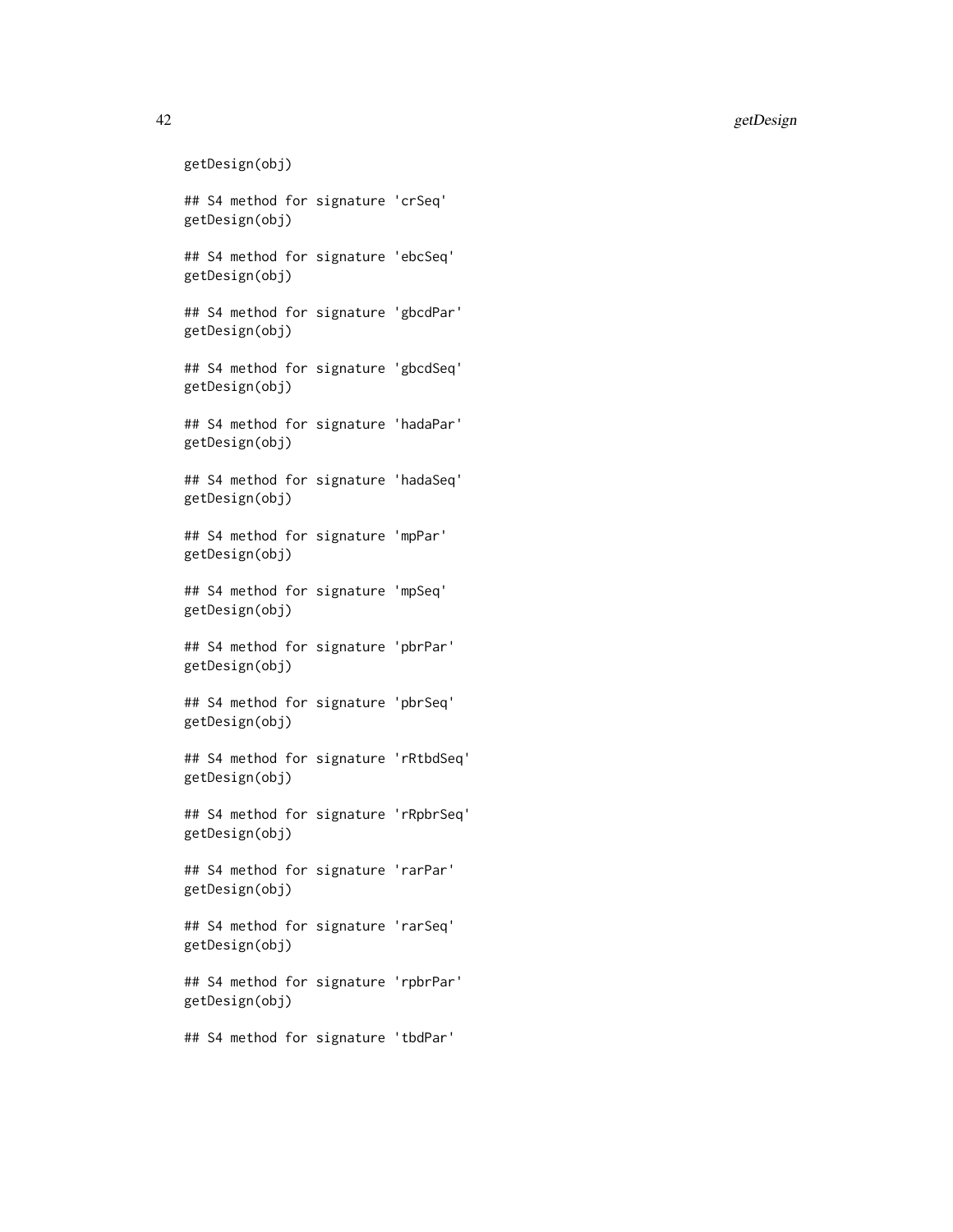# getDesScores 43

```
getDesign(obj)
## S4 method for signature 'rtbdPar'
getDesign(obj)
## S4 method for signature 'tbdSeq'
getDesign(obj)
## S4 method for signature 'udPar'
getDesign(obj)
## S4 method for signature 'udSeq'
getDesign(obj)
```
# Arguments

obj object of the class randSeq or randPar.

<span id="page-42-0"></span>

| getDesScores | Applying desirability functions on issues of individual randomization |
|--------------|-----------------------------------------------------------------------|
|              | sequences                                                             |

# Description

Applying desirability function on issues of individual randomization sequences.

## Usage

```
getDesScores(assess, ..., weights)
## S4 method for signature 'assessment,missing'
getDesScores(assess, ..., weights)
## S4 method for signature 'assessment,numeric'
getDesScores(assess, ..., weights)
```
#### Arguments

| assess  | object of class assessment.                                                                                                            |  |
|---------|----------------------------------------------------------------------------------------------------------------------------------------|--|
| .       | at least one object of class der Func or a list of objects of the class der Func.                                                      |  |
| weights | weights for computing the geometric mean of several desirability scores. If<br>missing, the issues are automatically equally weighted. |  |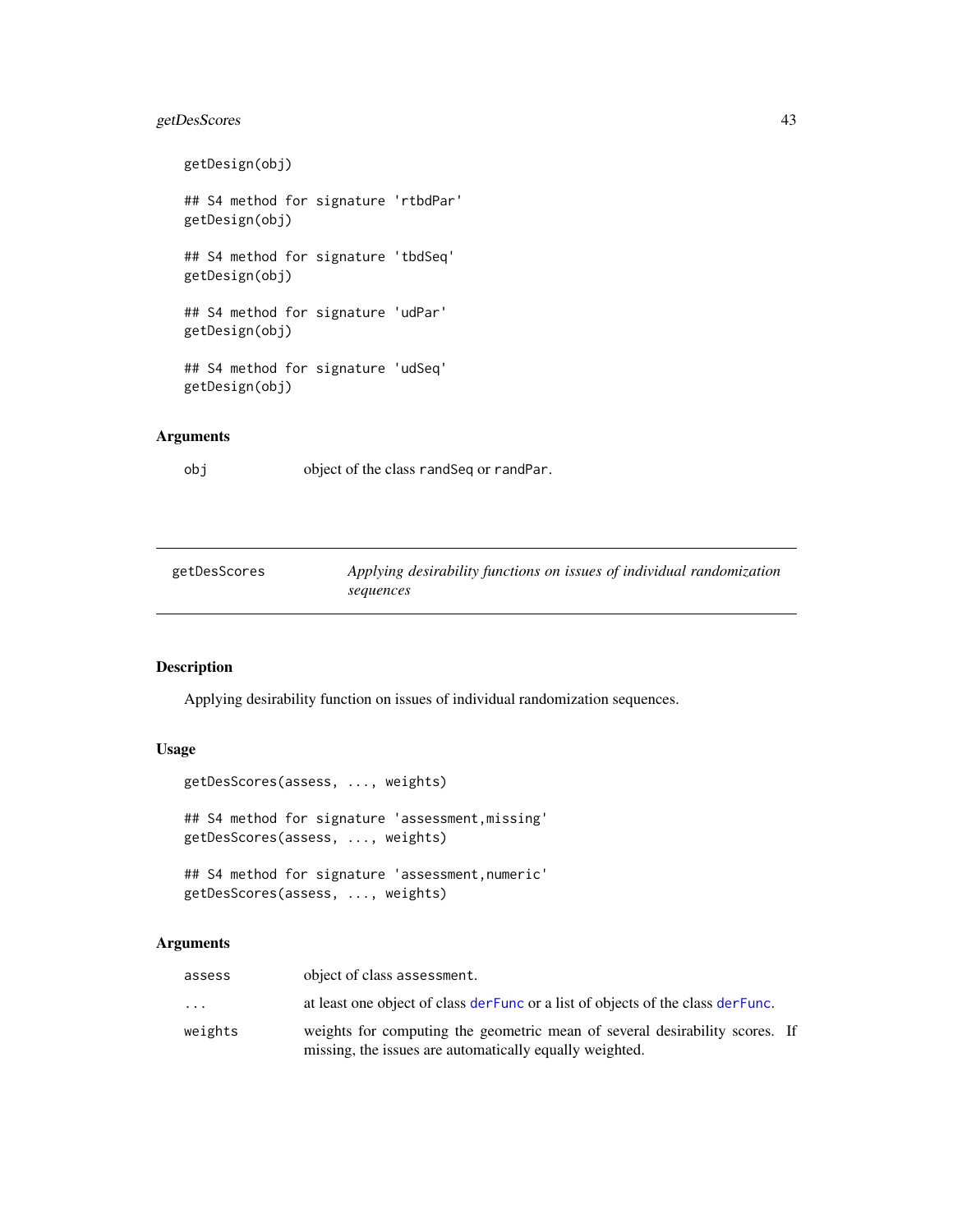#### Details

Randomization sequences behave differently with respect to issues like selection bias, chronological bias, or loss in power estimation. The getDesScores function evaluates the behaviour of randomization sequences with respect to these issues. The difference to the assess function is that it scales them to [0,1] and makes them easier interpretable. The first argument should be a result of the [assess](#page-6-0) function. The second argument should be any number of [derFunc](#page-19-0) objects that represent the desirability functions. The last argument weights may be provided if the desirability functions should be weighted differently.

#### Value

S4 object of class desirability summarizing the desirability of the randomization procedure.

#### See Also

Representation of randomization procedures: [randPar](#page-64-0)

Generation of randomization sequences: [genSeq](#page-31-0)

[issues](#page-50-0) for the desirability of randomization sequences

Other desirability topics: [derFunc](#page-19-0), [evaluate](#page-25-0), [plotDes](#page-60-0), [plotEv](#page-61-0), [probUnDes](#page-63-0)

#### Examples

```
# Compute the desire-function for the full set of Random Allocation Rule for N=4 patients
sequences <- getAllSeq(rarPar(4))
issue1 <- corGuess("CS")
issue2 <- chronBias("linT", 0.25, "exact")
endp \leq normEndp(mu = c(0,0), sigma = c(1,1))
A <- assess(sequences, issue1, issue2, endp = endp)
d1 <- derFunc(0.5, 0.75, 1)
d2 <- derFunc(0.05, 0.1, 1)
D1 <- getDesScores(A, d1, d2)
summary(D1)
D2 \leq getDesScores(A, d1, d2, weights = c(3/4, 1/4))
summary(D2)
```
getExpectation *Get expectations of a randomization list*

# Description

Generates a matrix of the expectations of the included patients in the clinical trial.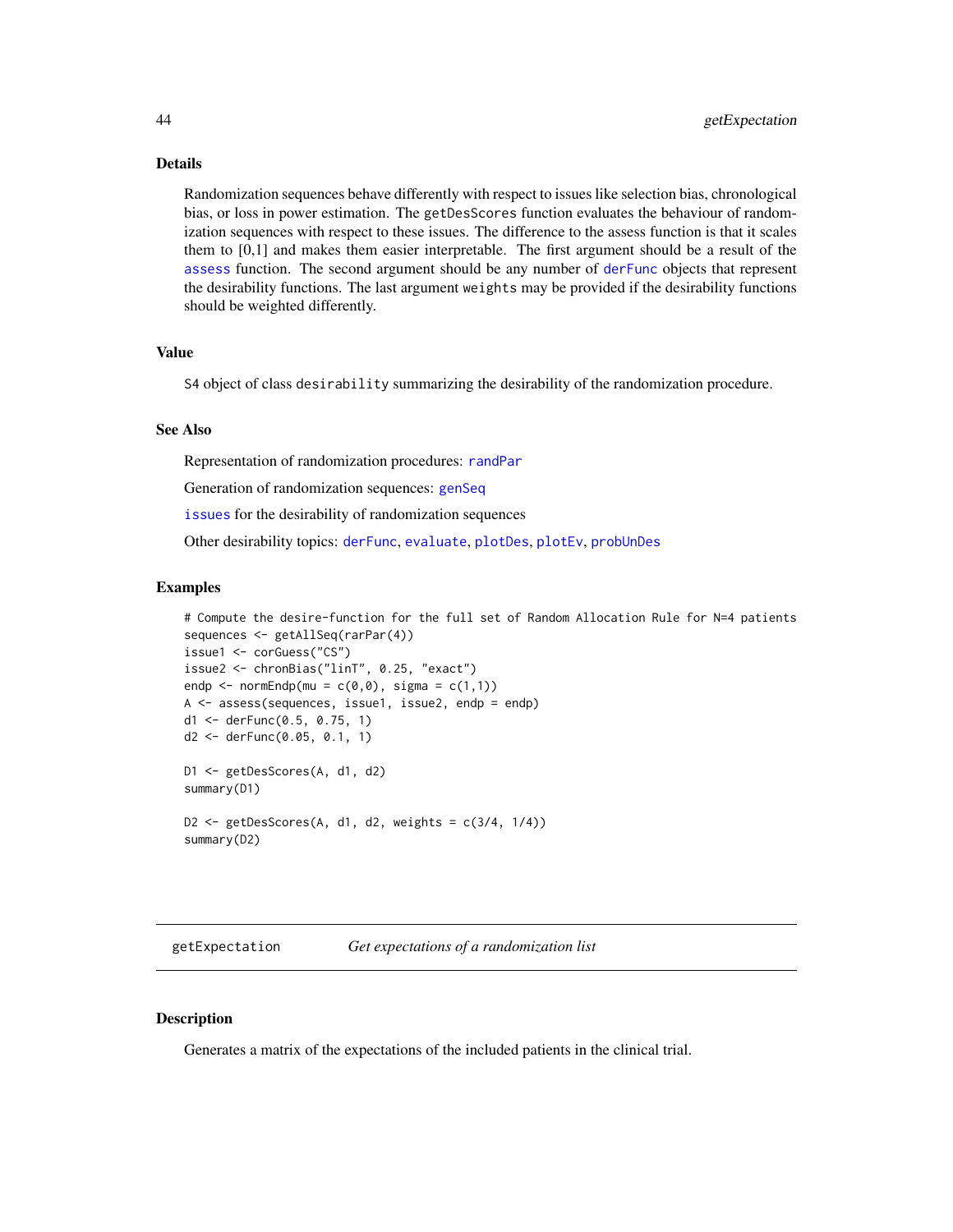# getExpectation 45

#### Usage

getExpectation(randSeq, issue, endp)

## S4 method for signature 'randSeq,missing,normEndp' getExpectation(randSeq, endp)

## S4 method for signature 'randSeq,power,normEndp' getExpectation(randSeq, issue, endp)

## S4 method for signature 'randSeq,chronBias,normEndp' getExpectation(randSeq, issue, endp)

## S4 method for signature 'randSeq,chronBias,missing' getExpectation(randSeq, issue)

## S4 method for signature 'randSeq,selBias,normEndp' getExpectation(randSeq, issue, endp)

## S4 method for signature 'randSeq,selBias,missing' getExpectation(randSeq, issue)

## S4 method for signature 'randSeq,combinedBias,normEndp' getExpectation(randSeq, issue, endp)

## S4 method for signature 'randSeq,combinedBiasStepTrend,normEndp' getExpectation(randSeq, issue, endp)

#### Arguments

| randSeg | object of the class rand Seq.            |
|---------|------------------------------------------|
| issue   | object of the class issue (optional).    |
| endp    | object of the class endpoint (optional). |

#### Details

It is assumed that the expectations of the included patients in a clinical trial can be influenced in three different ways:

- The strength of selection bias and the guessing strategy of the investigator (see [selBias](#page-71-0)).
- The strength of a linear time trend, which is described by an object of the class [chronBias](#page-12-0).
- The expectations of the investigated treatement groups can be different (see e.g. [normEndp](#page-56-0)).

### Examples

```
myPar <- bsdPar(10, 2)
M <- genSeq(myPar, 2)
cs <- selBias("CS", 2, "sim")
```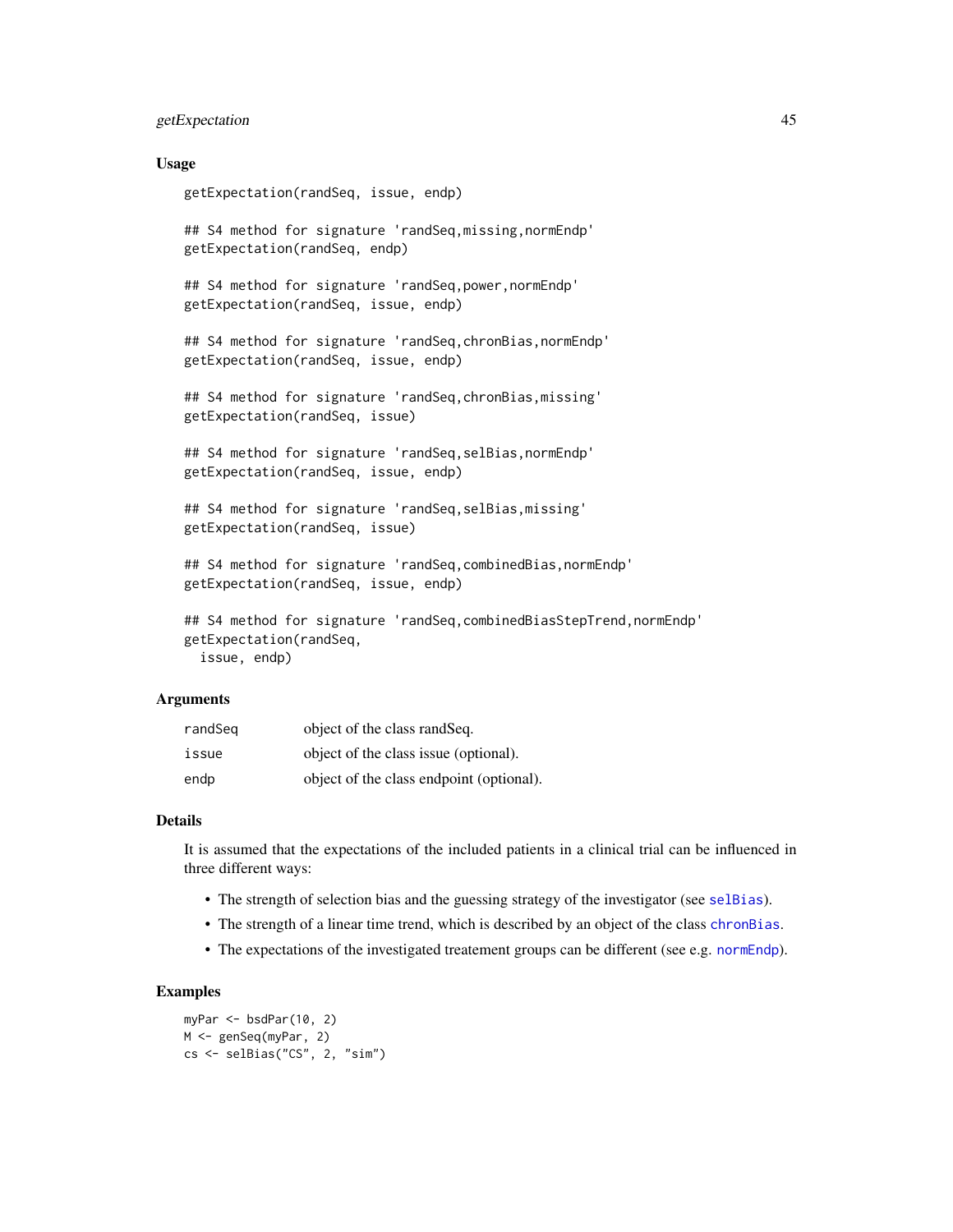```
endp \leq normEndp(mu = c(2, 2), sigma = c(1, 1))
getExpectation(M, cs, endp)
```
getProbabilities *Theoretical probability for randomization sequences*

# Description

Calculate theoretical probability for observed randomization sequences

## Usage

```
getProb(obj)
## S4 method for signature 'abcdSeq'
getProb(obj)
## S4 method for signature 'bbcdSeq'
getProb(obj)
## S4 method for signature 'bsdSeq'
getProb(obj)
## S4 method for signature 'chenSeq'
getProb(obj)
## S4 method for signature 'crSeq'
getProb(obj)
## S4 method for signature 'ebcSeq'
getProb(obj)
## S4 method for signature 'gbcdSeq'
getProb(obj)
## S4 method for signature 'hadaSeq'
getProb(obj)
## S4 method for signature 'mpSeq'
getProb(obj)
## S4 method for signature 'pbrSeq'
getProb(obj)
## S4 method for signature 'rarSeq'
getProb(obj)
```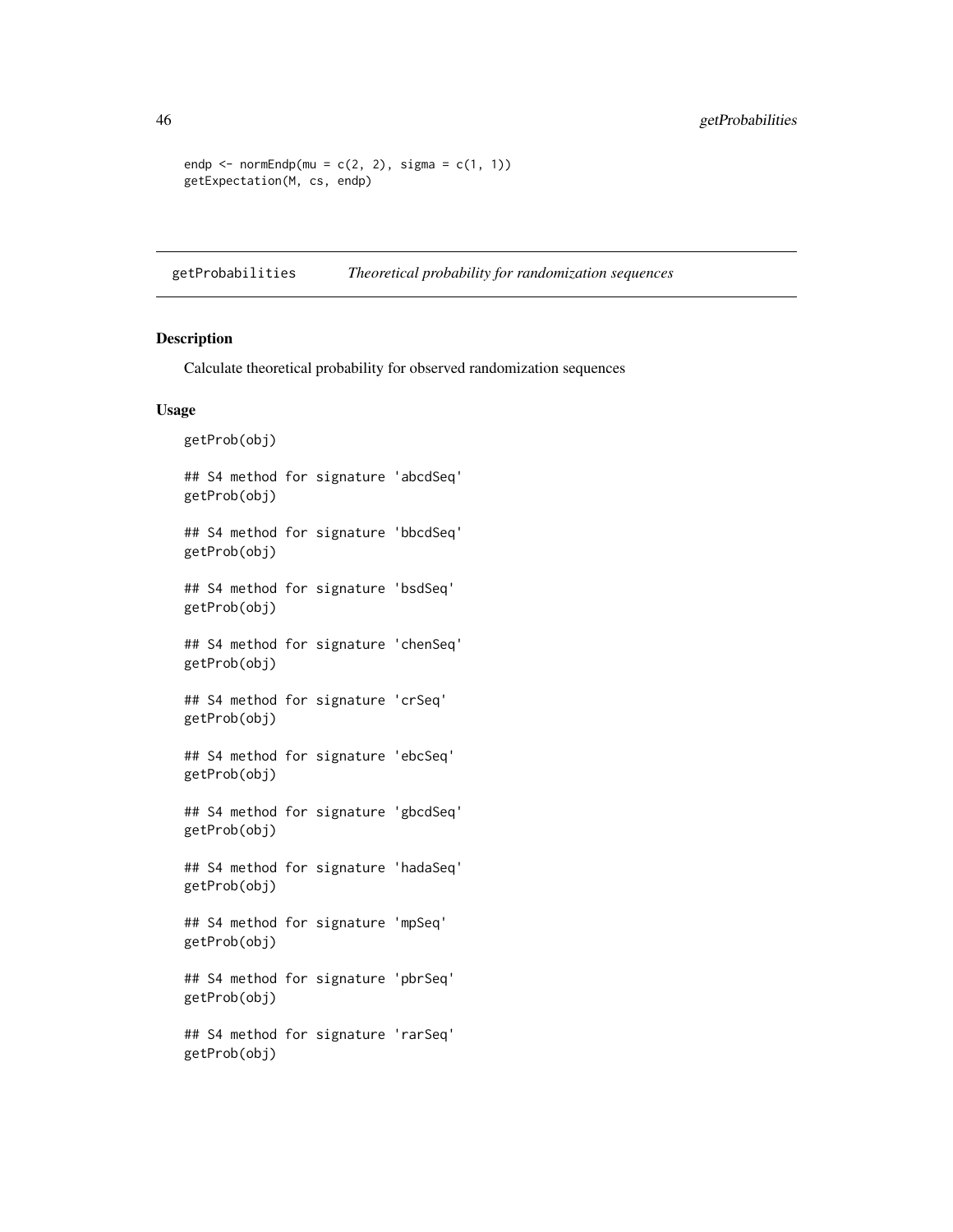## S4 method for signature 'tbdSeq' getProb(obj) ## S4 method for signature 'udSeq' getProb(obj)

#### Arguments

obj object of a class inheriting from randSeq. Formal representation of a randomization sequences together with the parameters that belong to the procedure that generated the sequences.

# Examples

```
myPar <- bsdPar(10, 2)
M <- genSeq(myPar, 2)
getProb(M)
# All Sequences
par <- pbrPar(bc=c(2,2))
refSet <- getAllSeq(myPar)
probs <- getProb(refSet)
# Sequences with probabilities
cbind(probs, refSet$M)
```
getRandomizationList *Accessor function for the randomization list*

#### Description

Get the randomization list coded in its groups.

# Usage

```
getRandList(obj)
```
### Arguments

obj object specifying the randomization procedure, see [randPar](#page-64-0) or [createParam](#page-17-0).

# Examples

```
myPar <- bsdPar(10, 2)
M <- genSeq(myPar, 2)
getRandList(M)
```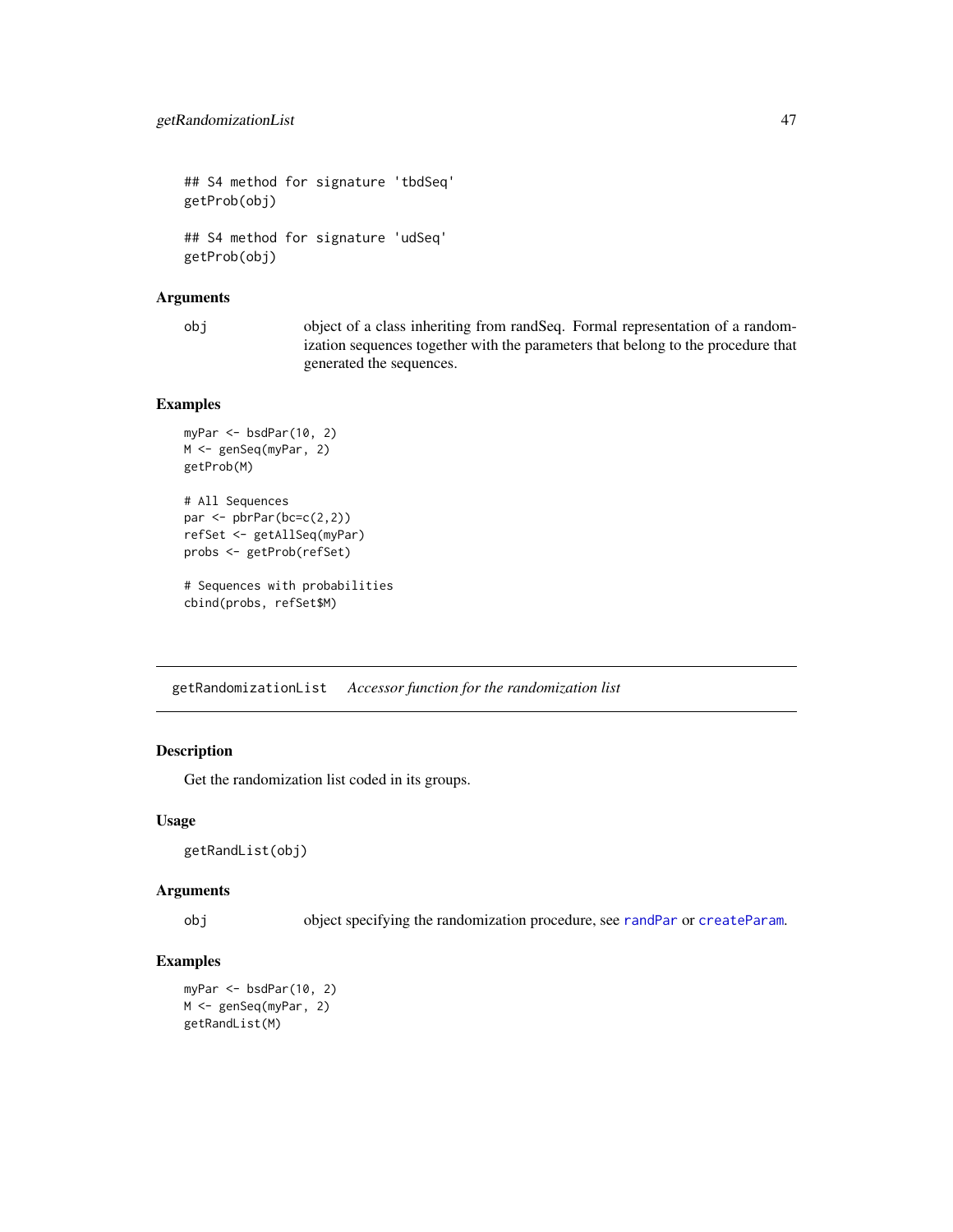<span id="page-47-0"></span>

Represents the randomization procedure Hadamard Randomization.

#### Usage

hadaPar(N, groups = LETTERS[1:2])

### Arguments

|        | integer for the total sample size of the trial.          |
|--------|----------------------------------------------------------|
| groups | character vector of labels for the different treatments. |

# Details

Hadamard randomization has been proposed by R.A. Bailey. The key idea is to use the columns of a special Hadamard Matrix as a randomization scheme. The implemented algorithm uses the Hadamard Matrix with N=12 columns proposed in the paper, see references.

# Value

S4 object of the class hadaPar.

# Note

getProb and getAllSeq are currently only supported for hadaPar with total sample size N=12.

## References

R.A. Bailey and P.R. Nelson (2003) Hadamard Randomization: A valid restriction of random permuted blocks. *Biometrical Journal*, 45, 554-60.

# See Also

Other randomization procedures: [abcdPar](#page-4-0), [bbcdPar](#page-7-0), [bsdPar](#page-9-0), [chenPar](#page-11-0), [crPar](#page-18-0), [createParam](#page-17-0), [ebcPar](#page-24-0), [gbcdPar](#page-27-0), [mpPar](#page-54-0), [pbrPar](#page-58-0), [rarPar](#page-66-0), [rpbrPar](#page-67-0), [rtbdPar](#page-68-0), [tbdPar](#page-74-0), [udPar](#page-76-0)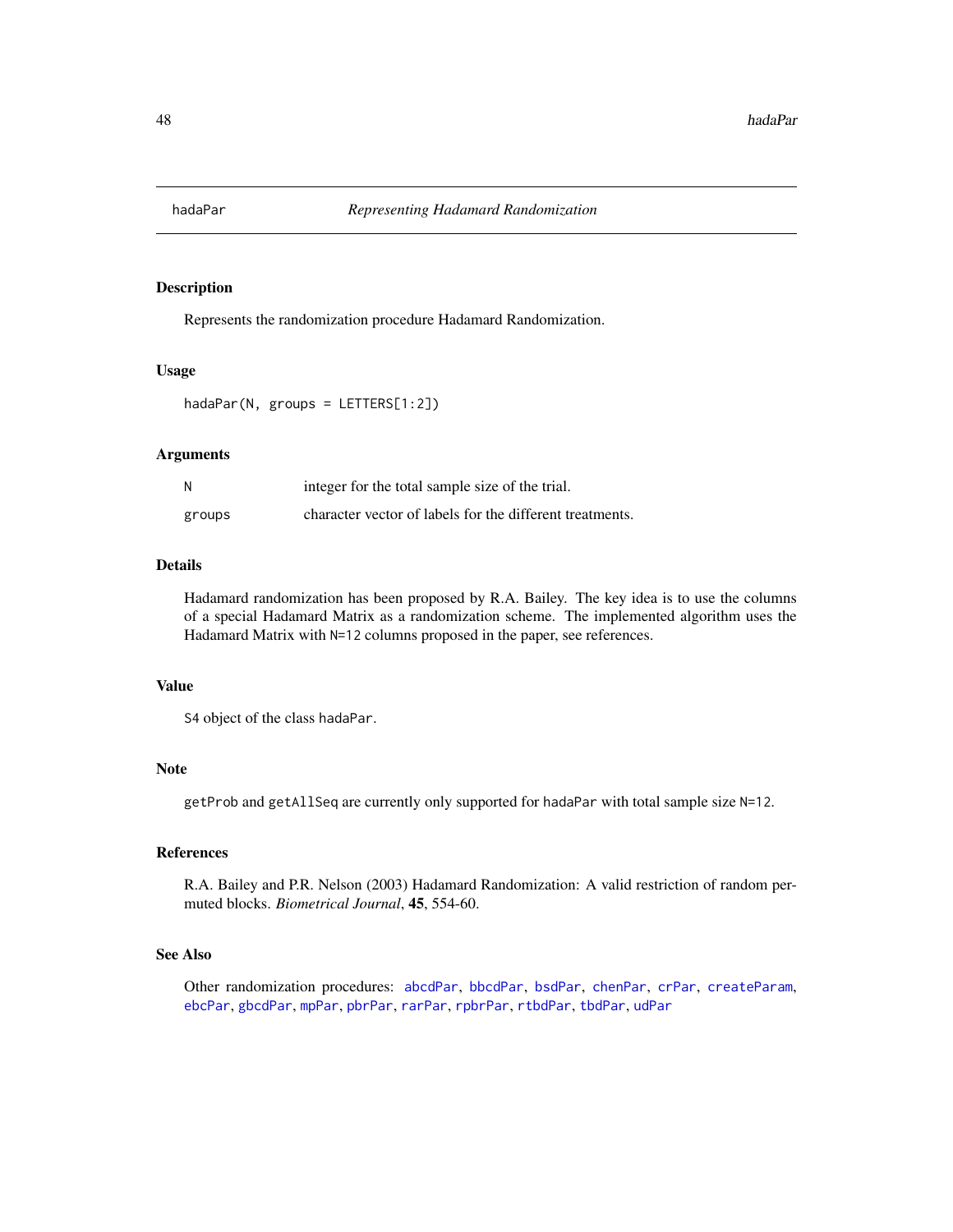checks wheather each group has its value comming up at least once in the sequence

# Usage

```
hasAllGroups(seq, K)
```
# Arguments

| seg | randomization sequence as inverted matrix |
|-----|-------------------------------------------|
| К   | number of treatment arms                  |

# Value

TRUE if all groups represented, FAlSE otherwise

|--|

# Description

Calculate hat matrix

# Usage

hatMatrix(M)

# Arguments

M Design Matrix representing the randomization sequence

# Value

Hat matrix, i.e.  $M * (M^T M)^{\wedge}$ {-1} M^T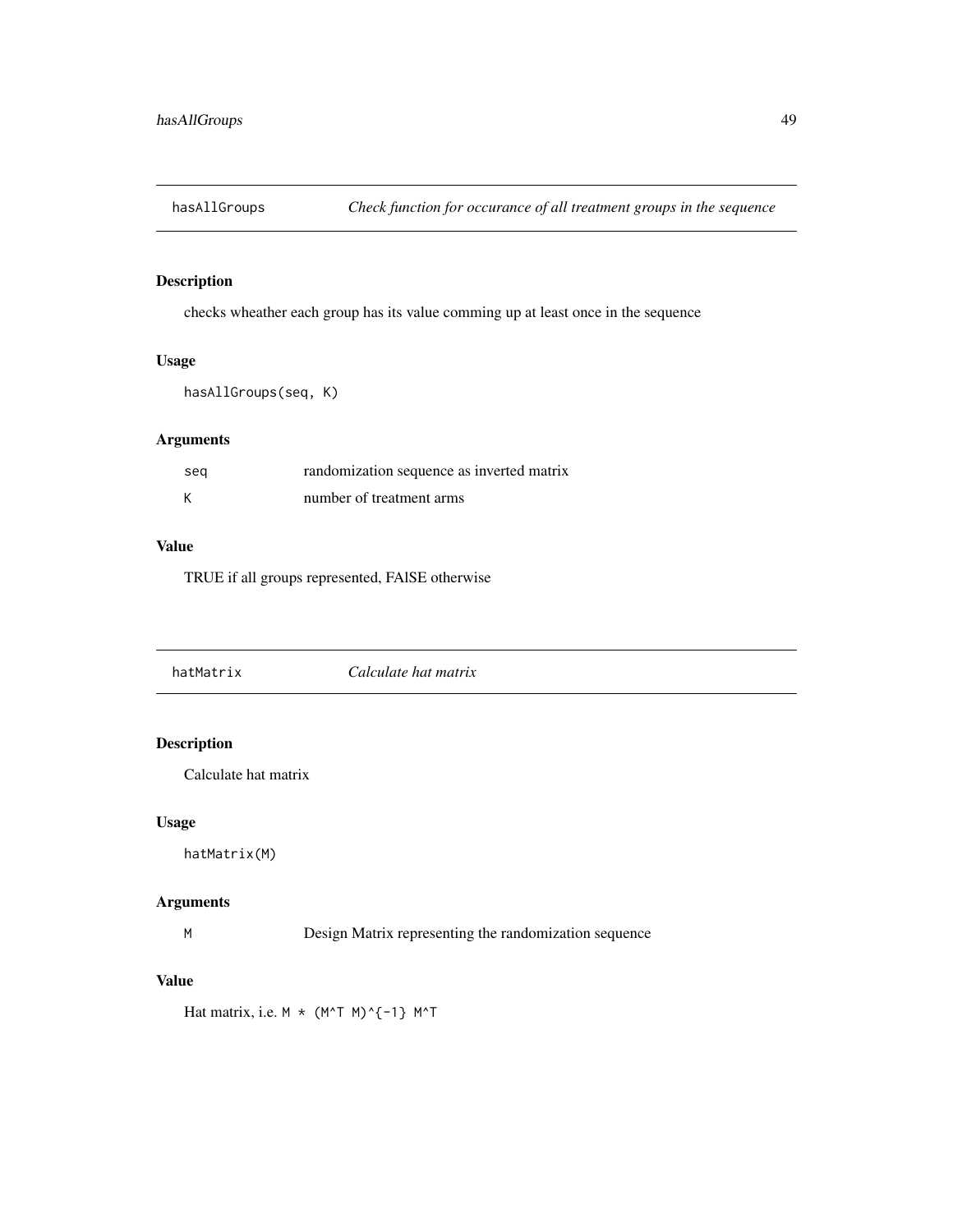<span id="page-49-0"></span>

Represents the imbalance of the treatment assignments of patients in a clinical trial.

#### Usage

imbal(type)

#### Arguments

type character string, should be one of "imb", "absImb", "loss", or "maxImb", see Details.

## Details

Balance of the treatment assignment of patients can be an issue in the design of a clinical trial. The imbal function is a constructor function for an S4 object of class imbal representing the issue of imbalance of a clinical trial. The parameter type can take the following values: The type

"imb" the final imbalance, i.e. difference in group sizes at the end of a trial

"absImb" the absolute value of the final imbalance

"loss" the loss in power estimation, i.e. imb^2/N

"maxImb" the maximal attained imbalance during the trial

#### Value

S4 object of class imbal, a formal represenation of the issue of imbalance in a clinical trial.

## References

A.C. Atkinson (2014) Selecting a biased coin design. *Statistical Science*, 29, Vol. 1, 144-163.

#### See Also

Other issues: [chronBias](#page-12-0), [combineBias](#page-14-0), [corGuess](#page-16-0), [issue](#page-50-1), [selBias](#page-71-0), [setPower](#page-72-0)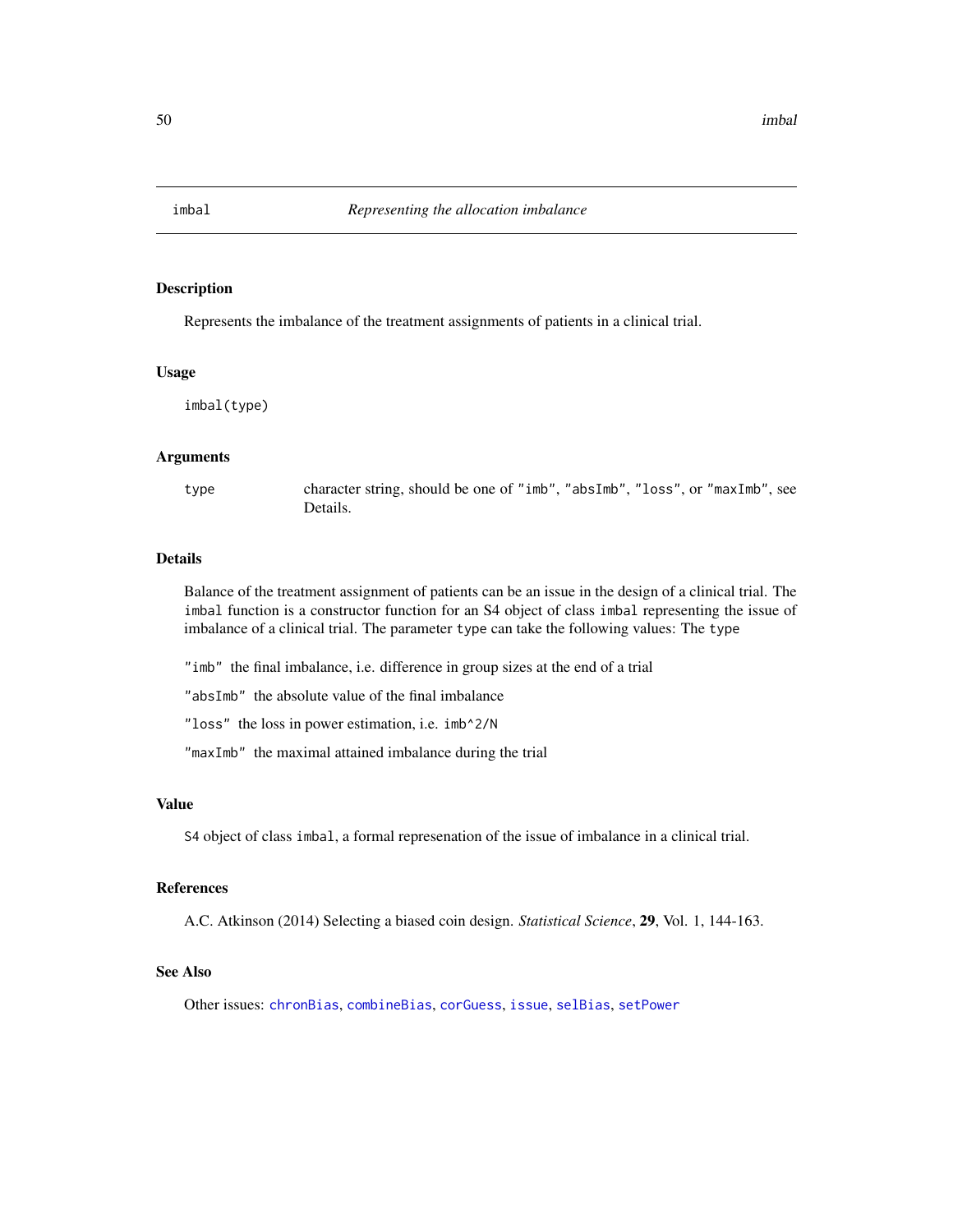<span id="page-50-1"></span>**issue** 51

#### <span id="page-50-0"></span>Description

Summarizes the criteria for the assessment of randomization procedures.

## **Details**

Randomization in clinical trials is supposed to control certain properties in clinical trials. In the randomizeR package, these properties are called issues. It is crucial to decide which of the issues is relevant in the present clinical trial, because a randomization procedure that mananges well one issue might behave very badly for another. The issues include

- Selection bias can occur if future treatment allocations are predictable due to restricted randomization and unmasking of past treatment assigments. The influence of selection bias on the test decision is represented by the [selBias](#page-71-0) class. The measure for the predictability of a randomization procedure is impemented in the [corGuess](#page-16-0) class representing the expected number of correct guesses.
- Chronological bias can occur if a time trend is present in the data. Time trends occur due to learning curves, relaxed inclusion/ exclusion criteria or new co-medication. Chronological bias is represented by the [chronBias](#page-12-0) class.
- Additive combination of chronological and selection bias may occur if a time trend and selection bias are present in the data. The combined bias is represented by the [combineBias](#page-14-0) class.
- Balance is important in order to ensure proper power estimation properties of the treatments. However, a high degree of balance favours selection bias. Depending on the clinical context, a randomization procedure should be chosen that admits a suitable imbalance. Imbalance bias is represented by the [imbal](#page-49-0) class. The power loss due to imbalance can be assessed directly via the [setPower](#page-72-0) class

#### See Also

Representation of randomization procedures: [randPar](#page-64-0)

Generation of randomization sequences: [genSeq](#page-31-0)

Assessment of randomization sequences: [assess](#page-6-0)

Comparison of randomization sequences: [compare](#page-15-0)

Other issues: [chronBias](#page-12-0), [combineBias](#page-14-0), [corGuess](#page-16-0), [imbal](#page-49-0), [selBias](#page-71-0), [setPower](#page-72-0)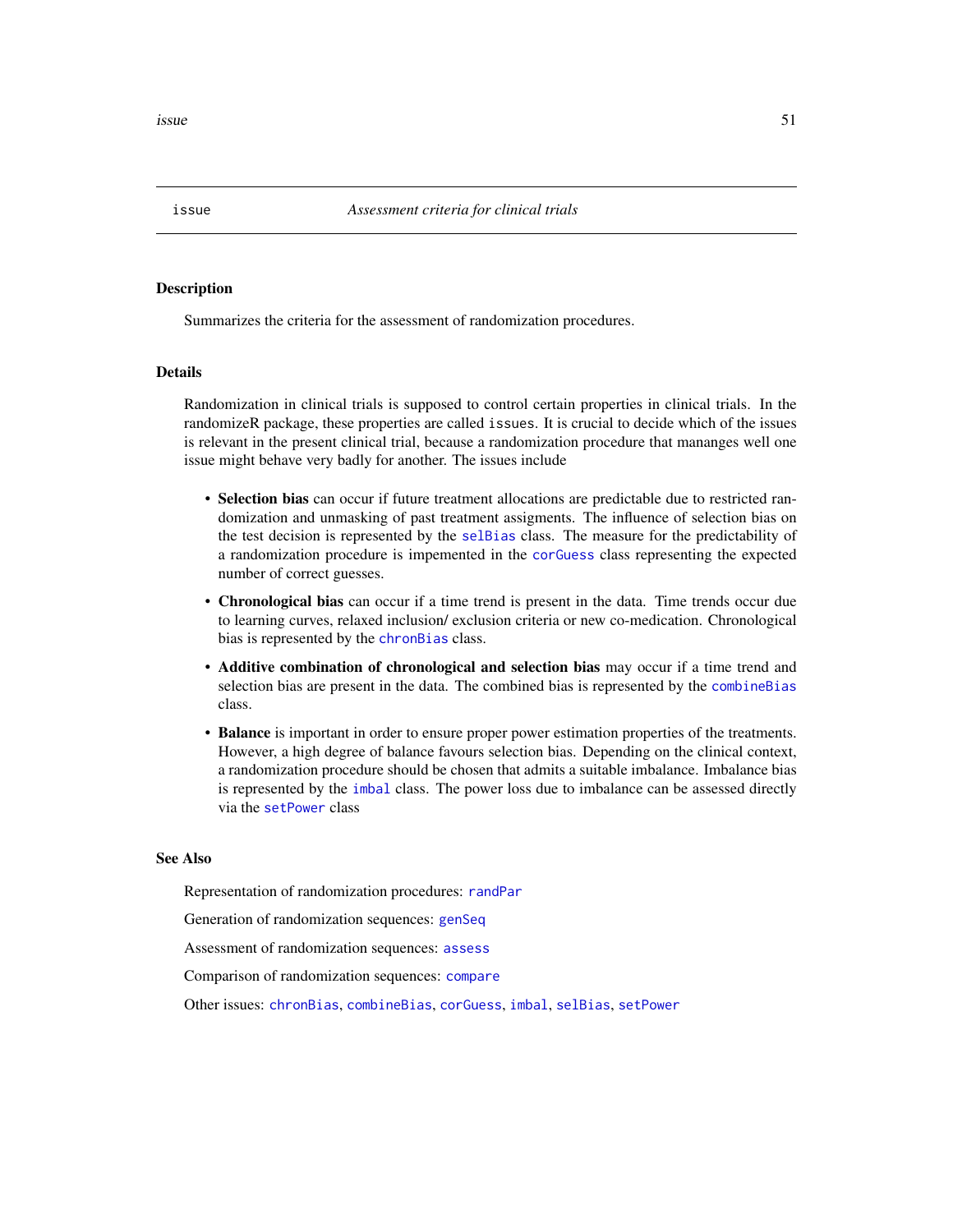Function returning the total sample size slot of an S4 object

# Usage

K(obj)

# Arguments

obj object of class randPar

| 1ambda1 | Calculate first non centrality parameter of the doubly non central F- |
|---------|-----------------------------------------------------------------------|
|         | distribution                                                          |

# Description

Calculate first non centrality parameter of the doubly non central F-distribution

## Usage

lambda1(H, EY)

# Arguments

| H  | Hat Matrix                            |
|----|---------------------------------------|
| FY | (Biased) expectation of the responses |

# Value

First non centrality parameter, a single numeric value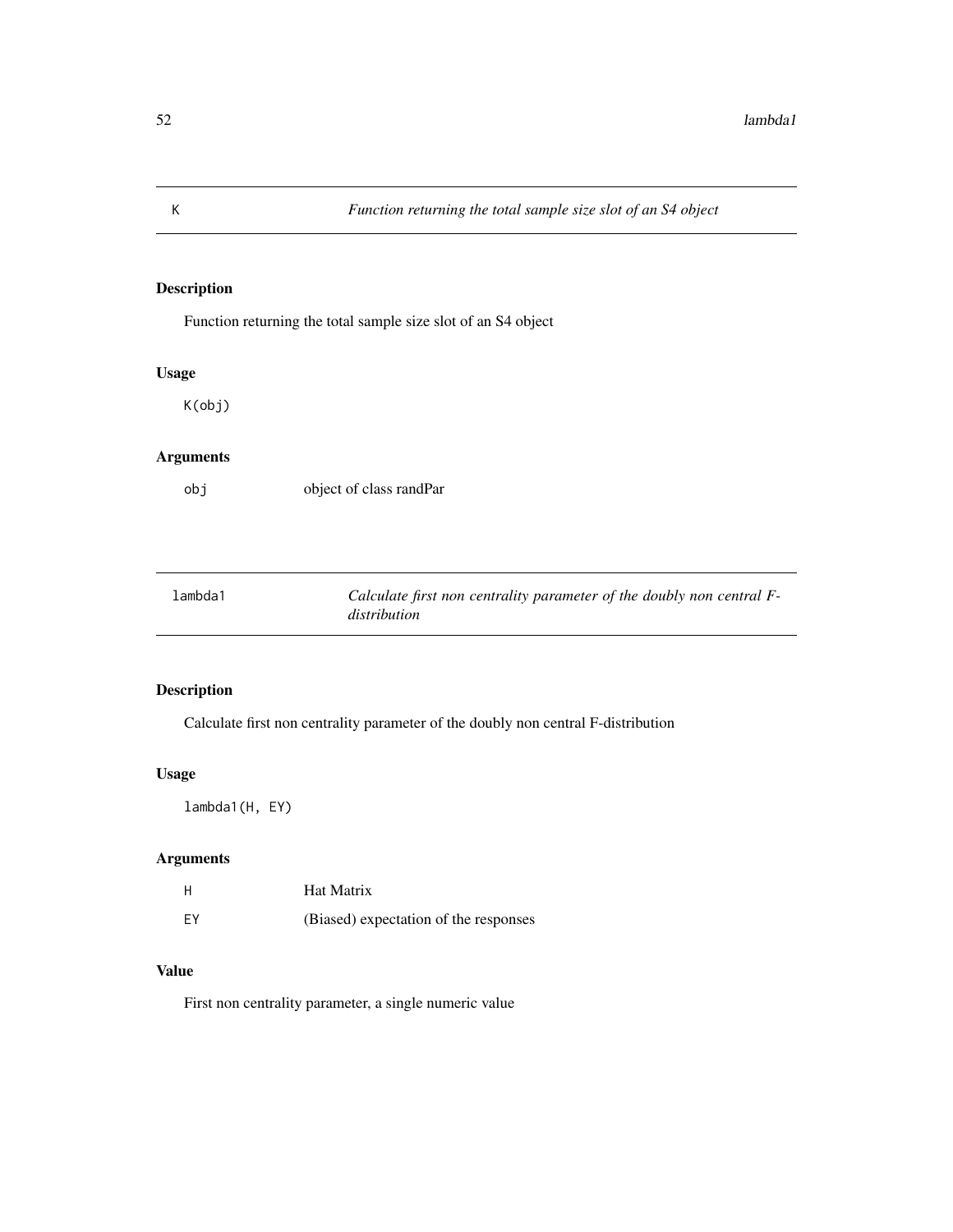Calculate second non centrality parameter of the doubly non central F-distribution

# Usage

lambda2(H, EY)

# Arguments

| Н  | Hat Matrix                            |
|----|---------------------------------------|
| EY | (Biased) expectation of the responses |

# Value

Second non centrality parameter, a single numeric value

makeBiasedExpectation *Calculate Expectation vector*

# Description

Calculate Expectation vector

## Usage

```
makeBiasedExpectation(R, mu, bias)
```
# Arguments

| R    | randomization sequence, an object of type randSeq                             |
|------|-------------------------------------------------------------------------------|
| mu   | vector of length K containing the expectation values of groups $1, \ldots, K$ |
| bias | selection or chronological bias object, containing eta (or theta) and alpha   |

# Value

vector of length N with the biased expectation for each patient.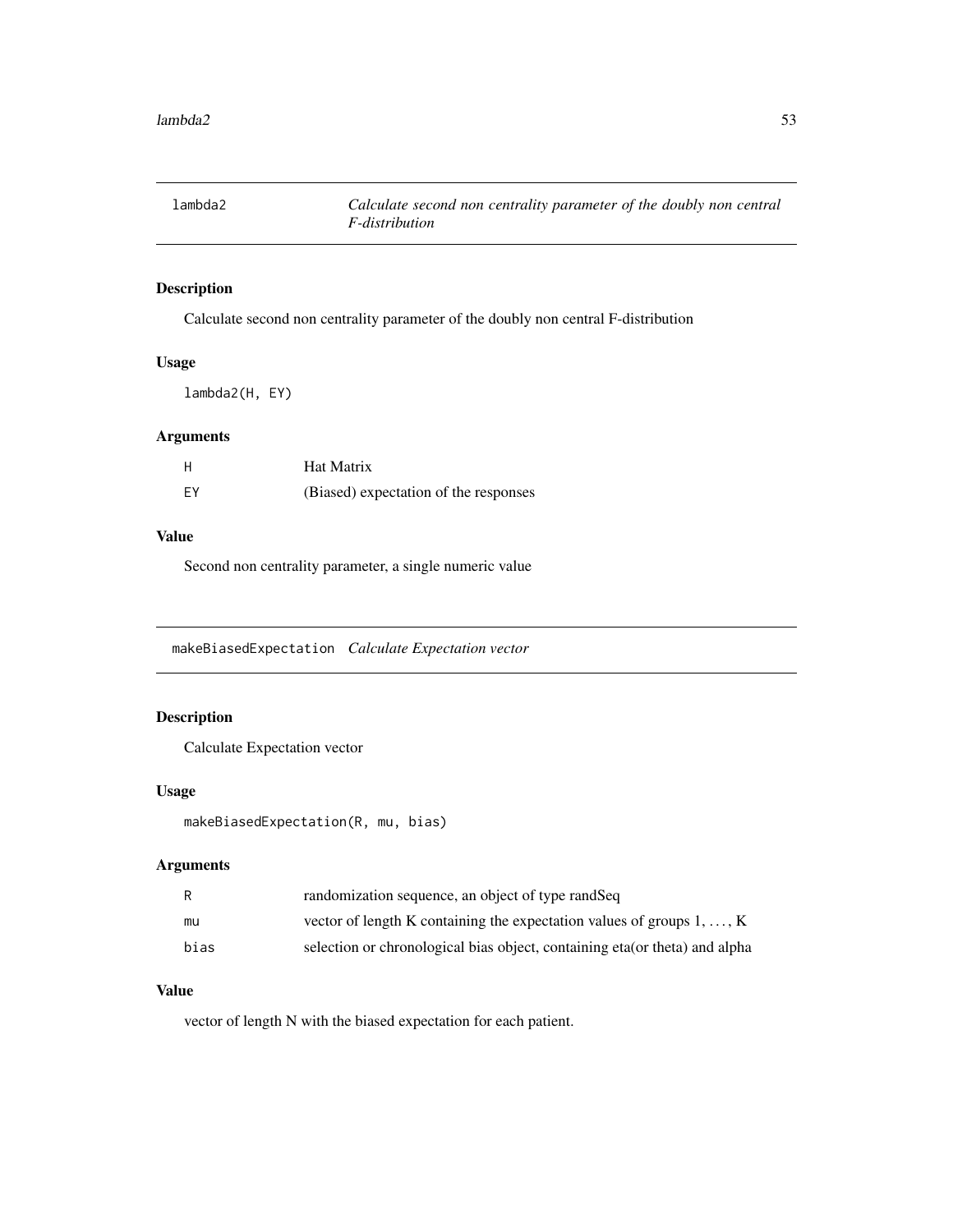makeDesignMatrix *Design Matrix*

# Description

Calculate Design Matrix from randomization sequence

## Usage

```
makeDesignMatrix(R)
```
# Arguments

R randomization sequence, object of type randSeq

## Value

makeDesignMatrix converts the randomization sequence R to its Matrix form. The resulting matrix has K columns, one for each treatment group, and N rows, one for each subject. If a subject i is randomized to a certain treatment j, the entry of  $(i, j)$  of the matrix will be one, and all other entries in this row will be zero.

method *Function returning the allocation ratio slot of an S4 object*

# Description

Function returning the allocation ratio slot of an S4 object

## Usage

```
method(obj)
```
# Arguments

object of class randPar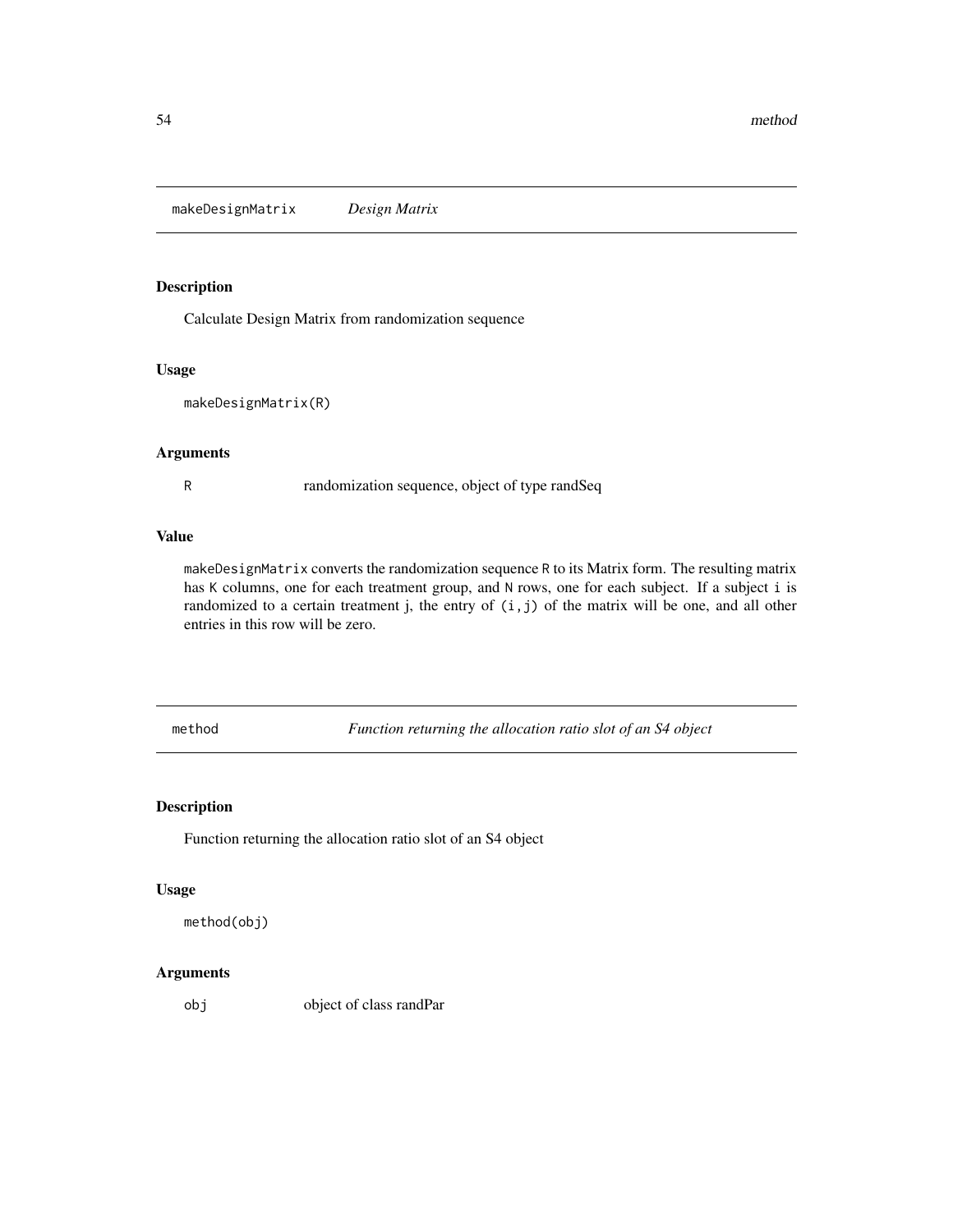<span id="page-54-0"></span>

Represents the Maximal Procedure.

# Usage

 $mpPar(N, mti, ratio = c(1, 1), groups = LETTERS[1:2])$ 

# Arguments

| N      | integer for the total sample size of the trial.                                                                      |
|--------|----------------------------------------------------------------------------------------------------------------------|
| mti    | maximum tolerated imbalance in patient numbers during the trial.                                                     |
| ratio  | vector of length K. The total sample number N and all used block lengths (bc)<br>have to be divisible by sum(ratio). |
| groups | character vector of labels for the different treatments.                                                             |

# Details

Fix the total sample size N and the mti. Afterwards, the patients are assigend to each treatment arm according to the ratio. All randomization sequences are equiprobable.

#### Value

S4 object of the class mpPar.

#### References

V.W. Berger, A. Ivanova and M.D. Knoll (2003) Minimizing predictability while retaining balance through the use of less restrective randomization procedures. *Statistics in Medicine*, 19, 3017-28.

# See Also

Other randomization procedures: [abcdPar](#page-4-0), [bbcdPar](#page-7-0), [bsdPar](#page-9-0), [chenPar](#page-11-0), [crPar](#page-18-0), [createParam](#page-17-0), [ebcPar](#page-24-0), [gbcdPar](#page-27-0), [hadaPar](#page-47-0), [pbrPar](#page-58-0), [rarPar](#page-66-0), [rpbrPar](#page-67-0), [rtbdPar](#page-68-0), [tbdPar](#page-74-0), [udPar](#page-76-0)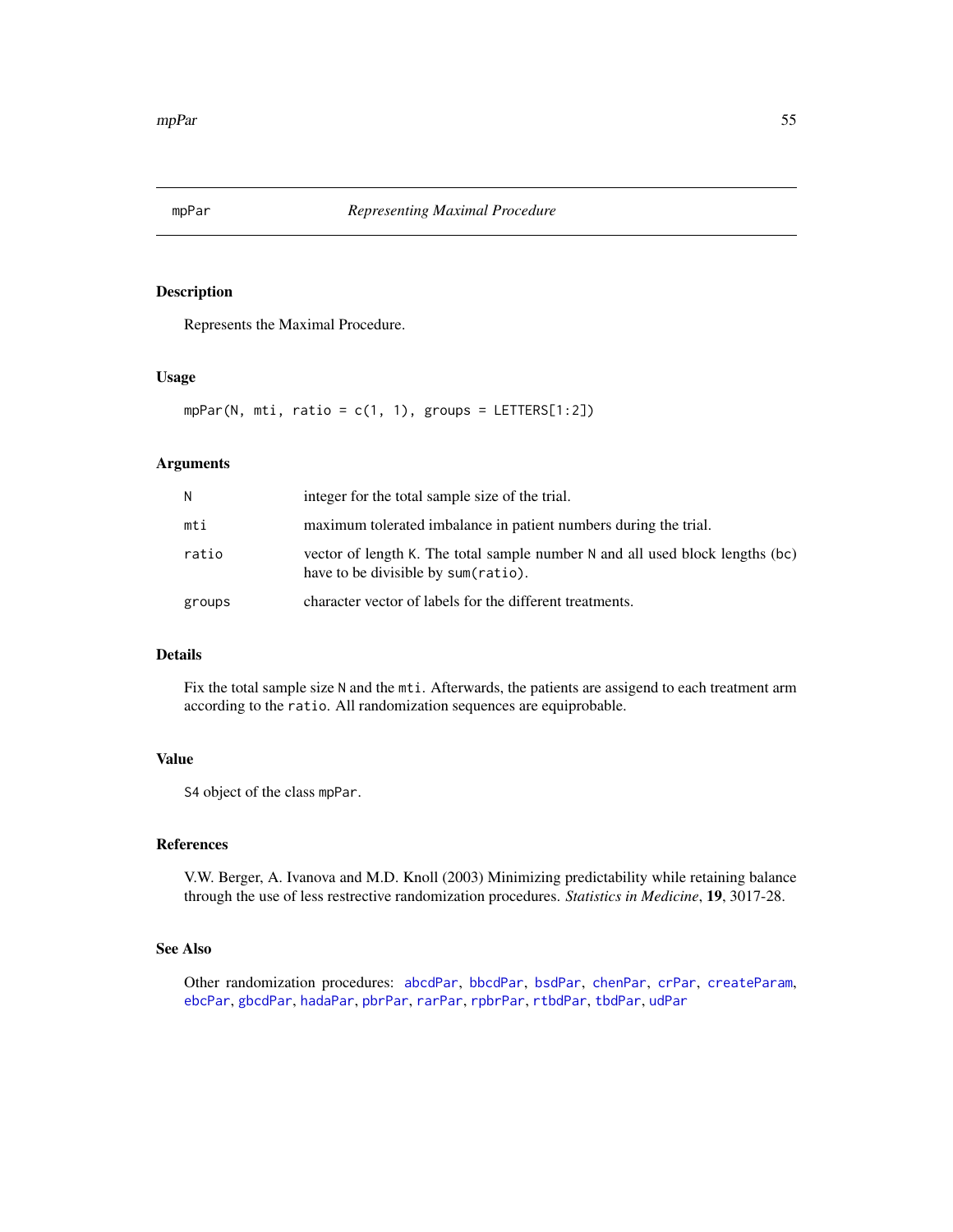Function returning the MTI slot of an S4 object

# Usage

mti(obj)

# Arguments

| obj |  | object of class bsdPar or mpPar |
|-----|--|---------------------------------|
|-----|--|---------------------------------|

| mu | Access the expectation value slot of a normEndp S4 object |  |
|----|-----------------------------------------------------------|--|
|----|-----------------------------------------------------------|--|

# Description

Access the expectation value slot of a normEndp S4 object

## Usage

mu(obj)

# Arguments

| obi | object of class normEndp |
|-----|--------------------------|
|     |                          |

N *Function returning the sample size slot of an S4 object*

# Description

Function returning the sample size slot of an S4 object

# Usage

N(obj)

# Arguments

obj object inheriting from randPar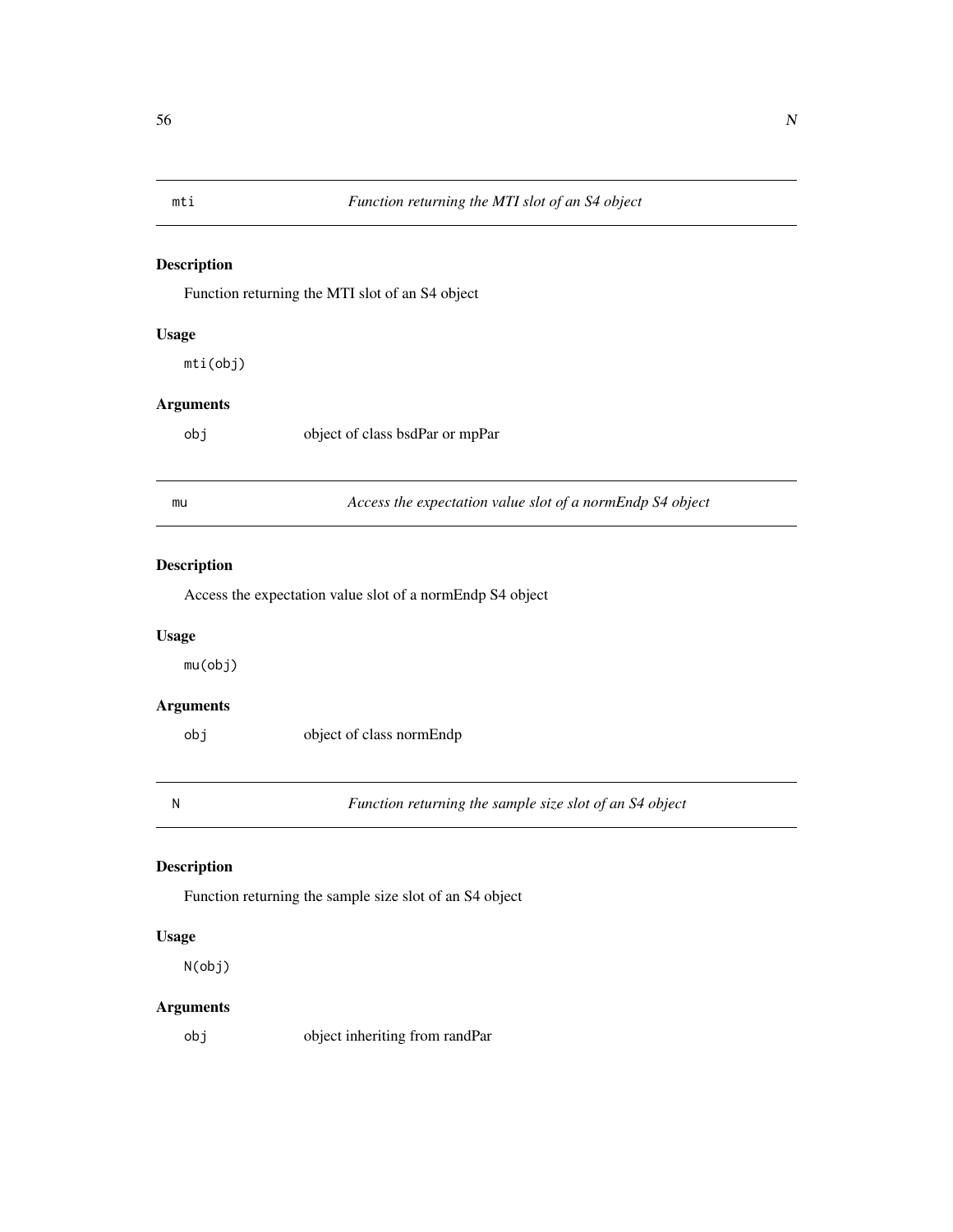<span id="page-56-0"></span>

Represents normally distributed endpoints in clinical trials.

#### Usage

```
normEndp(mu, sigma)
```
## Arguments

| mu    | vector of the expected responses of the treatment groups, should have length K<br>( <i>i.e.</i> one entry for each treatment group).      |
|-------|-------------------------------------------------------------------------------------------------------------------------------------------|
| sigma | vector of the standard deviations in each the treatment group, should have length<br>K ( <i>i.e.</i> one entry for each treatment group). |

# Details

The normEnd function is a constructor function for an S4 object of the class normEnd representing a normally distributed endpoint in a clinical trial. In conjunction with the assess function, normal endpoints admit the calculation of the exact type-I-error probability and power.

# See Also

Compute exact or simulated type-I-error: [assess](#page-6-0).

| pverview |  |
|----------|--|

overview *Overview over the parameters used in the* randomizeR *package*

# Description

This list of parameters yields a comprehensive overview of the parameters used in the randomizeR package.

# Arguments

| add   | integer representing the number of balls that are added to the urn in each step.                                                         |
|-------|------------------------------------------------------------------------------------------------------------------------------------------|
| alpha | the level of the t test in each simulation.                                                                                              |
| bc    | vector which contains the lengths $k_1, \ldots, k_l$ of each block. This means that<br>the vector bc will have one entry for each block. |
| h     | numeric vector of length at most 2 specifying the weight(s) for the punishment<br>оf                                                     |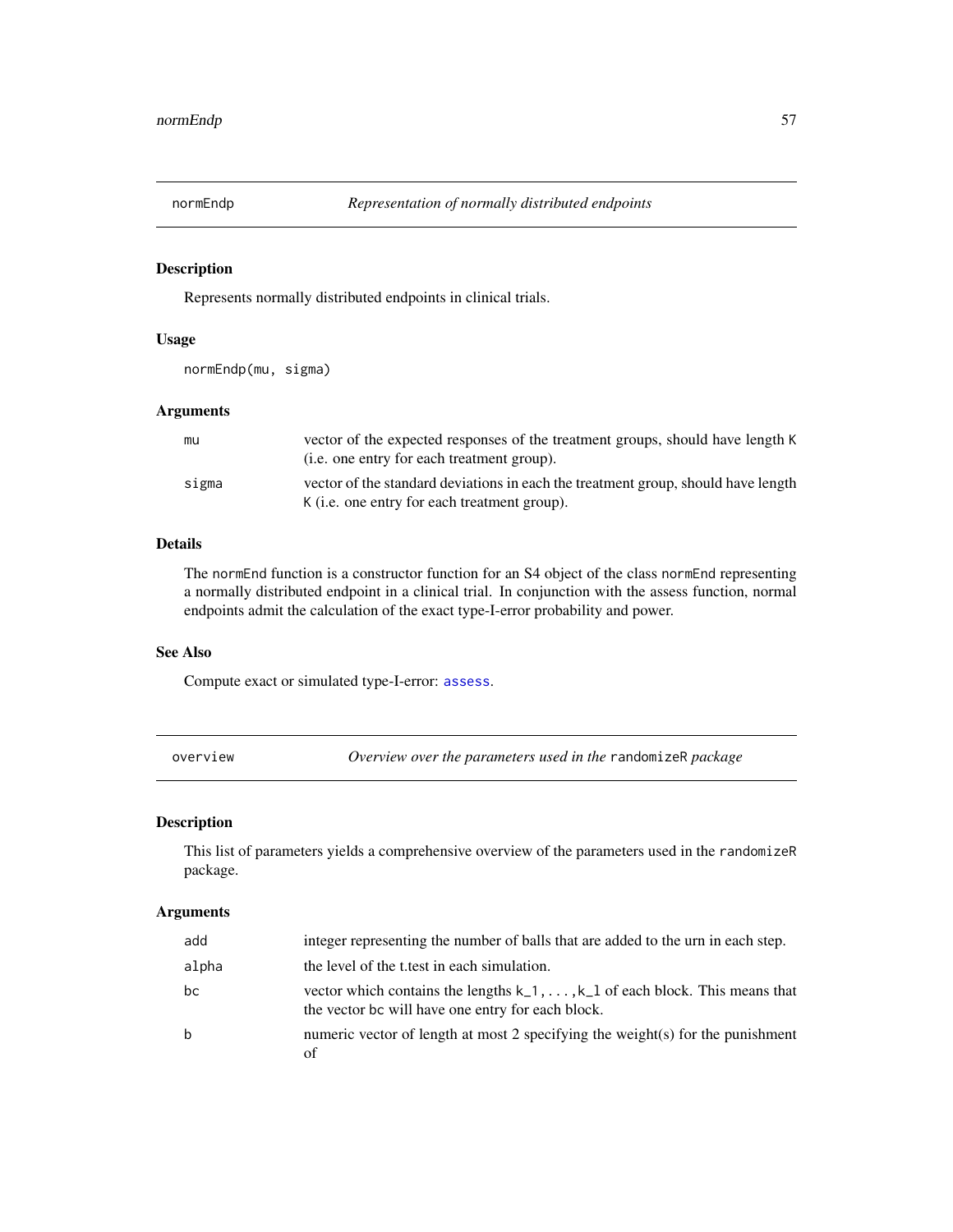| ini         | integer representing the initial urn composition.                                                                                                                  |
|-------------|--------------------------------------------------------------------------------------------------------------------------------------------------------------------|
| compr       | factor of compression for the sigmoid-time trend.                                                                                                                  |
| d           | effect size.                                                                                                                                                       |
| delta       | first noncentrality parameter of the doubly noncentral t-distribution.                                                                                             |
| df          | degrees of freedom (i.a. N-2).                                                                                                                                     |
| eta         | numeric specifying the magnitude of selection bias.                                                                                                                |
| file        | A connection, or a character string naming the file to write to.                                                                                                   |
| filledBlock | logical whether the last block should be filled or not.                                                                                                            |
| <b>FTI</b>  | final tolerated imbalance. This is the difference in number of patients of groups<br>A and B that is permitted at the end of a trial. Usually this is set to zero. |
| groups      | character vector of labels for the different treatments.                                                                                                           |
| k           | length of the block to be permuted. k should be divisible by the number of<br>treatment arms.                                                                      |
| К           | number of treatment groups (e.g. K=2 if we compare one experimental against<br>one control treatment).                                                             |
| 1b          | lower bound for the starting value of the poisson distribution.                                                                                                    |
| lambda      | (second) noncentrality parameter of the doubly noncentral t-distribution.                                                                                          |
| method      | method that is used to generate the (random) allocation sequence. It can take<br>values PBR, RAR, HAD, PWR, EBC, BSD, CR, TBD, UD, and MP.                         |
| mti         | maximum tolerated imbalance in patient numbers during the trial.                                                                                                   |
| N           | integer for the total sample size of the trial.                                                                                                                    |
| name        | name of a variable.                                                                                                                                                |
| mu          | vector of the expected responses of the treatment groups, should have length K<br>(i.e. one entry for each treatment group).                                       |
| obj         | object specifying the randomization procedure, see randPar or createParam.                                                                                         |
| object      | any R object.                                                                                                                                                      |
| p           | success probability of the biased coin (e.g. in Efron's Biased Coin Design).                                                                                       |
| pr          | vector with patient responses, i.e. each patients resulting value after the treat-<br>ment.                                                                        |
| q           | "cut-off" value in [0.5,1]. This is the ratio of patients up from which the<br>experimenter imposes selection bias on the data.                                    |
| r           | numeric indicating the number of random sequences to be generated at random,<br>or missing.                                                                        |
| ratio       | vector of length K. The total sample number N and all used block lengths (bc)<br>have to be divisible by sum(ratio).                                               |
| rb          | block lengths of the blocks that can be selected equiprobable at random.                                                                                           |
| rsob        | randomization sequence (of one block).                                                                                                                             |
| rs          | randomization sequence (of all blocks).                                                                                                                            |
| S           | matrix for the computation of the probabilities in the maximal procedure.                                                                                          |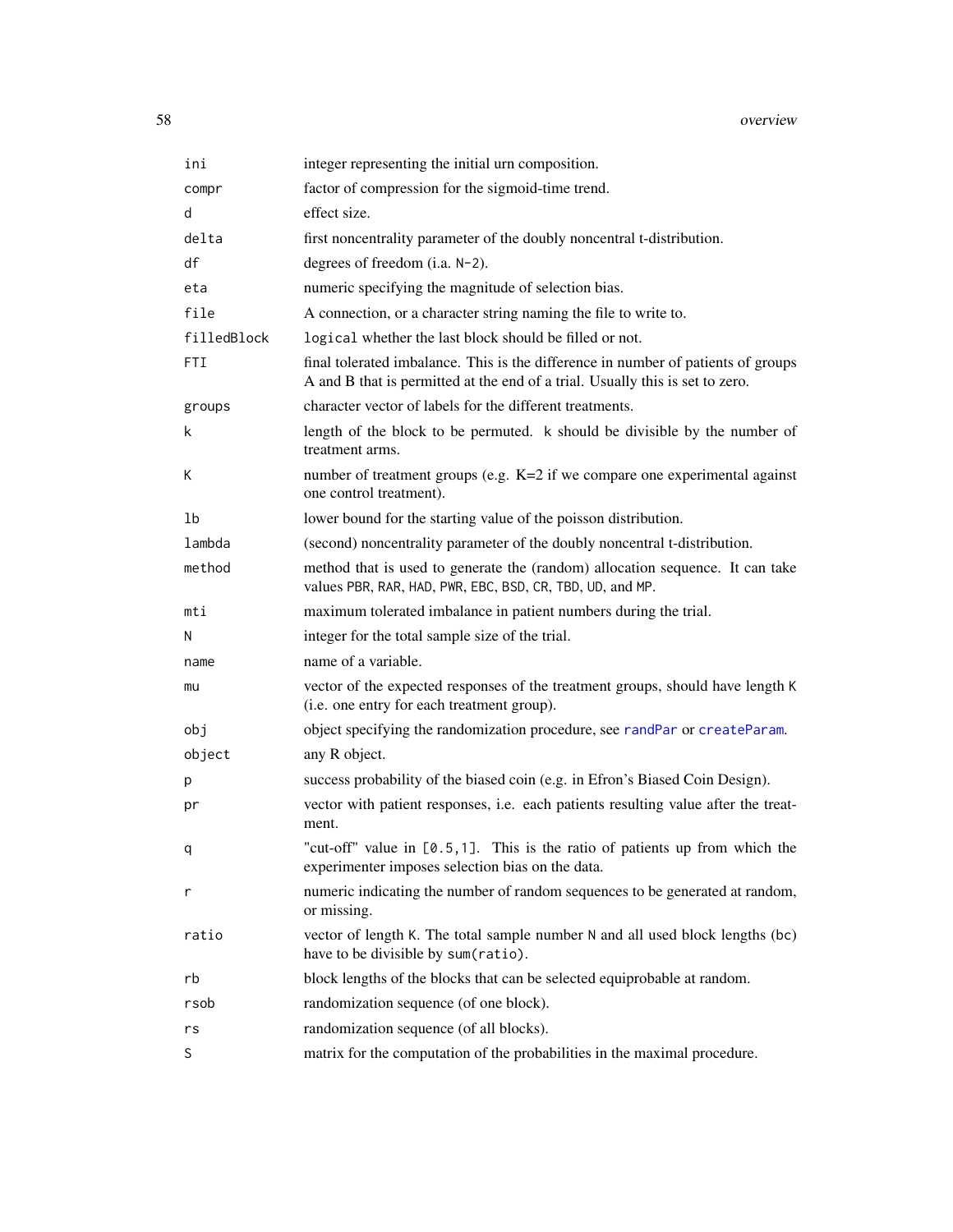#### pbrPar 59

| saltus | integer or missing specifying the patient index (i.e. position) of the step in case<br>of step time trend.                                                                                                                                                                                                                                                                                                                                                                                                                                                                                                                                                                                                                                                             |
|--------|------------------------------------------------------------------------------------------------------------------------------------------------------------------------------------------------------------------------------------------------------------------------------------------------------------------------------------------------------------------------------------------------------------------------------------------------------------------------------------------------------------------------------------------------------------------------------------------------------------------------------------------------------------------------------------------------------------------------------------------------------------------------|
| seed   | a single value, interpreted as an integer, that specifies the seed for the random<br>number generation.                                                                                                                                                                                                                                                                                                                                                                                                                                                                                                                                                                                                                                                                |
| sigma  | vector of the standard deviations in each the treatment group, should have length<br>K (i.e. one entry for each treatment group).                                                                                                                                                                                                                                                                                                                                                                                                                                                                                                                                                                                                                                      |
| SLs    | numeric vector of length at most 2 specifying the lower and/or upper specified<br>border.                                                                                                                                                                                                                                                                                                                                                                                                                                                                                                                                                                                                                                                                              |
| theta  | factor of the time trend for further details see type.                                                                                                                                                                                                                                                                                                                                                                                                                                                                                                                                                                                                                                                                                                                 |
| type   | character vector indicating which biasing strategy the experimenter is using (se-<br>lection bias) and which other bias is present in the clinical trial (e.g. time trend).<br>All biases included in the vector are combined (i.e. added up) to form the total<br>bias. Possible values are "none" (if no bias occurs), "CS" (resp. "DS") (if the ex-<br>perimenter uses the convergence (resp. divergence) strategy to invoke selection<br>bias), LinT for linear time trend, LogT for log-linear time trend, StepT for step<br>time trend, SigT for sigmoid time trend, PWR for knowledge of all up to the first<br>observation in each block, MTI the next observation after reaching the maximal<br>tolerated imbalance is reached will be known to the physican. |
| TV     | numeric specifying the optimal desired value called the target value.                                                                                                                                                                                                                                                                                                                                                                                                                                                                                                                                                                                                                                                                                                  |
| varEq  | logical parameter for the t.test: Shall the variances be treated as equal (TRUE=<br>t.test) or different (FALSE= Welch.test).                                                                                                                                                                                                                                                                                                                                                                                                                                                                                                                                                                                                                                          |
| ub     | upper bound for the last value of the poisson distribution.                                                                                                                                                                                                                                                                                                                                                                                                                                                                                                                                                                                                                                                                                                            |
| X      | a variable x.                                                                                                                                                                                                                                                                                                                                                                                                                                                                                                                                                                                                                                                                                                                                                          |
| rho    | nonnegative parameter which my be adjusted according to how strongly it is<br>desired to balance the experiment. If $rho = 1$ , we have Wei's urn design with<br>alpha = $\theta$ . If rho = $\theta$ , we have complete randomization.                                                                                                                                                                                                                                                                                                                                                                                                                                                                                                                                |
| a      | nonnegative parameter which my be adjusted according to how strongly it is<br>desired to balance the experiment. $a = 0$ gives the complete randomization,<br>while the assignments become more deterministic as a increases.                                                                                                                                                                                                                                                                                                                                                                                                                                                                                                                                          |
| a      | nonnegative parameter which controls the degree of randomness: For decreasing<br>a the allocations become deterministic, while for increasing a this procedure<br>tends to complete randomization.                                                                                                                                                                                                                                                                                                                                                                                                                                                                                                                                                                     |
|        |                                                                                                                                                                                                                                                                                                                                                                                                                                                                                                                                                                                                                                                                                                                                                                        |

<span id="page-58-0"></span>pbrPar *Representing Permuted Block Randomization*

# Description

Represents the randomization procedure Permuted Block Randomization.

# Usage

 $ph$ Par(bc, K = 2, ratio = rep(1, K), groups = LETTERS[1:K])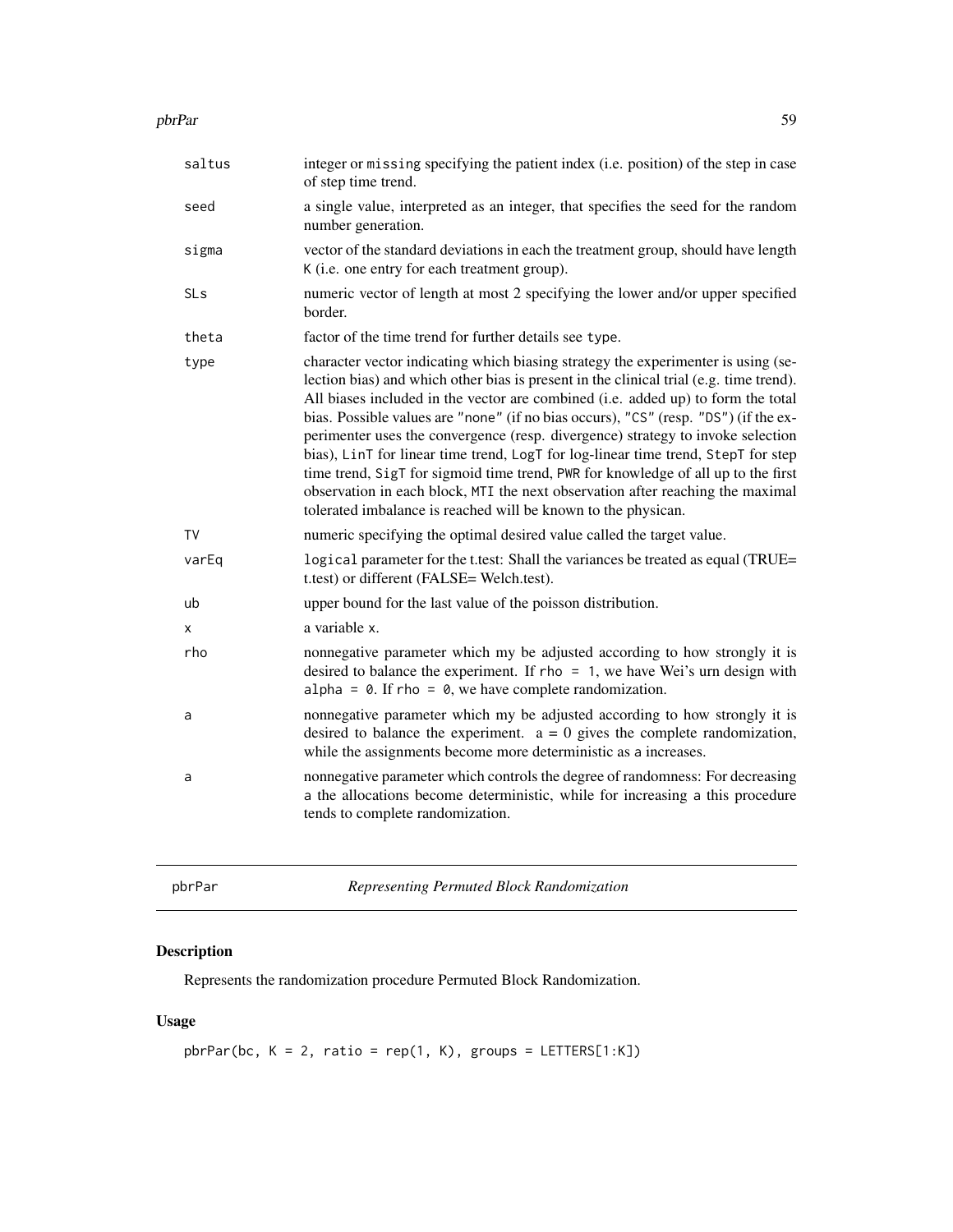## Arguments

| bc     | vector which contains the lengths $k_1, \ldots, k_l$ of each block. This means that<br>the vector bc will have one entry for each block. |
|--------|------------------------------------------------------------------------------------------------------------------------------------------|
| K      | number of treatment groups (e.g. $K=2$ if we compare one experimental against<br>one control treatment).                                 |
| ratio  | vector of length K. The total sample number N and all used block lengths (bc)<br>have to be divisible by sum(ratio).                     |
| groups | character vector of labels for the different treatments.                                                                                 |

## Details

Fix the block constellation bc, the number of treatment groups K, and the vector of the ratio. Afterwards, in each block the patients are assigned according to the ratio to the corresponding treatment groups. All generated randomization sequences are equiprobable.

# Value

S4 object of the class pbrPar.

#### References

W. F. Rosenberger and J. M. Lachin (2002) *Randomization in Clinical Trials*. Wiley.

## See Also

Other randomization procedures: [abcdPar](#page-4-0), [bbcdPar](#page-7-0), [bsdPar](#page-9-0), [chenPar](#page-11-0), [crPar](#page-18-0), [createParam](#page-17-0), [ebcPar](#page-24-0), [gbcdPar](#page-27-0), [hadaPar](#page-47-0), [mpPar](#page-54-0), [rarPar](#page-66-0), [rpbrPar](#page-67-0), [rtbdPar](#page-68-0), [tbdPar](#page-74-0), [udPar](#page-76-0)

plot *Generic plotting of comparison objects*

#### Description

Generic plotting of comparison objects

# Usage

 $plot(x, y, ...)$ 

## S4 method for signature 'comparison,character' plot(x, y)

## S4 method for signature 'comparison,missing' plot(x, y)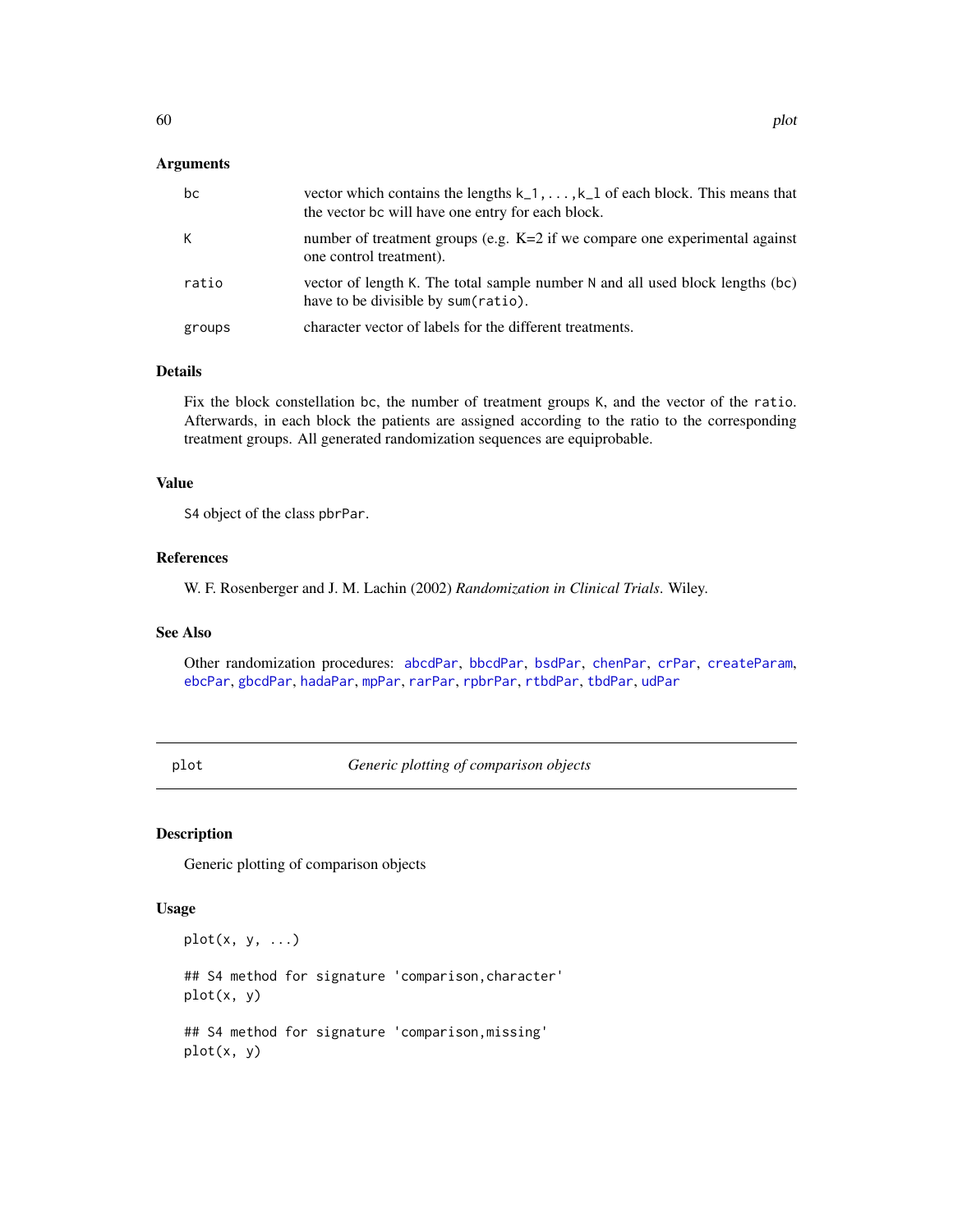#### plotDes 61

## Arguments

| X       | object of class comparison.                     |
|---------|-------------------------------------------------|
|         | character "boxplot", or "violin", or "missing". |
| $\cdot$ | "missing"                                       |

# Details

Creates a box- or violinplot of an object x of the class comparison.

# Value

A plot created with the additional package ggplot2.

# See Also

[compare](#page-15-0) for creating S4 objects of the class comparison

# Examples

```
# compare Random Allocation Rule and Big Stick for N = 4
# with respect to the correct guesses
RAR <- getAllSeq(rarPar(4))
BSD <- getAllSeq(bsdPar(4, mti = 2))
corGuess <- corGuess("CS")
comp <- compare(corGuess, RAR, BSD)
plot(comp)
```
<span id="page-60-0"></span>plotDes *desScore plotting*

# Description

Plot of an desScore object.

# Usage

```
plotDes(desScore, labels, colAv = "red", quantiles = FALSE)
```
## Arguments

| desScore  | object of type desScore.                                                           |
|-----------|------------------------------------------------------------------------------------|
| labels    | labels used in the plot. Can be NULL.                                              |
| colAv     | color of the line representing the average of the desirability scores in the plot. |
| quantiles | logical whether the quantiles should be depicted in the plot.                      |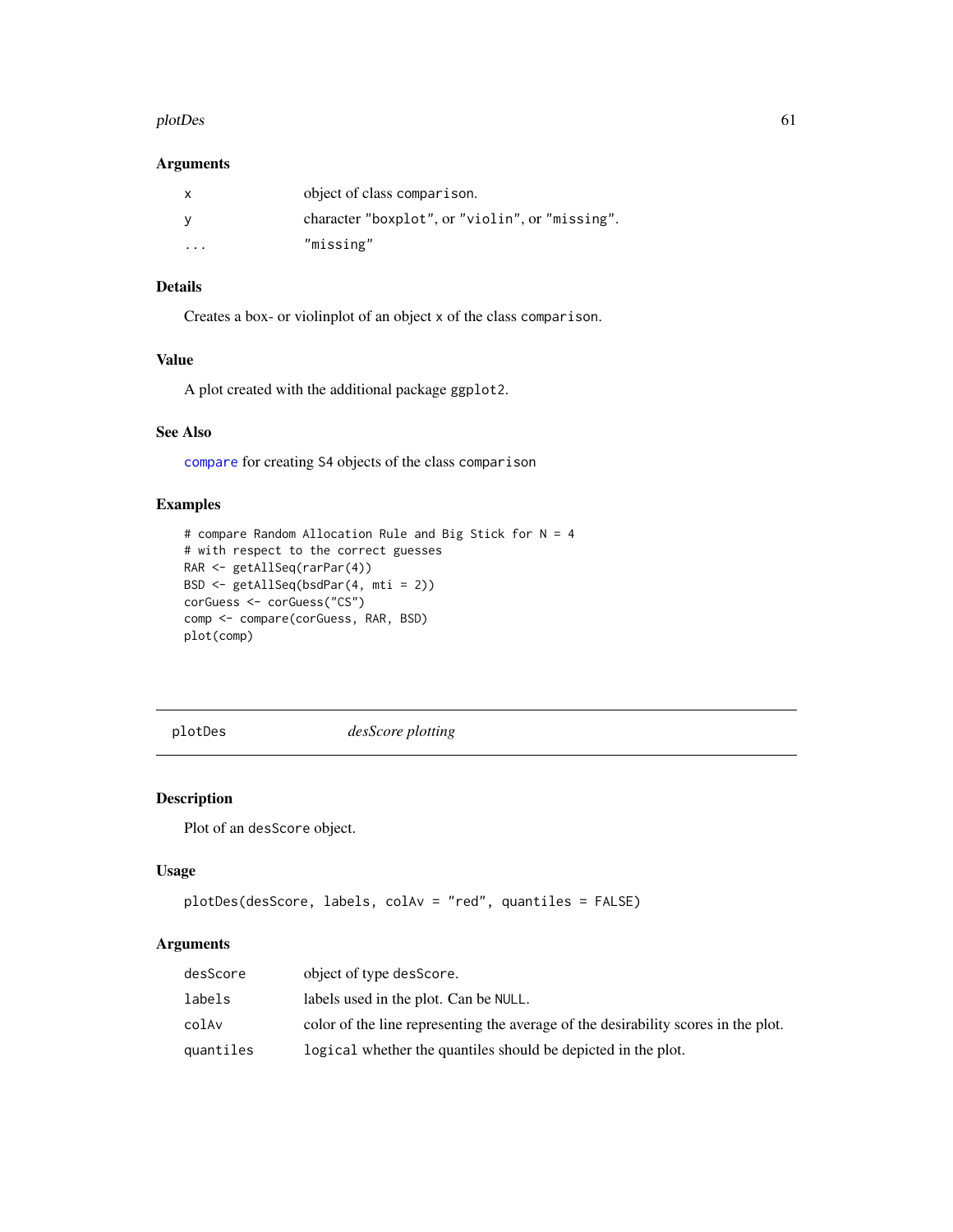# See Also

Other desirability topics: [derFunc](#page-19-0), [evaluate](#page-25-0), [getDesScores](#page-42-0), [plotEv](#page-61-0), [probUnDes](#page-63-0)

# Examples

```
# Compute the desirability scores of the full set of PBR(4)
sequences <- getAllSeq(rarPar(4))
issue1 <- corGuess("CS")
issue2 <- chronBias("linT", 1/4, "exact")
endp <- normEndp(mu = c(\emptyset, \emptyset), sigma = c(1,1))
A <- assess(sequences, issue1, issue2, endp = endp)
d1 <- derFunc(0.5, 0.75, 1)
d2 <- derFunc(0.05, 0.1, 1)
D <- getDesScores(A, d1, d2)
summary(D)
plotDes(D)
plotDes(D, quantiles = TRUE)
```
<span id="page-61-0"></span>

plotEv *Evaluation plotting*

# Description

Plot of an evaluation object.

#### Usage

```
plotEv(evaluation, labels, cols)
```
# Arguments

| evaluation | object of type evaluation.                                                         |
|------------|------------------------------------------------------------------------------------|
| labels     | labels used in the plot. Can be NULL.                                              |
| cols       | colors of the lines representing the desirability scores in the plot. Can be NULL. |

# See Also

Other desirability topics: [derFunc](#page-19-0), [evaluate](#page-25-0), [getDesScores](#page-42-0), [plotDes](#page-60-0), [probUnDes](#page-63-0)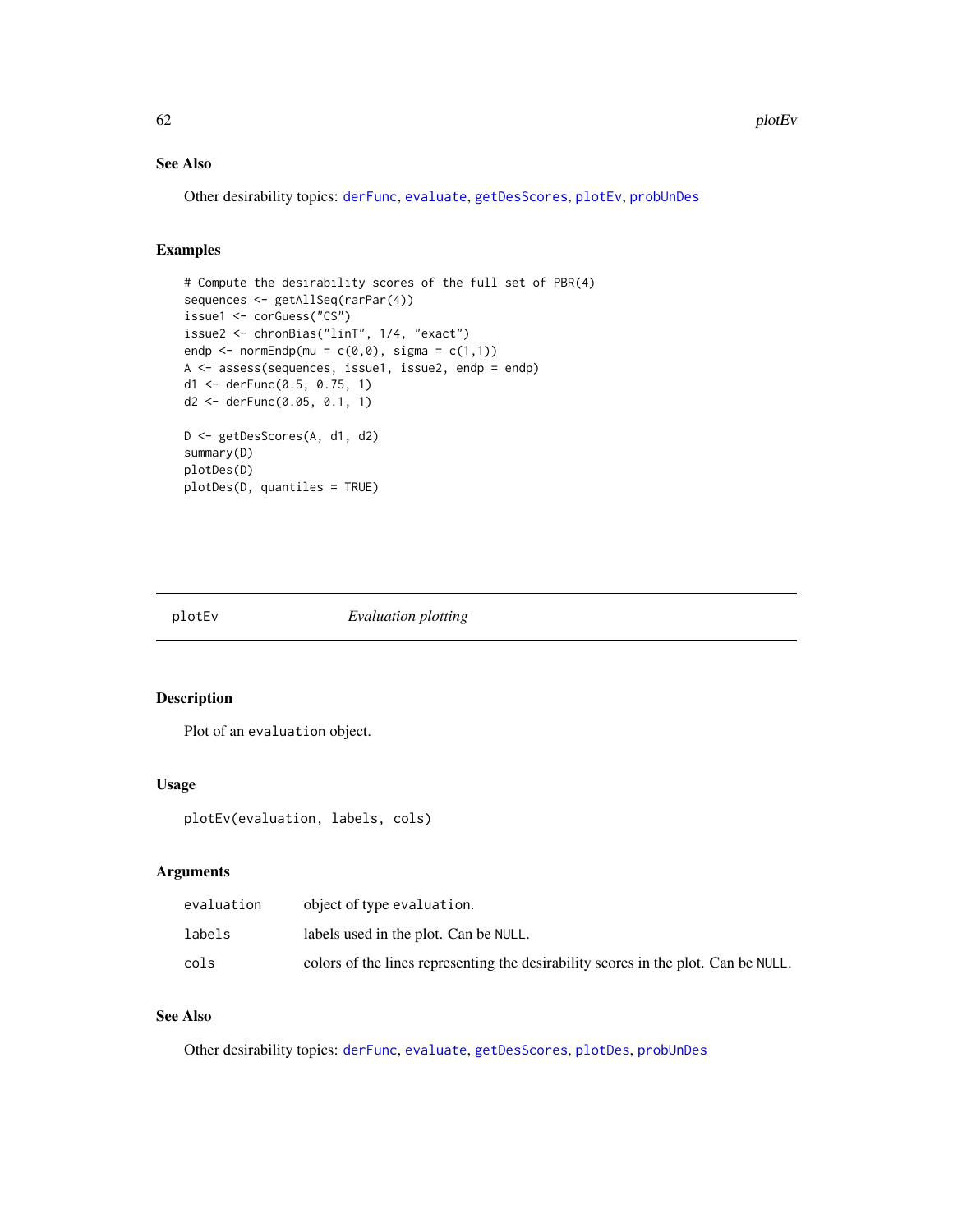#### plotSeq 63

#### Examples

```
# Compare Random Allocation Rule to Big Stick Design with respect to different issues
# and their corresponding desirability functions
issue1 <- corGuess("CS")
issue2 <- chronBias(type = "linT", theta = 1/4, method = "exact")
RAR <- getAllSeq(rarPar(4))
BSD <- getAllSeq(bsdPar(4, mti = 2))
A1 <- assess(RAR, issue1, issue2, endp = normEndp(c(\emptyset, \emptyset), c(1,1)))
A2 \leq assess(BSD, issue1, issue2, endp = normEndp(c(\theta, \theta), c(1,1)))
d1 <- derFunc(TV = 0.5, 0.75, 2)
d2 <- derFunc(0.05, c(0, 0.1), c(1, 1))
DesScore <- getDesScores(A1, d1, d2, weights = c(5/6, 1/6))
DesScore2 <- getDesScores(A2, d1, d2, weights = c(5/6, 1/6))
E <- evaluate(DesScore, DesScore2)
plotEv(E)
```
plotSeq *Sequence plotting*

#### Description

Plot all randomization sequences of a randSeq object

# Usage

```
plotSeq(sequences, plotAllSeq = FALSE, emph = NA, rs = NA)
```
# Arguments

| sequences  | object of type randSeq                                                                                     |
|------------|------------------------------------------------------------------------------------------------------------|
| plotAllSeq | logical. If plotAllSeq=TRUE, the complete set of randomization sequences will<br>be plotted in light gray. |
| emph       | integer indicating which sequence should be highlighted in blue.                                           |
| rs         | vector of a randomization sequence that should be highlighted.                                             |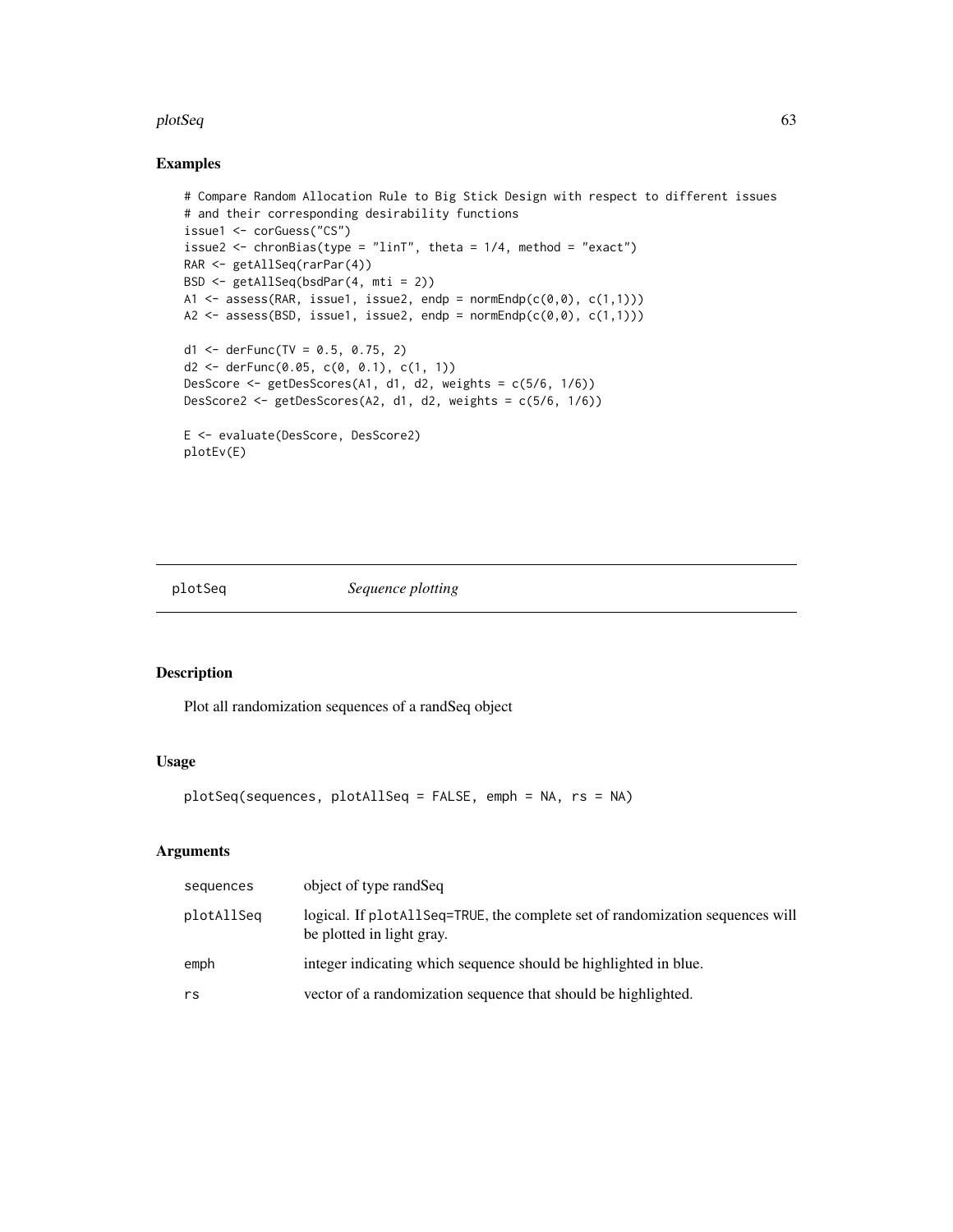<span id="page-63-0"></span>

Computing the probability of having desirabilty scores of zero for each desirability function applied to an issue.

#### Usage

probUnDes(desScore)

## S4 method for signature 'desScores' probUnDes(desScore)

#### Arguments

desScore an object of the class desScores, i.e. an object resulting from applying the function [getDesScores](#page-42-0)

# Details

The function probUnDes expects an object that results from the [getDesScores](#page-42-0) function. For each issue it computes the probabiliy that it achieves an undesirable score, i.e. a desirability score of 0. In doing so, it weights the zero desirability scores with the probability that the sequence occurs.

#### Value

S4 object of class probUnDesirable computing the probability of getting undesirable scores, i.e. desirability scores of 0.

#### See Also

Representation of randomization procedures: [randPar](#page-64-0)

Generation of randomization sequences: [genSeq](#page-31-0)

[issues](#page-50-0) for the desirability of randomization sequences

Other desirability topics: [derFunc](#page-19-0), [evaluate](#page-25-0), [getDesScores](#page-42-0), [plotDes](#page-60-0), [plotEv](#page-61-0)

## Examples

```
# Compare Random Allocation Rule to Big Stick Design with respect to different issues
# and their corresponding desirability functions
RAR <- getAllSeq(rarPar(4))
issue1 <- corGuess("CS")
issue2 <- corGuess("DS")
A1 <- assess(RAR, issue1, issue2)
```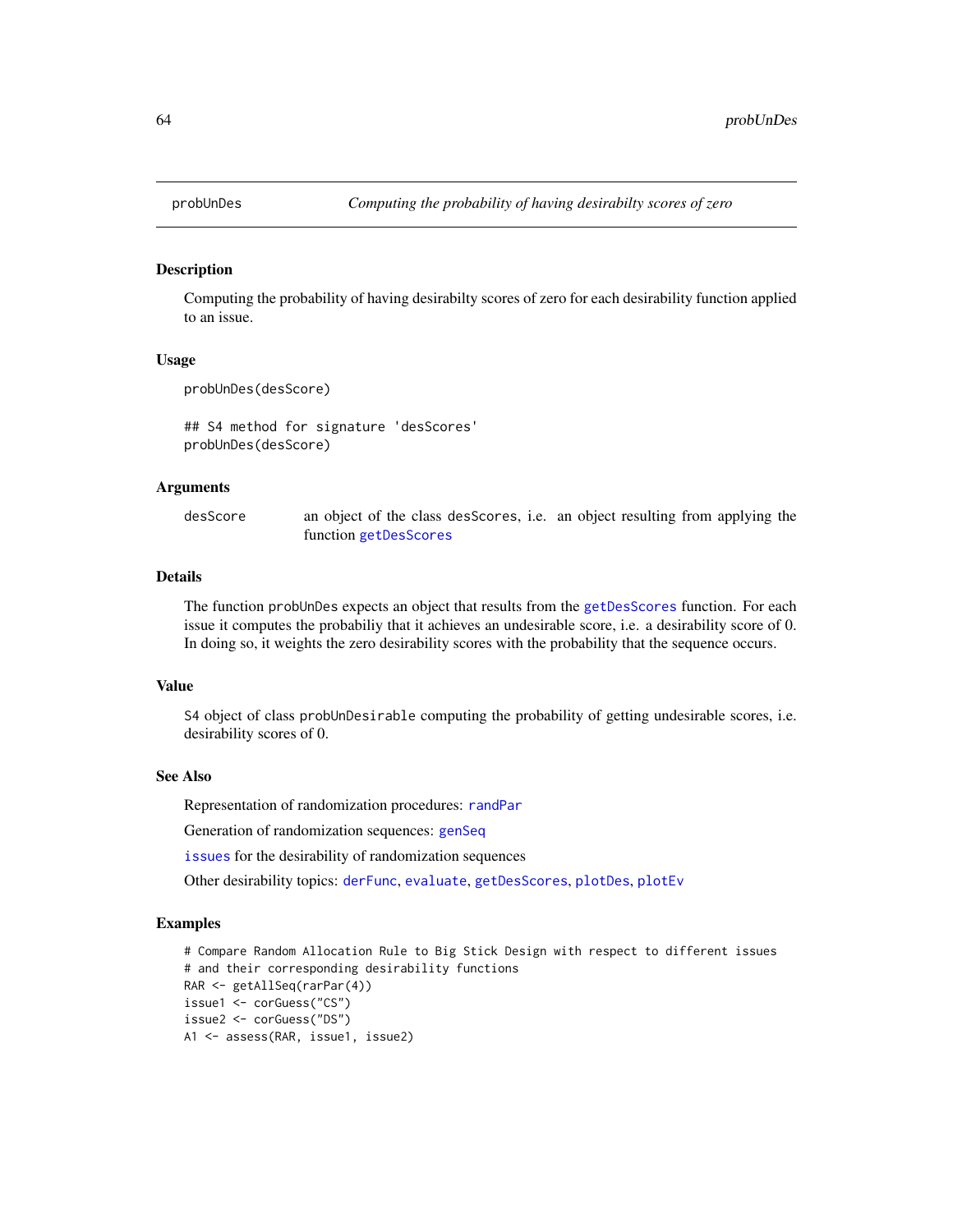#### randBlocks 65

```
d1 \le - \text{derFunc}(TV = 0.1, 0.7, 2)d2 <- derFunc(0.5, c(0.3, 0.8), c(1, 1))
DesScore <- getDesScores(A1, d1, d2, weights = c(5/6, 1/6))
probUnDes(DesScore)
```
randBlocks *Function returning the block slot of an S4 object*

### Description

Function returning the block slot of an S4 object

#### Usage

randBlocks(obj)

# Arguments

obj object of class pbrPAr

<span id="page-64-0"></span>randPar *Settings for randomization procedures*

#### Description

Randomization procedures in randomizeR are represented by objects that inherit from randPar. The representation can then be used in order to generate randomization sequences. In order generate a representation of a randomization procedure, call [createParam](#page-17-0) or one of the following functions.

#### Supported randomization procedures

- Complete Randomization ([crPar](#page-18-0))
- Random Allocation Rule ([rarPar](#page-66-0))
- Permuted Block Randomization ([pbrPar](#page-58-0))
- Permuted Block Randomization with random block length ([rpbrPar](#page-67-0))
- Truncated Binomial Design ([tbdPar](#page-74-0))
- Truncated Binomial Design with random block length ([rtbdPar](#page-68-0))
- Efron's Biased Coin Design ([ebcPar](#page-24-0))
- Big Stick Design ([bsdPar](#page-9-0))
- Maximal Procedure ([mpPar](#page-54-0))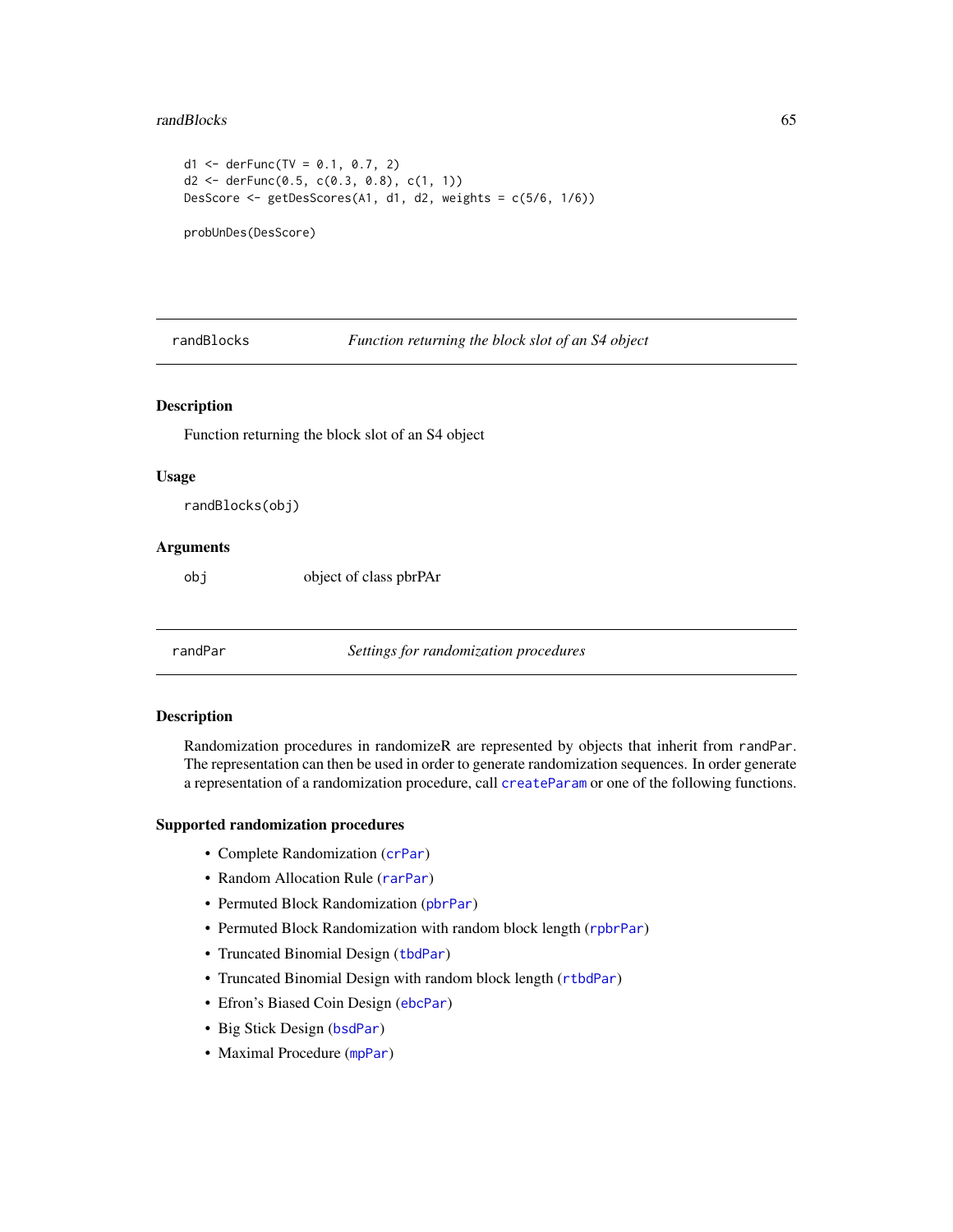- Wei's Urn Design ([udPar](#page-76-0))
- Chen's Design ([chenPar](#page-11-0))
- Generalized Biased Coin Design ([gbcdPar](#page-27-0))
- Accelerated Biased Coin Design ([abcdPar](#page-4-0))
- Bayesian Biased Coin Design ([bbcdPar](#page-7-0))
- Hadamard Randomization ([hadaPar](#page-47-0))

# See Also

Generate randomization sequences [genSeq](#page-31-0). Calculate the the complete set of randomization sequences of a randomization procedure. [getAllSeq](#page-28-0).

randPar-class *Randomization paramters*

# Description

Randomization paramters

randSeq-class *An S4 Class for the representation of randomization sequences*

### Description

This set of classes provides functionality of storing randomization sequences of different randomization procedures along with the parameters representing the design.

## Slots

- N total number of patients included in the trial
- M matrix containing randomization sequences of length N in its rows.
- K number of treatment groups
- groups character string of length K defining the names of the treatment groups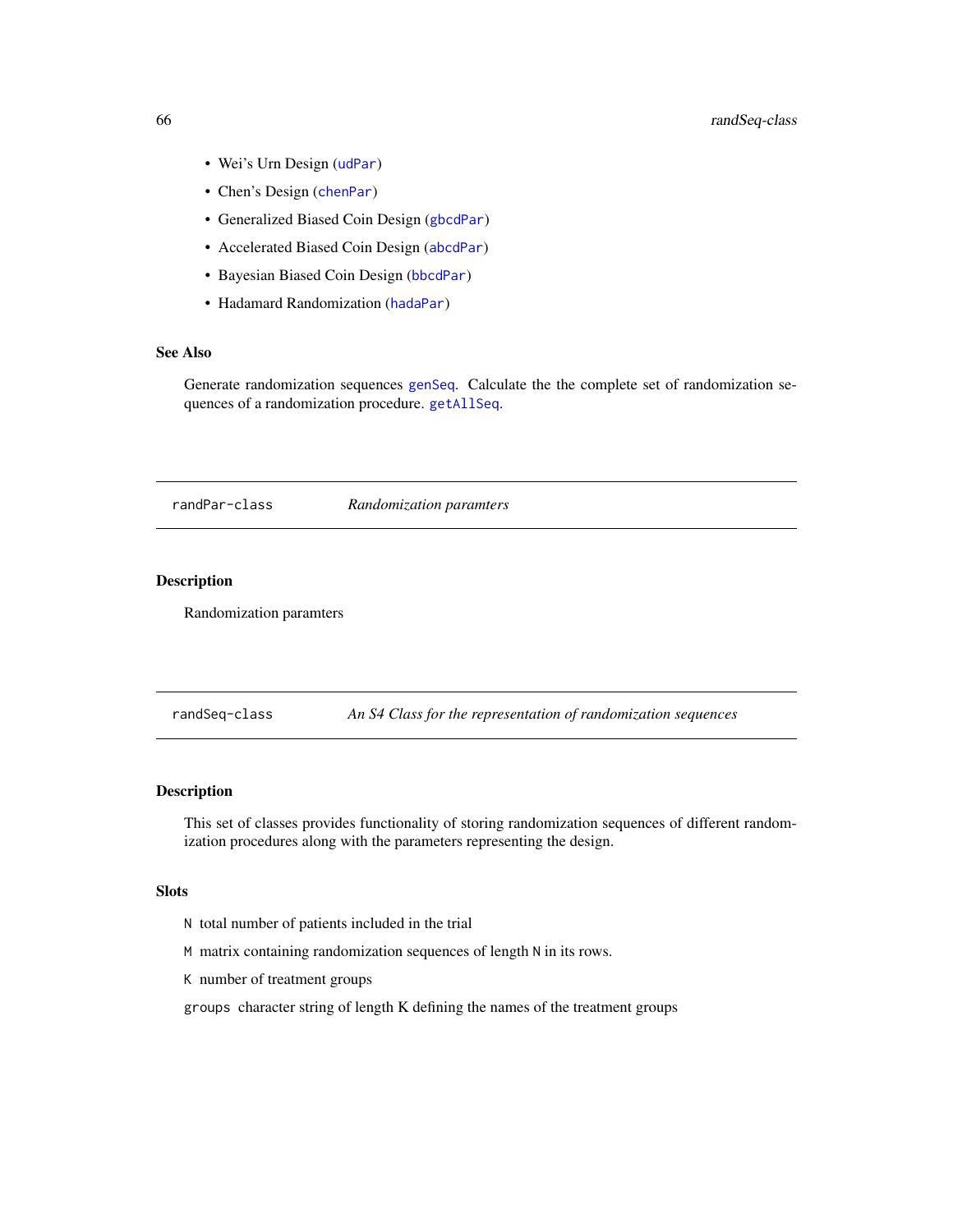<span id="page-66-0"></span>

Represents the randomization procedure Random Allocation Rule.

#### Usage

rarPar(N,  $K = 2$ , ratio = rep(1, K), groups = LETTERS[1:K])

# Arguments

| N      | integer for the total sample size of the trial.                                                                      |
|--------|----------------------------------------------------------------------------------------------------------------------|
| K      | number of treatment groups (e.g. $K=2$ if we compare one experimental against<br>one control treatment).             |
| ratio  | vector of length K. The total sample number N and all used block lengths (bc)<br>have to be divisible by sum(ratio). |
| groups | character vector of labels for the different treatments.                                                             |

# Details

Fix a total sample size N the number of treatment groups K, and the vector of the ratio. Afterwards, all patients are assigned according to the ratio to the corresponding treatment groups. All randomization sequences are equiprobable.

#### Value

S4 object of the class rarPar.

## References

W. F. Rosenberger and J. M. Lachin (2002) *Randomization in Clinical Trials*. Wiley.

#### See Also

Other randomization procedures: [abcdPar](#page-4-0), [bbcdPar](#page-7-0), [bsdPar](#page-9-0), [chenPar](#page-11-0), [crPar](#page-18-0), [createParam](#page-17-0), [ebcPar](#page-24-0), [gbcdPar](#page-27-0), [hadaPar](#page-47-0), [mpPar](#page-54-0), [pbrPar](#page-58-0), [rpbrPar](#page-67-0), [rtbdPar](#page-68-0), [tbdPar](#page-74-0), [udPar](#page-76-0)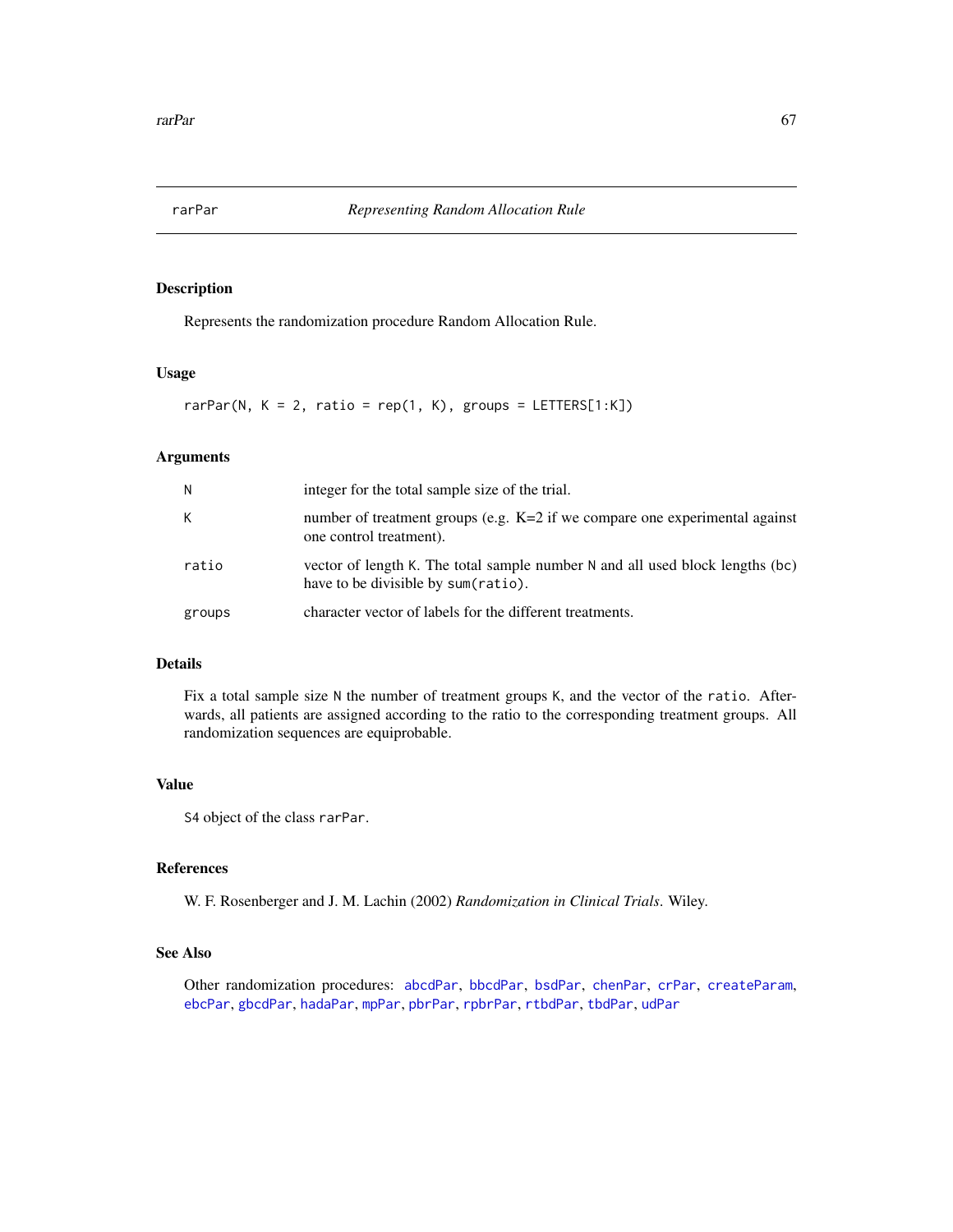Function returning the allocation ratio slot of an S4 object

# Usage

ratio(obj)

# Arguments

object of class randPar

rho *Function returning the adjusting parameter rho slot of an S4 object*

## Description

Function returning the adjusting parameter rho slot of an S4 object

#### Usage

rho(obj)

# Arguments

obj object of class randPar

<span id="page-67-0"></span>rpbrPar *Representing Randomized Permuted Block Randomization*

## Description

Represents the randomization procedure Randomized Permuted Block Randomization.

# Usage

```
rphPar(N, rb, K = 2, ratio = rep(1, K), groups = LETTERS[1:K],filledBlock = FALSE)
```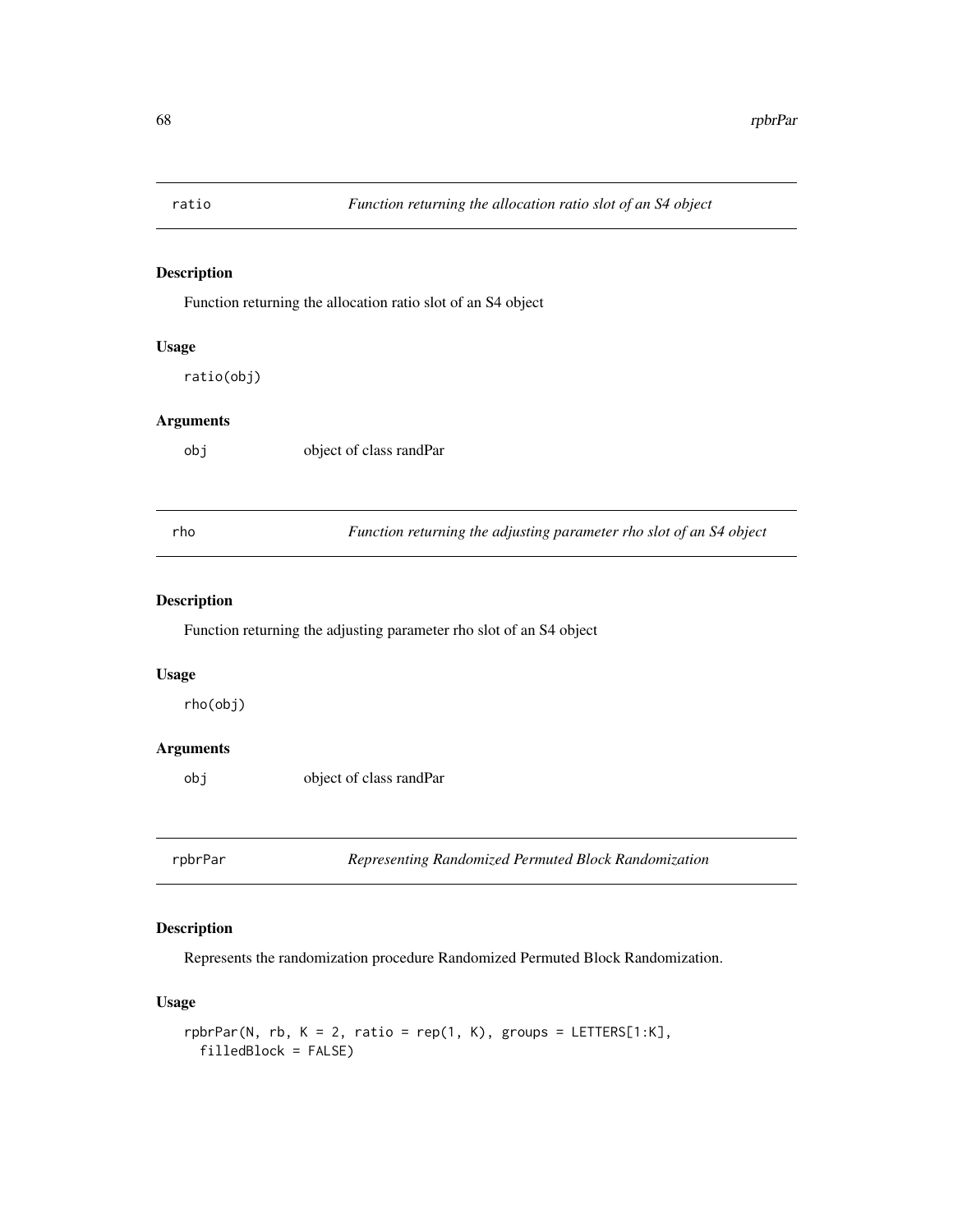#### rtbdPar 69

#### Arguments

| N           | integer for the total sample size of the trial.                                                                      |
|-------------|----------------------------------------------------------------------------------------------------------------------|
| rb          | block lengths of the blocks that can be selected equiprobable at random.                                             |
| К           | number of treatment groups (e.g. K=2 if we compare one experimental against<br>one control treatment).               |
| ratio       | vector of length K. The total sample number N and all used block lengths (bc)<br>have to be divisible by sum(ratio). |
| groups      | character vector of labels for the different treatments.                                                             |
| filledBlock | logical whether the last block should be filled or not.                                                              |

#### Details

Fix the possible random block lengths rb, the number of treatment groups K, the sample size N and the vector of the ratio. Afterwards, one block length is randomly selected of the random block lengths. The patients are assigned according to the ratio to the corresponding treatment groups. This procedure is repeated until N patients are assigned. Within each block all possbible randomization sequences are equiprobable.

# Value

S4 object of the class rpbrPar.

# References

W. F. Rosenberger and J. M. Lachin (2002) *Randomization in Clinical Trials*. Wiley.

# See Also

Other randomization procedures: [abcdPar](#page-4-0), [bbcdPar](#page-7-0), [bsdPar](#page-9-0), [chenPar](#page-11-0), [crPar](#page-18-0), [createParam](#page-17-0), [ebcPar](#page-24-0), [gbcdPar](#page-27-0), [hadaPar](#page-47-0), [mpPar](#page-54-0), [pbrPar](#page-58-0), [rarPar](#page-66-0), [rtbdPar](#page-68-0), [tbdPar](#page-74-0), [udPar](#page-76-0)

<span id="page-68-0"></span>rtbdPar *Representing Randomized Truncated Binomial Design*

# Description

Represents the randomization procedure Randomized Truncated Binomial Design.

#### Usage

rtbdPar(N, rb = N, groups = LETTERS[1:2], filledBlock = FALSE)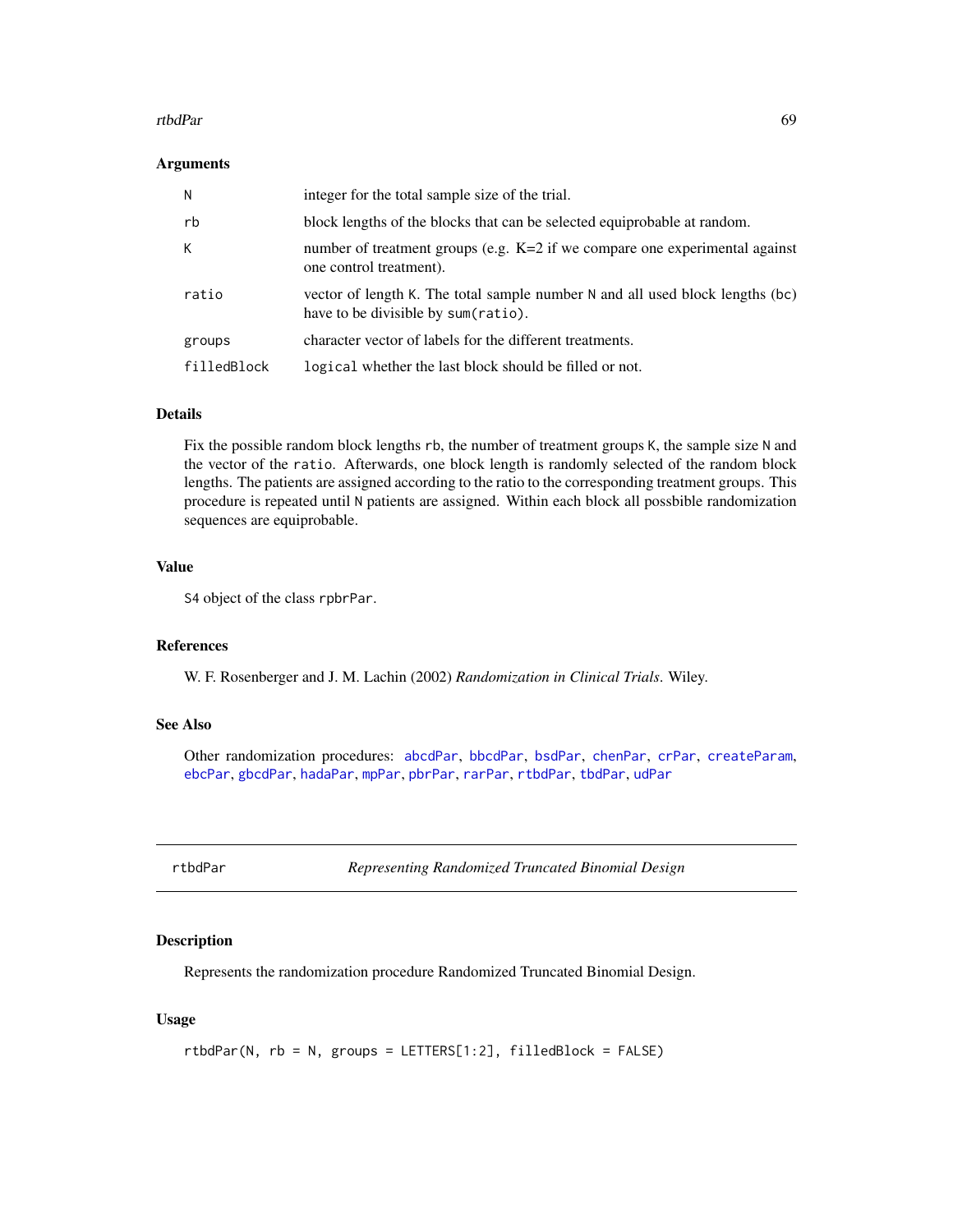#### Arguments

| N           | integer for the total sample size of the trial.                          |
|-------------|--------------------------------------------------------------------------|
| rb          | block lengths of the blocks that can be selected equiprobable at random. |
| groups      | character vector of labels for the different treatments.                 |
| filledBlock | logical whether the last block should be filled or not.                  |

# Details

Fix the possible random block lengths rb and the sample size of the trial N. Afterwards, one block length is randomly selected of the random block lengths. In this block a fair coin is tossed for the patient assignments until half of the patients have been assigend to one of the treatment arms. Afterwards, the block is filled with the other treatment. This procedure is repeated until N patients are assigned.

# Value

S4 object of the class rtbdPar.

#### References

W. F. Rosenberger and J. M. Lachin (2002) *Randomization in Clinical Trials*. Wiley.

# See Also

Other randomization procedures: [abcdPar](#page-4-0), [bbcdPar](#page-7-0), [bsdPar](#page-9-0), [chenPar](#page-11-0), [crPar](#page-18-0), [createParam](#page-17-0), [ebcPar](#page-24-0), [gbcdPar](#page-27-0), [hadaPar](#page-47-0), [mpPar](#page-54-0), [pbrPar](#page-58-0), [rarPar](#page-66-0), [rpbrPar](#page-67-0), [tbdPar](#page-74-0), [udPar](#page-76-0)

<span id="page-69-0"></span>saveAssess *Saving an assess object*

## Description

Saves the full information of an assess object in a .csv data sheet.

#### Usage

```
saveAssess(obj, file = "assessObject.csv")
```
#### Arguments

| obi  | object of class assessmentment, e.g. the output of the assess function. |
|------|-------------------------------------------------------------------------|
| file | A connection, or a character string naming the file to write to.        |

# Value

Creates a .csv data in the home folder.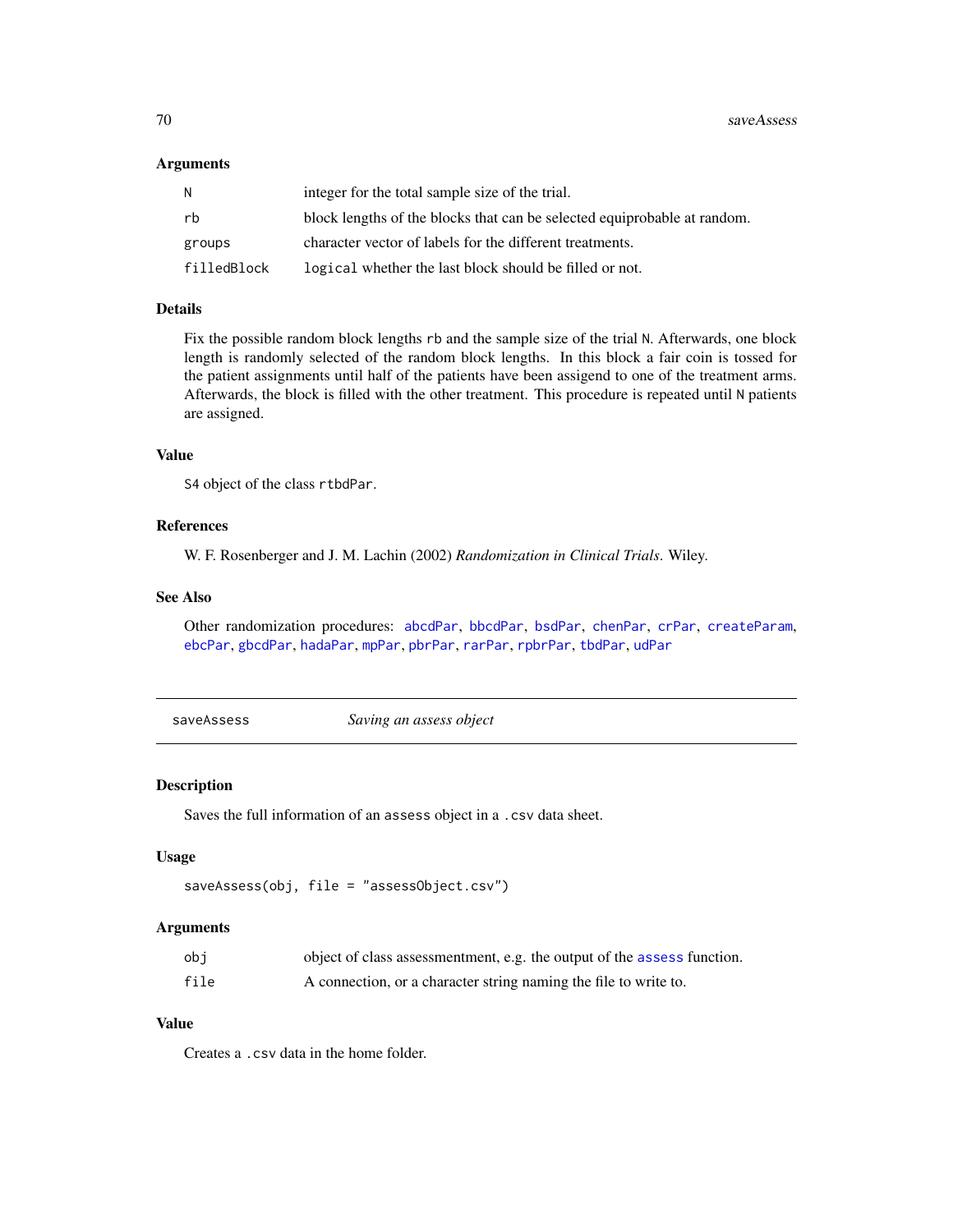#### saveRand 71

# See Also

Other saving functions: [saveRand](#page-70-0)

### <span id="page-70-0"></span>saveRand *Saving a randomization lists*

# Description

Saves the parameters of a randSeq object in a .csv data sheet.

# Usage

saveRand(obj, file = "randList.csv")

### Arguments

| obi  | object of class randSeq containing a single randomization sequence. |
|------|---------------------------------------------------------------------|
| file | A connection, or a character string naming the file to write to.    |

# Value

Creates a .csv data in the home folder and saves the randomization list as a column vector.

## See Also

Other saving functions: [saveAssess](#page-69-0)

seed *Function returning the allocation seed slot of an object*

# Description

Returns the seed that was either generated at random or user specified. The seed can be specified for any random operation e.g. genSeq.

### Usage

seed(obj)

# Arguments

obj object specifying the randomization procedure, see [randPar](#page-64-0) or [createParam](#page-17-0).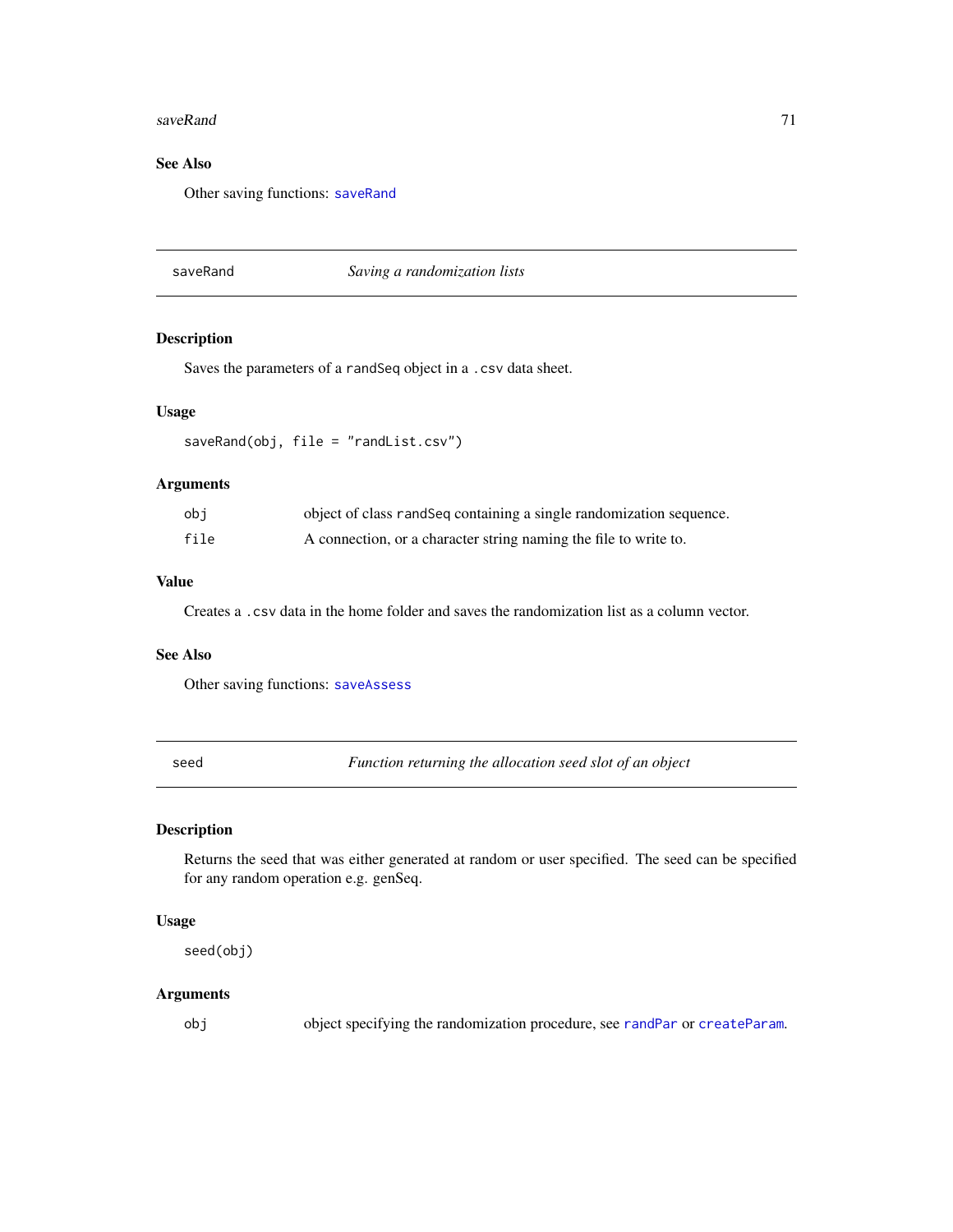<span id="page-71-0"></span>

Represents the issue of selection bias in a clinical trial.

#### Usage

 $selfias(type, eta, method, alpha = 0.05)$ 

#### Arguments

| type   | character string, should be one of "CS", "CS2" or "DS", see Details. |
|--------|----------------------------------------------------------------------|
| eta    | numeric specifying the magnitude of selection bias.                  |
| method | character string, should be one of "sim" or "exact", see Details.    |
| alpha  | significance level.                                                  |

#### Details

Selection bias can be an issue in the design of a clinical trial. The selBias function is a constructor function for an S4 object of the class selBias representing the issue of third order selection bias in a clinical trial. It supports two possible modes, method="sim" and method="exact". This representation is particularly useful in interaction with the [assess](#page-6-0) function.

- method="sim" Represents the simulated type-I-error rate given the level alpha, the selection effect eta and the biasing strategy type. When calling assess for a selBias object with method="sim", one test decision is computed for each sequence of randSeq. The type-I-error rate (power) is the proportion of falsely (correctly) rejected null hypotheses.
- method="exact" Represents the exact type-I-error proabability given the level alpha, the selection effect eta and the biasing strategy type. When calling assess for a selBias object with method="exact", the exact *p*-value of each randomization sequence is computed. So far, this is only supported for normal endpoints. Then the type-I-error probability is the sum of the corresponding quantiles of the doubly noncentral t-distribution.

#### Value

S4 object of class selBias, a formal representation of the issue of selection bias in a clinical trial.

# References

D. Blackwell and J.L. Hodges Jr. (1957) Design for the control of selection bias. *Annals of Mathematical Statistics*, 25, 449-60.

M. Proschan (1994) Influence of selection bias on the type-I-error rate under random permuted block designs. *Statistica Sinica*, 4, 219-31.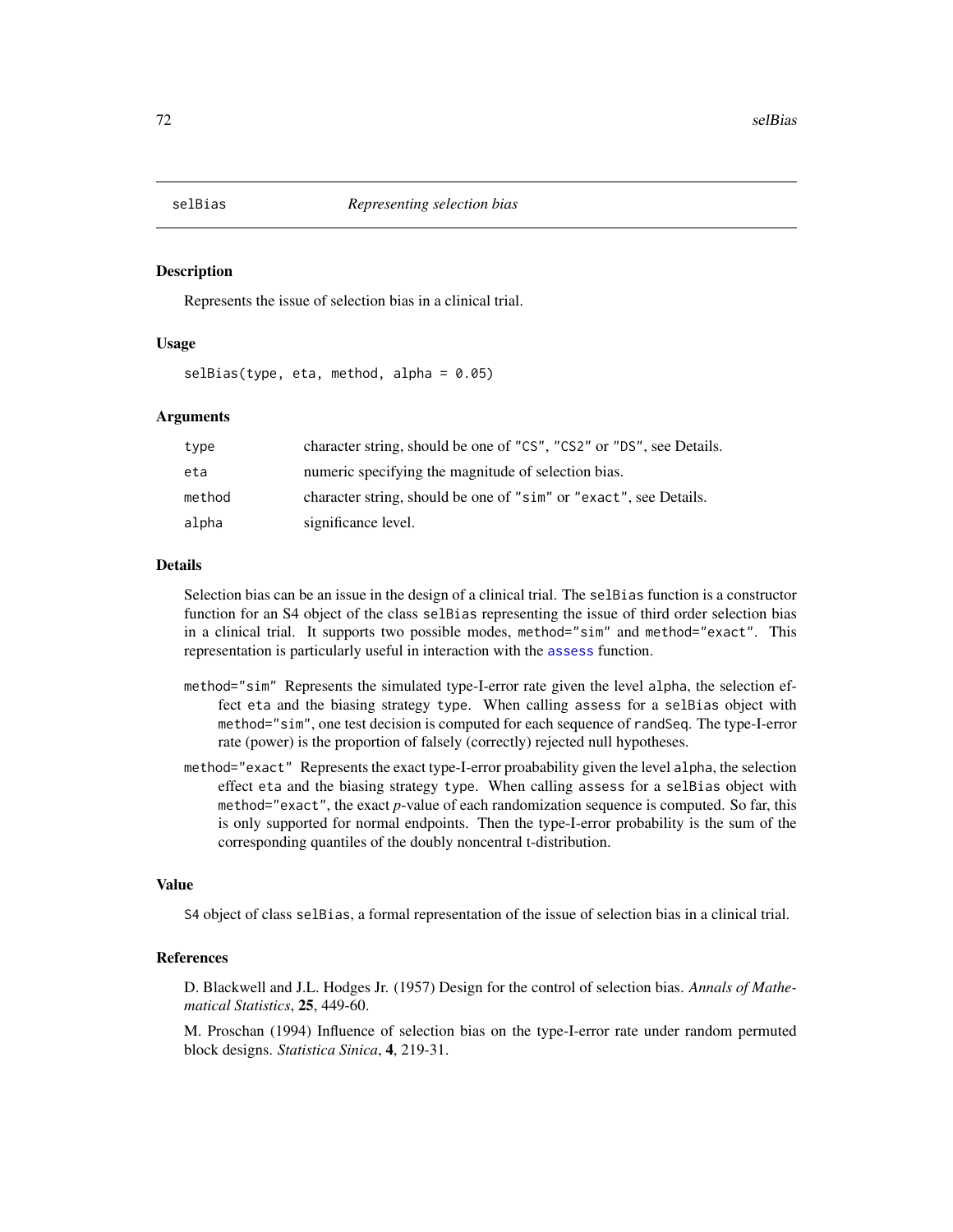#### <span id="page-72-1"></span>setPower 73

#### See Also

Compute exact or simulated type-I-error: [assess](#page-6-0).

Other issues: [chronBias](#page-12-0), [combineBias](#page-14-0), [corGuess](#page-16-0), [imbal](#page-49-0), [issue](#page-50-0), [setPower](#page-72-0)

<span id="page-72-0"></span>

setPower *Representing the power*

#### Description

Represents the expected power of the individual randomization sequences.

## Usage

 $setPower(d, method, alpha = 0.05)$ 

#### Arguments

| <sub>d</sub> | effect size.                                                          |
|--------------|-----------------------------------------------------------------------|
| method       | character string, should be one of "sim" or "exact", see Description. |
| alpha        | significance level.                                                   |

#### Details

The attained power of an individual randomization sequence can be an issue in the design of a clinical trial. The power of a randomization sequence is is computed dependent on the effect size d and the difference in group sizes in the end if.

If method="sim", the object represents the simulated power of an individual randomization sequence. When calling assess for a power object with method="sim", one test decision is computed for each randomization sequence of randSeq. The power is the proportion of falsely (correctly) rejected null hypotheses.

If method="exact", the object represents the exact power of an individual randomization sequence. When calling assess for a power object with method="exact", the exact *p*-value of each randomization sequence is computed. So far, this is only supported for normal endpoints. Then the power is the sum of the corresponding quantiles of the noncentral t-distribution.

#### Value

S4 object of class power, a formal representation of the issue of power in a clinical trial.

#### See Also

Other issues: [chronBias](#page-12-0), [combineBias](#page-14-0), [corGuess](#page-16-0), [imbal](#page-49-0), [issue](#page-50-0), [selBias](#page-71-0)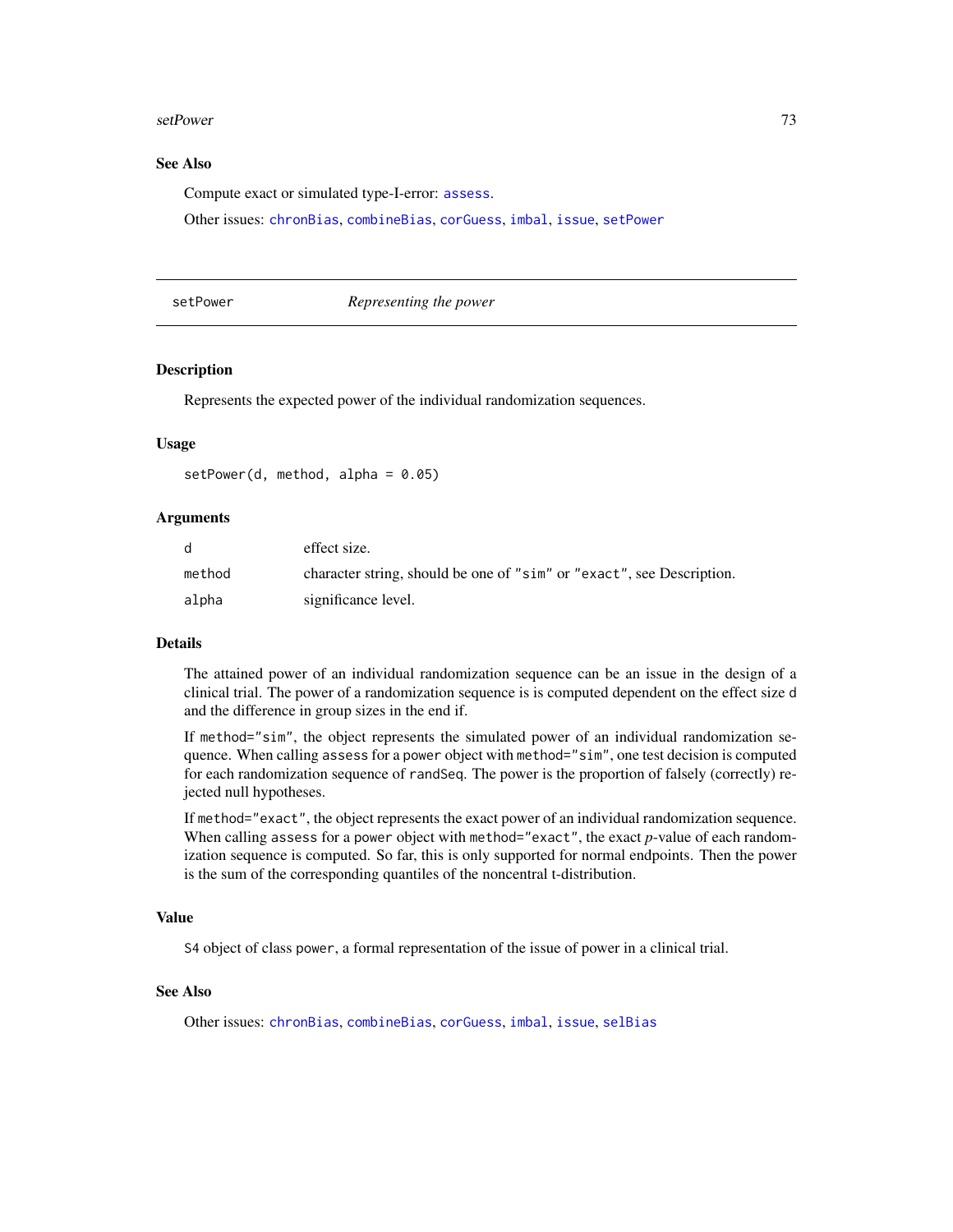<span id="page-73-0"></span>

## Description

Function returning the standard deviation slot of a normEndp S4 object

#### Usage

sigma(obj)

## Arguments

obj object of class normEndp

summary *Summary of assessments of a randomization procedure*

## Description

Summary of assessments of a randomization procedure

Summary of desirability scores of a randomization procedure

#### Usage

```
summary(object, ...)
```
## S4 method for signature 'assessment' summary(object)

summary(object, ...)

## S4 method for signature 'desScores' summary(object)

| object | assessment object.                                                |
|--------|-------------------------------------------------------------------|
| .      | additional arguments affecting the summary that will be produced. |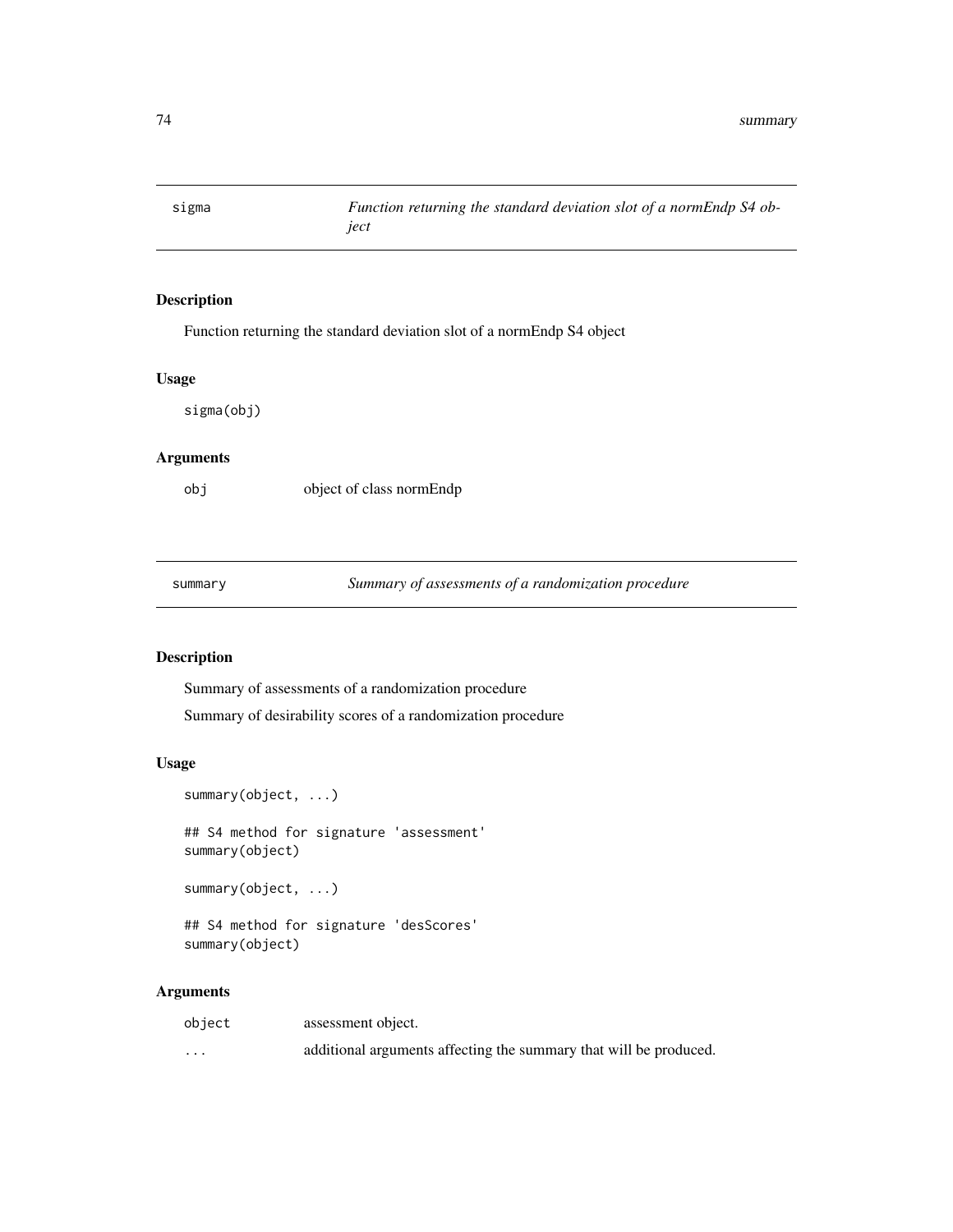#### <span id="page-74-1"></span>tbdPar 75

#### Details

For each issue the assessment of the sequences is summarized to permit a design-based assessment of the randomization procedure. This approach uses the sequence-wise values of the assessment and the probabilities in order to give an overall summary.

For each issue the desirability score of the sequences is summarized to permit a design-based desirability score of the randomization procedure. This approach uses the sequence-wise values of the desirability and the probabilities in order to give an overall summary.

#### Value

Data frame with a summary of the assessment object.

Data frame with a summary of the desirability scores object.

#### Examples

```
# assess the full set of PBR(4)
seq <- getAllSeq(pbrPar(4))
issue <- corGuess("CS")
A <- assess(seq, issue)
summary(A)
# Compute the desirability scores of the full set of PBR(4)
seq <- getAllSeq(pbrPar(4))
issue1 <- corGuess("CS")
issue2 <- corGuess("DS")
A <- assess(seq, issue1, issue2)
d1 <- derFunc(0.5, c(0.1, 0.8), c(1, 1))
d2 <- derFunc(0.1, 0.7, 2)
D \leq - getDesScores(A, d1, d2, weights = c(5/6, 1/6))
summary(D)
```
<span id="page-74-0"></span>tbdPar *Representing Truncated Binomal Design*

#### **Description**

Represents the Truncated Binomial Design.

#### Usage

 $tbdPar(bc = N, groups = LETTERS[1:2])$ 

| bc     | vector which contains the lengths $k_1, \ldots, k_l$ of each block. This means that |
|--------|-------------------------------------------------------------------------------------|
|        | the vector bc will have one entry for each block.                                   |
| groups | character vector of labels for the different treatments.                            |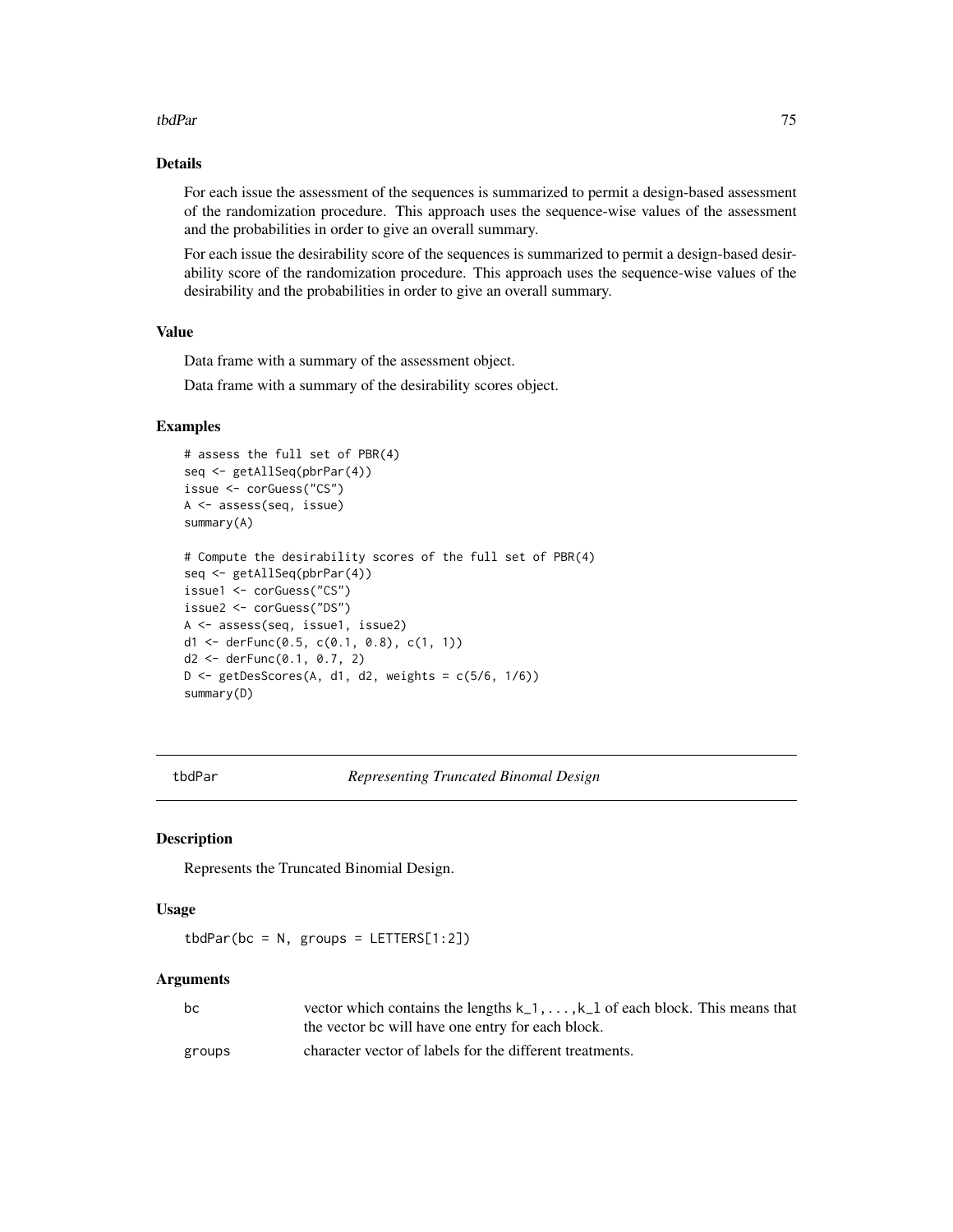# <span id="page-75-0"></span>Details

A fair toin is tossed until half of the patients have been assigned to one of the treatment arms. Afterwards, the randomization list is filled with the other treatment.

## Value

S4 object of the class tbdPar.

#### References

W. F. Rosenberger and J. M. Lachin (2002) *Randomization in Clinical Trials*. Wiley.

#### See Also

Other randomization procedures: [abcdPar](#page-4-0), [bbcdPar](#page-7-0), [bsdPar](#page-9-0), [chenPar](#page-11-0), [crPar](#page-18-0), [createParam](#page-17-0), [ebcPar](#page-24-0), [gbcdPar](#page-27-0), [hadaPar](#page-47-0), [mpPar](#page-54-0), [pbrPar](#page-58-0), [rarPar](#page-66-0), [rpbrPar](#page-67-0), [rtbdPar](#page-68-0), [udPar](#page-76-0)

TV *Function returning the sample size slot of an S4 object*

#### Description

Function returning the sample size slot of an S4 object

#### Usage

TV(obj)

#### Arguments

obj object inheriting from derFunc

type *Get type of an object*

## Description

Accesses the type slot of an S4 object

## Usage

type(obj)

## Arguments

obj a bias object (i.e. S4 object inheriting from bias)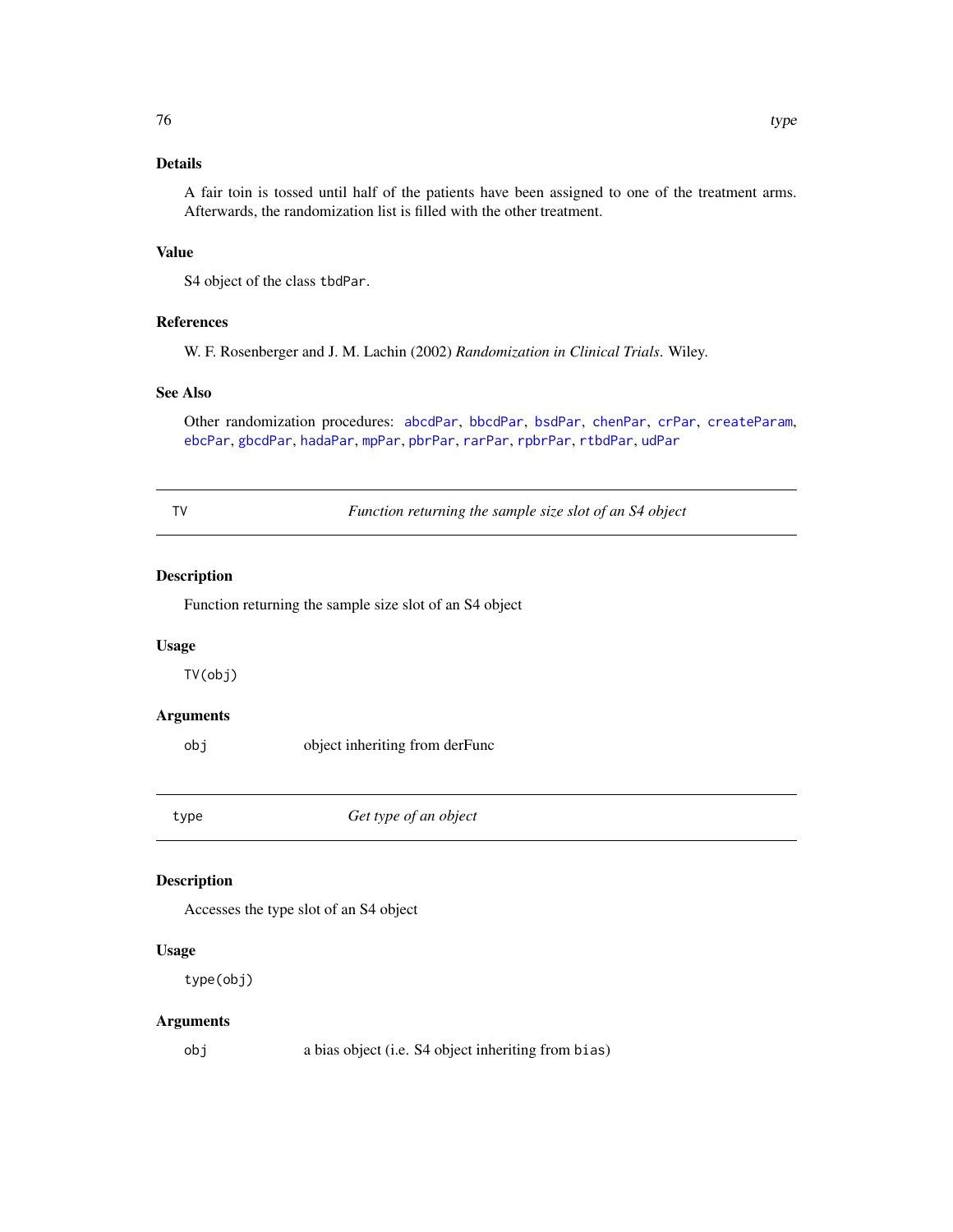#### <span id="page-76-1"></span>udPar 77

## Value

Character string specifying the type of bias obj represents, e.g. "linT" in case of chronological bias.

# <span id="page-76-0"></span>udPar *Representing Wei's Urn Design*

#### Description

Represents Wei's Urn Design.

#### Usage

udPar(N, ini, add, groups = LETTERS[1:2])

#### Arguments

| N      | integer for the total sample size of the trial.                                  |
|--------|----------------------------------------------------------------------------------|
| ini    | integer representing the initial urn composition.                                |
| add    | integer representing the number of balls that are added to the urn in each step. |
| groups | character vector of labels for the different treatments.                         |

#### Details

An urn is filled with a number of ini balls of both of the treatments. Afterwards, a ball is drawn randomly from the urn. Finally, add balls are added to the urn from the opposite treatment. This procedure is repeated until N patients are assigend.

## Value

S4 object of the class udPar.

## References

L.J. Wei (1977) A Class of Designs for Sequential Clinical Trials. *Journal of the American Statistical Association*, 72, 382-6.

## See Also

Other randomization procedures: [abcdPar](#page-4-0), [bbcdPar](#page-7-0), [bsdPar](#page-9-0), [chenPar](#page-11-0), [crPar](#page-18-0), [createParam](#page-17-0), [ebcPar](#page-24-0), [gbcdPar](#page-27-0), [hadaPar](#page-47-0), [mpPar](#page-54-0), [pbrPar](#page-58-0), [rarPar](#page-66-0), [rpbrPar](#page-67-0), [rtbdPar](#page-68-0), [tbdPar](#page-74-0)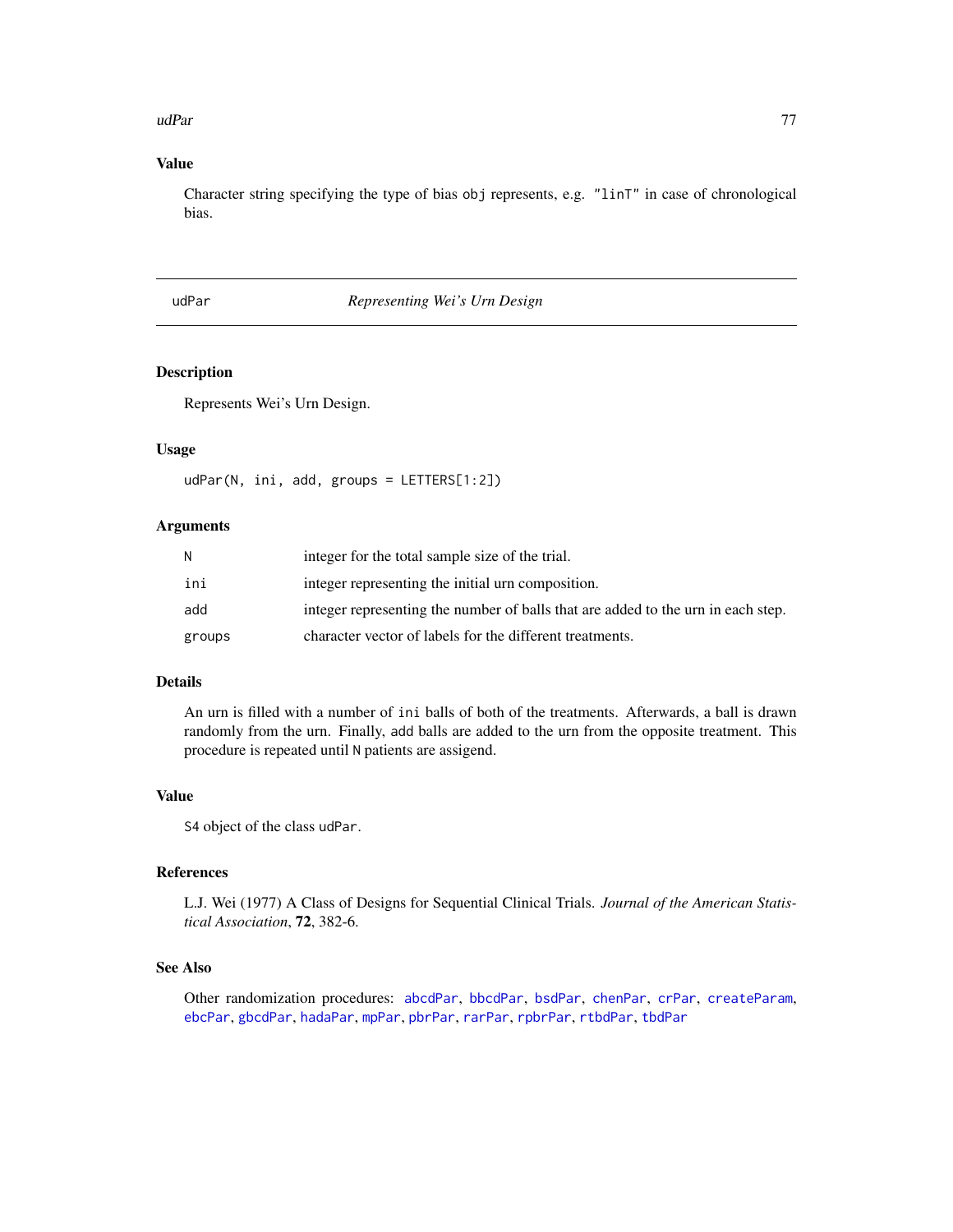<span id="page-77-0"></span>\$,assessment-method *Method defining the \$ operator for the assessemnt class*

#### Description

Method defining the \$ operator for the assessemnt class

## Usage

```
## S4 method for signature 'assessment'
x$name
```
# Arguments

| x    | a variable x.       |
|------|---------------------|
| name | name of a variable. |

\$,comparison-method *Method defining the \$ operator for the assessemnt class*

# Description

Method defining the \$ operator for the assessemnt class

# Usage

```
## S4 method for signature 'comparison'
x$name
```

| X    | a variable x.       |
|------|---------------------|
| name | name of a variable. |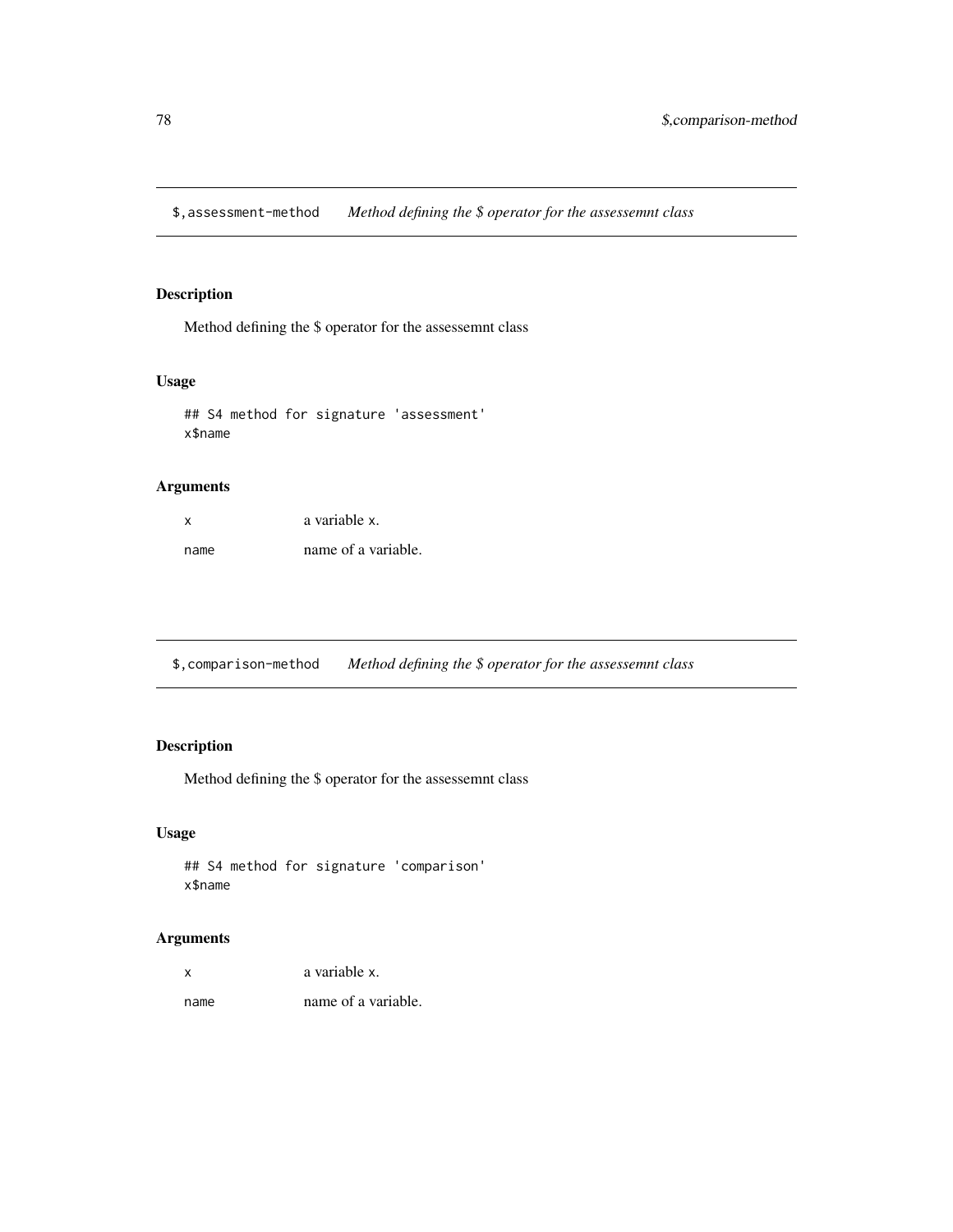<span id="page-78-0"></span>\$,derFunc-method *Method defining the \$ operator for the derFunc class*

#### Description

Method defining the \$ operator for the derFunc class

#### Usage

```
## S4 method for signature 'derFunc'
x$name
```
# Arguments

| x    | a variable x.       |
|------|---------------------|
| name | name of a variable. |

\$,desFunc-method *Method defining the \$ operator for the desFunc class*

# Description

Method defining the \$ operator for the desFunc class

## Usage

## S4 method for signature 'desFunc' x\$name

| X    | a variable x.       |
|------|---------------------|
| name | name of a variable. |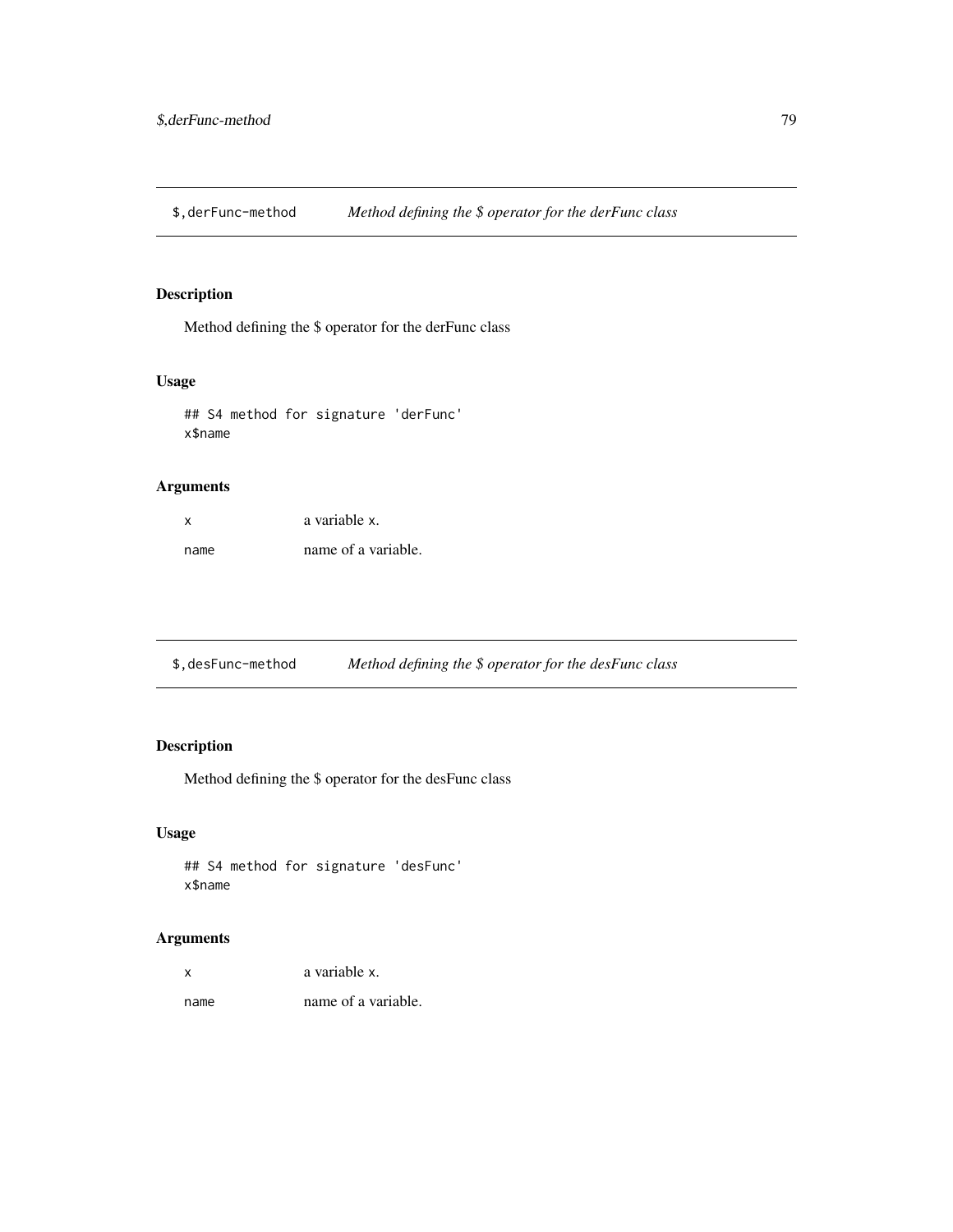<span id="page-79-0"></span>\$,desScores-method *Method defining the \$ operator for the assessemnt class*

#### Description

Method defining the \$ operator for the assessemnt class

## Usage

```
## S4 method for signature 'desScores'
x$name
```
# Arguments

| x    | a variable x.       |
|------|---------------------|
| name | name of a variable. |

\$,endpoint-method *Method defining the \$ operator for the endpoint class*

# Description

Method defining the \$ operator for the endpoint class

## Usage

```
## S4 method for signature 'endpoint'
x$name
```

| X    | a variable x.       |
|------|---------------------|
| name | name of a variable. |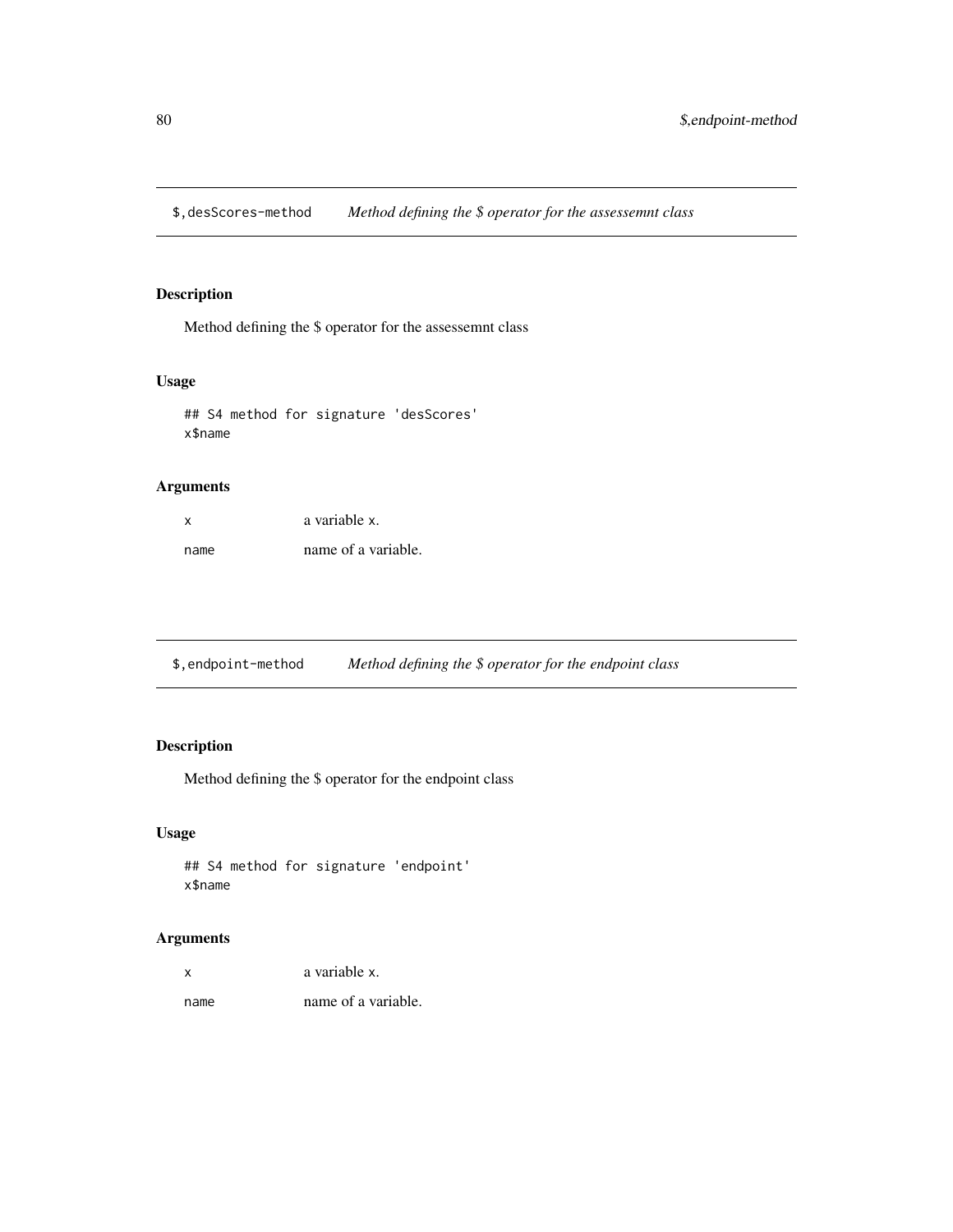<span id="page-80-0"></span>\$,evaluation-method *Method defining the \$ operator for the evaluation class*

# Description

Method defining the \$ operator for the evaluation class

## Usage

```
## S4 method for signature 'evaluation'
x$name
```
# Arguments

| x    | a variable x.       |
|------|---------------------|
| name | name of a variable. |

|  | \$.issue-method | Method defining the $$$ operator for the issue class |
|--|-----------------|------------------------------------------------------|
|--|-----------------|------------------------------------------------------|

# Description

Method defining the \$ operator for the issue class

## Usage

```
## S4 method for signature 'issue'
x$name
```
## Arguments

| X | a variable x. |
|---|---------------|
|   |               |

name name of a variable.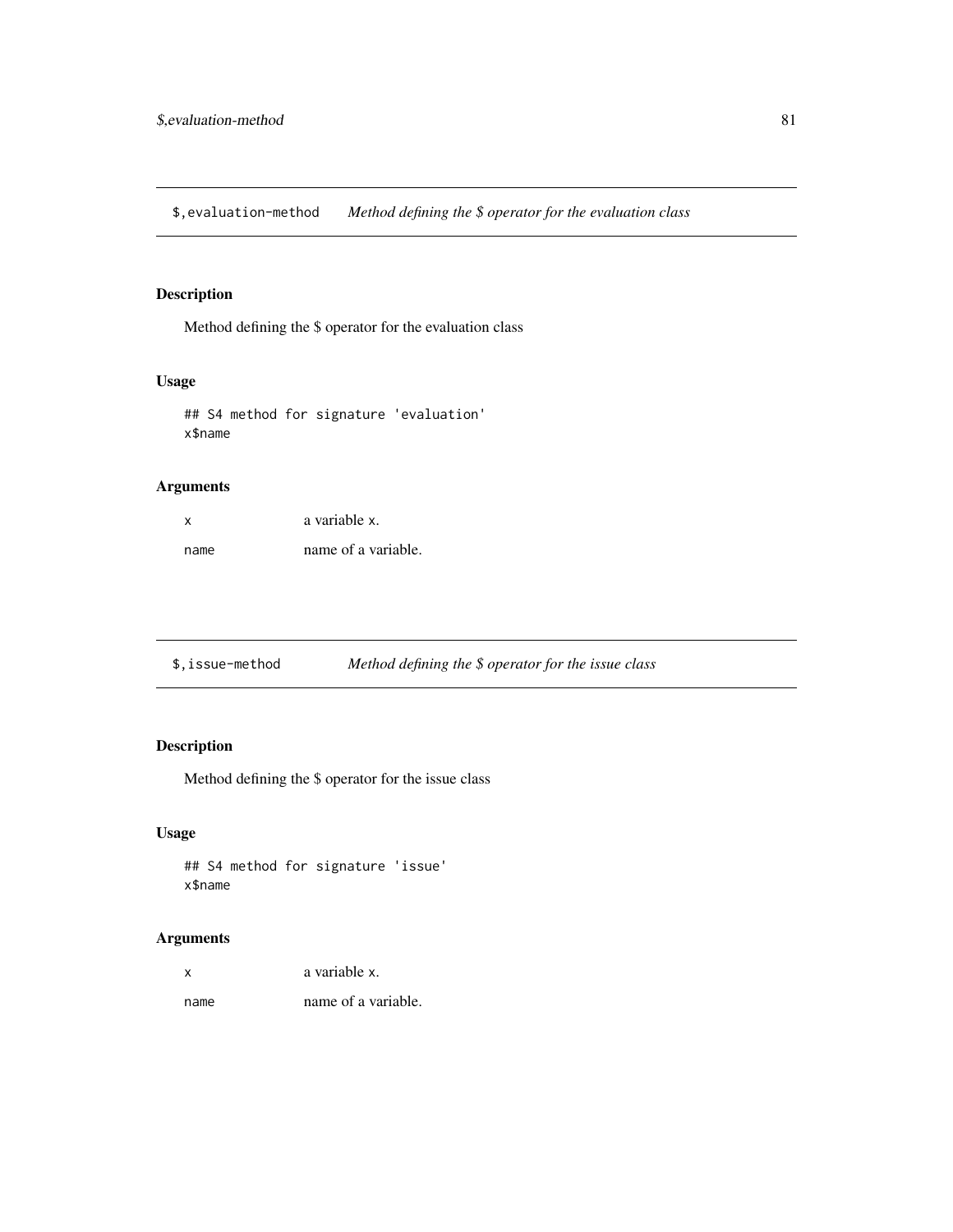<span id="page-81-0"></span>\$,probUnDesirable-method

*Method defining the \$ operator for the probUnDesirable class*

# Description

Method defining the \$ operator for the probUnDesirable class

#### Usage

## S4 method for signature 'probUnDesirable' x\$name

## Arguments

| x    | a variable x.       |
|------|---------------------|
| name | name of a variable. |

\$,randPar-method *Method defining the \$ operator for the randPar class*

# Description

Method defining the \$ operator for the randPar class

## Usage

```
## S4 method for signature 'randPar'
x$name
```

| x    | a variable x.       |
|------|---------------------|
| name | name of a variable. |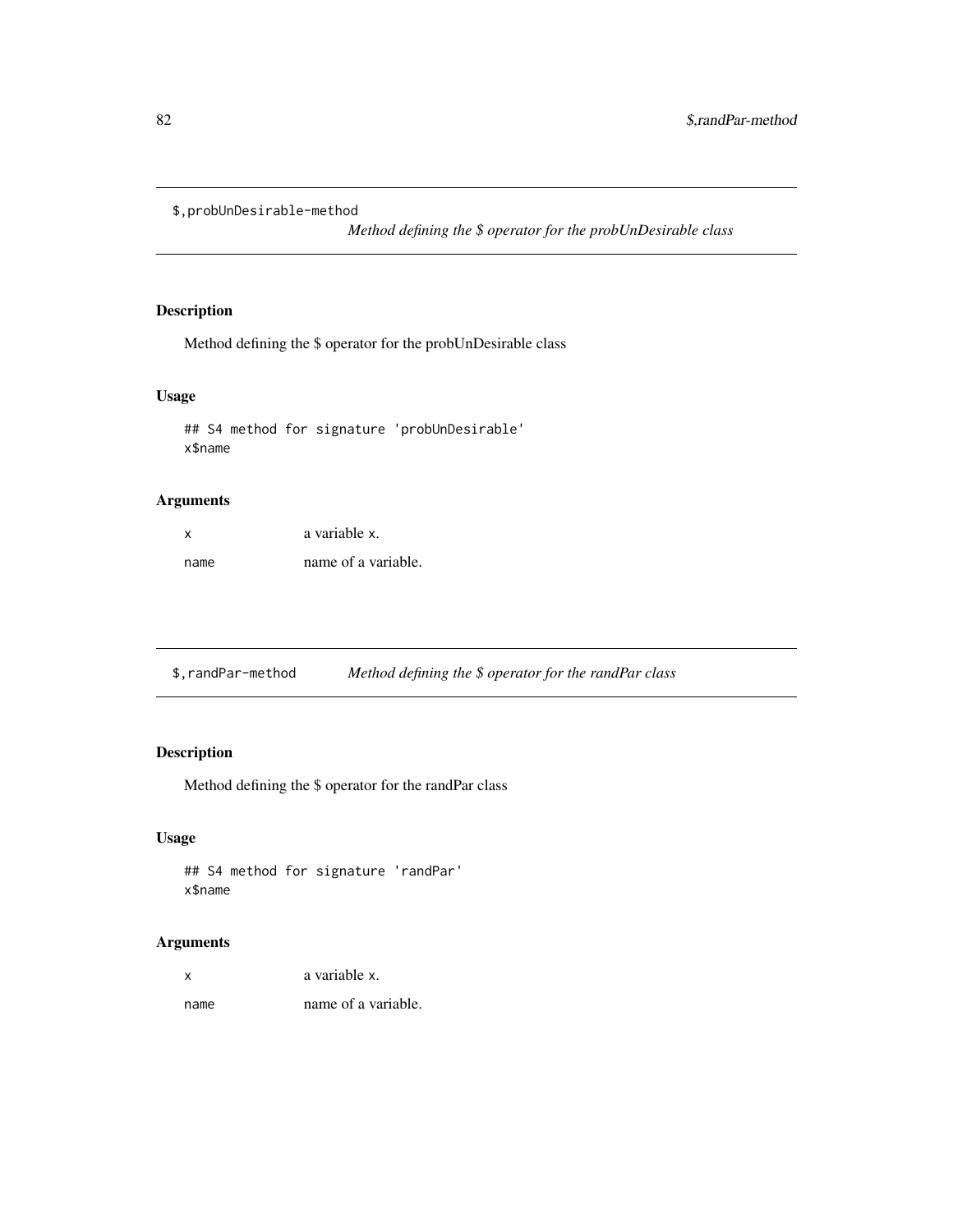<span id="page-82-0"></span>\$,randSeq-method *Method defining the \$ operator for the randSeq class*

# Description

Method defining the \$ operator for the randSeq class

# Usage

## S4 method for signature 'randSeq' x\$name

| X    | a variable x.       |
|------|---------------------|
| name | name of a variable. |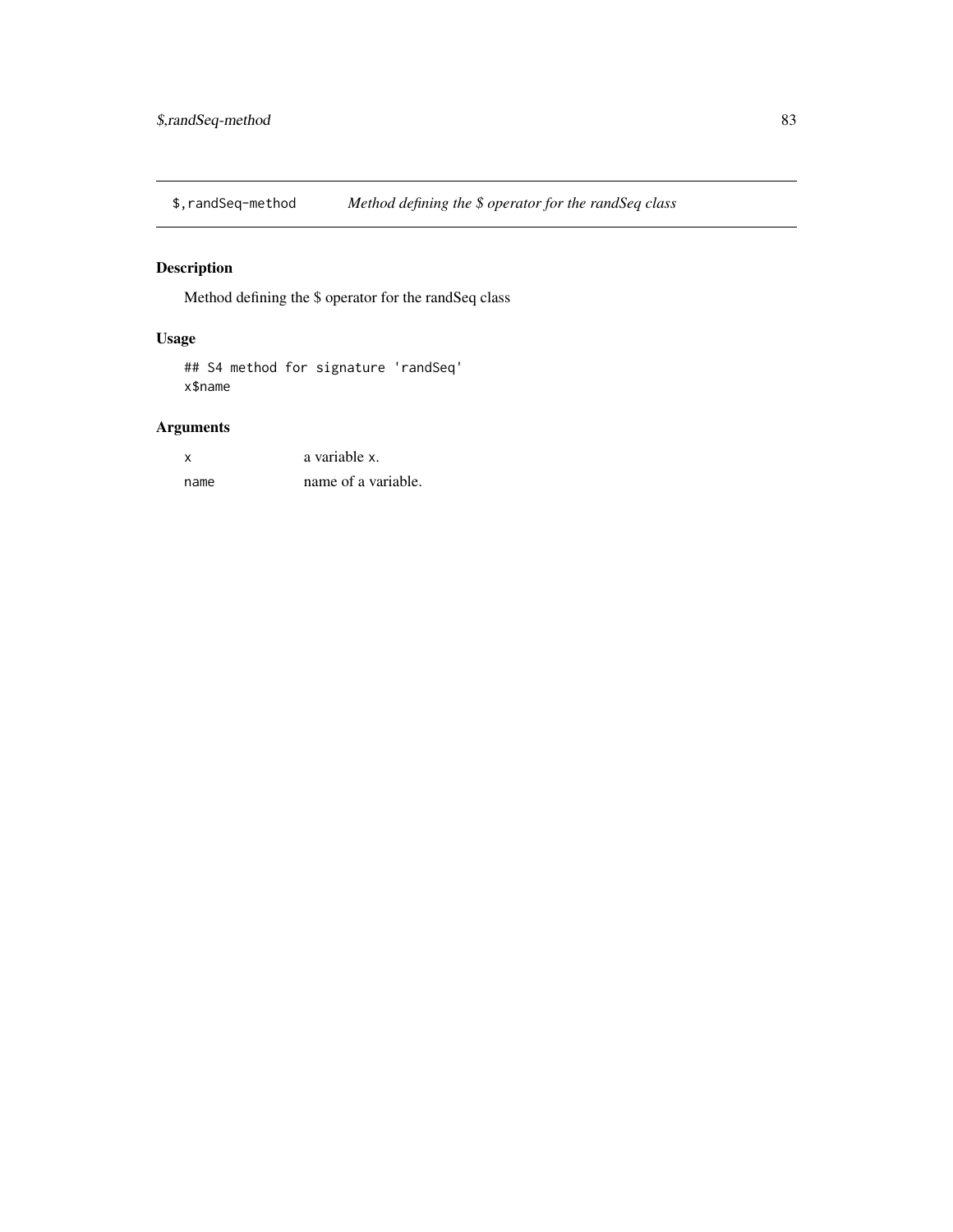# **Index**

\$,assessment-method, [78](#page-77-0) \$,comparison-method, [78](#page-77-0) \$,derFunc-method, [79](#page-78-0) \$,desFunc-method, [79](#page-78-0) \$,desScores-method, [80](#page-79-0) \$,endpoint-method, [80](#page-79-0) \$,evaluation-method, [81](#page-80-0) \$,issue-method, [81](#page-80-0) \$,probUnDesirable-method, [82](#page-81-0) \$,randPar-method, [82](#page-81-0) \$,randSeq-method, [83](#page-82-0)

#### a, [5](#page-4-1)

abcdPar, [5,](#page-4-1) *[9](#page-8-0)*, *[11,](#page-10-0) [12](#page-11-1)*, *[18](#page-17-1)*, *[20](#page-19-0)*, *[26](#page-25-0)*, *[28](#page-27-1)*, *[48](#page-47-1)*, *[55](#page-54-1)*, *[60](#page-59-0)*, *[66,](#page-65-0) [67](#page-66-1)*, *[69,](#page-68-1) [70](#page-69-0)*, *[76,](#page-75-0) [77](#page-76-1)* abcdRand, [6](#page-5-0) assess, *[5](#page-4-1)*, [7,](#page-6-1) *[44](#page-43-0)*, *[51](#page-50-1)*, *[57](#page-56-0)*, *[70](#page-69-0)*, *[72,](#page-71-1) [73](#page-72-1)* assess,randSeq,endpoint-method *(*assess*)*, [7](#page-6-1) assess,randSeq,missing-method *(*assess*)*, [7](#page-6-1) bbcdPar, *[6](#page-5-0)*, [8,](#page-7-1) *[11,](#page-10-0) [12](#page-11-1)*, *[18](#page-17-1)*, *[20](#page-19-0)*, *[26](#page-25-0)*, *[28](#page-27-1)*, *[48](#page-47-1)*, *[55](#page-54-1)*,

*[60](#page-59-0)*, *[66,](#page-65-0) [67](#page-66-1)*, *[69,](#page-68-1) [70](#page-69-0)*, *[76,](#page-75-0) [77](#page-76-1)* bbcdRand, [9](#page-8-0) blocks, [10](#page-9-1) bsdPar, *[6](#page-5-0)*, *[9](#page-8-0)*, [10,](#page-9-1) *[12](#page-11-1)*, *[18](#page-17-1)*, *[20](#page-19-0)*, *[26](#page-25-0)*, *[28](#page-27-1)*, *[48](#page-47-1)*, *[55](#page-54-1)*, *[60](#page-59-0)*, *[65](#page-64-0)*, *[67](#page-66-1)*, *[69,](#page-68-1) [70](#page-69-0)*, *[76,](#page-75-0) [77](#page-76-1)* bsdRand, [11](#page-10-0)

calcProb *(*getProbabilities*)*, [46](#page-45-0) calculateProbabilities *(*getProbabilities*)*, [46](#page-45-0) chenPar, *[6](#page-5-0)*, *[9](#page-8-0)*, *[11](#page-10-0)*, [12,](#page-11-1) *[18](#page-17-1)*, *[20](#page-19-0)*, *[26](#page-25-0)*, *[28](#page-27-1)*, *[48](#page-47-1)*, *[55](#page-54-1)*, *[60](#page-59-0)*, *[66,](#page-65-0) [67](#page-66-1)*, *[69,](#page-68-1) [70](#page-69-0)*, *[76,](#page-75-0) [77](#page-76-1)* chenRand, [13](#page-12-1) chronBias, [13,](#page-12-1) *[15](#page-14-1)*, *[18](#page-17-1)*, *[45](#page-44-0)*, *[50,](#page-49-1) [51](#page-50-1)*, *[73](#page-72-1)* coin, [15](#page-14-1) combineBias, *[15](#page-14-1)*, [15,](#page-14-1) *[18](#page-17-1)*, *[50,](#page-49-1) [51](#page-50-1)*, *[73](#page-72-1)* compare, *[5](#page-4-1)*, [16,](#page-15-0) *[51](#page-50-1)*, *[61](#page-60-0)*

compare,issue,endpoint-method *(*compare*)*, [16](#page-15-0) compare,issue,missing-method *(*compare*)*, [16](#page-15-0) corGuess, *[15](#page-14-1)*, [17,](#page-16-1) *[50,](#page-49-1) [51](#page-50-1)*, *[73](#page-72-1)* createParam, *[6](#page-5-0)*, *[9](#page-8-0)*, *[11,](#page-10-0) [12](#page-11-1)*, [18,](#page-17-1) *[20](#page-19-0)*, *[26](#page-25-0)*, *[28](#page-27-1)*, *[30,](#page-29-0) [31](#page-30-0)*, *[36](#page-35-0)*, *[47,](#page-46-0) [48](#page-47-1)*, *[55](#page-54-1)*, *[58](#page-57-0)*, *[60](#page-59-0)*, *[65](#page-64-0)*, *[67](#page-66-1)*, *[69](#page-68-1)[–71](#page-70-0)*, *[76,](#page-75-0) [77](#page-76-1)* createSeq, [19](#page-18-1) crPar, *[6](#page-5-0)*, *[9](#page-8-0)*, *[11,](#page-10-0) [12](#page-11-1)*, *[18](#page-17-1)*, [19,](#page-18-1) *[26](#page-25-0)*, *[28](#page-27-1)*, *[48](#page-47-1)*, *[55](#page-54-1)*, *[60](#page-59-0)*, *[65](#page-64-0)*, *[67](#page-66-1)*, *[69,](#page-68-1) [70](#page-69-0)*, *[76,](#page-75-0) [77](#page-76-1)*

derFunc, [20,](#page-19-0) *[21](#page-20-0)*, *[27](#page-26-0)*, *[43,](#page-42-0) [44](#page-43-0)*, *[62](#page-61-0)*, *[64](#page-63-0)* derFunc-class, [21](#page-20-0) desirability, [21](#page-20-0) doublyF\_opt, [22](#page-21-0) doublyF\_value, [23](#page-22-0) doublyF\_values, [24](#page-23-0) doublyT, [24](#page-23-0) doublyTValues, [25](#page-24-1)

ebcPar, *[6](#page-5-0)*, *[9](#page-8-0)*, *[11,](#page-10-0) [12](#page-11-1)*, *[18](#page-17-1)*, *[20](#page-19-0)*, [25,](#page-24-1) *[28](#page-27-1)*, *[48](#page-47-1)*, *[55](#page-54-1)*, *[60](#page-59-0)*, *[65](#page-64-0)*, *[67](#page-66-1)*, *[69,](#page-68-1) [70](#page-69-0)*, *[76,](#page-75-0) [77](#page-76-1)* evaluate, *[21](#page-20-0)*, [26,](#page-25-0) *[44](#page-43-0)*, *[62](#page-61-0)*, *[64](#page-63-0)* evaluate,character-method *(*evaluate*)*, [26](#page-25-0) evaluate,missing-method *(*evaluate*)*, [26](#page-25-0)

gbcdPar, *[6](#page-5-0)*, *[9](#page-8-0)*, *[11,](#page-10-0) [12](#page-11-1)*, *[18](#page-17-1)*, *[20](#page-19-0)*, *[26](#page-25-0)*, [28,](#page-27-1) *[48](#page-47-1)*, *[55](#page-54-1)*, *[60](#page-59-0)*, *[66,](#page-65-0) [67](#page-66-1)*, *[69,](#page-68-1) [70](#page-69-0)*, *[76,](#page-75-0) [77](#page-76-1)* gbcdRand, [29](#page-28-0) generateAllSequences, [29](#page-28-0) generateRandomSequences, [32](#page-31-0) genNcps, [38](#page-37-0) genSeq, *[5](#page-4-1)*, *[7](#page-6-1)*, *[16](#page-15-0)*, *[27](#page-26-0)*, *[44](#page-43-0)*, *[51](#page-50-1)*, *[64](#page-63-0)*, *[66](#page-65-0)* genSeq *(*generateRandomSequences*)*, [32](#page-31-0) genSeq,abcdPar,missing,missing-method *(*generateRandomSequences*)*, [32](#page-31-0) genSeq,abcdPar,missing,numeric-method *(*generateRandomSequences*)*, [32](#page-31-0)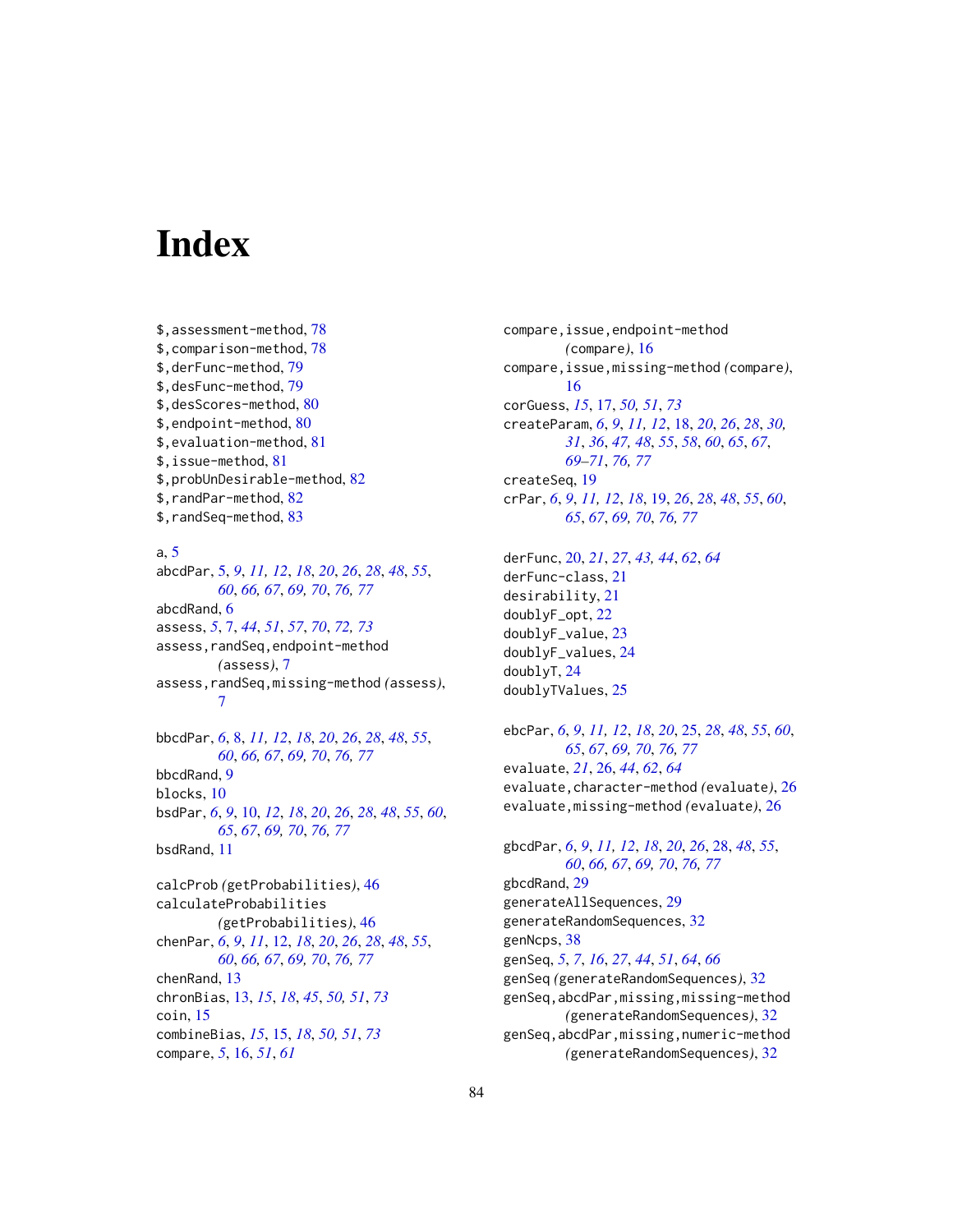genSeq,gbcdPar,numeric,missing-method *(*generateRandomSequences*)*, [32](#page-31-0) genSeq,gbcdPar,numeric,numeric-method *(*generateRandomSequences*)*, [32](#page-31-0) genSeq,hadaPar,missing,missing-method *(*generateRandomSequences*)*, [32](#page-31-0) genSeq,hadaPar,missing,numeric-method *(*generateRandomSequences*)*, [32](#page-31-0) genSeq,hadaPar,numeric,missing-method *(*generateRandomSequences*)*, [32](#page-31-0) genSeq,hadaPar,numeric,numeric-method *(*generateRandomSequences*)*, [32](#page-31-0) genSeq,mpPar,missing,missing-method *(*generateRandomSequences*)*, [32](#page-31-0) genSeq,mpPar,missing,numeric-method *(*generateRandomSequences*)*, [32](#page-31-0) genSeq,mpPar,numeric,missing-method *(*generateRandomSequences*)*, [32](#page-31-0) genSeq,mpPar,numeric,numeric-method *(*generateRandomSequences*)*, [32](#page-31-0) genSeq,pbrPar,missing,missing-method *(*generateRandomSequences*)*, [32](#page-31-0) genSeq,pbrPar,missing,numeric-method *(*generateRandomSequences*)*, [32](#page-31-0) genSeq,pbrPar,numeric,missing-method *(*generateRandomSequences*)*, [32](#page-31-0) genSeq,pbrPar,numeric,numeric-method *(*generateRandomSequences*)*, [32](#page-31-0) genSeq,rarPar,missing,missing-method *(*generateRandomSequences*)*, [32](#page-31-0) genSeq,rarPar,missing,numeric-method *(*generateRandomSequences*)*, [32](#page-31-0) genSeq,rarPar,numeric,missing-method *(*generateRandomSequences*)*, [32](#page-31-0) genSeq,rarPar,numeric,numeric-method *(*generateRandomSequences*)*, [32](#page-31-0) genSeq,rpbrPar,missing,missing-method *(*generateRandomSequences*)*, [32](#page-31-0) genSeq,rpbrPar,missing,numeric-method *(*generateRandomSequences*)*, [32](#page-31-0) genSeq,rpbrPar,numeric,missing-method *(*generateRandomSequences*)*, [32](#page-31-0) genSeq,rpbrPar,numeric,numeric-method *(*generateRandomSequences*)*, [32](#page-31-0) genSeq,rtbdPar,missing,missing-method *(*generateRandomSequences*)*, [32](#page-31-0) genSeq,rtbdPar,missing,numeric-method *(*generateRandomSequences*)*, [32](#page-31-0)

genSeq,abcdPar,numeric,missing-method *(*generateRandomSequences*)*, [32](#page-31-0) genSeq,abcdPar,numeric,numeric-method *(*generateRandomSequences*)*, [32](#page-31-0) genSeq,bbcdPar,missing,missing-method *(*generateRandomSequences*)*, [32](#page-31-0) genSeq,bbcdPar,missing,numeric-method *(*generateRandomSequences*)*, [32](#page-31-0) genSeq,bbcdPar,numeric,missing-method *(*generateRandomSequences*)*, [32](#page-31-0) genSeq,bbcdPar,numeric,numeric-method *(*generateRandomSequences*)*, [32](#page-31-0) genSeq,bsdPar,missing,missing-method *(*generateRandomSequences*)*, [32](#page-31-0) genSeq,bsdPar,missing,numeric-method *(*generateRandomSequences*)*, [32](#page-31-0) genSeq,bsdPar,numeric,missing-method *(*generateRandomSequences*)*, [32](#page-31-0) genSeq,bsdPar,numeric,numeric-method *(*generateRandomSequences*)*, [32](#page-31-0) genSeq,chenPar,missing,missing-method *(*generateRandomSequences*)*, [32](#page-31-0) genSeq,chenPar,missing,numeric-method *(*generateRandomSequences*)*, [32](#page-31-0) genSeq,chenPar,numeric,missing-method *(*generateRandomSequences*)*, [32](#page-31-0) genSeq,chenPar,numeric,numeric-method *(*generateRandomSequences*)*, [32](#page-31-0) genSeq,crPar,missing,missing-method *(*generateRandomSequences*)*, [32](#page-31-0) genSeq,crPar,missing,numeric-method *(*generateRandomSequences*)*, [32](#page-31-0) genSeq,crPar,numeric,missing-method *(*generateRandomSequences*)*, [32](#page-31-0) genSeq,crPar,numeric,numeric-method *(*generateRandomSequences*)*, [32](#page-31-0) genSeq,ebcPar,missing,missing-method *(*generateRandomSequences*)*, [32](#page-31-0) genSeq,ebcPar,missing,numeric-method *(*generateRandomSequences*)*, [32](#page-31-0) genSeq,ebcPar,numeric,missing-method *(*generateRandomSequences*)*, [32](#page-31-0) genSeq,ebcPar,numeric,numeric-method *(*generateRandomSequences*)*, [32](#page-31-0) genSeq,gbcdPar,missing,missing-method *(*generateRandomSequences*)*, [32](#page-31-0)

genSeq,gbcdPar,missing,numeric-method *(*generateRandomSequences*)*, [32](#page-31-0)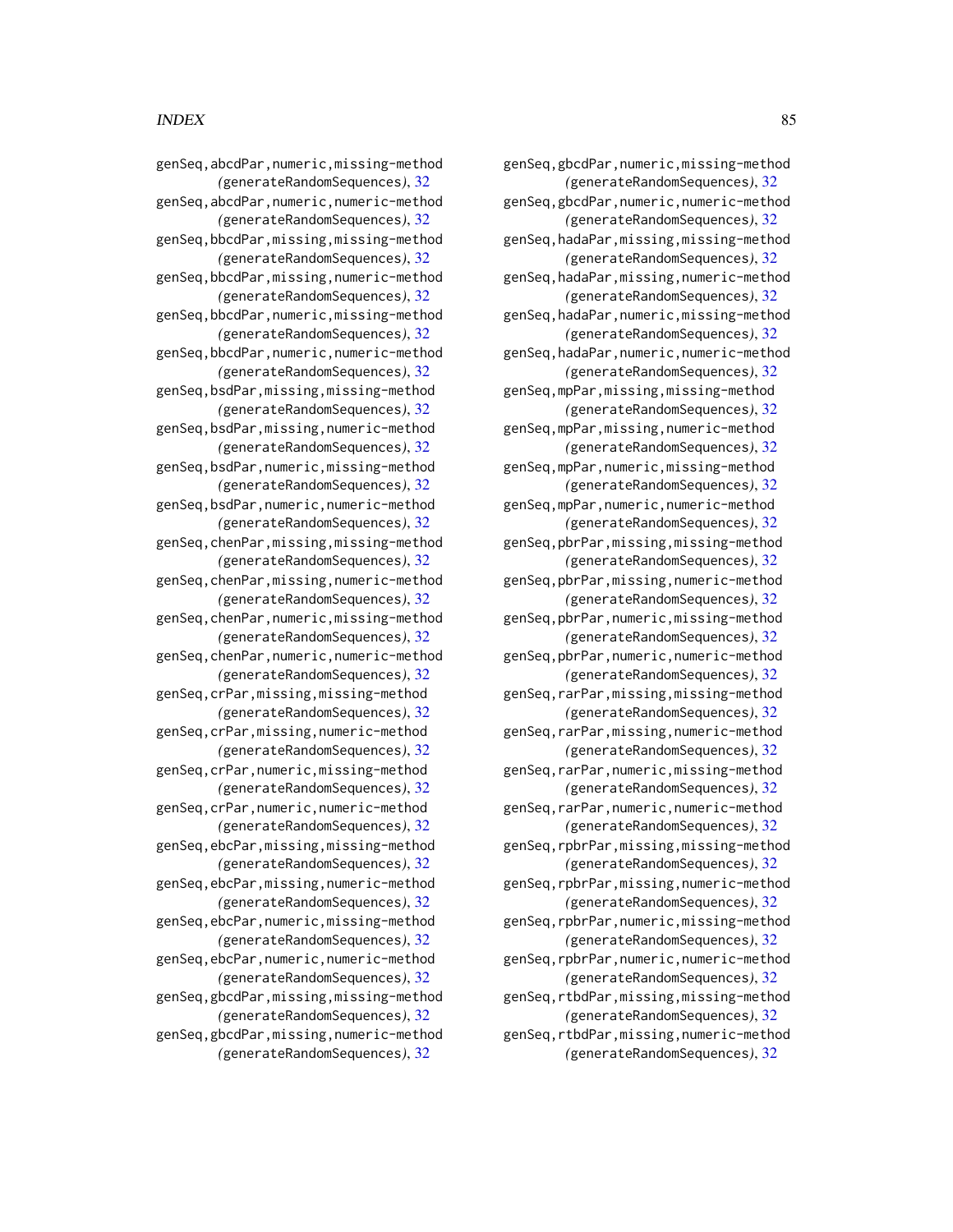genSeq,rtbdPar,numeric,missing-method *(*generateRandomSequences*)*, [32](#page-31-0) genSeq,rtbdPar,numeric,numeric-method *(*generateRandomSequences*)*, [32](#page-31-0) genSeq,tbdPar,missing,missing-method *(*generateRandomSequences*)*, [32](#page-31-0) genSeq,tbdPar,missing,numeric-method *(*generateRandomSequences*)*, [32](#page-31-0) genSeq,tbdPar,numeric,missing-method *(*generateRandomSequences*)*, [32](#page-31-0) genSeq,tbdPar,numeric,numeric-method *(*generateRandomSequences*)*, [32](#page-31-0) genSeq,udPar,missing,missing-method *(*generateRandomSequences*)*, [32](#page-31-0) genSeq,udPar,missing,numeric-method *(*generateRandomSequences*)*, [32](#page-31-0) genSeq,udPar,numeric,missing-method *(*generateRandomSequences*)*, [32](#page-31-0) genSeq,udPar,numeric,numeric-method *(*generateRandomSequences*)*, [32](#page-31-0) getAllSeq, *[7](#page-6-1)*, *[66](#page-65-0)* getAllSeq *(*generateAllSequences*)*, [29](#page-28-0) getAllSeq,abcdPar-method *(*generateAllSequences*)*, [29](#page-28-0) getAllSeq,bbcdPar-method *(*generateAllSequences*)*, [29](#page-28-0) getAllSeq,bsdPar-method *(*generateAllSequences*)*, [29](#page-28-0) getAllSeq,chenPar-method *(*generateAllSequences*)*, [29](#page-28-0) getAllSeq,crPar-method *(*generateAllSequences*)*, [29](#page-28-0) getAllSeq,ebcPar-method *(*generateAllSequences*)*, [29](#page-28-0) getAllSeq,gbcdPar-method *(*generateAllSequences*)*, [29](#page-28-0) getAllSeq,hadaPar-method *(*generateAllSequences*)*, [29](#page-28-0) getAllSeq,mpPar-method *(*generateAllSequences*)*, [29](#page-28-0) getAllSeq,pbrPar-method *(*generateAllSequences*)*, [29](#page-28-0) getAllSeq,rarPar-method *(*generateAllSequences*)*, [29](#page-28-0) getAllSeq,tbdPar-method *(*generateAllSequences*)*, [29](#page-28-0) getAllSeq,udPar-method *(*generateAllSequences*)*, [29](#page-28-0)

getbiasCS1, [39](#page-38-0) getbiasCS2, [39](#page-38-0) getCorGuesses, [40](#page-39-0) getDesFunc, [40](#page-39-0) getDesFunc,derringerLs-method *(*getDesFunc*)*, [40](#page-39-0) getDesFunc,derringerRs-method *(*getDesFunc*)*, [40](#page-39-0) getDesFunc,derringerTs-method *(*getDesFunc*)*, [40](#page-39-0) getDesign, [41](#page-40-0) getDesign,abcdPar-method *(*getDesign*)*, [41](#page-40-0) getDesign,abcdSeq-method *(*getDesign*)*, [41](#page-40-0) getDesign,bbcdPar-method *(*getDesign*)*, [41](#page-40-0) getDesign,bbcdSeq-method *(*getDesign*)*, [41](#page-40-0) getDesign,bsdPar-method *(*getDesign*)*, [41](#page-40-0) getDesign,bsdSeq-method *(*getDesign*)*, [41](#page-40-0) getDesign,chenPar-method *(*getDesign*)*, [41](#page-40-0) getDesign,chenSeq-method *(*getDesign*)*, [41](#page-40-0) getDesign,crPar-method *(*getDesign*)*, [41](#page-40-0) getDesign,crSeq-method *(*getDesign*)*, [41](#page-40-0) getDesign,ebcPar-method *(*getDesign*)*, [41](#page-40-0) getDesign,ebcSeq-method *(*getDesign*)*, [41](#page-40-0) getDesign,gbcdPar-method *(*getDesign*)*, [41](#page-40-0) getDesign,gbcdSeq-method *(*getDesign*)*, [41](#page-40-0) getDesign,hadaPar-method *(*getDesign*)*, [41](#page-40-0) getDesign,hadaSeq-method *(*getDesign*)*, [41](#page-40-0) getDesign,mpPar-method *(*getDesign*)*, [41](#page-40-0) getDesign,mpSeq-method *(*getDesign*)*, [41](#page-40-0) getDesign,pbrPar-method *(*getDesign*)*, [41](#page-40-0) getDesign,pbrSeq-method *(*getDesign*)*, [41](#page-40-0) getDesign,rarPar-method *(*getDesign*)*, [41](#page-40-0) getDesign,rarSeq-method *(*getDesign*)*, [41](#page-40-0) getDesign,rpbrPar-method *(*getDesign*)*, [41](#page-40-0) getDesign,rRpbrSeq-method *(*getDesign*)*, [41](#page-40-0) getDesign,rRtbdSeq-method *(*getDesign*)*, [41](#page-40-0) getDesign,rtbdPar-method *(*getDesign*)*, [41](#page-40-0) getDesign,tbdPar-method *(*getDesign*)*, [41](#page-40-0) getDesign,tbdSeq-method *(*getDesign*)*, [41](#page-40-0) getDesign,udPar-method *(*getDesign*)*, [41](#page-40-0) getDesign,udSeq-method *(*getDesign*)*, [41](#page-40-0) getDesScores, *[21](#page-20-0)*, *[27](#page-26-0)*, [43,](#page-42-0) *[62](#page-61-0)*, *[64](#page-63-0)* getDesScores,assessment,missing-method *(*getDesScores*)*, [43](#page-42-0) getDesScores,assessment,numeric-method *(*getDesScores*)*, [43](#page-42-0)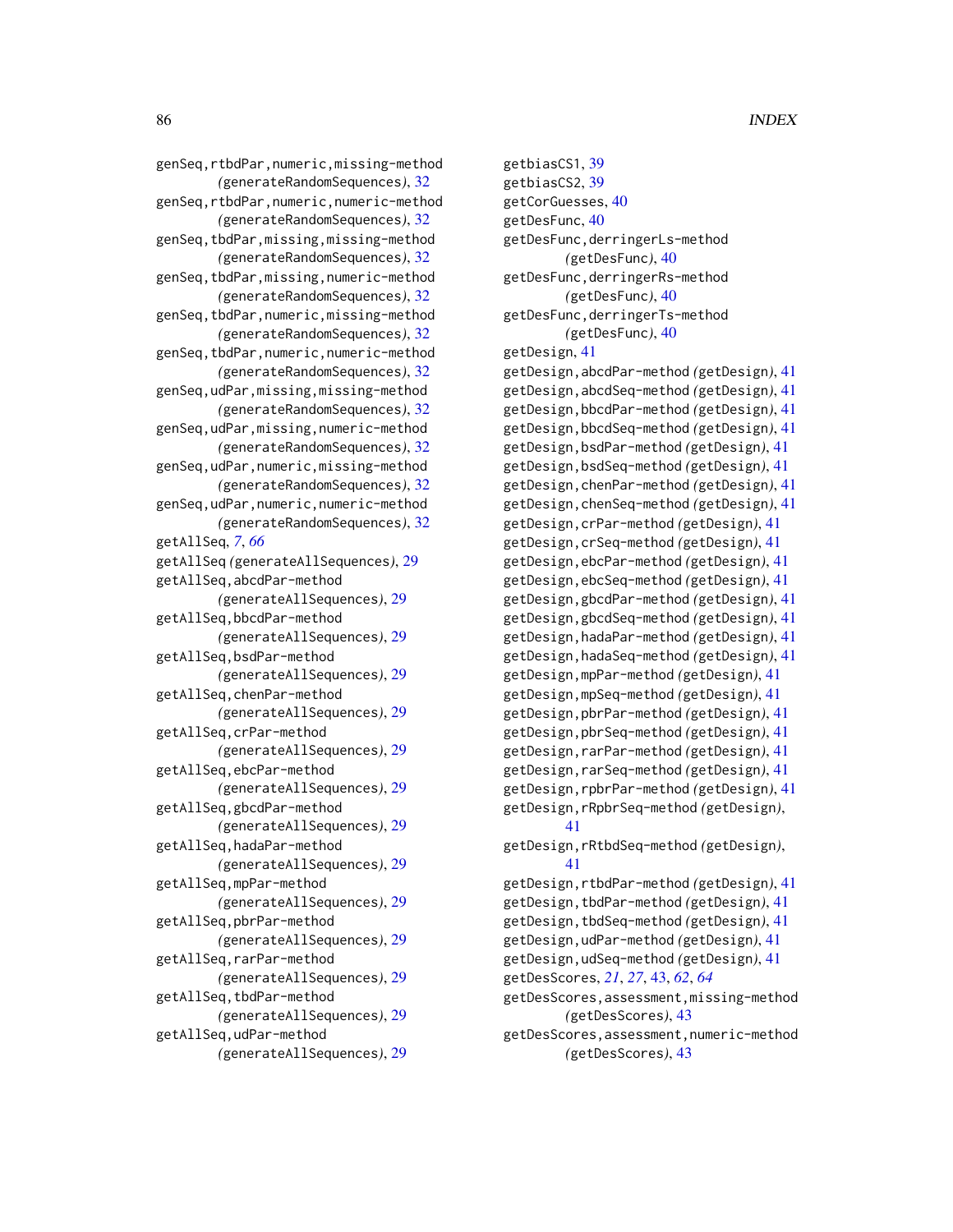#### INDEX  $87$

```
getExpectation, 44
getExpectation,randSeq,chronBias,missing-methba49
        (getExpectation), 44
getExpectation,randSeq,chronBias,normEndp-method
        (getExpectation), 44
getExpectation,randSeq,combinedBias,normEndp-method
issue, 15, 18, 50, 51, 73
        (getExpectation), 44
getExpectation,randSeq,combinedBiasStepTrend,nosuEs@ps<mark>methodl</mark>
        (getExpectation), 44
<code>getExpectation,randSeq,missing,normEndp-metho</code>k, 52(getExpectation), 44
getExpectation,randSeq,power,normEndp-method
lambda1, 52
        (getExpectation), 44
getExpectation,randSeq,selBias,missing-method
        (getExpectation), 44
54
        (getExpectation), 44
getProb (getProbabilities), 46
getProb,abcdSeq-method
        (getProbabilities), 46
getProb,bbcdSeq-method
        (getProbabilities), 46
getProb,bsdSeq-method
        (getProbabilities), 46
getProb,chenSeq-method
        (getProbabilities), 46
getProb,crSeq-method
        (getProbabilities), 46
getProb,ebcSeq-method
        (getProbabilities), 46
getProb,gbcdSeq-method
        (getProbabilities), 46
getProb,hadaSeq-method
        (getProbabilities), 46
getProb,mpSeq-method
        (getProbabilities), 46
getProb,pbrSeq-method
        (getProbabilities), 46
getProb,rarSeq-method
        (getProbabilities), 46
getProb, tbdSeq-method
        (getProbabilities), 46
getProb,udSeq-method
        (getProbabilities), 46
getProbabilities, 46
getRandList (getRandomizationList), 47
getRandomizationList, 47
hadaPar, 6, 9, 11, 12, 18, 20, 26, 28, 48, 55,
                                                         60, 66, 67, 69, 70, 76, 77
                                                hatMatrix, 49
                                                imbal, 15, 18, 50, 51, 73
                                                issues, 5, 7, 16, 27, 44, 64
                                                lambda2, 53
                                                makeBiasedExpectation, 53
                                                method, 54
                                                mpPar, 6, 9, 11, 12, 18, 20, 26, 28, 48, 55, 60,
                                                        65, 67, 69, 70, 76, 77
                                                mti, 56
                                                mu, 56
                                                N, 56
                                                normEndp, 45, 57
                                                overview, 57
                                                pbrPar, 6, 9, 11, 12, 18, 20, 26, 28, 48, 55, 59,
                                                         65, 67, 69, 70, 76, 77
                                                plot, 60
                                                plot,comparison,character-method
                                                        (plot), 60
                                                plot,comparison,missing-method (plot),
                                                        60
                                                plotDes, 21, 27, 44, 61, 62, 64
                                                plotEv, 21, 27, 44, 62, 62, 64
                                                plotSeq, 63
                                                probUnDes, 21, 27, 44, 62, 64
                                                probUnDes,desScores-method (probUnDes),
                                                         64
                                                randBlocks, 65
                                                randomizeR (randomizeR-package), 4
                                                randomizeR-package, 4
                                                randPar, 5, 7, 16, 18, 27, 30, 36, 44, 47, 51,
                                                        58, 64, 65, 71
                                                randPar-class, 66
                                                randSeq, 31, 36
                                                randSeq-class, 66
```